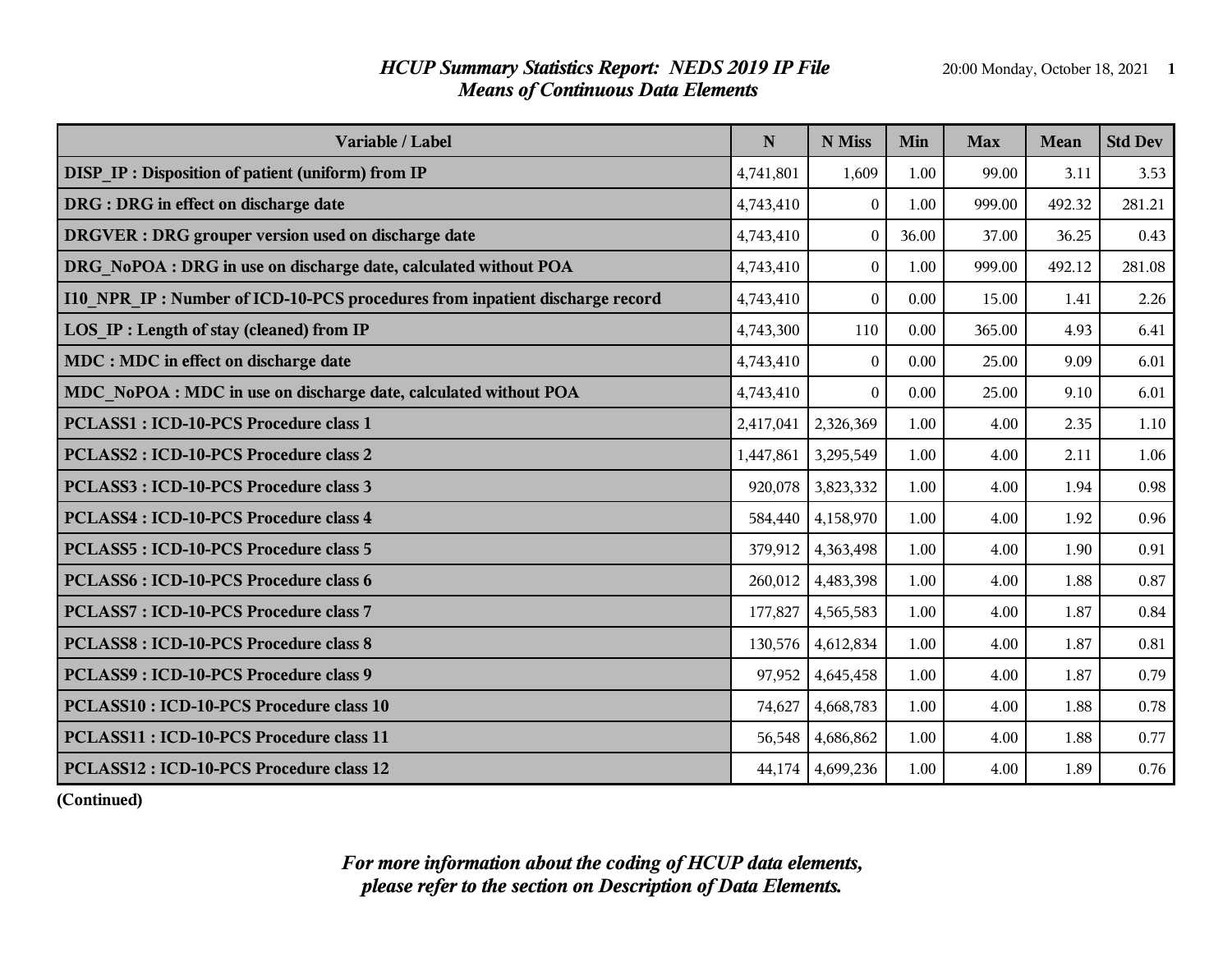## *HCUP Summary Statistics Report: NEDS 2019 IP File* 20:00 Monday, October 18, 2021 2 *Means of Continuous Data Elements*

| Variable / Label                                                                                              | N         | N Miss         | Min  | <b>Max</b> | <b>Mean</b> | <b>Std Dev</b> |
|---------------------------------------------------------------------------------------------------------------|-----------|----------------|------|------------|-------------|----------------|
| <b>PCLASS13: ICD-10-PCS Procedure class 13</b>                                                                | 34,472    | 4,708,938      | 1.00 | 4.00       | 1.89        | 0.75           |
| <b>PCLASS14: ICD-10-PCS Procedure class 14</b>                                                                | 27,187    | 4,716,223      | 1.00 | 4.00       | 1.89        | 0.75           |
| <b>PCLASS15: ICD-10-PCS Procedure class 15</b>                                                                | 21,781    | 4,721,629      | 1.00 | 4.00       | 1.90        | 0.74           |
| PRCCSR ADM001 : Indication that at least one ICD-10-PCS procedure on the record<br>is included in CCSR ADM001 | 4,743,410 | $\overline{0}$ | 0.00 | 3.00       | 0.12        | 0.55           |
| PRCCSR ADM002 : Indication that at least one ICD-10-PCS procedure on the record<br>is included in CCSR ADM002 | 4,743,410 | $\overline{0}$ | 0.00 | 3.00       | 0.02        | 0.21           |
| PRCCSR ADM003 : Indication that at least one ICD-10-PCS procedure on the record<br>is included in CCSR ADM003 | 4,743,410 | $\theta$       | 0.00 | 3.00       | 0.00        | 0.09           |
| PRCCSR ADM004 : Indication that at least one ICD-10-PCS procedure on the record<br>is included in CCSR ADM004 | 4,743,410 | $\overline{0}$ | 0.00 | 3.00       | 0.00        | 0.06           |
| PRCCSR ADM005 : Indication that at least one ICD-10-PCS procedure on the record<br>is included in CCSR ADM005 | 4,743,410 | $\overline{0}$ | 0.00 | 3.00       | 0.01        | 0.19           |
| PRCCSR ADM006 : Indication that at least one ICD-10-PCS procedure on the record<br>is included in CCSR ADM006 | 4,743,410 | $\overline{0}$ | 0.00 | 3.00       | 0.03        | 0.27           |
| PRCCSR ADM007 : Indication that at least one ICD-10-PCS procedure on the record<br>is included in CCSR ADM007 | 4,743,410 | $\theta$       | 0.00 | 3.00       | 0.01        | 0.16           |
| PRCCSR ADM008 : Indication that at least one ICD-10-PCS procedure on the record<br>is included in CCSR ADM008 | 4,743,410 | $\overline{0}$ | 0.00 | 3.00       | 0.00        | 0.10           |
| PRCCSR ADM009 : Indication that at least one ICD-10-PCS procedure on the record<br>is included in CCSR ADM009 | 4,743,410 | $\overline{0}$ | 0.00 | 3.00       | 0.00        | 0.03           |
| PRCCSR ADM010 : Indication that at least one ICD-10-PCS procedure on the record<br>is included in CCSR ADM010 | 4,743,410 | $\overline{0}$ | 0.00 | 3.00       | 0.02        | 0.22           |
| PRCCSR ADM011 : Indication that at least one ICD-10-PCS procedure on the record<br>is included in CCSR ADM011 | 4,743,410 | $\overline{0}$ | 0.00 | 3.00       | 0.00        | 0.01           |

**(Continued)**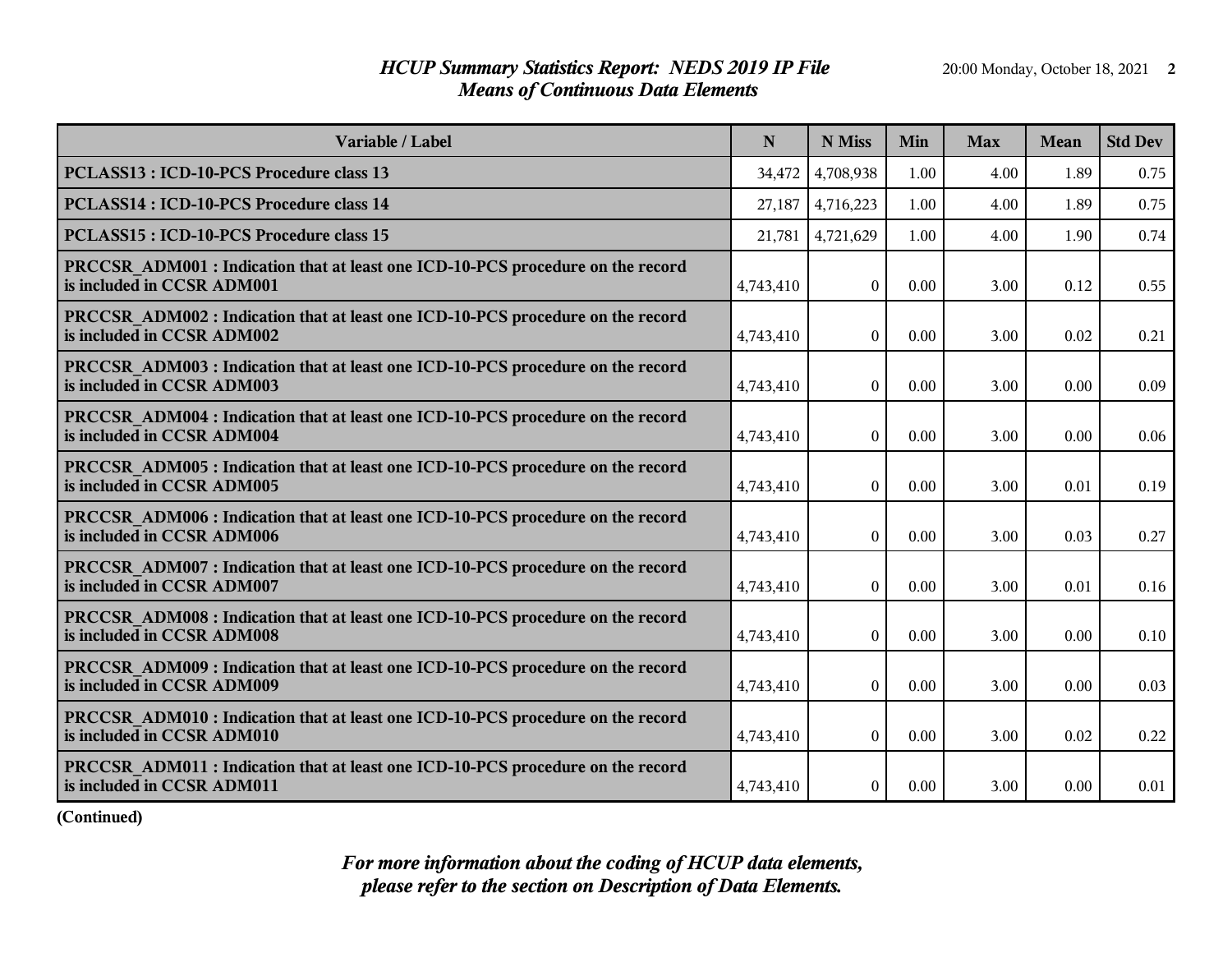## *HCUP Summary Statistics Report: NEDS 2019 IP File* 20:00 Monday, October 18, 2021 3 *Means of Continuous Data Elements*

| Variable / Label                                                                                                     | N         | N Miss           | Min  | <b>Max</b> | <b>Mean</b> | <b>Std Dev</b> |
|----------------------------------------------------------------------------------------------------------------------|-----------|------------------|------|------------|-------------|----------------|
| <b>PRCCSR ADM012 : Indication that at least one ICD-10-PCS procedure on the record</b><br>is included in CCSR ADM012 | 4,743,410 | $\theta$         | 0.00 | 3.00       | 0.00        | 0.11           |
| PRCCSR ADM013 : Indication that at least one ICD-10-PCS procedure on the record<br>is included in CCSR ADM013        | 4,743,410 | $\boldsymbol{0}$ | 0.00 | 3.00       | 0.00        | 0.09           |
| <b>PRCCSR ADM014 : Indication that at least one ICD-10-PCS procedure on the record</b><br>is included in CCSR ADM014 | 4,743,410 | $\overline{0}$   | 0.00 | 3.00       | 0.02        | 0.22           |
| <b>PRCCSR ADM015: Indication that at least one ICD-10-PCS procedure on the record</b><br>is included in CCSR ADM015  | 4,743,410 | $\Omega$         | 0.00 | 3.00       | 0.02        | 0.21           |
| <b>PRCCSR ADM016 : Indication that at least one ICD-10-PCS procedure on the record</b><br>is included in CCSR ADM016 | 4,743,410 | $\boldsymbol{0}$ | 0.00 | 3.00       | 0.01        | 0.13           |
| <b>PRCCSR ADM017: Indication that at least one ICD-10-PCS procedure on the record</b><br>is included in CCSR ADM017  | 4,743,410 | $\mathbf{0}$     | 0.00 | 3.00       | 0.04        | 0.32           |
| <b>PRCCSR ADM018 : Indication that at least one ICD-10-PCS procedure on the record</b><br>is included in CCSR ADM018 | 4,743,410 | $\mathbf{0}$     | 0.00 | 3.00       | 0.01        | 0.14           |
| <b>PRCCSR ADM019: Indication that at least one ICD-10-PCS procedure on the record</b><br>is included in CCSR ADM019  | 4,743,410 | $\boldsymbol{0}$ | 0.00 | 0.00       | 0.00        | 0.00           |
| <b>PRCCSR ADM020: Indication that at least one ICD-10-PCS procedure on the record</b><br>is included in CCSR ADM020  | 4,743,410 | $\Omega$         | 0.00 | 3.00       | 0.00        | 0.09           |
| <b>PRCCSR ADM021: Indication that at least one ICD-10-PCS procedure on the record</b><br>is included in CCSR ADM021  | 4,743,410 | $\overline{0}$   | 0.00 | 3.00       | 0.03        | 0.28           |
| <b>PRCCSR CAR001 : Indication that at least one ICD-10-PCS procedure on the record</b><br>is included in CCSR CAR001 | 4,743,410 | $\boldsymbol{0}$ | 0.00 | 3.00       | 0.00        | 0.04           |
| PRCCSR CAR002 : Indication that at least one ICD-10-PCS procedure on the record<br>is included in CCSR CAR002        | 4,743,410 | $\boldsymbol{0}$ | 0.00 | 3.00       | 0.00        | 0.08           |

**(Continued)**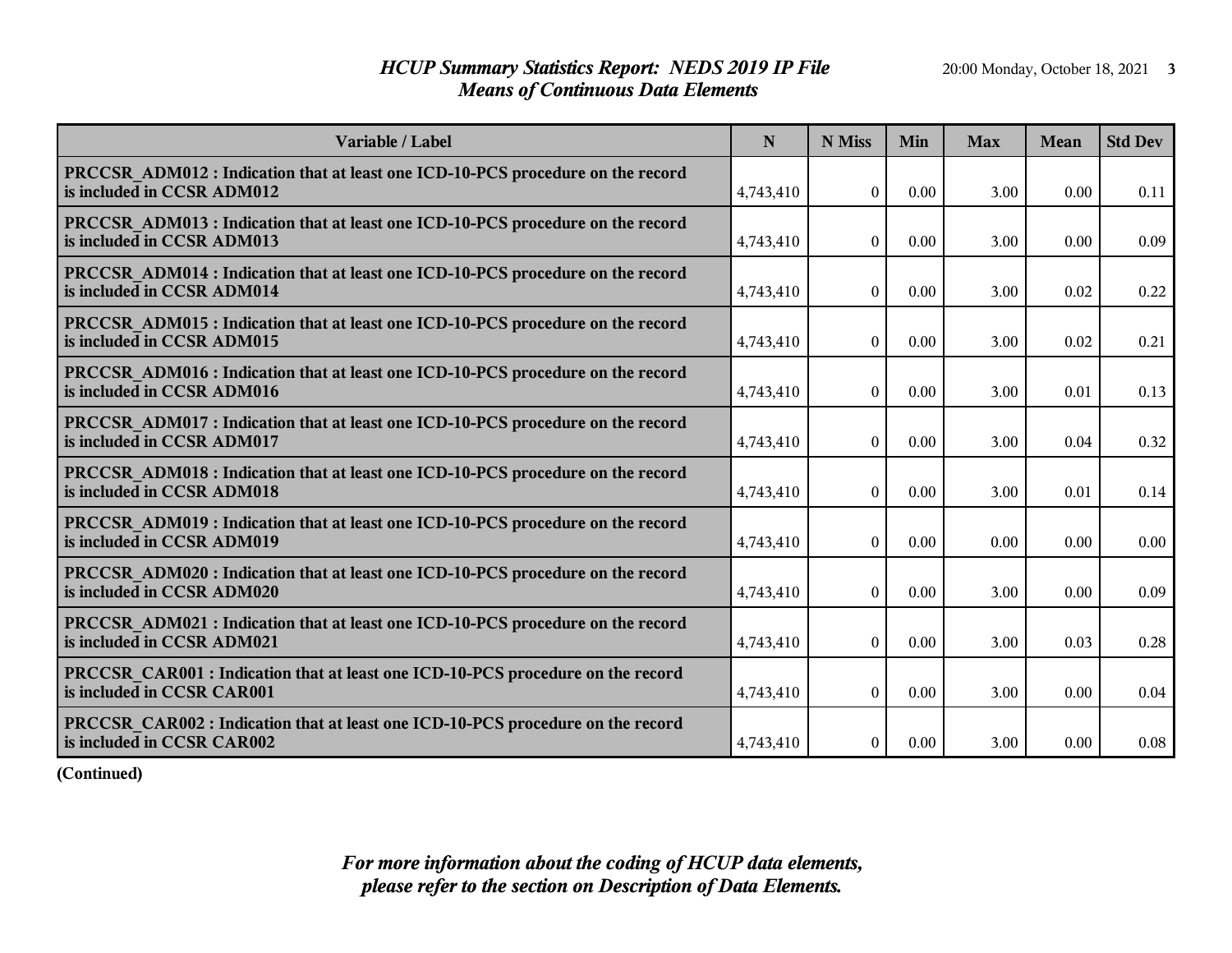## *HCUP Summary Statistics Report: NEDS 2019 IP File* 20:00 Monday, October 18, 2021 4 *Means of Continuous Data Elements*

| Variable / Label                                                                                                     | N         | N Miss           | Min  | <b>Max</b> | <b>Mean</b> | <b>Std Dev</b> |
|----------------------------------------------------------------------------------------------------------------------|-----------|------------------|------|------------|-------------|----------------|
| <b>PRCCSR CAR003 : Indication that at least one ICD-10-PCS procedure on the record</b><br>is included in CCSR CAR003 | 4,743,410 | $\theta$         | 0.00 | 3.00       | 0.01        | 0.12           |
| <b>PRCCSR CAR004 : Indication that at least one ICD-10-PCS procedure on the record</b><br>is included in CCSR CAR004 | 4,743,410 | $\overline{0}$   | 0.00 | 3.00       | 0.03        | 0.22           |
| PRCCSR_CAR005 : Indication that at least one ICD-10-PCS procedure on the record<br>is included in CCSR CAR005        | 4,743,410 | $\overline{0}$   | 0.00 | 3.00       | 0.00        | 0.02           |
| PRCCSR CAR006 : Indication that at least one ICD-10-PCS procedure on the record<br>is included in CCSR CAR006        | 4,743,410 | $\overline{0}$   | 0.00 | 3.00       | 0.00        | 0.07           |
| <b>PRCCSR CAR007: Indication that at least one ICD-10-PCS procedure on the record</b><br>is included in CCSR CAR007  | 4,743,410 | $\boldsymbol{0}$ | 0.00 | 3.00       | 0.00        | 0.09           |
| <b>PRCCSR CAR008 : Indication that at least one ICD-10-PCS procedure on the record</b><br>is included in CCSR CAR008 | 4,743,410 | $\theta$         | 0.00 | 3.00       | 0.01        | 0.17           |
| <b>PRCCSR CAR009:</b> Indication that at least one ICD-10-PCS procedure on the record<br>is included in CCSR CAR009  | 4,743,410 | $\boldsymbol{0}$ | 0.00 | 3.00       | 0.00        | 0.06           |
| <b>PRCCSR CAR010: Indication that at least one ICD-10-PCS procedure on the record</b><br>is included in CCSR CAR010  | 4,743,410 | $\boldsymbol{0}$ | 0.00 | 3.00       | 0.00        | 0.11           |
| <b>PRCCSR CAR011 : Indication that at least one ICD-10-PCS procedure on the record</b><br>is included in CCSR CAR011 | 4,743,410 | $\theta$         | 0.00 | 3.00       | 0.00        | 0.06           |
| <b>PRCCSR CAR012 : Indication that at least one ICD-10-PCS procedure on the record</b><br>is included in CCSR CAR012 | 4,743,410 | $\overline{0}$   | 0.00 | 3.00       | 0.00        | 0.10           |
| <b>PRCCSR CAR013 : Indication that at least one ICD-10-PCS procedure on the record</b><br>is included in CCSR CAR013 | 4,743,410 | $\overline{0}$   | 0.00 | 3.00       | 0.00        | 0.01           |
| <b>PRCCSR CAR014 : Indication that at least one ICD-10-PCS procedure on the record</b><br>is included in CCSR CAR014 | 4,743,410 | $\boldsymbol{0}$ | 0.00 | 3.00       | 0.00        | 0.06           |

**(Continued)**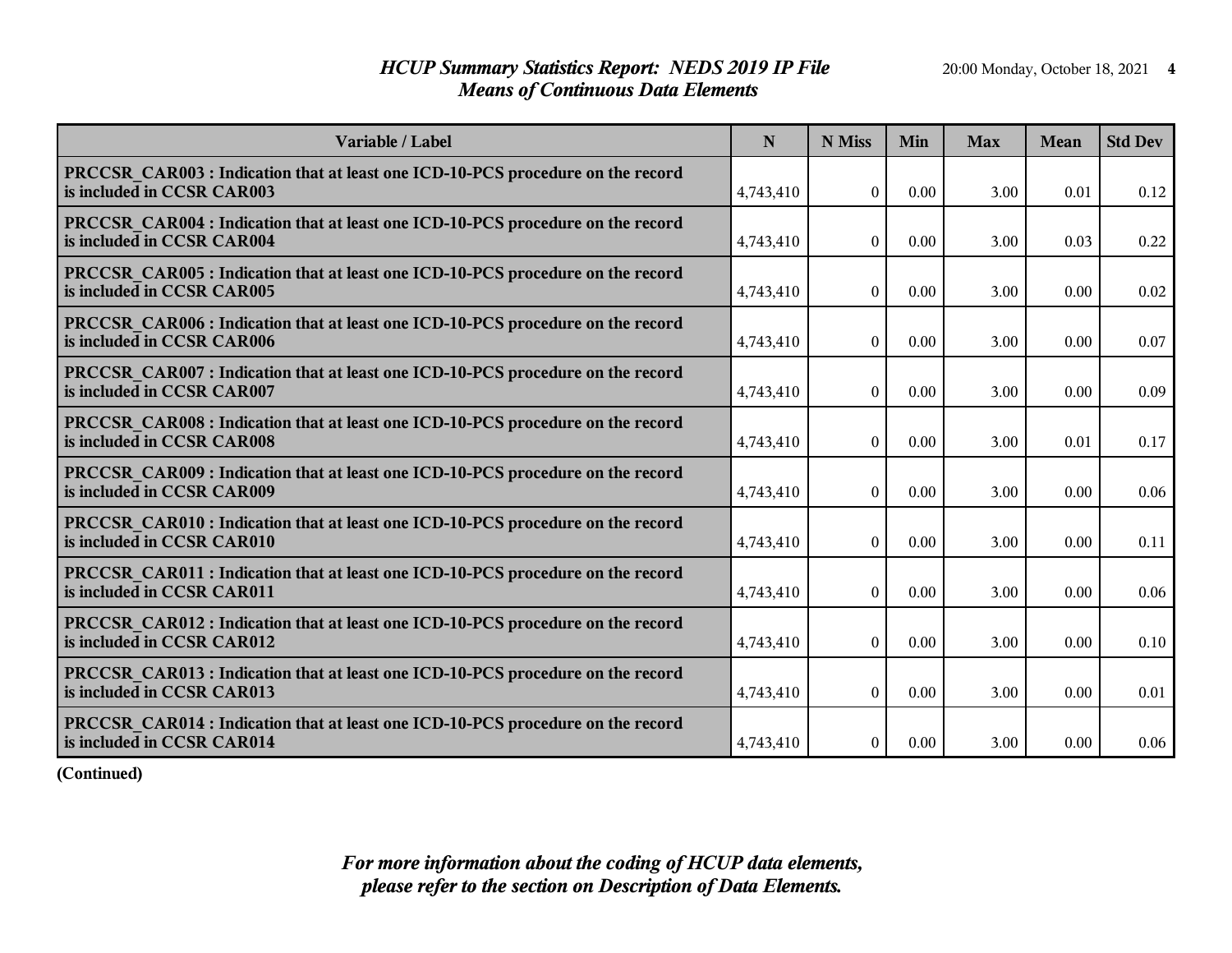## *HCUP Summary Statistics Report: NEDS 2019 IP File* 20:00 Monday, October 18, 2021 5 *Means of Continuous Data Elements*

| Variable / Label                                                                                                     | N         | N Miss         | Min  | <b>Max</b> | Mean | <b>Std Dev</b> |
|----------------------------------------------------------------------------------------------------------------------|-----------|----------------|------|------------|------|----------------|
| PRCCSR_CAR015 : Indication that at least one ICD-10-PCS procedure on the record<br>is included in CCSR CAR015        | 4,743,410 | $\theta$       | 0.00 | 3.00       | 0.00 | 0.05           |
| <b>PRCCSR CAR016 : Indication that at least one ICD-10-PCS procedure on the record</b><br>is included in CCSR CAR016 | 4,743,410 | $\Omega$       | 0.00 | 3.00       | 0.00 | 0.02           |
| <b>PRCCSR CAR017: Indication that at least one ICD-10-PCS procedure on the record</b><br>is included in CCSR CAR017  | 4,743,410 | $\overline{0}$ | 0.00 | 3.00       | 0.00 | 0.07           |
| <b>PRCCSR CAR018: Indication that at least one ICD-10-PCS procedure on the record</b><br>is included in CCSR CAR018  | 4,743,410 | $\overline{0}$ | 0.00 | 3.00       | 0.00 | 0.01           |
| <b>PRCCSR CAR019: Indication that at least one ICD-10-PCS procedure on the record</b><br>is included in CCSR CAR019  | 4,743,410 | $\overline{0}$ | 0.00 | 3.00       | 0.00 | 0.04           |
| <b>PRCCSR CAR020:</b> Indication that at least one ICD-10-PCS procedure on the record<br>is included in CCSR CAR020  | 4,743,410 | $\overline{0}$ | 0.00 | 3.00       | 0.01 | 0.17           |
| <b>PRCCSR CAR021 : Indication that at least one ICD-10-PCS procedure on the record</b><br>is included in CCSR CAR021 | 4,743,410 | $\mathbf{0}$   | 0.00 | 3.00       | 0.00 | 0.10           |
| <b>PRCCSR CAR022 : Indication that at least one ICD-10-PCS procedure on the record</b><br>is included in CCSR CAR022 | 4,743,410 | $\theta$       | 0.00 | 3.00       | 0.00 | 0.05           |
| PRCCSR CAR023 : Indication that at least one ICD-10-PCS procedure on the record<br>is included in CCSR CAR023        | 4,743,410 | $\theta$       | 0.00 | 3.00       | 0.00 | 0.03           |
| <b>PRCCSR CAR024 : Indication that at least one ICD-10-PCS procedure on the record</b><br>is included in CCSR CAR024 | 4,743,410 | $\theta$       | 0.00 | 3.00       | 0.19 | 0.69           |
| <b>PRCCSR CAR025: Indication that at least one ICD-10-PCS procedure on the record</b><br>is included in CCSR CAR025  | 4,743,410 | $\mathbf{0}$   | 0.00 | 3.00       | 0.02 | 0.23           |
| PRCCSR CAR026 : Indication that at least one ICD-10-PCS procedure on the record<br>is included in CCSR CAR026        | 4,743,410 | $\overline{0}$ | 0.00 | 3.00       | 0.01 | 0.17           |

**(Continued)**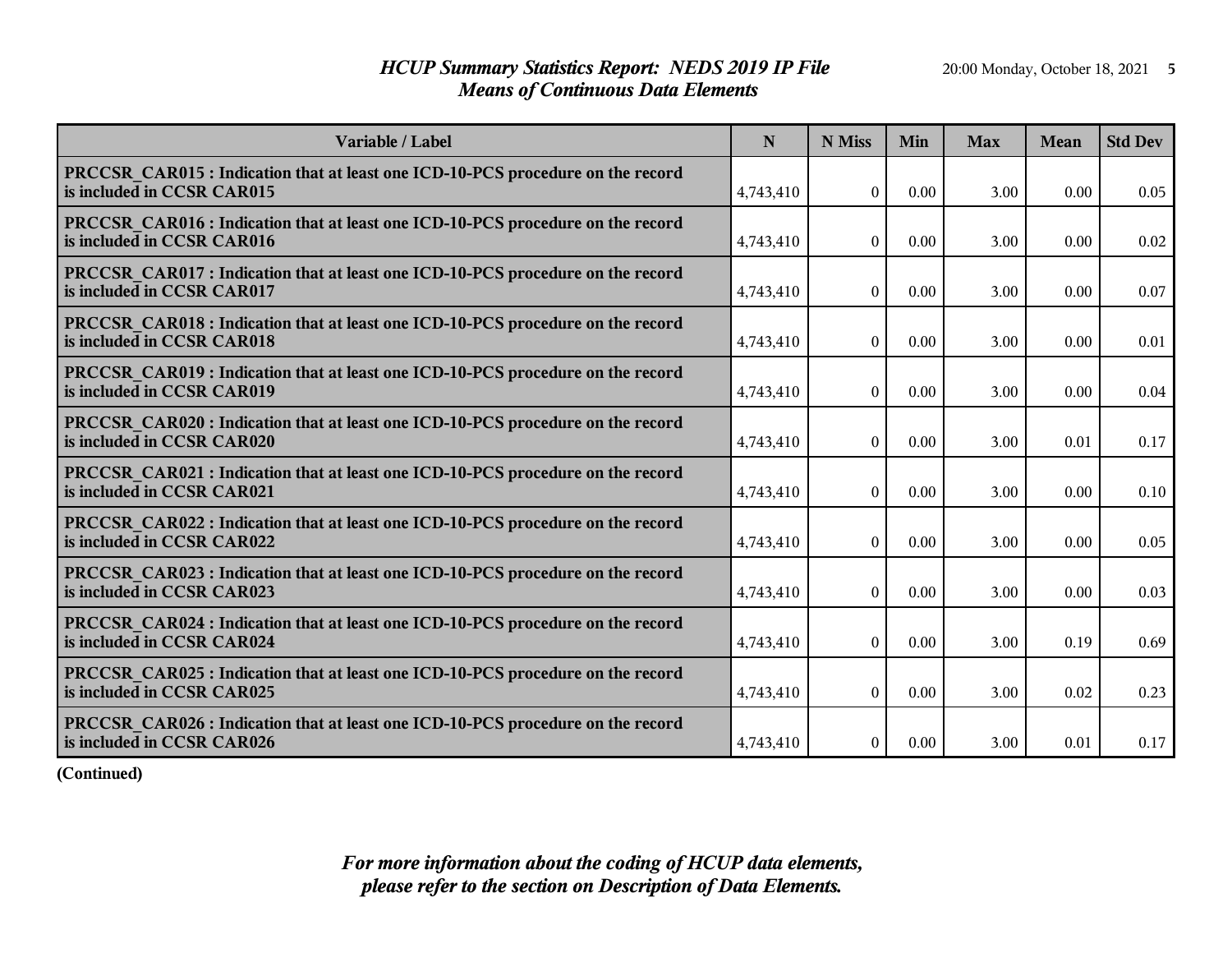## *HCUP Summary Statistics Report: NEDS 2019 IP File* 20:00 Monday, October 18, 2021 6 *Means of Continuous Data Elements*

| Variable / Label                                                                                                     | N         | N Miss           | Min  | <b>Max</b> | Mean | <b>Std Dev</b> |
|----------------------------------------------------------------------------------------------------------------------|-----------|------------------|------|------------|------|----------------|
| PRCCSR CAR027 : Indication that at least one ICD-10-PCS procedure on the record<br>is included in CCSR CAR027        | 4,743,410 | $\theta$         | 0.00 | 3.00       | 0.00 | 0.06           |
| PRCCSR CAR028 : Indication that at least one ICD-10-PCS procedure on the record<br>is included in CCSR CAR028        | 4,743,410 | $\Omega$         | 0.00 | 3.00       | 0.00 | 0.10           |
| PRCCSR CAR029 : Indication that at least one ICD-10-PCS procedure on the record<br>is included in CCSR CAR029        | 4,743,410 | $\boldsymbol{0}$ | 0.00 | 3.00       | 0.01 | 0.17           |
| PRCCSR CHP001 : Indication that at least one ICD-10-PCS procedure on the record<br>is included in CCSR CHP001        | 4,743,410 | $\boldsymbol{0}$ | 0.00 | 3.00       | 0.00 | 0.00           |
| <b>PRCCSR CNS001</b> : Indication that at least one ICD-10-PCS procedure on the record is<br>included in CCSR CNS001 | 4,743,410 | $\boldsymbol{0}$ | 0.00 | 3.00       | 0.00 | 0.04           |
| <b>PRCCSR CNS002 : Indication that at least one ICD-10-PCS procedure on the record is</b><br>included in CCSR CNS002 | 4,743,410 | $\mathbf{0}$     | 0.00 | 3.00       | 0.02 | 0.19           |
| PRCCSR_CNS003 : Indication that at least one ICD-10-PCS procedure on the record is<br>included in CCSR CNS003        | 4,743,410 | $\theta$         | 0.00 | 3.00       | 0.00 | 0.04           |
| PRCCSR CNS004 : Indication that at least one ICD-10-PCS procedure on the record is<br>included in CCSR CNS004        | 4,743,410 | $\boldsymbol{0}$ | 0.00 | 3.00       | 0.00 | 0.07           |
| PRCCSR CNS005 : Indication that at least one ICD-10-PCS procedure on the record is<br>included in CCSR CNS005        | 4,743,410 | $\theta$         | 0.00 | 3.00       | 0.00 | 0.07           |
| PRCCSR CNS006 : Indication that at least one ICD-10-PCS procedure on the record is<br>included in CCSR CNS006        | 4,743,410 | $\boldsymbol{0}$ | 0.00 | 3.00       | 0.00 | 0.07           |
| PRCCSR CNS007 : Indication that at least one ICD-10-PCS procedure on the record is<br>included in CCSR CNS007        | 4,743,410 | $\boldsymbol{0}$ | 0.00 | 3.00       | 0.00 | 0.06           |
| PRCCSR CNS008 : Indication that at least one ICD-10-PCS procedure on the record is<br>included in CCSR CNS008        | 4,743,410 | $\boldsymbol{0}$ | 0.00 | 3.00       | 0.00 | 0.08           |

**(Continued)**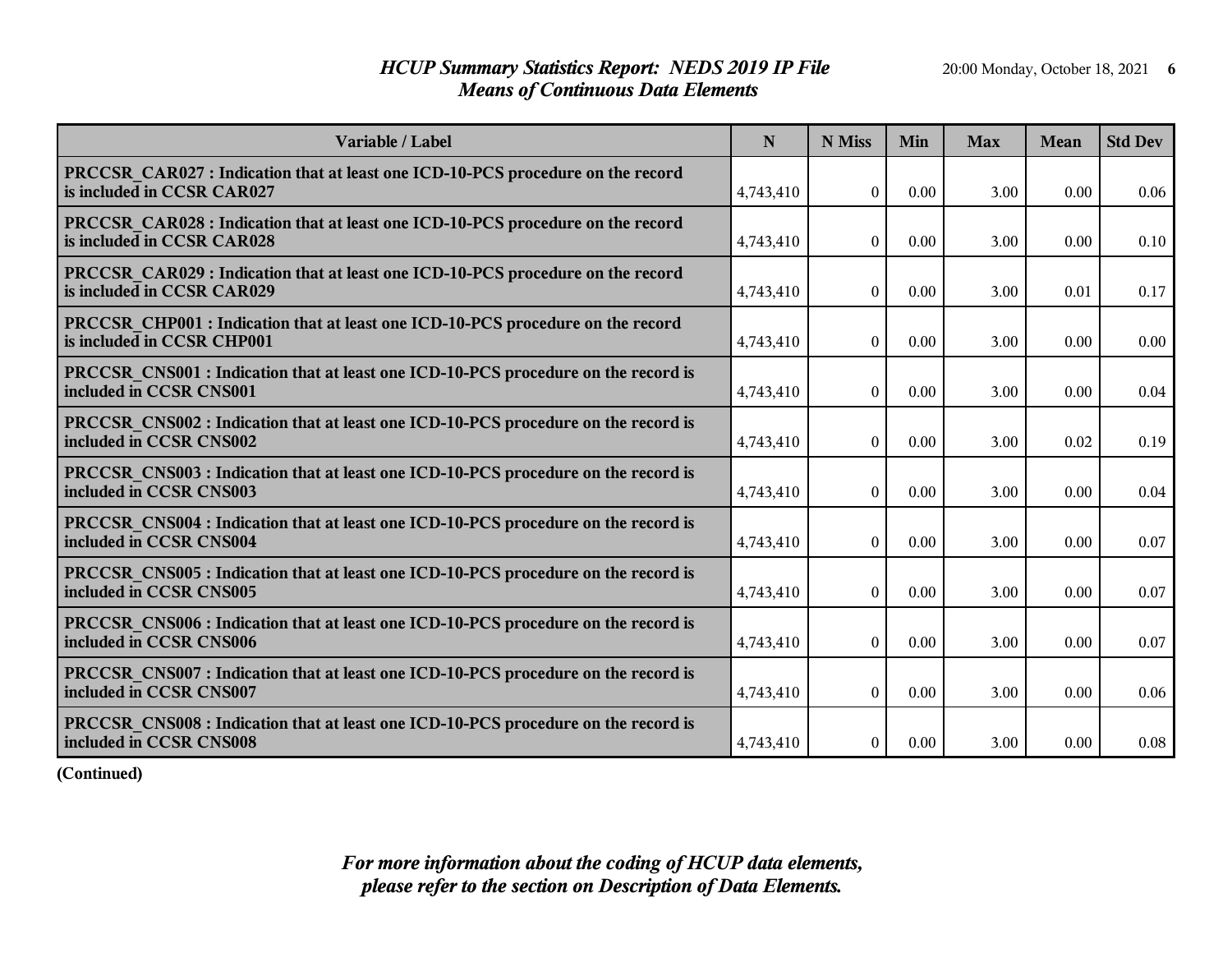## *HCUP Summary Statistics Report: NEDS 2019 IP File* 20:00 Monday, October 18, 2021 **7** *Means of Continuous Data Elements*

| Variable / Label                                                                                                     | N         | N Miss           | Min  | <b>Max</b> | <b>Mean</b> | <b>Std Dev</b> |
|----------------------------------------------------------------------------------------------------------------------|-----------|------------------|------|------------|-------------|----------------|
| <b>PRCCSR CNS009 : Indication that at least one ICD-10-PCS procedure on the record is</b><br>included in CCSR CNS009 | 4,743,410 | $\Omega$         | 0.00 | 3.00       | 0.00        | 0.05           |
| PRCCSR CNS010 : Indication that at least one ICD-10-PCS procedure on the record is<br>included in CCSR CNS010        | 4,743,410 | $\overline{0}$   | 0.00 | 3.00       | 0.00        | 0.05           |
| <b>PRCCSR CNS011 : Indication that at least one ICD-10-PCS procedure on the record is</b><br>included in CCSR CNS011 | 4,743,410 | $\overline{0}$   | 0.00 | 3.00       | 0.00        | 0.08           |
| <b>PRCCSR CNS012 : Indication that at least one ICD-10-PCS procedure on the record is</b><br>included in CCSR CNS012 | 4,743,410 | $\overline{0}$   | 0.00 | 3.00       | 0.00        | 0.02           |
| <b>PRCCSR CNS013 : Indication that at least one ICD-10-PCS procedure on the record is</b><br>included in CCSR CNS013 | 4,743,410 | $\boldsymbol{0}$ | 0.00 | 3.00       | 0.00        | 0.08           |
| <b>PRCCSR CNS014</b> : Indication that at least one ICD-10-PCS procedure on the record is<br>included in CCSR CNS014 | 4,743,410 | $\theta$         | 0.00 | 3.00       | 0.00        | 0.07           |
| <b>PRCCSR ENP001</b> : Indication that at least one ICD-10-PCS procedure on the record is<br>included in CCSR ENP001 | 4,743,410 | $\boldsymbol{0}$ | 0.00 | 3.00       | 0.00        | 0.03           |
| <b>PRCCSR ENP002 : Indication that at least one ICD-10-PCS procedure on the record is</b><br>included in CCSR ENP002 | 4,743,410 | $\mathbf{0}$     | 0.00 | 3.00       | 0.00        | 0.02           |
| <b>PRCCSR ENP003 : Indication that at least one ICD-10-PCS procedure on the record is</b><br>included in CCSR ENP003 | 4,743,410 | $\theta$         | 0.00 | 3.00       | 0.00        | 0.01           |
| PRCCSR_ENP004 : Indication that at least one ICD-10-PCS procedure on the record is<br>included in CCSR ENP004        | 4,743,410 | $\overline{0}$   | 0.00 | 3.00       | 0.00        | 0.01           |
| <b>PRCCSR ENP005 : Indication that at least one ICD-10-PCS procedure on the record is</b><br>included in CCSR ENP005 | 4,743,410 | $\overline{0}$   | 0.00 | 3.00       | 0.00        | 0.01           |
| <b>PRCCSR ENP006 : Indication that at least one ICD-10-PCS procedure on the record is</b><br>included in CCSR ENP006 | 4,743,410 | $\boldsymbol{0}$ | 0.00 | 3.00       | 0.00        | 0.01           |

**(Continued)**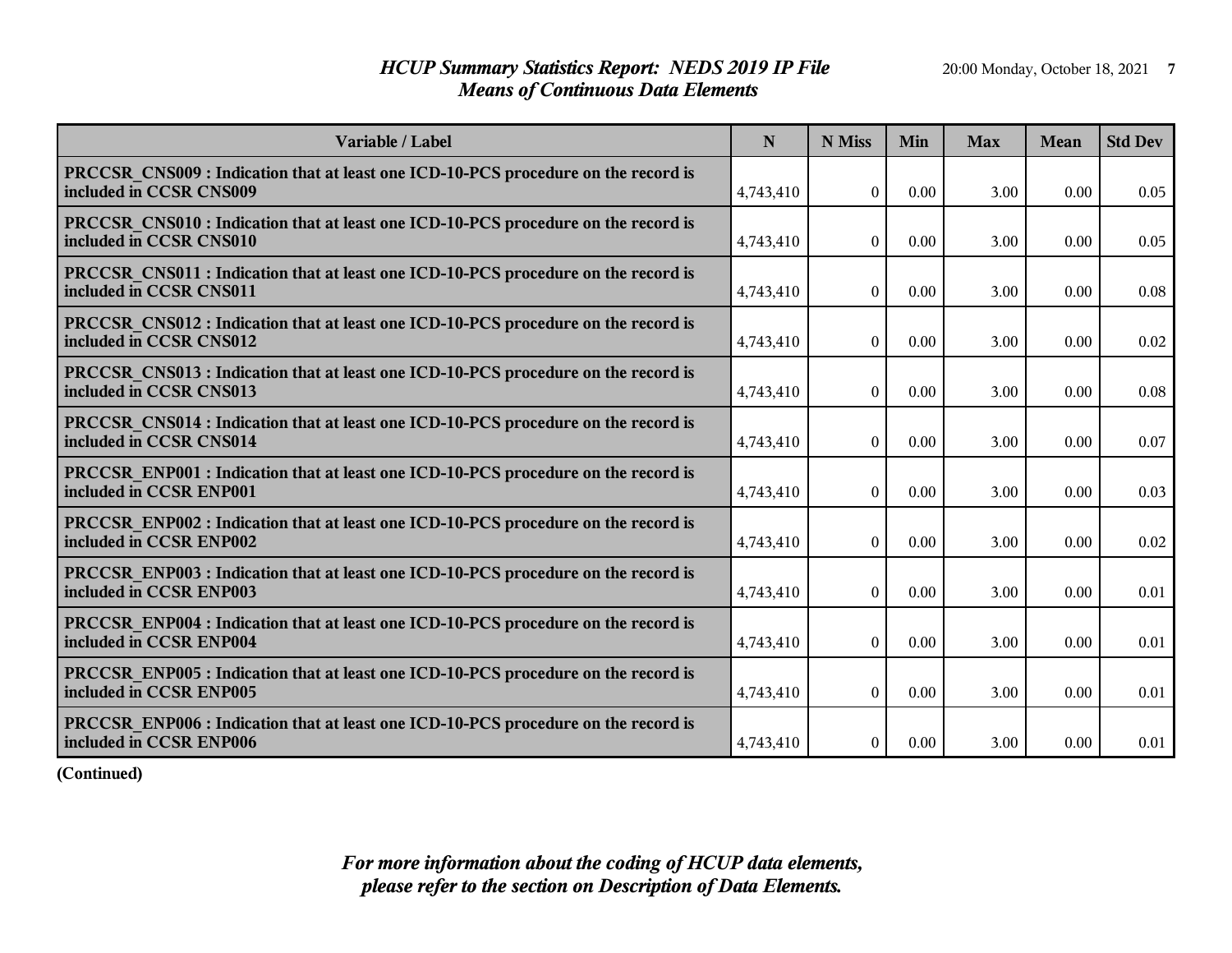## *HCUP Summary Statistics Report: NEDS 2019 IP File* 20:00 Monday, October 18, 2021 8 *Means of Continuous Data Elements*

| Variable / Label                                                                                                     | N         | N Miss           | Min  | <b>Max</b> | Mean | <b>Std Dev</b> |
|----------------------------------------------------------------------------------------------------------------------|-----------|------------------|------|------------|------|----------------|
| <b>PRCCSR ENT001 : Indication that at least one ICD-10-PCS procedure on the record is</b><br>included in CCSR ENT001 | 4,743,410 | $\theta$         | 0.00 | 3.00       | 0.00 | 0.10           |
| <b>PRCCSR ENT002 : Indication that at least one ICD-10-PCS procedure on the record is</b><br>included in CCSR ENT002 | 4,743,410 | $\Omega$         | 0.00 | 3.00       | 0.00 | 0.06           |
| PRCCSR ENT003 : Indication that at least one ICD-10-PCS procedure on the record is<br>included in CCSR ENT003        | 4,743,410 | $\overline{0}$   | 0.00 | 3.00       | 0.00 | 0.05           |
| <b>PRCCSR ENT004 : Indication that at least one ICD-10-PCS procedure on the record is</b><br>included in CCSR ENT004 | 4,743,410 | $\boldsymbol{0}$ | 0.00 | 3.00       | 0.00 | 0.02           |
| PRCCSR ENT005 : Indication that at least one ICD-10-PCS procedure on the record is<br>included in CCSR ENT005        | 4,743,410 | $\boldsymbol{0}$ | 0.00 | 3.00       | 0.00 | 0.02           |
| <b>PRCCSR ENT006 : Indication that at least one ICD-10-PCS procedure on the record is</b><br>included in CCSR ENT006 | 4,743,410 | $\boldsymbol{0}$ | 0.00 | 3.00       | 0.00 | 0.06           |
| PRCCSR_ENT007 : Indication that at least one ICD-10-PCS procedure on the record is<br>included in CCSR ENT007        | 4,743,410 | $\theta$         | 0.00 | 3.00       | 0.00 | 0.02           |
| PRCCSR ENT008 : Indication that at least one ICD-10-PCS procedure on the record is<br>included in CCSR ENT008        | 4,743,410 | $\mathbf{0}$     | 0.00 | 3.00       | 0.00 | 0.03           |
| PRCCSR_ENT009 : Indication that at least one ICD-10-PCS procedure on the record is<br>included in CCSR ENT009        | 4,743,410 | $\theta$         | 0.00 | 3.00       | 0.00 | 0.01           |
| <b>PRCCSR ENT010 : Indication that at least one ICD-10-PCS procedure on the record is</b><br>included in CCSR ENT010 | 4,743,410 | $\overline{0}$   | 0.00 | 3.00       | 0.00 | 0.01           |
| <b>PRCCSR ENT011 : Indication that at least one ICD-10-PCS procedure on the record is</b><br>included in CCSR ENT011 | 4,743,410 | $\mathbf{0}$     | 0.00 | 3.00       | 0.00 | 0.02           |
| PRCCSR ENT012 : Indication that at least one ICD-10-PCS procedure on the record is<br>included in CCSR ENT012        | 4,743,410 | $\boldsymbol{0}$ | 0.00 | 3.00       | 0.00 | 0.02           |

**(Continued)**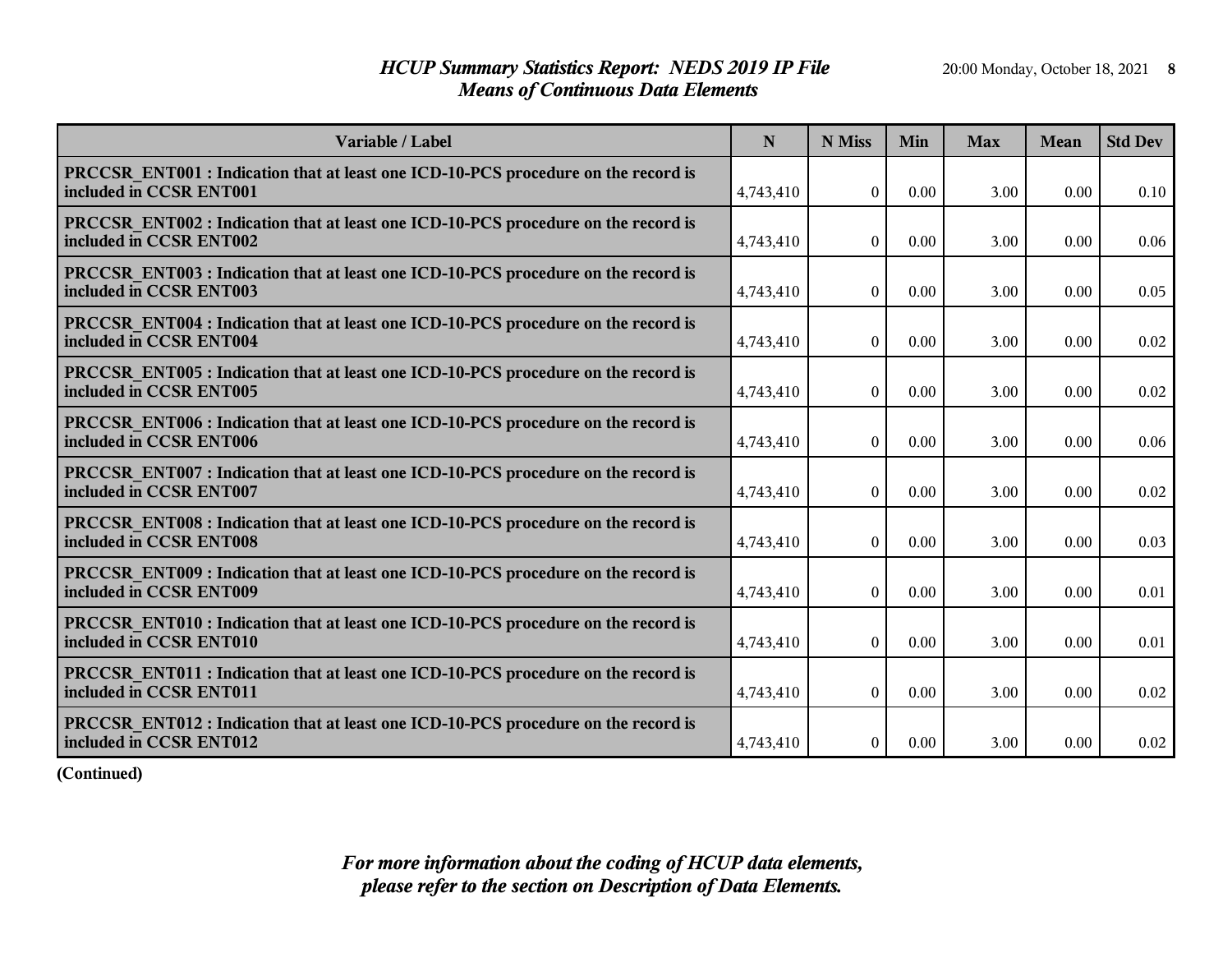## *HCUP Summary Statistics Report: NEDS 2019 IP File* 20:00 Monday, October 18, 2021 9 *Means of Continuous Data Elements*

| Variable / Label                                                                                                     | N         | N Miss           | Min  | <b>Max</b> | Mean | <b>Std Dev</b> |
|----------------------------------------------------------------------------------------------------------------------|-----------|------------------|------|------------|------|----------------|
| <b>PRCCSR ENT013 : Indication that at least one ICD-10-PCS procedure on the record is</b><br>included in CCSR ENT013 | 4,743,410 | $\Omega$         | 0.00 | 3.00       | 0.00 | 0.08           |
| <b>PRCCSR ENT014 : Indication that at least one ICD-10-PCS procedure on the record is</b><br>included in CCSR ENT014 | 4,743,410 | $\Omega$         | 0.00 | 3.00       | 0.00 | 0.01           |
| <b>PRCCSR ENT015: Indication that at least one ICD-10-PCS procedure on the record is</b><br>included in CCSR ENT015  | 4,743,410 | $\overline{0}$   | 0.00 | 3.00       | 0.00 | 0.08           |
| <b>PRCCSR ENT016 : Indication that at least one ICD-10-PCS procedure on the record is</b><br>included in CCSR ENT016 | 4,743,410 | $\overline{0}$   | 0.00 | 0.00       | 0.00 | 0.00           |
| PRCCSR ENT017 : Indication that at least one ICD-10-PCS procedure on the record is<br>included in CCSR ENT017        | 4,743,410 | $\overline{0}$   | 0.00 | 3.00       | 0.00 | 0.05           |
| <b>PRCCSR ESA001 : Indication that at least one ICD-10-PCS procedure on the record is</b><br>included in CCSR ESA001 | 4,743,410 | $\overline{0}$   | 0.00 | 3.00       | 0.08 | 0.45           |
| <b>PRCCSR ESA002 : Indication that at least one ICD-10-PCS procedure on the record is</b><br>included in CCSR ESA002 | 4,743,410 | $\theta$         | 0.00 | 3.00       | 0.00 | 0.03           |
| <b>PRCCSR ESA003 : Indication that at least one ICD-10-PCS procedure on the record is</b><br>included in CCSR ESA003 | 4,743,410 | $\theta$         | 0.00 | 3.00       | 0.10 | 0.50           |
| PRCCSR_ESA004 : Indication that at least one ICD-10-PCS procedure on the record is<br>included in CCSR ESA004        | 4,743,410 | $\theta$         | 0.00 | 3.00       | 0.06 | 0.38           |
| PRCCSR_ESA005 : Indication that at least one ICD-10-PCS procedure on the record is<br>included in CCSR ESA005        | 4,743,410 | $\theta$         | 0.00 | 3.00       | 0.01 | 0.20           |
| <b>PRCCSR ESA006 : Indication that at least one ICD-10-PCS procedure on the record is</b><br>included in CCSR ESA006 | 4,743,410 | $\overline{0}$   | 0.00 | 3.00       | 0.01 | 0.19           |
| <b>PRCCSR ESA007: Indication that at least one ICD-10-PCS procedure on the record is</b><br>included in CCSR ESA007  | 4,743,410 | $\boldsymbol{0}$ | 0.00 | 3.00       | 0.00 | 0.11           |

**(Continued)**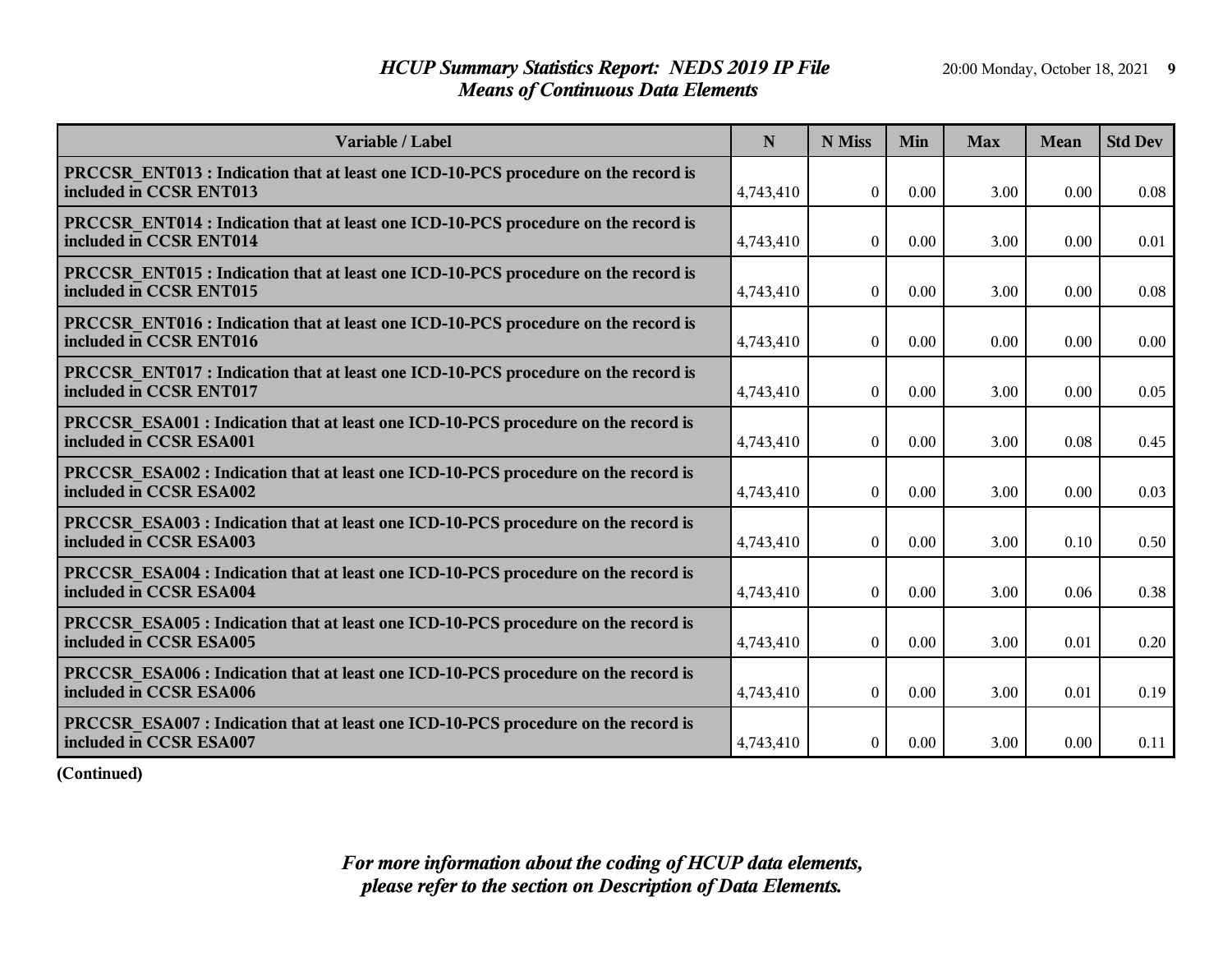## *HCUP Summary Statistics Report: NEDS 2019 IP File* 20:00 Monday, October 18, 2021 10 *Means of Continuous Data Elements*

| Variable / Label                                                                                                     | N         | N Miss           | Min  | <b>Max</b> | Mean | <b>Std Dev</b> |
|----------------------------------------------------------------------------------------------------------------------|-----------|------------------|------|------------|------|----------------|
| <b>PRCCSR ESA008 : Indication that at least one ICD-10-PCS procedure on the record is</b><br>included in CCSR ESA008 | 4,743,410 | $\theta$         | 0.00 | 3.00       | 0.01 | 0.16           |
| PRCCSR ESA009 : Indication that at least one ICD-10-PCS procedure on the record is<br>included in CCSR ESA009        | 4,743,410 | $\Omega$         | 0.00 | 3.00       | 0.00 | 0.09           |
| PRCCSR ESA010 : Indication that at least one ICD-10-PCS procedure on the record is<br>included in CCSR ESA010        | 4,743,410 | $\boldsymbol{0}$ | 0.00 | 3.00       | 0.00 | 0.08           |
| <b>PRCCSR ESA011 : Indication that at least one ICD-10-PCS procedure on the record is</b><br>included in CCSR ESA011 | 4,743,410 | $\boldsymbol{0}$ | 0.00 | 3.00       | 0.00 | 0.02           |
| <b>PRCCSR EST001 : Indication that at least one ICD-10-PCS procedure on the record is</b><br>included in CCSR EST001 | 4,743,410 | $\boldsymbol{0}$ | 0.00 | 3.00       | 0.00 | 0.09           |
| <b>PRCCSR EST002 : Indication that at least one ICD-10-PCS procedure on the record is</b><br>included in CCSR EST002 | 4,743,410 | $\boldsymbol{0}$ | 0.00 | 3.00       | 0.00 | 0.03           |
| PRCCSR_EST003 : Indication that at least one ICD-10-PCS procedure on the record is<br>included in CCSR EST003        | 4,743,410 | $\theta$         | 0.00 | 3.00       | 0.00 | 0.01           |
| <b>PRCCSR EST004 : Indication that at least one ICD-10-PCS procedure on the record is</b><br>included in CCSR EST004 | 4,743,410 | $\boldsymbol{0}$ | 0.00 | 3.00       | 0.00 | 0.05           |
| <b>PRCCSR EST005 : Indication that at least one ICD-10-PCS procedure on the record is</b><br>included in CCSR EST005 | 4,743,410 | $\theta$         | 0.00 | 3.00       | 0.00 | 0.04           |
| <b>PRCCSR EYP001 : Indication that at least one ICD-10-PCS procedure on the record is</b><br>included in CCSR EYP001 | 4,743,410 | $\overline{0}$   | 0.00 | 3.00       | 0.00 | 0.04           |
| <b>PRCCSR EYP002 : Indication that at least one ICD-10-PCS procedure on the record is</b><br>included in CCSR EYP002 | 4,743,410 | $\boldsymbol{0}$ | 0.00 | 3.00       | 0.00 | 0.05           |
| <b>PRCCSR FRS001</b> : Indication that at least one ICD-10-PCS procedure on the record is<br>included in CCSR FRS001 | 4,743,410 | $\boldsymbol{0}$ | 0.00 | 3.00       | 0.00 | 0.04           |

**(Continued)**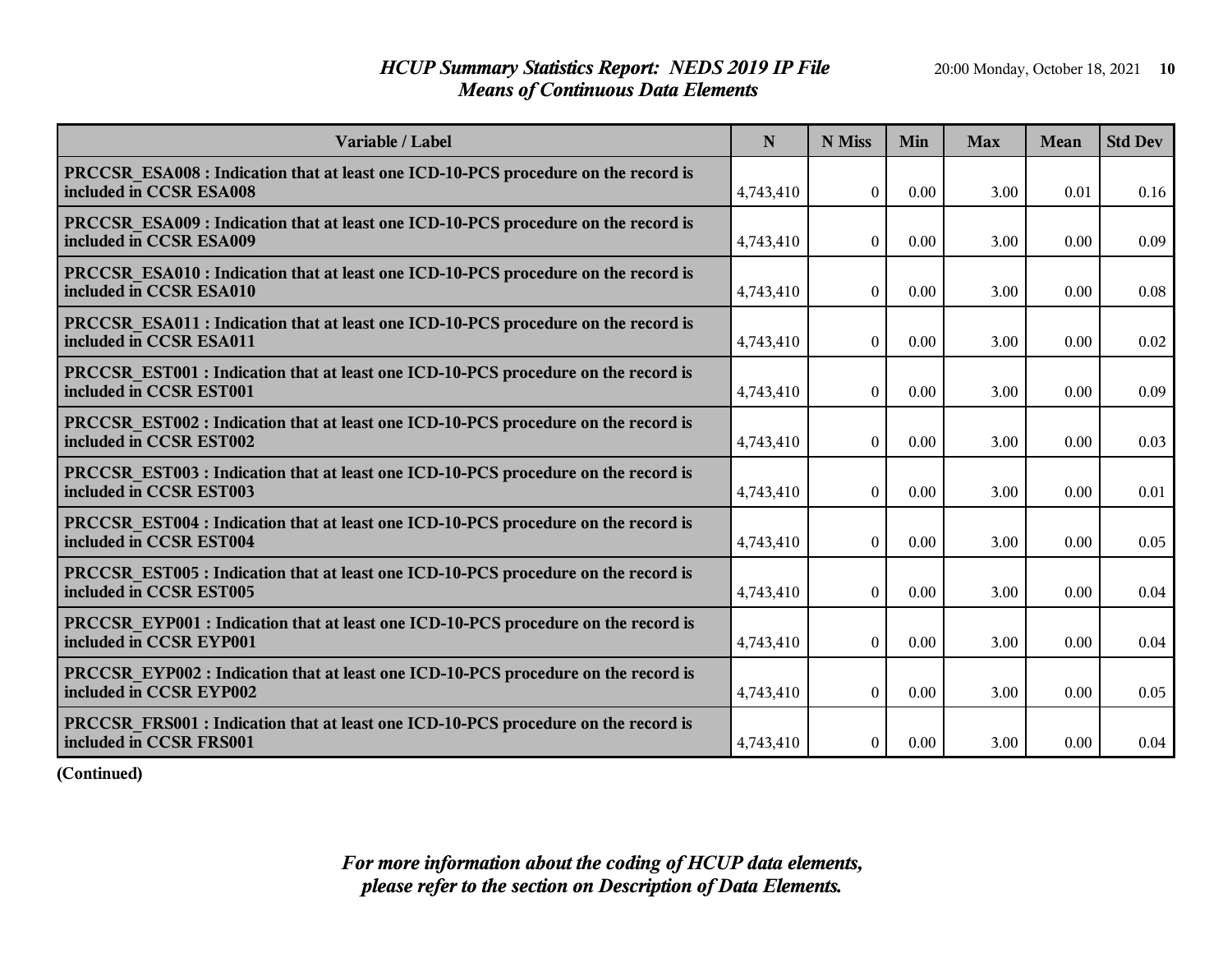## *HCUP Summary Statistics Report: NEDS 2019 IP File* 20:00 Monday, October 18, 2021 11 *Means of Continuous Data Elements*

| Variable / Label                                                                                                     | N         | N Miss           | Min  | <b>Max</b> | <b>Mean</b> | <b>Std Dev</b> |
|----------------------------------------------------------------------------------------------------------------------|-----------|------------------|------|------------|-------------|----------------|
| <b>PRCCSR FRS002 : Indication that at least one ICD-10-PCS procedure on the record is</b><br>included in CCSR FRS002 | 4,743,410 | $\theta$         | 0.00 | 3.00       | 0.00        | 0.07           |
| PRCCSR FRS003 : Indication that at least one ICD-10-PCS procedure on the record is<br>included in CCSR FRS003        | 4,743,410 | $\boldsymbol{0}$ | 0.00 | 3.00       | 0.00        | 0.08           |
| <b>PRCCSR FRS004 : Indication that at least one ICD-10-PCS procedure on the record is</b><br>included in CCSR FRS004 | 4,743,410 | $\overline{0}$   | 0.00 | 3.00       | 0.00        | 0.02           |
| <b>PRCCSR FRS005 : Indication that at least one ICD-10-PCS procedure on the record is</b><br>included in CCSR FRS005 | 4,743,410 | $\boldsymbol{0}$ | 0.00 | 3.00       | 0.00        | 0.09           |
| <b>PRCCSR FRS006 : Indication that at least one ICD-10-PCS procedure on the record is</b><br>included in CCSR FRS006 | 4,743,410 | $\boldsymbol{0}$ | 0.00 | 3.00       | 0.00        | 0.10           |
| <b>PRCCSR FRS007: Indication that at least one ICD-10-PCS procedure on the record is</b><br>included in CCSR FRS007  | 4,743,410 | $\Omega$         | 0.00 | 3.00       | 0.00        | 0.07           |
| <b>PRCCSR FRS008 : Indication that at least one ICD-10-PCS procedure on the record is</b><br>included in CCSR FRS008 | 4,743,410 | $\boldsymbol{0}$ | 0.00 | 3.00       | 0.00        | 0.07           |
| <b>PRCCSR FRS009 : Indication that at least one ICD-10-PCS procedure on the record is</b><br>included in CCSR FRS009 | 4,743,410 | $\boldsymbol{0}$ | 0.00 | 3.00       | 0.00        | 0.01           |
| <b>PRCCSR FRS010 : Indication that at least one ICD-10-PCS procedure on the record is</b><br>included in CCSR FRS010 | 4,743,410 | $\theta$         | 0.00 | 3.00       | 0.00        | 0.05           |
| <b>PRCCSR FRS011 : Indication that at least one ICD-10-PCS procedure on the record is</b><br>included in CCSR FRS011 | 4,743,410 | $\boldsymbol{0}$ | 0.00 | 3.00       | 0.00        | 0.02           |
| <b>PRCCSR FRS012 : Indication that at least one ICD-10-PCS procedure on the record is</b><br>included in CCSR FRS012 | 4,743,410 | $\boldsymbol{0}$ | 0.00 | 3.00       | 0.00        | 0.04           |
| PRCCSR FRS013 : Indication that at least one ICD-10-PCS procedure on the record is<br>included in CCSR FRS013        | 4,743,410 | $\boldsymbol{0}$ | 0.00 | 3.00       | 0.00        | 0.04           |

**(Continued)**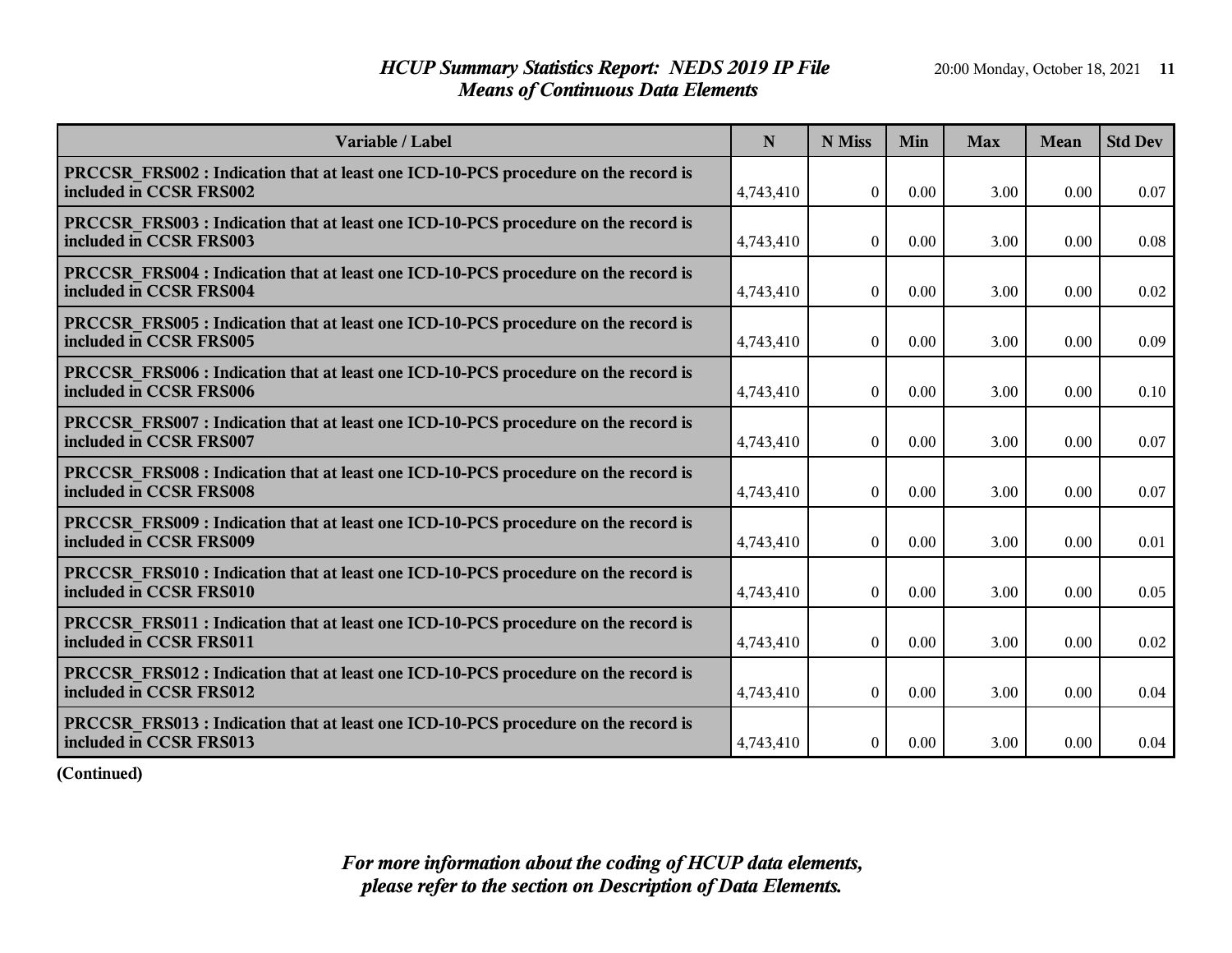## *HCUP Summary Statistics Report: NEDS 2019 IP File* 20:00 Monday, October 18, 2021 12 *Means of Continuous Data Elements*

| Variable / Label                                                                                                     | N         | N Miss           | Min  | <b>Max</b> | <b>Mean</b> | <b>Std Dev</b> |
|----------------------------------------------------------------------------------------------------------------------|-----------|------------------|------|------------|-------------|----------------|
| <b>PRCCSR FRS014 : Indication that at least one ICD-10-PCS procedure on the record is</b><br>included in CCSR FRS014 | 4,743,410 | $\theta$         | 0.00 | 0.00       | 0.00        | 0.00           |
| PRCCSR FRS015 : Indication that at least one ICD-10-PCS procedure on the record is<br>included in CCSR FRS015        | 4,743,410 | $\boldsymbol{0}$ | 0.00 | 3.00       | 0.00        | 0.09           |
| <b>PRCCSR GIS001 : Indication that at least one ICD-10-PCS procedure on the record is</b><br>included in CCSR GIS001 | 4,743,410 | $\overline{0}$   | 0.00 | 3.00       | 0.05        | 0.33           |
| <b>PRCCSR GIS002 : Indication that at least one ICD-10-PCS procedure on the record is</b><br>included in CCSR GIS002 | 4,743,410 | $\boldsymbol{0}$ | 0.00 | 3.00       | 0.02        | 0.23           |
| <b>PRCCSR GIS003 : Indication that at least one ICD-10-PCS procedure on the record is</b><br>included in CCSR GIS003 | 4,743,410 | $\boldsymbol{0}$ | 0.00 | 3.00       | 0.00        | 0.08           |
| <b>PRCCSR</b> GIS004 : Indication that at least one ICD-10-PCS procedure on the record is<br>included in CCSR GIS004 | 4,743,410 | $\boldsymbol{0}$ | 0.00 | 3.00       | 0.05        | 0.33           |
| <b>PRCCSR GIS005 : Indication that at least one ICD-10-PCS procedure on the record is</b><br>included in CCSR GIS005 | 4,743,410 | $\boldsymbol{0}$ | 0.00 | 3.00       | 0.01        | 0.15           |
| <b>PRCCSR GIS006 : Indication that at least one ICD-10-PCS procedure on the record is</b><br>included in CCSR GIS006 | 4,743,410 | $\boldsymbol{0}$ | 0.00 | 3.00       | 0.02        | 0.23           |
| PRCCSR GIS007 : Indication that at least one ICD-10-PCS procedure on the record is<br>included in CCSR GIS007        | 4,743,410 | $\theta$         | 0.00 | 3.00       | 0.01        | 0.17           |
| <b>PRCCSR GIS008 : Indication that at least one ICD-10-PCS procedure on the record is</b><br>included in CCSR GIS008 | 4,743,410 | $\boldsymbol{0}$ | 0.00 | 3.00       | 0.01        | 0.12           |
| <b>PRCCSR GIS009: Indication that at least one ICD-10-PCS procedure on the record is</b><br>included in CCSR GIS009  | 4,743,410 | $\boldsymbol{0}$ | 0.00 | 3.00       | 0.01        | 0.13           |
| <b>PRCCSR GIS010 : Indication that at least one ICD-10-PCS procedure on the record is</b><br>included in CCSR GIS010 | 4,743,410 | $\boldsymbol{0}$ | 0.00 | 3.00       | 0.00        | 0.04           |

**(Continued)**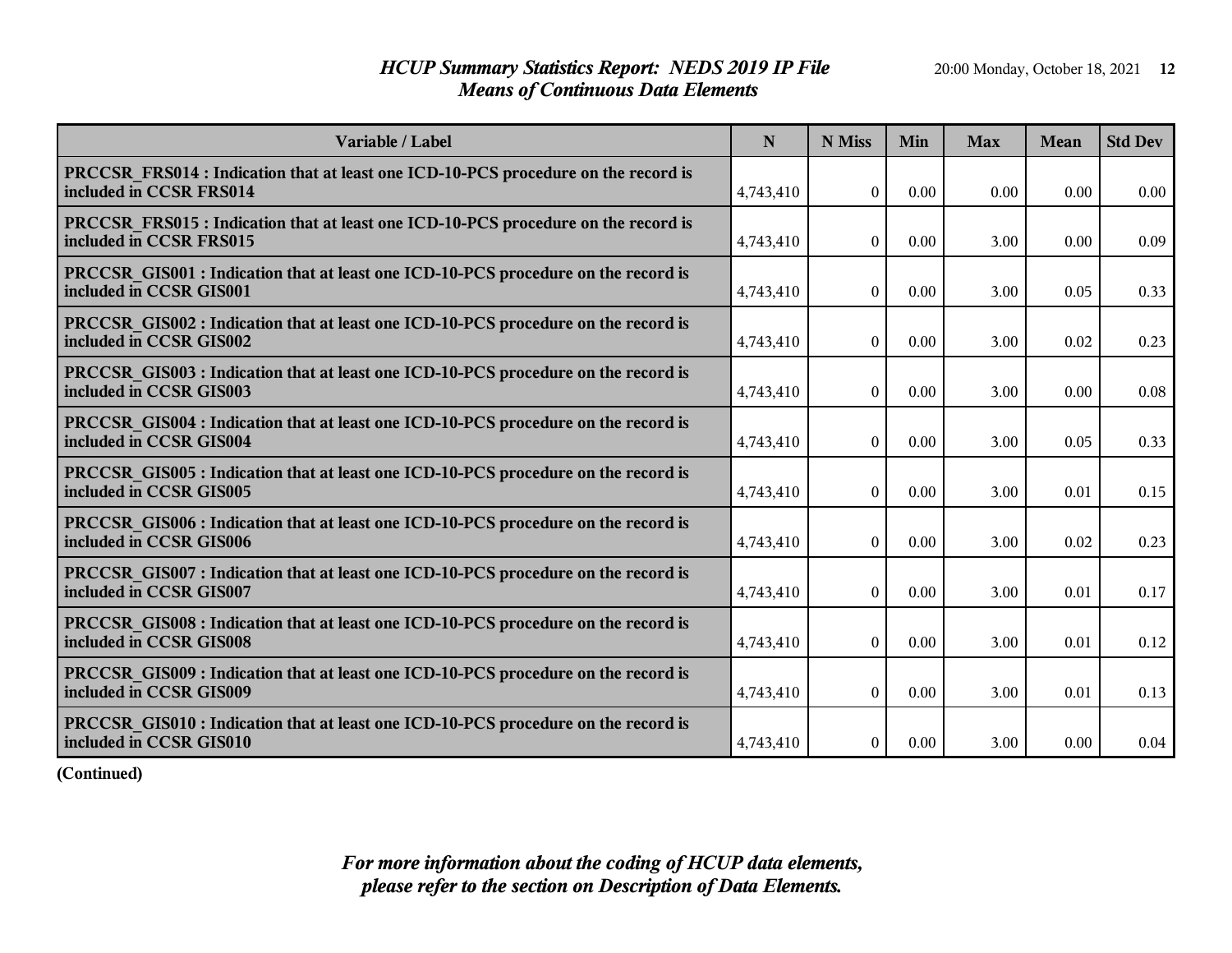## *HCUP Summary Statistics Report: NEDS 2019 IP File* 20:00 Monday, October 18, 2021 13 *Means of Continuous Data Elements*

| Variable / Label                                                                                                     | N         | N Miss           | Min  | <b>Max</b> | <b>Mean</b> | <b>Std Dev</b> |
|----------------------------------------------------------------------------------------------------------------------|-----------|------------------|------|------------|-------------|----------------|
| <b>PRCCSR</b> GIS011 : Indication that at least one ICD-10-PCS procedure on the record is<br>included in CCSR GIS011 | 4,743,410 | $\theta$         | 0.00 | 3.00       | 0.01        | 0.12           |
| <b>PRCCSR</b> GIS012 : Indication that at least one ICD-10-PCS procedure on the record is<br>included in CCSR GIS012 | 4,743,410 | $\Omega$         | 0.00 | 3.00       | 0.00        | 0.03           |
| PRCCSR GIS013 : Indication that at least one ICD-10-PCS procedure on the record is<br>included in CCSR GIS013        | 4,743,410 | $\theta$         | 0.00 | 3.00       | 0.00        | 0.05           |
| <b>PRCCSR</b> GIS014 : Indication that at least one ICD-10-PCS procedure on the record is<br>included in CCSR GIS014 | 4,743,410 | $\boldsymbol{0}$ | 0.00 | 3.00       | 0.00        | 0.01           |
| <b>PRCCSR</b> GIS015 : Indication that at least one ICD-10-PCS procedure on the record is<br>included in CCSR GIS015 | 4,743,410 | $\boldsymbol{0}$ | 0.00 | 3.00       | 0.00        | 0.08           |
| PRCCSR GIS016 : Indication that at least one ICD-10-PCS procedure on the record is<br>included in CCSR GIS016        | 4,743,410 | $\mathbf{0}$     | 0.00 | 3.00       | 0.01        | 0.15           |
| <b>PRCCSR GIS017 : Indication that at least one ICD-10-PCS procedure on the record is</b><br>included in CCSR GIS017 | 4,743,410 | $\mathbf{0}$     | 0.00 | 3.00       | 0.02        | 0.24           |
| <b>PRCCSR GIS018 : Indication that at least one ICD-10-PCS procedure on the record is</b><br>included in CCSR GIS018 | 4,743,410 | $\boldsymbol{0}$ | 0.00 | 3.00       | 0.01        | 0.15           |
| <b>PRCCSR GIS019: Indication that at least one ICD-10-PCS procedure on the record is</b><br>included in CCSR GIS019  | 4,743,410 | $\overline{0}$   | 0.00 | 3.00       | 0.00        | 0.04           |
| <b>PRCCSR GIS020 : Indication that at least one ICD-10-PCS procedure on the record is</b><br>included in CCSR GIS020 | 4,743,410 | $\overline{0}$   | 0.00 | 3.00       | 0.00        | 0.06           |
| <b>PRCCSR</b> GIS021 : Indication that at least one ICD-10-PCS procedure on the record is<br>included in CCSR GIS021 | 4,743,410 | $\overline{0}$   | 0.00 | 3.00       | 0.01        | 0.11           |
| <b>PRCCSR</b> GIS022 : Indication that at least one ICD-10-PCS procedure on the record is<br>included in CCSR GIS022 | 4,743,410 | $\boldsymbol{0}$ | 0.00 | 3.00       | 0.01        | 0.17           |

**(Continued)**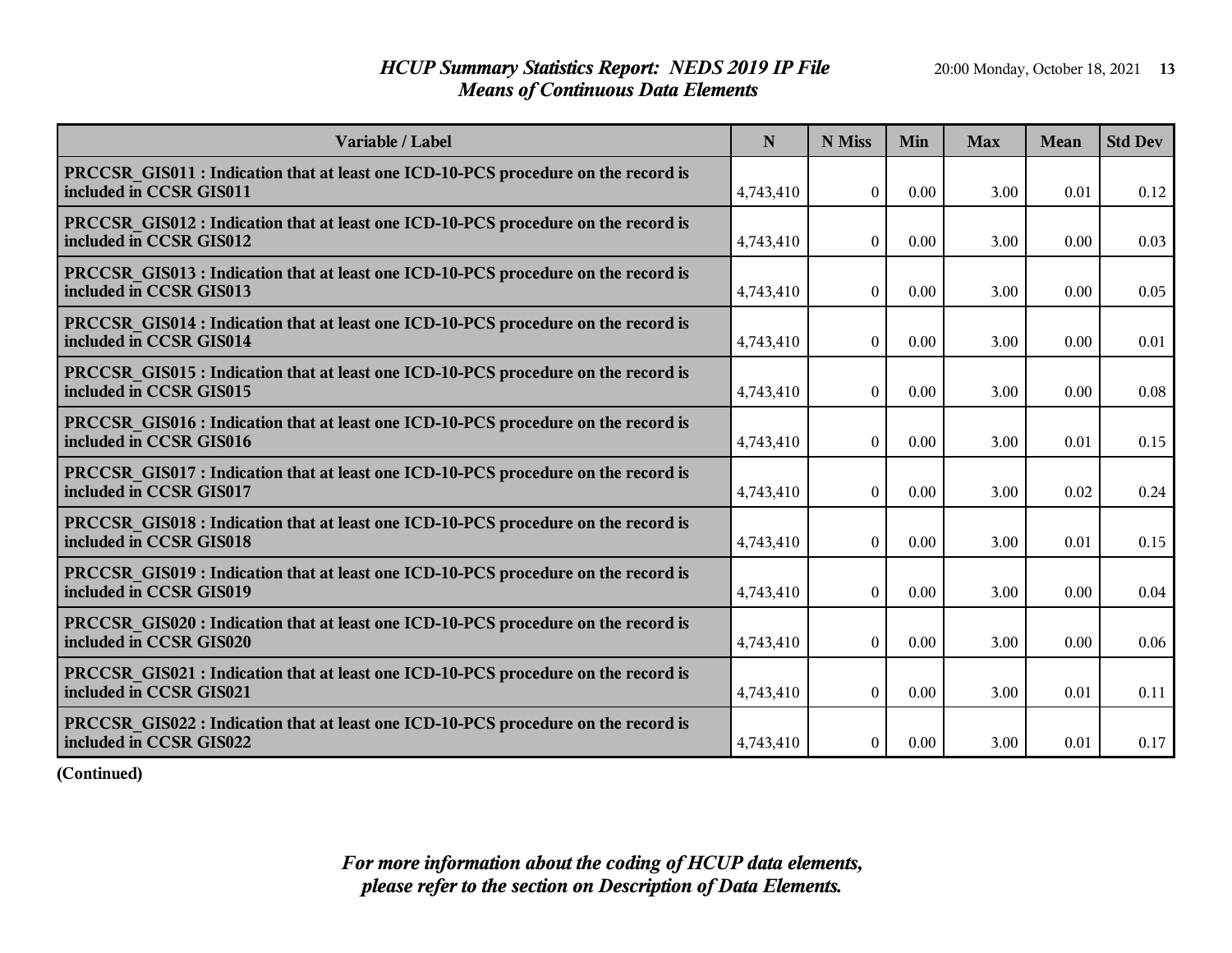## *HCUP Summary Statistics Report: NEDS 2019 IP File* 20:00 Monday, October 18, 2021 14 *Means of Continuous Data Elements*

| Variable / Label                                                                                                     | N         | N Miss           | Min  | <b>Max</b> | Mean | <b>Std Dev</b> |
|----------------------------------------------------------------------------------------------------------------------|-----------|------------------|------|------------|------|----------------|
| PRCCSR GIS023 : Indication that at least one ICD-10-PCS procedure on the record is<br>included in CCSR GIS023        | 4,743,410 | $\theta$         | 0.00 | 2.00       | 0.00 | 0.00           |
| <b>PRCCSR GIS024 : Indication that at least one ICD-10-PCS procedure on the record is</b><br>included in CCSR GIS024 | 4,743,410 | $\Omega$         | 0.00 | 3.00       | 0.01 | 0.13           |
| <b>PRCCSR GIS025 : Indication that at least one ICD-10-PCS procedure on the record is</b><br>included in CCSR GIS025 | 4,743,410 | $\theta$         | 0.00 | 3.00       | 0.01 | 0.13           |
| <b>PRCCSR GIS026 : Indication that at least one ICD-10-PCS procedure on the record is</b><br>included in CCSR GIS026 | 4,743,410 | $\mathbf{0}$     | 0.00 | 3.00       | 0.00 | 0.07           |
| <b>PRCCSR GIS027 : Indication that at least one ICD-10-PCS procedure on the record is</b><br>included in CCSR GIS027 | 4,743,410 | $\boldsymbol{0}$ | 0.00 | 3.00       | 0.01 | 0.13           |
| <b>PRCCSR GIS028 : Indication that at least one ICD-10-PCS procedure on the record is</b><br>included in CCSR GIS028 | 4,743,410 | $\theta$         | 0.00 | 3.00       | 0.00 | 0.04           |
| <b>PRCCSR GIS029 : Indication that at least one ICD-10-PCS procedure on the record is</b><br>included in CCSR GIS029 | 4,743,410 | $\theta$         | 0.00 | 3.00       | 0.00 | 0.05           |
| <b>PRCCSR GNR001</b> : Indication that at least one ICD-10-PCS procedure on the record<br>is included in CCSR GNR001 | 4,743,410 | $\mathbf{0}$     | 0.00 | 3.00       | 0.00 | 0.01           |
| <b>PRCCSR GNR002 : Indication that at least one ICD-10-PCS procedure on the record</b><br>is included in CCSR GNR002 | 4,743,410 | $\overline{0}$   | 0.00 | 3.00       | 0.01 | 0.14           |
| PRCCSR GNR003 : Indication that at least one ICD-10-PCS procedure on the record<br>is included in CCSR GNR003        | 4,743,410 | $\overline{0}$   | 0.00 | 3.00       | 0.00 | 0.05           |
| <b>PRCCSR GNR004 : Indication that at least one ICD-10-PCS procedure on the record</b><br>is included in CCSR GNR004 | 4,743,410 | $\overline{0}$   | 0.00 | 3.00       | 0.01 | 0.18           |
| PRCCSR GNR005 : Indication that at least one ICD-10-PCS procedure on the record<br>is included in CCSR GNR005        | 4,743,410 | $\overline{0}$   | 0.00 | 3.00       | 0.00 | 0.08           |

**(Continued)**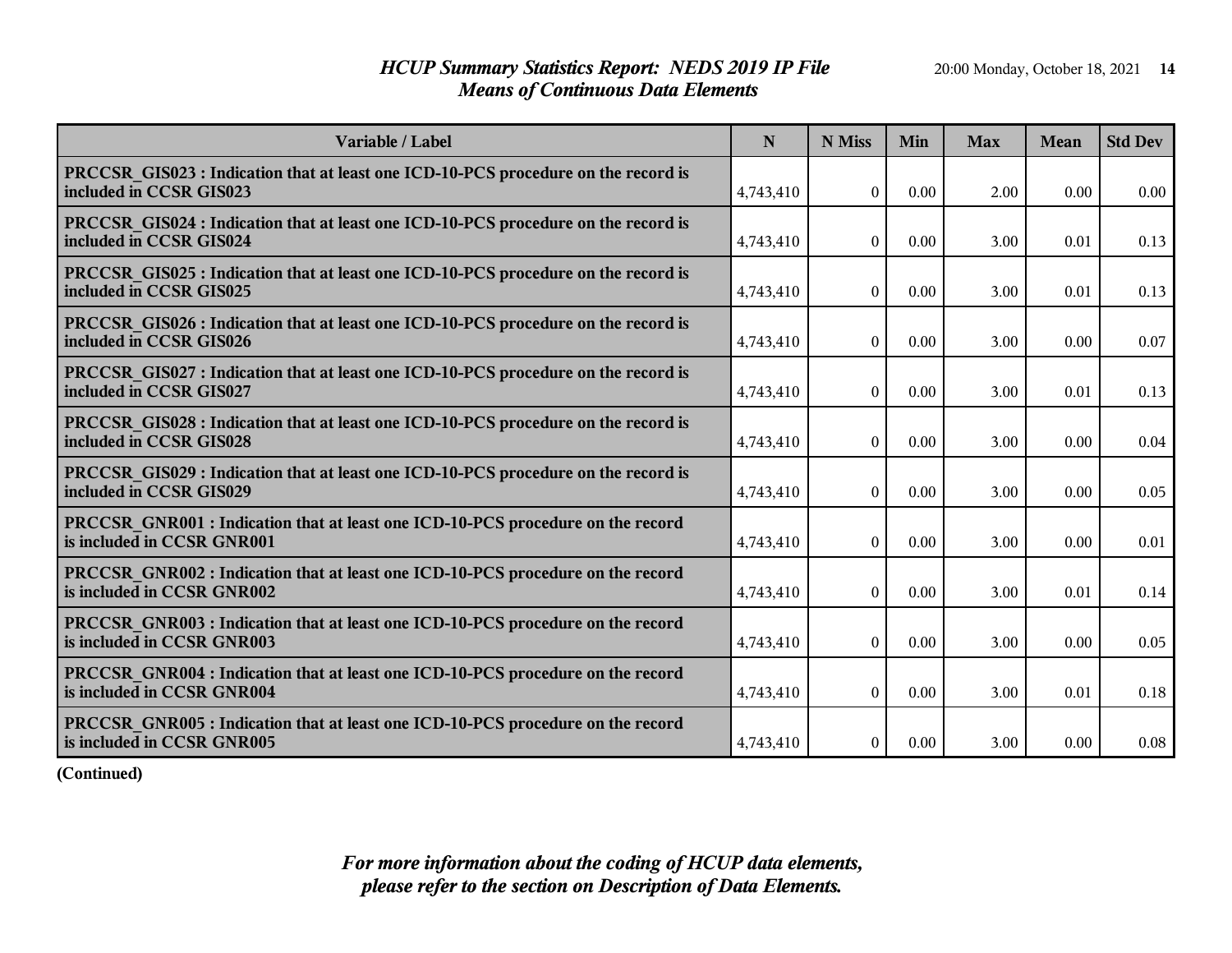## *HCUP Summary Statistics Report: NEDS 2019 IP File* 20:00 Monday, October 18, 2021 15 *Means of Continuous Data Elements*

| Variable / Label                                                                                                     | N         | N Miss           | Min  | <b>Max</b> | <b>Mean</b> | <b>Std Dev</b> |
|----------------------------------------------------------------------------------------------------------------------|-----------|------------------|------|------------|-------------|----------------|
| <b>PRCCSR GNR006 : Indication that at least one ICD-10-PCS procedure on the record</b><br>is included in CCSR GNR006 | 4,743,410 | $\Omega$         | 0.00 | 3.00       | 0.00        | 0.05           |
| <b>PRCCSR GNR007: Indication that at least one ICD-10-PCS procedure on the record</b><br>is included in CCSR GNR007  | 4,743,410 | $\Omega$         | 0.00 | 3.00       | 0.00        | 0.04           |
| PRCCSR GNR008 : Indication that at least one ICD-10-PCS procedure on the record<br>is included in CCSR GNR008        | 4,743,410 | $\theta$         | 0.00 | 3.00       | 0.00        | 0.09           |
| <b>PRCCSR GNR009: Indication that at least one ICD-10-PCS procedure on the record</b><br>is included in CCSR GNR009  | 4,743,410 | $\mathbf{0}$     | 0.00 | 3.00       | 0.00        | 0.07           |
| <b>PRCCSR GNR010 : Indication that at least one ICD-10-PCS procedure on the record</b><br>is included in CCSR GNR010 | 4,743,410 | $\boldsymbol{0}$ | 0.00 | 3.00       | 0.00        | 0.03           |
| <b>PRCCSR HEP001</b> : Indication that at least one ICD-10-PCS procedure on the record<br>is included in CCSR HEP001 | 4,743,410 | $\boldsymbol{0}$ | 0.00 | 3.00       | 0.01        | 0.11           |
| PRCCSR_HEP002 : Indication that at least one ICD-10-PCS procedure on the record<br>is included in CCSR HEP002        | 4,743,410 | $\boldsymbol{0}$ | 0.00 | 3.00       | 0.00        | 0.04           |
| <b>PRCCSR HEP003 : Indication that at least one ICD-10-PCS procedure on the record</b><br>is included in CCSR HEP003 | 4,743,410 | $\boldsymbol{0}$ | 0.00 | 3.00       | 0.00        | 0.09           |
| <b>PRCCSR HEP004 : Indication that at least one ICD-10-PCS procedure on the record</b><br>is included in CCSR HEP004 | 4,743,410 | $\overline{0}$   | 0.00 | 3.00       | 0.00        | 0.03           |
| <b>PRCCSR HEP005 : Indication that at least one ICD-10-PCS procedure on the record</b><br>is included in CCSR HEP005 | 4,743,410 | $\overline{0}$   | 0.00 | 3.00       | 0.00        | 0.03           |
| <b>PRCCSR HEP006 : Indication that at least one ICD-10-PCS procedure on the record</b><br>is included in CCSR HEP006 | 4,743,410 | $\overline{0}$   | 0.00 | 3.00       | 0.01        | 0.14           |
| PRCCSR HEP007: Indication that at least one ICD-10-PCS procedure on the record<br>is included in CCSR HEP007         | 4,743,410 | $\overline{0}$   | 0.00 | 3.00       | 0.01        | 0.15           |

**(Continued)**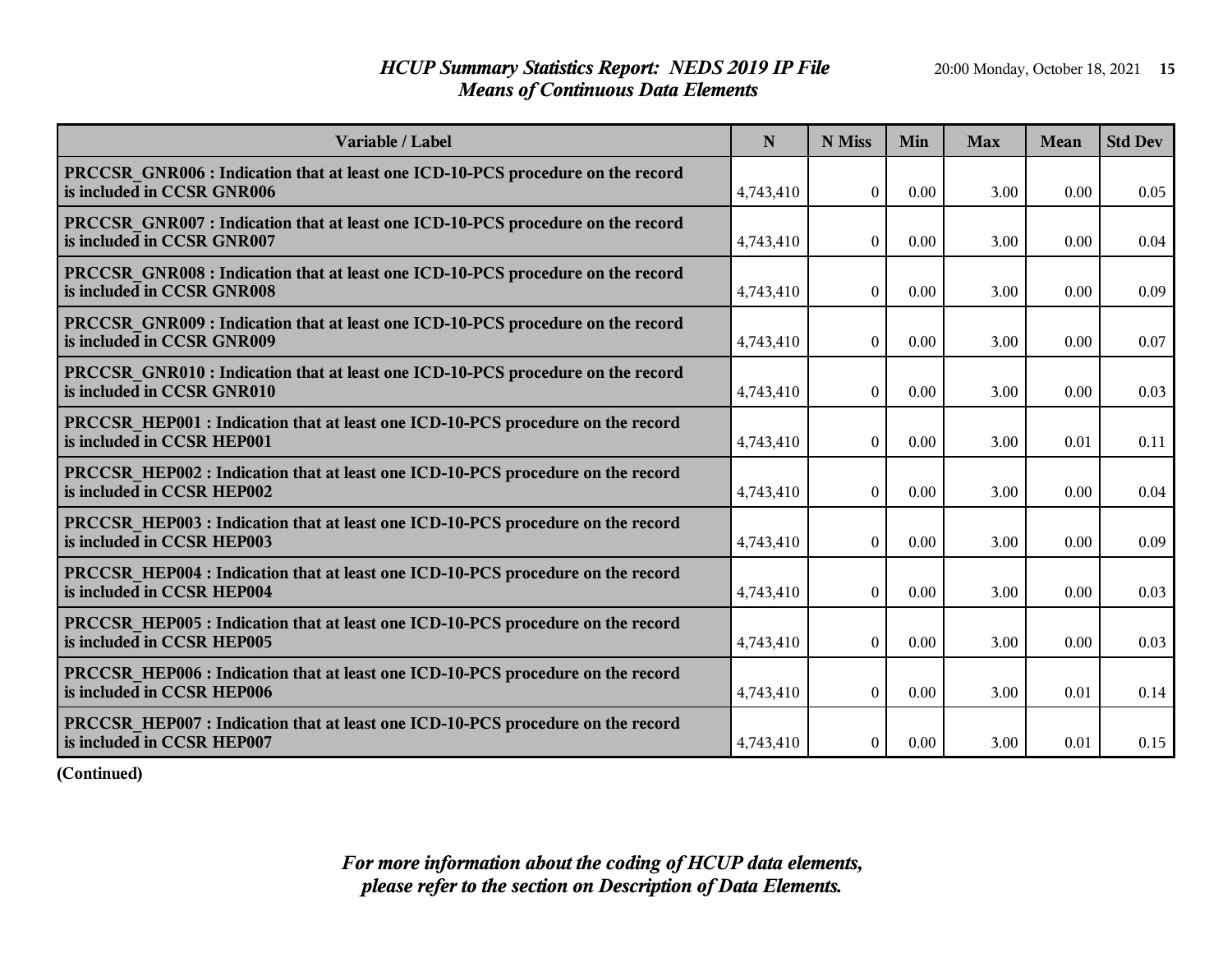## *HCUP Summary Statistics Report: NEDS 2019 IP File* 20:00 Monday, October 18, 2021 16 *Means of Continuous Data Elements*

| Variable / Label                                                                                                     | N         | N Miss           | Min  | <b>Max</b> | <b>Mean</b> | <b>Std Dev</b> |
|----------------------------------------------------------------------------------------------------------------------|-----------|------------------|------|------------|-------------|----------------|
| <b>PRCCSR HEP008 : Indication that at least one ICD-10-PCS procedure on the record</b><br>is included in CCSR HEP008 | 4,743,410 | $\Omega$         | 0.00 | 3.00       | 0.01        | 0.15           |
| PRCCSR HEP009 : Indication that at least one ICD-10-PCS procedure on the record<br>is included in CCSR HEP009        | 4,743,410 | $\boldsymbol{0}$ | 0.00 | 3.00       | 0.00        | 0.08           |
| <b>PRCCSR HEP010: Indication that at least one ICD-10-PCS procedure on the record</b><br>is included in CCSR HEP010  | 4,743,410 | $\overline{0}$   | 0.00 | 3.00       | 0.01        | 0.13           |
| <b>PRCCSR HEP011: Indication that at least one ICD-10-PCS procedure on the record</b><br>is included in CCSR HEP011  | 4,743,410 | $\boldsymbol{0}$ | 0.00 | 3.00       | 0.00        | 0.01           |
| <b>PRCCSR HEP012 : Indication that at least one ICD-10-PCS procedure on the record</b><br>is included in CCSR HEP012 | 4,743,410 | $\boldsymbol{0}$ | 0.00 | 3.00       | 0.00        | 0.00           |
| <b>PRCCSR HEP013 : Indication that at least one ICD-10-PCS procedure on the record</b><br>is included in CCSR HEP013 | 4,743,410 | $\Omega$         | 0.00 | 3.00       | 0.00        | 0.06           |
| <b>PRCCSR IMG001 : Indication that at least one ICD-10-PCS procedure on the record</b><br>is included in CCSR IMG001 | 4,743,410 | $\boldsymbol{0}$ | 0.00 | 3.00       | 0.11        | 0.56           |
| <b>PRCCSR IMG002 : Indication that at least one ICD-10-PCS procedure on the record</b><br>is included in CCSR IMG002 | 4,743,410 | $\boldsymbol{0}$ | 0.00 | 3.00       | 0.05        | 0.37           |
| PRCCSR IMG003 : Indication that at least one ICD-10-PCS procedure on the record<br>is included in CCSR IMG003        | 4,743,410 | $\theta$         | 0.00 | 3.00       | 0.01        | 0.15           |
| <b>PRCCSR IMG004 : Indication that at least one ICD-10-PCS procedure on the record</b><br>is included in CCSR IMG004 | 4,743,410 | $\mathbf{0}$     | 0.00 | 3.00       | 0.04        | 0.34           |
| <b>PRCCSR IMG005 : Indication that at least one ICD-10-PCS procedure on the record</b><br>is included in CCSR IMG005 | 4,743,410 | $\boldsymbol{0}$ | 0.00 | 3.00       | 0.00        | 0.11           |
| PRCCSR IMG006 : Indication that at least one ICD-10-PCS procedure on the record<br>is included in CCSR IMG006        | 4,743,410 | $\boldsymbol{0}$ | 0.00 | 3.00       | 0.02        | 0.20           |

**(Continued)**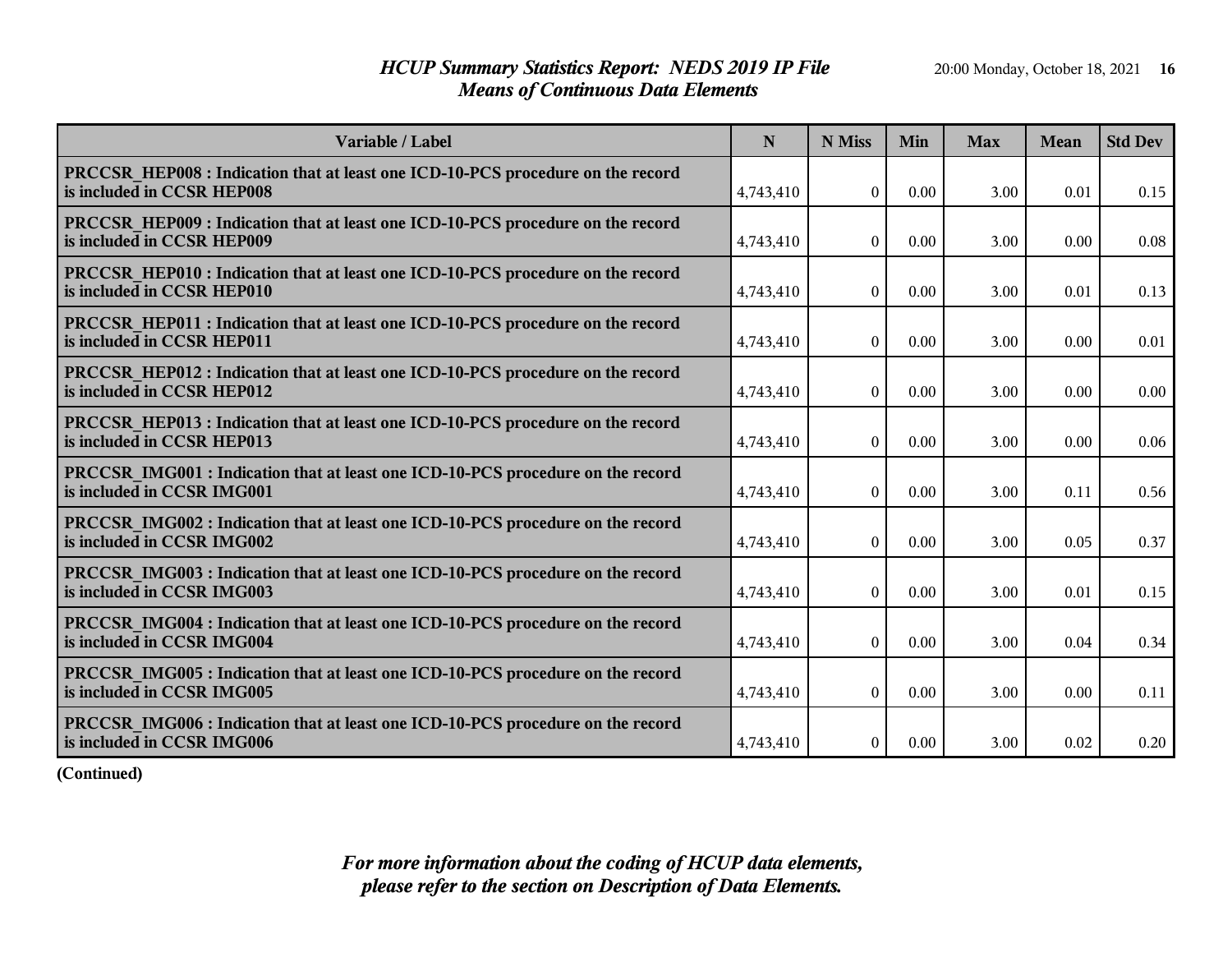## *HCUP Summary Statistics Report: NEDS 2019 IP File* 20:00 Monday, October 18, 2021 17 *Means of Continuous Data Elements*

| Variable / Label                                                                                                     | N         | N Miss           | Min  | <b>Max</b> | <b>Mean</b> | <b>Std Dev</b> |
|----------------------------------------------------------------------------------------------------------------------|-----------|------------------|------|------------|-------------|----------------|
| PRCCSR IMG007 : Indication that at least one ICD-10-PCS procedure on the record<br>is included in CCSR IMG007        | 4,743,410 | $\theta$         | 0.00 | 3.00       | 0.01        | 0.13           |
| PRCCSR IMG008 : Indication that at least one ICD-10-PCS procedure on the record<br>is included in CCSR IMG008        | 4,743,410 | $\boldsymbol{0}$ | 0.00 | 3.00       | 0.11        | 0.55           |
| PRCCSR IMG009 : Indication that at least one ICD-10-PCS procedure on the record<br>is included in CCSR IMG009        | 4,743,410 | $\theta$         | 0.00 | 3.00       | 0.00        | 0.11           |
| PRCCSR IMG010 : Indication that at least one ICD-10-PCS procedure on the record<br>is included in CCSR IMG010        | 4,743,410 | $\theta$         | 0.00 | 0.00       | 0.00        | 0.00           |
| <b>PRCCSR LYM001 : Indication that at least one ICD-10-PCS procedure on the record</b><br>is included in CCSR LYM001 | 4,743,410 | $\boldsymbol{0}$ | 0.00 | 3.00       | 0.00        | 0.10           |
| <b>PRCCSR LYM002 : Indication that at least one ICD-10-PCS procedure on the record</b><br>is included in CCSR LYM002 | 4,743,410 | $\boldsymbol{0}$ | 0.00 | 3.00       | 0.00        | 0.03           |
| <b>PRCCSR LYM003 : Indication that at least one ICD-10-PCS procedure on the record</b><br>is included in CCSR LYM003 | 4,743,410 | $\boldsymbol{0}$ | 0.00 | 3.00       | 0.00        | 0.03           |
| <b>PRCCSR LYM004 : Indication that at least one ICD-10-PCS procedure on the record</b><br>is included in CCSR LYM004 | 4,743,410 | $\boldsymbol{0}$ | 0.00 | 3.00       | 0.00        | 0.01           |
| <b>PRCCSR LYM005: Indication that at least one ICD-10-PCS procedure on the record</b><br>is included in CCSR LYM005  | 4,743,410 | $\boldsymbol{0}$ | 0.00 | 3.00       | 0.00        | 0.04           |
| <b>PRCCSR LYM006 : Indication that at least one ICD-10-PCS procedure on the record</b><br>is included in CCSR LYM006 | 4,743,410 | $\theta$         | 0.00 | 3.00       | 0.00        | 0.03           |
| <b>PRCCSR LYM007: Indication that at least one ICD-10-PCS procedure on the record</b><br>is included in CCSR LYM007  | 4,743,410 | $\overline{0}$   | 0.00 | 3.00       | 0.01        | 0.11           |
| <b>PRCCSR LYM008 : Indication that at least one ICD-10-PCS procedure on the record</b><br>is included in CCSR LYM008 | 4,743,410 | $\mathbf{0}$     | 0.00 | 3.00       | 0.00        | 0.03           |

**(Continued)**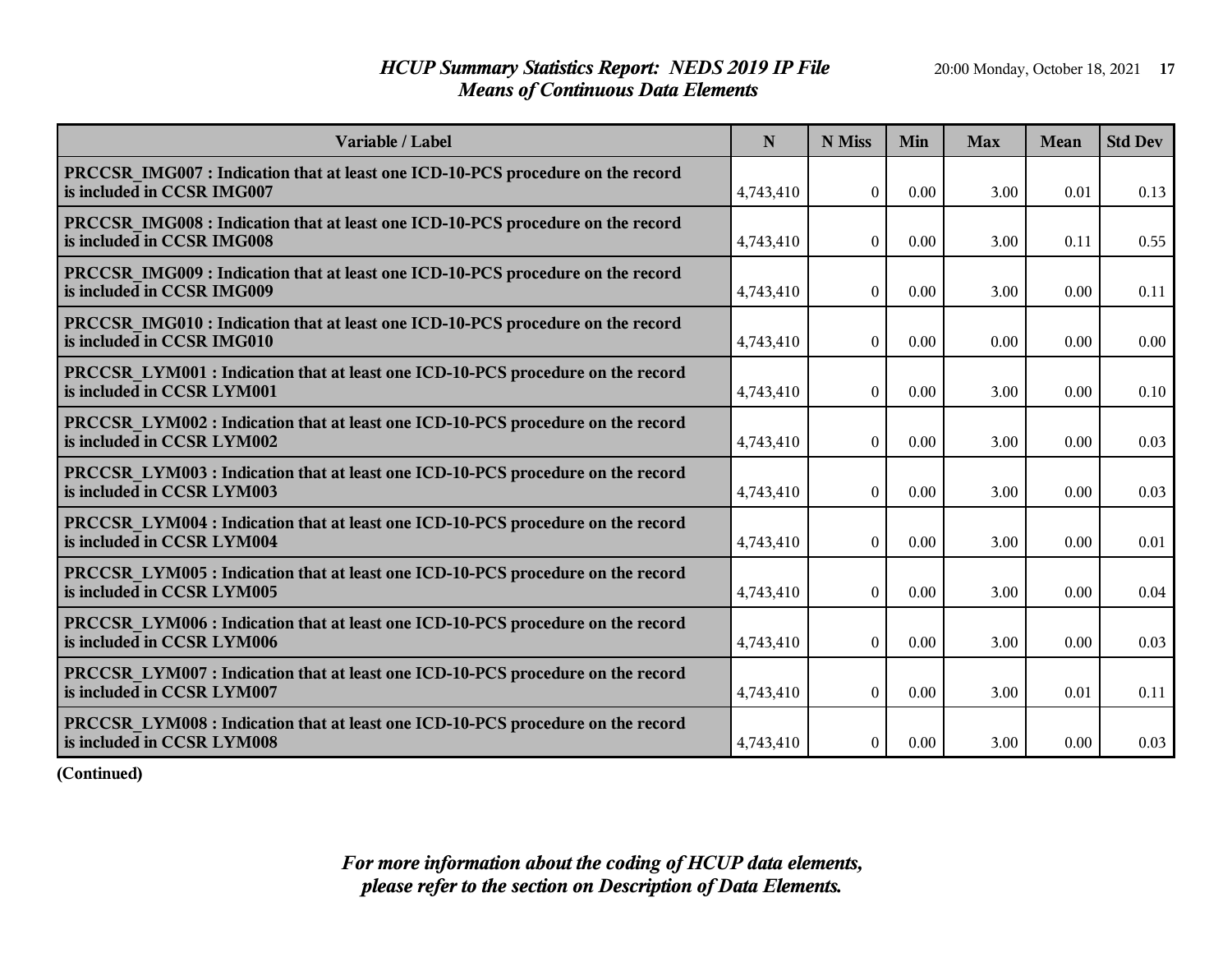## *HCUP Summary Statistics Report: NEDS 2019 IP File* 20:00 Monday, October 18, 2021 18 *Means of Continuous Data Elements*

| Variable / Label                                                                                                     | N         | N Miss           | Min  | <b>Max</b> | <b>Mean</b> | <b>Std Dev</b> |
|----------------------------------------------------------------------------------------------------------------------|-----------|------------------|------|------------|-------------|----------------|
| <b>PRCCSR LYM009: Indication that at least one ICD-10-PCS procedure on the record</b><br>is included in CCSR LYM009  | 4,743,410 | $\theta$         | 0.00 | 0.00       | 0.00        | 0.00           |
| <b>PRCCSR LYM010: Indication that at least one ICD-10-PCS procedure on the record</b><br>is included in CCSR LYM010  | 4,743,410 | $\boldsymbol{0}$ | 0.00 | 3.00       | 0.00        | 0.00           |
| <b>PRCCSR LYM011: Indication that at least one ICD-10-PCS procedure on the record</b><br>is included in CCSR LYM011  | 4,743,410 | $\overline{0}$   | 0.00 | 3.00       | 0.00        | 0.01           |
| <b>PRCCSR MAM001 : Indication that at least one ICD-10-PCS procedure on the record</b><br>is included in CCSR MAM001 | 4,743,410 | $\bf{0}$         | 0.00 | 3.00       | 0.00        | 0.11           |
| <b>PRCCSR MAM002 : Indication that at least one ICD-10-PCS procedure on the record</b><br>is included in CCSR MAM002 | 4,743,410 | $\bf{0}$         | 0.00 | 3.00       | 0.01        | 0.18           |
| <b>PRCCSR MAM003 : Indication that at least one ICD-10-PCS procedure on the record</b><br>is included in CCSR MAM003 | 4,743,410 | $\boldsymbol{0}$ | 0.00 | 3.00       | 0.00        | 0.06           |
| <b>PRCCSR MAM004 : Indication that at least one ICD-10-PCS procedure on the record</b><br>is included in CCSR MAM004 | 4,743,410 | $\boldsymbol{0}$ | 0.00 | 3.00       | 0.00        | 0.08           |
| <b>PRCCSR MAM005: Indication that at least one ICD-10-PCS procedure on the record</b><br>is included in CCSR MAM005  | 4,743,410 | $\boldsymbol{0}$ | 0.00 | 3.00       | 0.08        | 0.44           |
| PRCCSR MAM006 : Indication that at least one ICD-10-PCS procedure on the record<br>is included in CCSR MAM006        | 4,743,410 | $\theta$         | 0.00 | 3.00       | 0.00        | 0.10           |
| <b>PRCCSR MAM007 : Indication that at least one ICD-10-PCS procedure on the record</b><br>is included in CCSR MAM007 | 4,743,410 | $\boldsymbol{0}$ | 0.00 | 3.00       | 0.00        | 0.09           |
| <b>PRCCSR MAM008 : Indication that at least one ICD-10-PCS procedure on the record</b><br>is included in CCSR MAM008 | 4,743,410 | $\boldsymbol{0}$ | 0.00 | 3.00       | 0.00        | 0.07           |
| PRCCSR MAM009: Indication that at least one ICD-10-PCS procedure on the record<br>is included in CCSR MAM009         | 4,743,410 | $\bf{0}$         | 0.00 | 3.00       | 0.00        | 0.09           |

**(Continued)**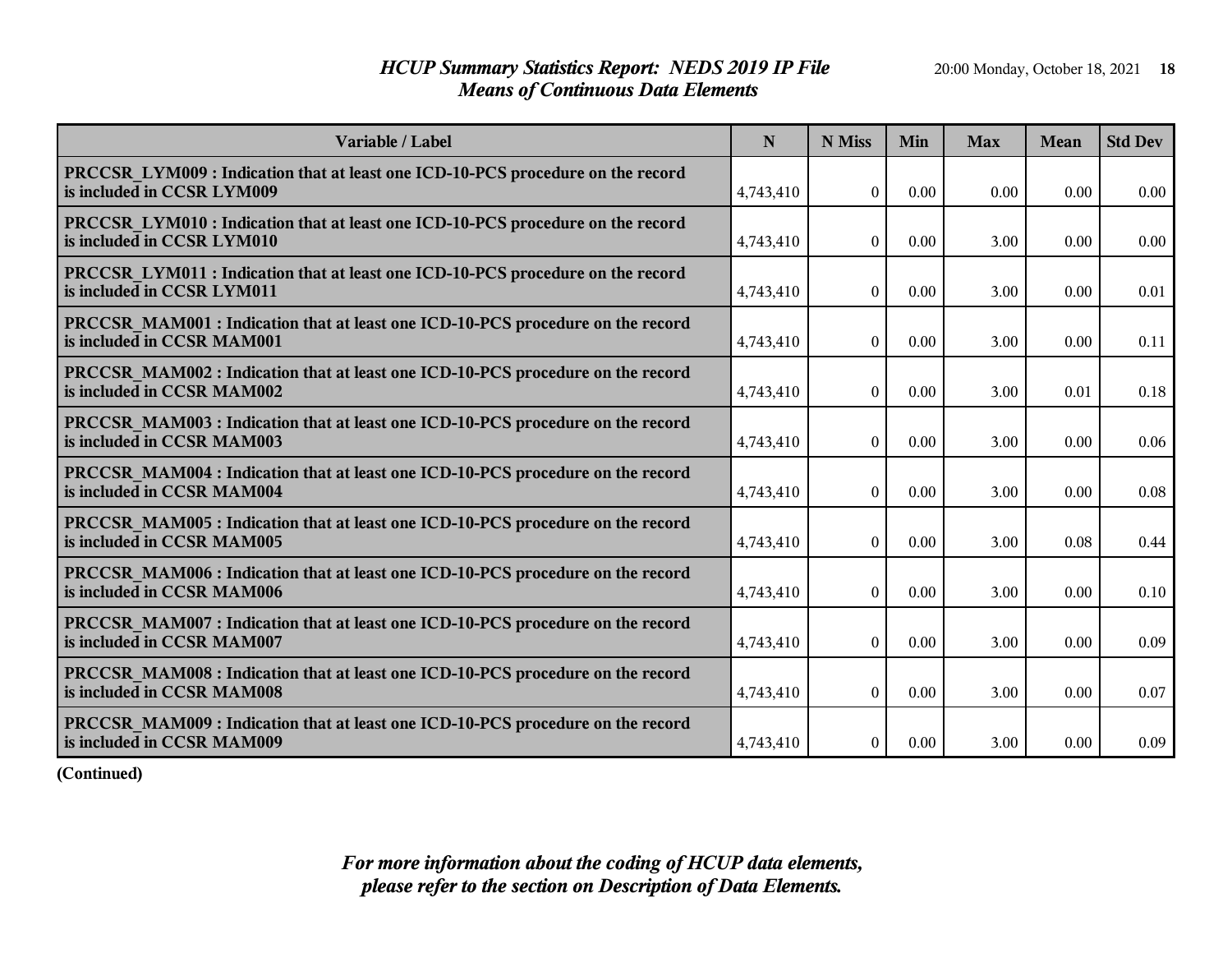## *HCUP Summary Statistics Report: NEDS 2019 IP File* 20:00 Monday, October 18, 2021 19 *Means of Continuous Data Elements*

| Variable / Label                                                                                                     | $\mathbf N$ | N Miss           | Min  | <b>Max</b> | <b>Mean</b> | <b>Std Dev</b> |
|----------------------------------------------------------------------------------------------------------------------|-------------|------------------|------|------------|-------------|----------------|
| PRCCSR MAM010 : Indication that at least one ICD-10-PCS procedure on the record<br>is included in CCSR MAM010        | 4,743,410   | $\theta$         | 0.00 | 3.00       | 0.01        | 0.15           |
| PRCCSR MAM011 : Indication that at least one ICD-10-PCS procedure on the record<br>is included in CCSR MAM011        | 4,743,410   | $\boldsymbol{0}$ | 0.00 | 3.00       | 0.01        | 0.18           |
| PRCCSR MAM012 : Indication that at least one ICD-10-PCS procedure on the record<br>is included in CCSR MAM012        | 4,743,410   | $\theta$         | 0.00 | 3.00       | 0.00        | 0.06           |
| PRCCSR MAM013 : Indication that at least one ICD-10-PCS procedure on the record<br>is included in CCSR MAM013        | 4,743,410   | $\theta$         | 0.00 | 3.00       | 0.00        | 0.09           |
| <b>PRCCSR MAM014 : Indication that at least one ICD-10-PCS procedure on the record</b><br>is included in CCSR MAM014 | 4,743,410   | $\boldsymbol{0}$ | 0.00 | 3.00       | 0.00        | 0.02           |
| <b>PRCCSR MAM015 : Indication that at least one ICD-10-PCS procedure on the record</b><br>is included in CCSR MAM015 | 4,743,410   | $\theta$         | 0.00 | 3.00       | 0.00        | 0.05           |
| <b>PRCCSR MHT001: Indication that at least one ICD-10-PCS procedure on the record</b><br>is included in CCSR MHT001  | 4,743,410   | $\theta$         | 0.00 | 3.00       | 0.00        | 0.08           |
| <b>PRCCSR MHT002 : Indication that at least one ICD-10-PCS procedure on the record</b><br>is included in CCSR MHT002 | 4,743,410   | $\theta$         | 0.00 | 3.00       | 0.00        | 0.10           |
| PRCCSR MHT003 : Indication that at least one ICD-10-PCS procedure on the record<br>is included in CCSR MHT003        | 4,743,410   | $\mathbf{0}$     | 0.00 | 3.00       | 0.00        | 0.03           |
| <b>PRCCSR MHT004 : Indication that at least one ICD-10-PCS procedure on the record</b><br>is included in CCSR MHT004 | 4,743,410   | $\overline{0}$   | 0.00 | 3.00       | 0.00        | 0.01           |
| <b>PRCCSR MHT005: Indication that at least one ICD-10-PCS procedure on the record</b><br>is included in CCSR MHT005  | 4,743,410   | $\overline{0}$   | 0.00 | 3.00       | 0.00        | 0.02           |
| <b>PRCCSR MRS001 : Indication that at least one ICD-10-PCS procedure on the record</b><br>is included in CCSR MRS001 | 4,743,410   | $\overline{0}$   | 0.00 | 3.00       | 0.00        | 0.03           |

**(Continued)**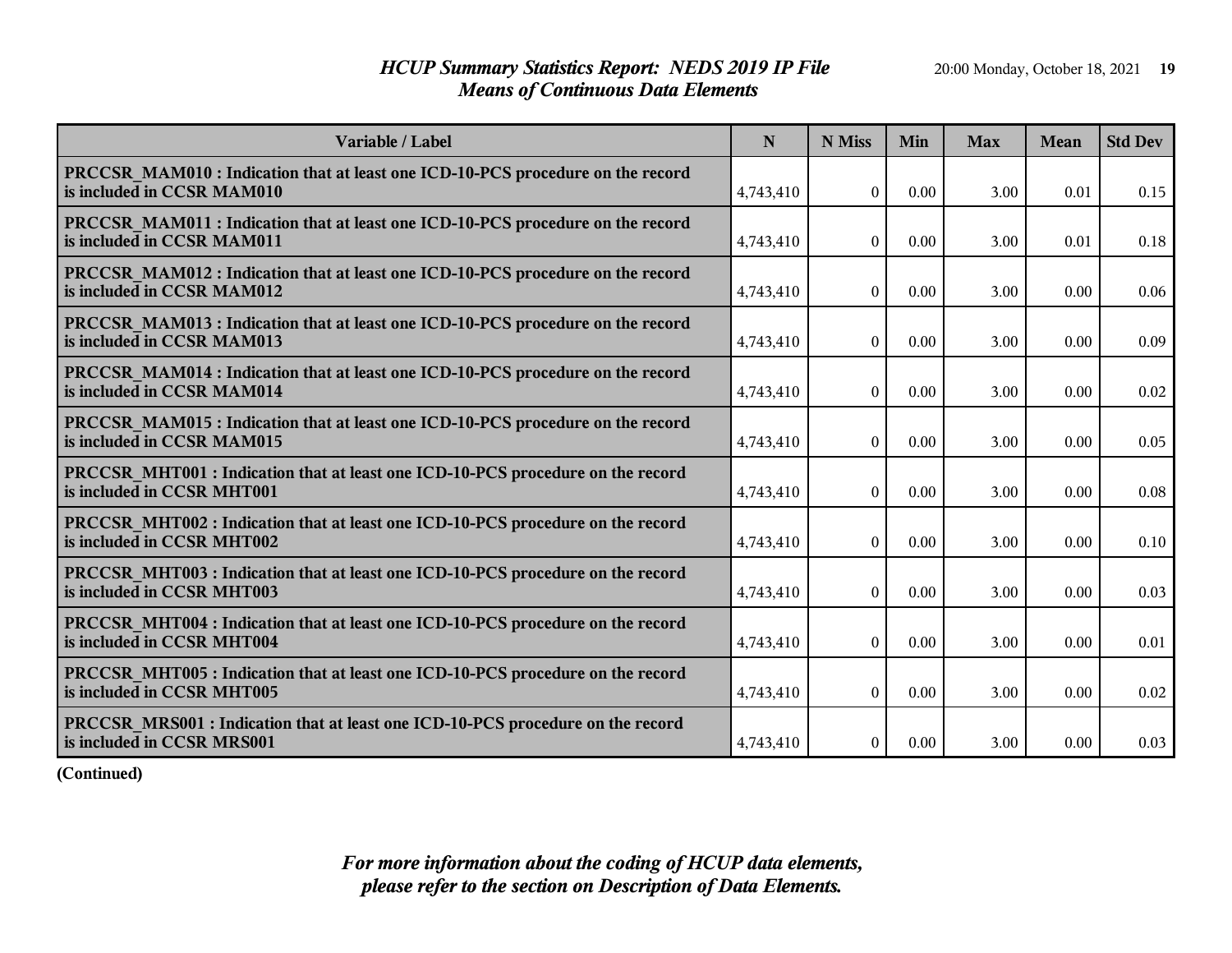## *HCUP Summary Statistics Report: NEDS 2019 IP File* 20:00 Monday, October 18, 2021 **20** *Means of Continuous Data Elements*

| Variable / Label                                                                                                     | N         | N Miss           | Min  | <b>Max</b> | <b>Mean</b> | <b>Std Dev</b> |
|----------------------------------------------------------------------------------------------------------------------|-----------|------------------|------|------------|-------------|----------------|
| PRCCSR MRS002 : Indication that at least one ICD-10-PCS procedure on the record<br>is included in CCSR MRS002        | 4,743,410 | $\theta$         | 0.00 | 3.00       | 0.00        | 0.03           |
| PRCCSR MRS003 : Indication that at least one ICD-10-PCS procedure on the record<br>is included in CCSR MRS003        | 4,743,410 | $\boldsymbol{0}$ | 0.00 | 3.00       | 0.00        | 0.02           |
| PRCCSR_MRS004 : Indication that at least one ICD-10-PCS procedure on the record<br>is included in CCSR MRS004        | 4,743,410 | $\overline{0}$   | 0.00 | 3.00       | 0.00        | 0.05           |
| PRCCSR MRS005 : Indication that at least one ICD-10-PCS procedure on the record<br>is included in CCSR MRS005        | 4,743,410 | $\Omega$         | 0.00 | 3.00       | 0.00        | 0.03           |
| <b>PRCCSR MRS006 : Indication that at least one ICD-10-PCS procedure on the record</b><br>is included in CCSR MRS006 | 4,743,410 | $\boldsymbol{0}$ | 0.00 | 0.00       | 0.00        | 0.00           |
| <b>PRCCSR MRS007: Indication that at least one ICD-10-PCS procedure on the record</b><br>is included in CCSR MRS007  | 4,743,410 | $\mathbf{0}$     | 0.00 | 3.00       | 0.00        | 0.06           |
| <b>PRCCSR MST001 : Indication that at least one ICD-10-PCS procedure on the record</b><br>is included in CCSR MST001 | 4,743,410 | $\mathbf{0}$     | 0.00 | 3.00       | 0.01        | 0.13           |
| <b>PRCCSR MST002 : Indication that at least one ICD-10-PCS procedure on the record</b><br>is included in CCSR MST002 | 4,743,410 | $\boldsymbol{0}$ | 0.00 | 3.00       | 0.01        | 0.13           |
| PRCCSR MST003 : Indication that at least one ICD-10-PCS procedure on the record<br>is included in CCSR MST003        | 4,743,410 | $\Omega$         | 0.00 | 3.00       | 0.00        | 0.11           |
| PRCCSR MST004 : Indication that at least one ICD-10-PCS procedure on the record<br>is included in CCSR MST004        | 4,743,410 | $\overline{0}$   | 0.00 | 3.00       | 0.01        | 0.12           |
| <b>PRCCSR MST005 : Indication that at least one ICD-10-PCS procedure on the record</b><br>is included in CCSR MST005 | 4,743,410 | $\mathbf{0}$     | 0.00 | 3.00       | 0.01        | 0.14           |
| PRCCSR MST006 : Indication that at least one ICD-10-PCS procedure on the record<br>is included in CCSR MST006        | 4,743,410 | $\boldsymbol{0}$ | 0.00 | 3.00       | 0.00        | 0.06           |

**(Continued)**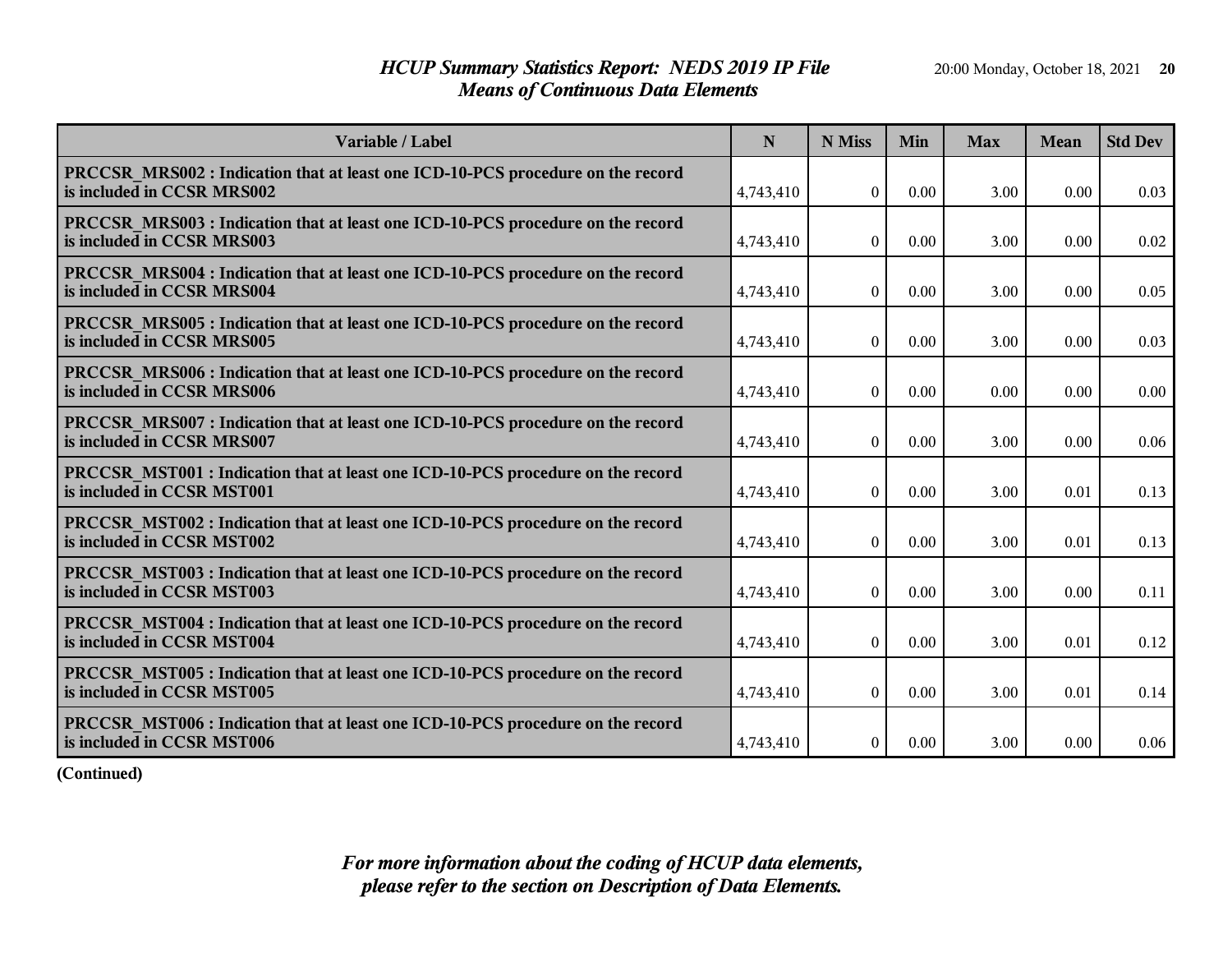## *HCUP Summary Statistics Report: NEDS 2019 IP File* 20:00 Monday, October 18, 2021 21 *Means of Continuous Data Elements*

| Variable / Label                                                                                                     | N         | N Miss           | Min  | <b>Max</b> | <b>Mean</b> | <b>Std Dev</b> |
|----------------------------------------------------------------------------------------------------------------------|-----------|------------------|------|------------|-------------|----------------|
| PRCCSR_MST007: Indication that at least one ICD-10-PCS procedure on the record<br>is included in CCSR MST007         | 4,743,410 | $\theta$         | 0.00 | 3.00       | 0.01        | 0.10           |
| PRCCSR MST008 : Indication that at least one ICD-10-PCS procedure on the record<br>is included in CCSR MST008        | 4,743,410 | $\mathbf{0}$     | 0.00 | 3.00       | 0.00        | 0.04           |
| <b>PRCCSR MST009: Indication that at least one ICD-10-PCS procedure on the record</b><br>is included in CCSR MST009  | 4,743,410 | $\theta$         | 0.00 | 3.00       | 0.01        | 0.12           |
| <b>PRCCSR MST010 : Indication that at least one ICD-10-PCS procedure on the record</b><br>is included in CCSR MST010 | 4,743,410 | $\theta$         | 0.00 | 3.00       | 0.02        | 0.14           |
| PRCCSR_MST011 : Indication that at least one ICD-10-PCS procedure on the record<br>is included in CCSR MST011        | 4,743,410 | $\boldsymbol{0}$ | 0.00 | 3.00       | 0.01        | 0.15           |
| <b>PRCCSR MST012 : Indication that at least one ICD-10-PCS procedure on the record</b><br>is included in CCSR MST012 | 4,743,410 | $\theta$         | 0.00 | 3.00       | 0.01        | 0.13           |
| <b>PRCCSR MST013 : Indication that at least one ICD-10-PCS procedure on the record</b><br>is included in CCSR MST013 | 4,743,410 | $\boldsymbol{0}$ | 0.00 | 3.00       | 0.00        | 0.10           |
| PRCCSR MST014 : Indication that at least one ICD-10-PCS procedure on the record<br>is included in CCSR MST014        | 4,743,410 | $\boldsymbol{0}$ | 0.00 | 3.00       | 0.00        | 0.09           |
| <b>PRCCSR MST015: Indication that at least one ICD-10-PCS procedure on the record</b><br>is included in CCSR MST015  | 4,743,410 | $\Omega$         | 0.00 | 3.00       | 0.01        | 0.16           |
| PRCCSR MST016 : Indication that at least one ICD-10-PCS procedure on the record<br>is included in CCSR MST016        | 4,743,410 | $\theta$         | 0.00 | 3.00       | 0.00        | 0.11           |
| <b>PRCCSR MST017: Indication that at least one ICD-10-PCS procedure on the record</b><br>is included in CCSR MST017  | 4,743,410 | $\overline{0}$   | 0.00 | 3.00       | 0.00        | 0.08           |
| <b>PRCCSR MST018 : Indication that at least one ICD-10-PCS procedure on the record</b><br>is included in CCSR MST018 | 4,743,410 | $\overline{0}$   | 0.00 | 3.00       | 0.01        | 0.17           |

**(Continued)**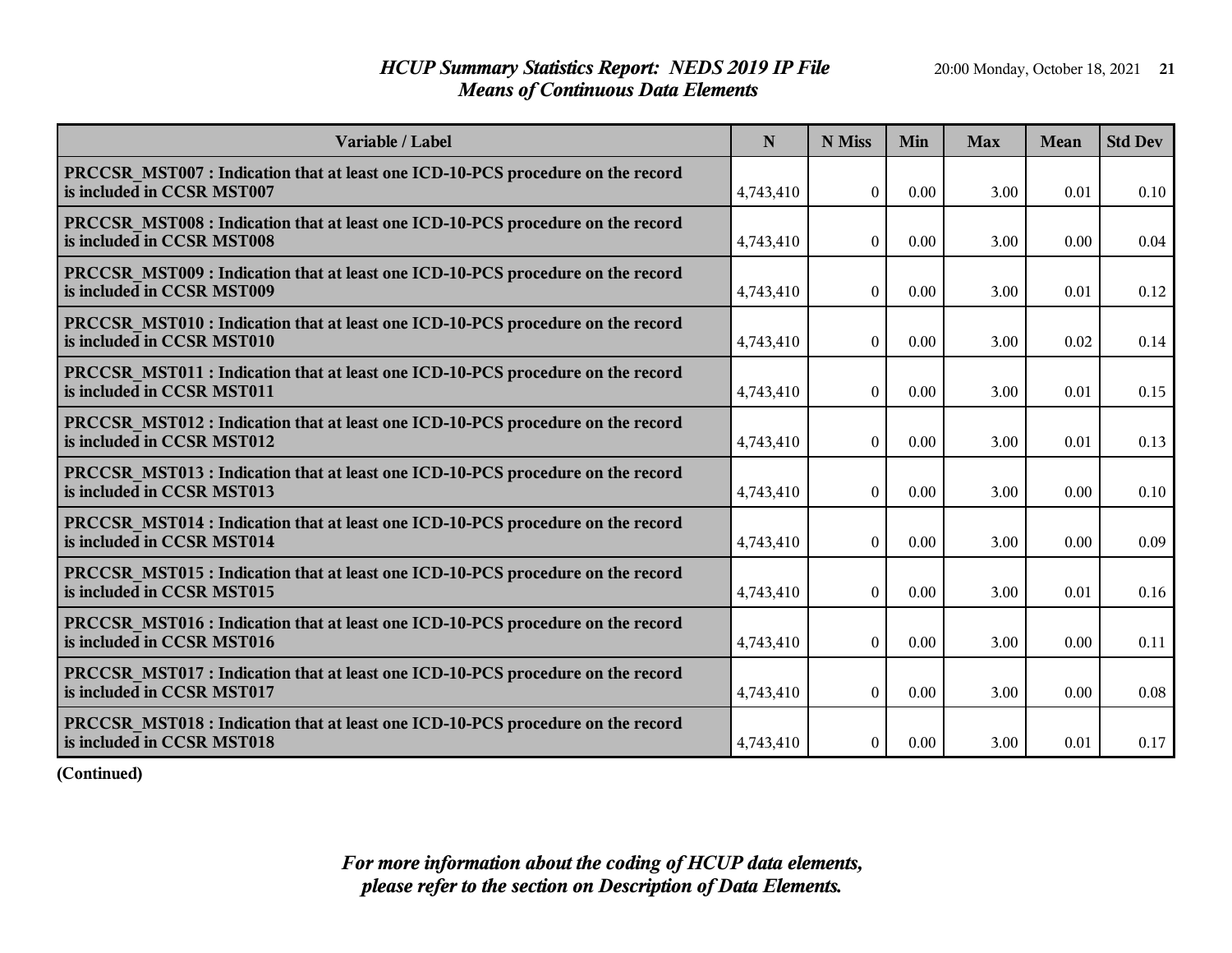## *HCUP Summary Statistics Report: NEDS 2019 IP File* 20:00 Monday, October 18, 2021 22 *Means of Continuous Data Elements*

| Variable / Label                                                                                                     | N         | N Miss           | Min  | <b>Max</b> | <b>Mean</b> | <b>Std Dev</b> |
|----------------------------------------------------------------------------------------------------------------------|-----------|------------------|------|------------|-------------|----------------|
| <b>PRCCSR MST019: Indication that at least one ICD-10-PCS procedure on the record</b><br>is included in CCSR MST019  | 4,743,410 | $\theta$         | 0.00 | 3.00       | 0.01        | 0.15           |
| PRCCSR MST020 : Indication that at least one ICD-10-PCS procedure on the record<br>is included in CCSR MST020        | 4,743,410 | $\theta$         | 0.00 | 3.00       | 0.02        | 0.21           |
| PRCCSR MST021 : Indication that at least one ICD-10-PCS procedure on the record<br>is included in CCSR MST021        | 4,743,410 | $\theta$         | 0.00 | 3.00       | 0.01        | 0.20           |
| <b>PRCCSR MST022 : Indication that at least one ICD-10-PCS procedure on the record</b><br>is included in CCSR MST022 | 4,743,410 | $\overline{0}$   | 0.00 | 3.00       | 0.00        | 0.10           |
| <b>PRCCSR MST023 : Indication that at least one ICD-10-PCS procedure on the record</b><br>is included in CCSR MST023 | 4,743,410 | $\boldsymbol{0}$ | 0.00 | 3.00       | 0.01        | 0.12           |
| <b>PRCCSR MST024 : Indication that at least one ICD-10-PCS procedure on the record</b><br>is included in CCSR MST024 | 4,743,410 | $\boldsymbol{0}$ | 0.00 | 3.00       | 0.00        | 0.06           |
| <b>PRCCSR MST025 : Indication that at least one ICD-10-PCS procedure on the record</b><br>is included in CCSR MST025 | 4,743,410 | $\theta$         | 0.00 | 3.00       | 0.00        | 0.05           |
| <b>PRCCSR MST026 : Indication that at least one ICD-10-PCS procedure on the record</b><br>is included in CCSR MST026 | 4,743,410 | $\boldsymbol{0}$ | 0.00 | 3.00       | 0.00        | 0.04           |
| <b>PRCCSR MST027: Indication that at least one ICD-10-PCS procedure on the record</b><br>is included in CCSR MST027  | 4,743,410 | $\overline{0}$   | 0.00 | 0.00       | 0.00        | 0.00           |
| PRCCSR MST028 : Indication that at least one ICD-10-PCS procedure on the record<br>is included in CCSR MST028        | 4,743,410 | $\overline{0}$   | 0.00 | 3.00       | 0.01        | 0.18           |
| PRCCSR MST029 : Indication that at least one ICD-10-PCS procedure on the record<br>is included in CCSR MST029        | 4,743,410 | $\overline{0}$   | 0.00 | 3.00       | 0.01        | 0.14           |
| PRCCSR MST030 : Indication that at least one ICD-10-PCS procedure on the record<br>is included in CCSR MST030        | 4,743,410 | $\overline{0}$   | 0.00 | 3.00       | 0.01        | 0.15           |

**(Continued)**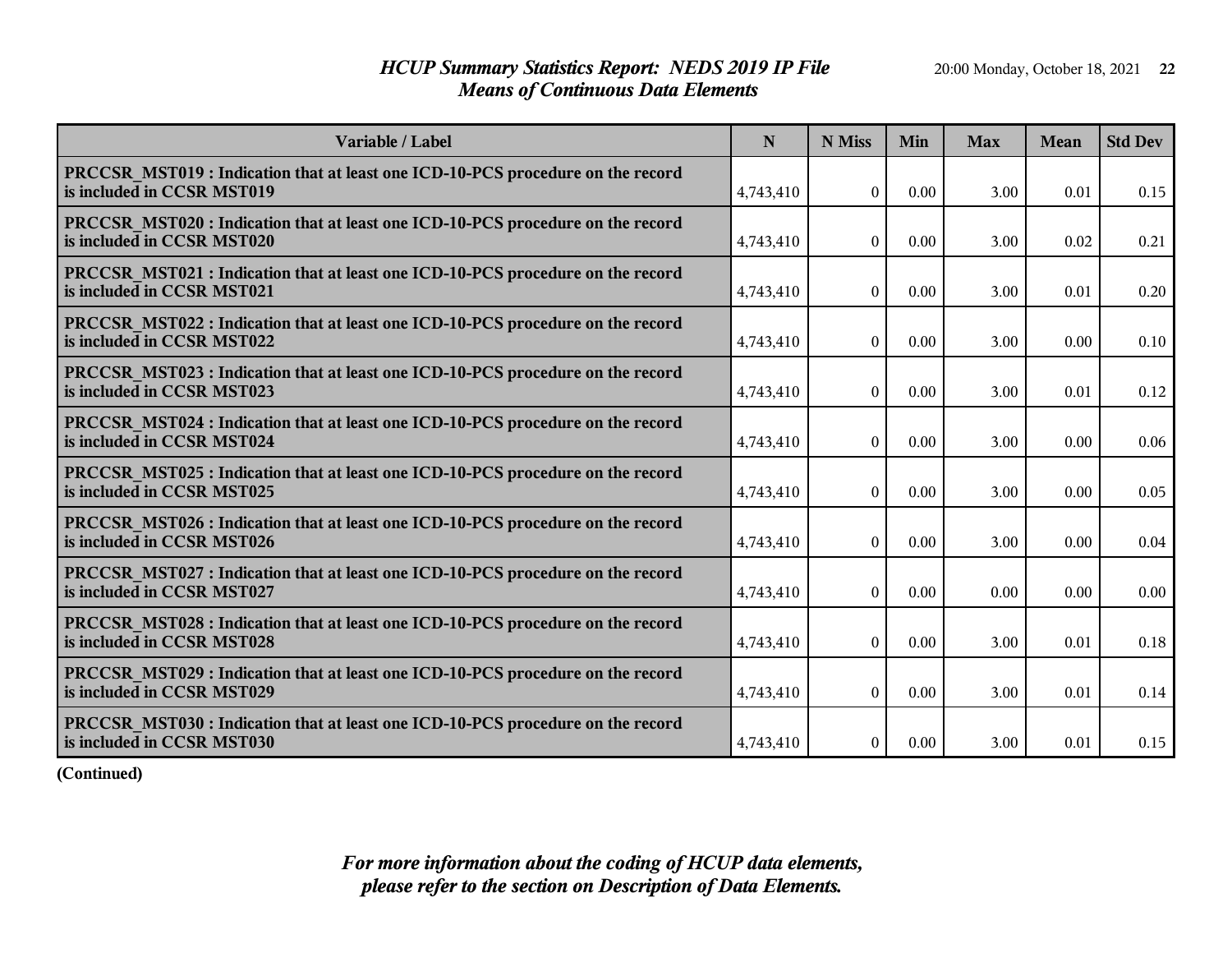## *HCUP Summary Statistics Report: NEDS 2019 IP File* 20:00 Monday, October 18, 2021 23 *Means of Continuous Data Elements*

| Variable / Label                                                                                                     | N         | N Miss           | Min  | <b>Max</b> | <b>Mean</b> | <b>Std Dev</b> |
|----------------------------------------------------------------------------------------------------------------------|-----------|------------------|------|------------|-------------|----------------|
| <b>PRCCSR NCM001 : Indication that at least one ICD-10-PCS procedure on the record</b><br>is included in CCSR NCM001 | 4,743,410 | $\theta$         | 0.00 | 3.00       | 0.00        | 0.06           |
| <b>PRCCSR NCM002 : Indication that at least one ICD-10-PCS procedure on the record</b><br>is included in CCSR NCM002 | 4,743,410 | $\boldsymbol{0}$ | 0.00 | 3.00       | 0.00        | 0.04           |
| <b>PRCCSR NCM003 : Indication that at least one ICD-10-PCS procedure on the record</b><br>is included in CCSR NCM003 | 4,743,410 | $\overline{0}$   | 0.00 | 3.00       | 0.00        | 0.01           |
| <b>PRCCSR NCM004 : Indication that at least one ICD-10-PCS procedure on the record</b><br>is included in CCSR NCM004 | 4,743,410 | $\bf{0}$         | 0.00 | 3.00       | 0.00        | 0.01           |
| <b>PRCCSR OST001</b> : Indication that at least one ICD-10-PCS procedure on the record is<br>included in CCSR OST001 | 4,743,410 | $\bf{0}$         | 0.00 | 3.00       | 0.00        | 0.01           |
| <b>PRCCSR OTR001</b> : Indication that at least one ICD-10-PCS procedure on the record<br>is included in CCSR OTR001 | 4,743,410 | $\boldsymbol{0}$ | 0.00 | 3.00       | 0.00        | 0.12           |
| <b>PRCCSR OTR002 : Indication that at least one ICD-10-PCS procedure on the record</b><br>is included in CCSR OTR002 | 4,743,410 | $\boldsymbol{0}$ | 0.00 | 3.00       | 0.00        | 0.09           |
| <b>PRCCSR OTR003 : Indication that at least one ICD-10-PCS procedure on the record</b><br>is included in CCSR OTR003 | 4,743,410 | $\boldsymbol{0}$ | 0.00 | 3.00       | 0.00        | 0.01           |
| <b>PRCCSR OTR004 : Indication that at least one ICD-10-PCS procedure on the record</b><br>is included in CCSR OTR004 | 4,743,410 | $\theta$         | 0.00 | 3.00       | 0.00        | 0.09           |
| <b>PRCCSR OTR005: Indication that at least one ICD-10-PCS procedure on the record</b><br>is included in CCSR OTR005  | 4,743,410 | $\boldsymbol{0}$ | 0.00 | 3.00       | 0.00        | 0.00           |
| <b>PRCCSR PGN001 : Indication that at least one ICD-10-PCS procedure on the record</b><br>is included in CCSR PGN001 | 4,743,410 | $\boldsymbol{0}$ | 0.00 | 3.00       | 0.02        | 0.24           |
| PRCCSR PGN002 : Indication that at least one ICD-10-PCS procedure on the record<br>is included in CCSR PGN002        | 4,743,410 | $\bf{0}$         | 0.00 | 3.00       | 0.02        | 0.16           |

**(Continued)**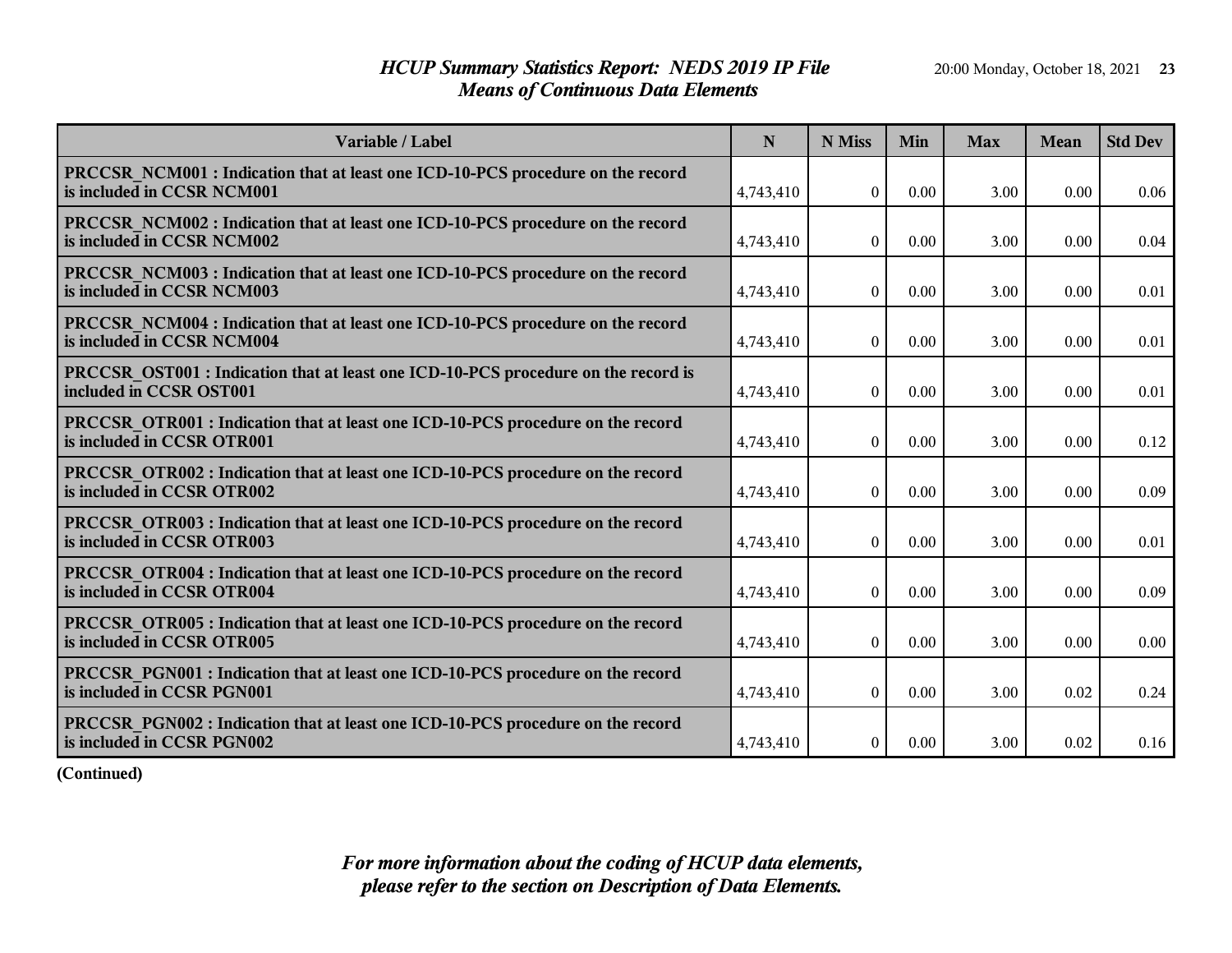## *HCUP Summary Statistics Report: NEDS 2019 IP File* 20:00 Monday, October 18, 2021 24 *Means of Continuous Data Elements*

| Variable / Label                                                                                                     | N         | N Miss           | Min  | <b>Max</b> | <b>Mean</b> | <b>Std Dev</b> |
|----------------------------------------------------------------------------------------------------------------------|-----------|------------------|------|------------|-------------|----------------|
| <b>PRCCSR PGN003 : Indication that at least one ICD-10-PCS procedure on the record</b><br>is included in CCSR PGN003 | 4,743,410 | $\theta$         | 0.00 | 3.00       | 0.01        | 0.08           |
| <b>PRCCSR PGN004 : Indication that at least one ICD-10-PCS procedure on the record</b><br>is included in CCSR PGN004 | 4,743,410 | $\boldsymbol{0}$ | 0.00 | 3.00       | 0.02        | 0.22           |
| <b>PRCCSR PGN005:</b> Indication that at least one ICD-10-PCS procedure on the record<br>is included in CCSR PGN005  | 4,743,410 | $\overline{0}$   | 0.00 | 3.00       | 0.00        | 0.10           |
| <b>PRCCSR PGN006 : Indication that at least one ICD-10-PCS procedure on the record</b><br>is included in CCSR PGN006 | 4,743,410 | $\bf{0}$         | 0.00 | 3.00       | 0.00        | 0.05           |
| <b>PRCCSR PGN007: Indication that at least one ICD-10-PCS procedure on the record</b><br>is included in CCSR PGN007  | 4,743,410 | $\bf{0}$         | 0.00 | 3.00       | 0.00        | 0.04           |
| <b>PRCCSR PGN008 : Indication that at least one ICD-10-PCS procedure on the record</b><br>is included in CCSR PGN008 | 4,743,410 | $\theta$         | 0.00 | 3.00       | 0.00        | 0.01           |
| <b>PRCCSR PGN009:</b> Indication that at least one ICD-10-PCS procedure on the record<br>is included in CCSR PGN009  | 4,743,410 | $\boldsymbol{0}$ | 0.00 | 3.00       | 0.00        | 0.09           |
| <b>PRCCSR PLC001</b> : Indication that at least one ICD-10-PCS procedure on the record is<br>included in CCSR PLC001 | 4,743,410 | $\boldsymbol{0}$ | 0.00 | 3.00       | 0.01        | 0.13           |
| <b>PRCCSR PLC002 : Indication that at least one ICD-10-PCS procedure on the record is</b><br>included in CCSR PLC002 | 4,743,410 | $\theta$         | 0.00 | 3.00       | 0.00        | 0.11           |
| <b>PRCCSR PNS001 : Indication that at least one ICD-10-PCS procedure on the record is</b><br>included in CCSR PNS001 | 4,743,410 | $\boldsymbol{0}$ | 0.00 | 3.00       | 0.00        | 0.08           |
| <b>PRCCSR PNS002 : Indication that at least one ICD-10-PCS procedure on the record is</b><br>included in CCSR PNS002 | 4,743,410 | $\boldsymbol{0}$ | 0.00 | 3.00       | 0.00        | 0.05           |
| PRCCSR PNS003 : Indication that at least one ICD-10-PCS procedure on the record is<br>included in CCSR PNS003        | 4,743,410 | $\bf{0}$         | 0.00 | 3.00       | 0.00        | 0.06           |

**(Continued)**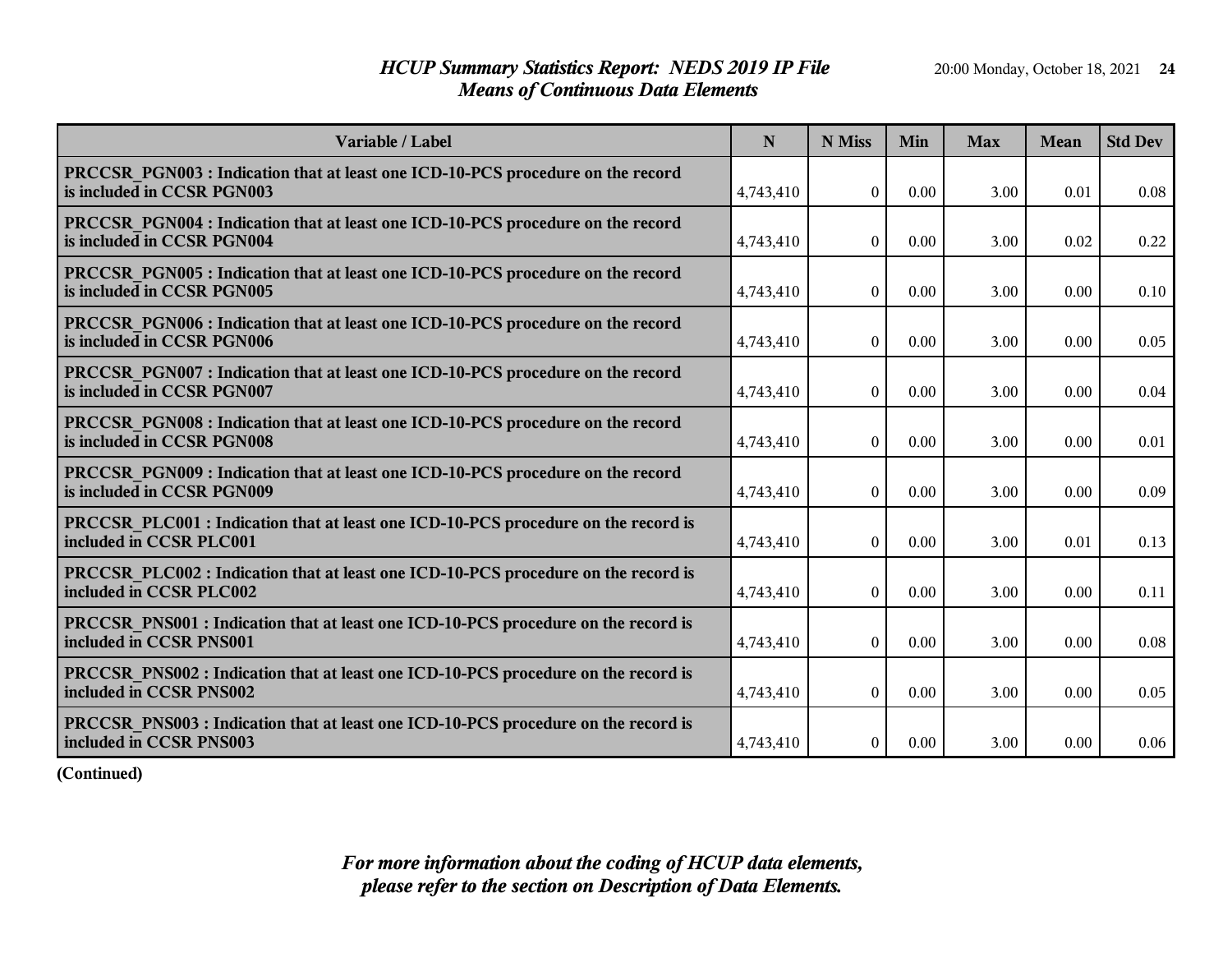## *HCUP Summary Statistics Report: NEDS 2019 IP File* 20:00 Monday, October 18, 2021 25 *Means of Continuous Data Elements*

| Variable / Label                                                                                                     | N         | N Miss           | Min  | <b>Max</b> | Mean | <b>Std Dev</b> |
|----------------------------------------------------------------------------------------------------------------------|-----------|------------------|------|------------|------|----------------|
| <b>PRCCSR PNS004 : Indication that at least one ICD-10-PCS procedure on the record is</b><br>included in CCSR PNS004 | 4,743,410 | $\theta$         | 0.00 | 3.00       | 0.00 | 0.04           |
| <b>PRCCSR PNS005 : Indication that at least one ICD-10-PCS procedure on the record is</b><br>included in CCSR PNS005 | 4,743,410 | $\Omega$         | 0.00 | 3.00       | 0.00 | 0.03           |
| <b>PRCCSR PNS006 : Indication that at least one ICD-10-PCS procedure on the record is</b><br>included in CCSR PNS006 | 4,743,410 | $\boldsymbol{0}$ | 0.00 | 3.00       | 0.00 | 0.03           |
| <b>PRCCSR RAD001</b> : Indication that at least one ICD-10-PCS procedure on the record<br>is included in CCSR RAD001 | 4,743,410 | $\boldsymbol{0}$ | 0.00 | 3.00       | 0.00 | 0.05           |
| <b>PRCCSR RAD002 : Indication that at least one ICD-10-PCS procedure on the record</b><br>is included in CCSR RAD002 | 4,743,410 | $\boldsymbol{0}$ | 0.00 | 3.00       | 0.00 | 0.01           |
| <b>PRCCSR RAD003 : Indication that at least one ICD-10-PCS procedure on the record</b><br>is included in CCSR RAD003 | 4,743,410 | $\boldsymbol{0}$ | 0.00 | 3.00       | 0.00 | 0.02           |
| <b>PRCCSR RAD004 : Indication that at least one ICD-10-PCS procedure on the record</b><br>is included in CCSR RAD004 | 4,743,410 | $\boldsymbol{0}$ | 0.00 | 3.00       | 0.00 | 0.06           |
| <b>PRCCSR RES001 : Indication that at least one ICD-10-PCS procedure on the record is</b><br>included in CCSR RES001 | 4,743,410 | $\boldsymbol{0}$ | 0.00 | 3.00       | 0.02 | 0.24           |
| PRCCSR RES002 : Indication that at least one ICD-10-PCS procedure on the record is<br>included in CCSR RES002        | 4,743,410 | $\theta$         | 0.00 | 3.00       | 0.00 | 0.11           |
| <b>PRCCSR RES003 : Indication that at least one ICD-10-PCS procedure on the record is</b><br>included in CCSR RES003 | 4,743,410 | $\overline{0}$   | 0.00 | 3.00       | 0.01 | 0.11           |
| <b>PRCCSR RES004 : Indication that at least one ICD-10-PCS procedure on the record is</b><br>included in CCSR RES004 | 4,743,410 | $\boldsymbol{0}$ | 0.00 | 3.00       | 0.01 | 0.16           |
| <b>PRCCSR RES005 : Indication that at least one ICD-10-PCS procedure on the record is</b><br>included in CCSR RES005 | 4,743,410 | $\bf{0}$         | 0.00 | 3.00       | 0.03 | 0.28           |

**(Continued)**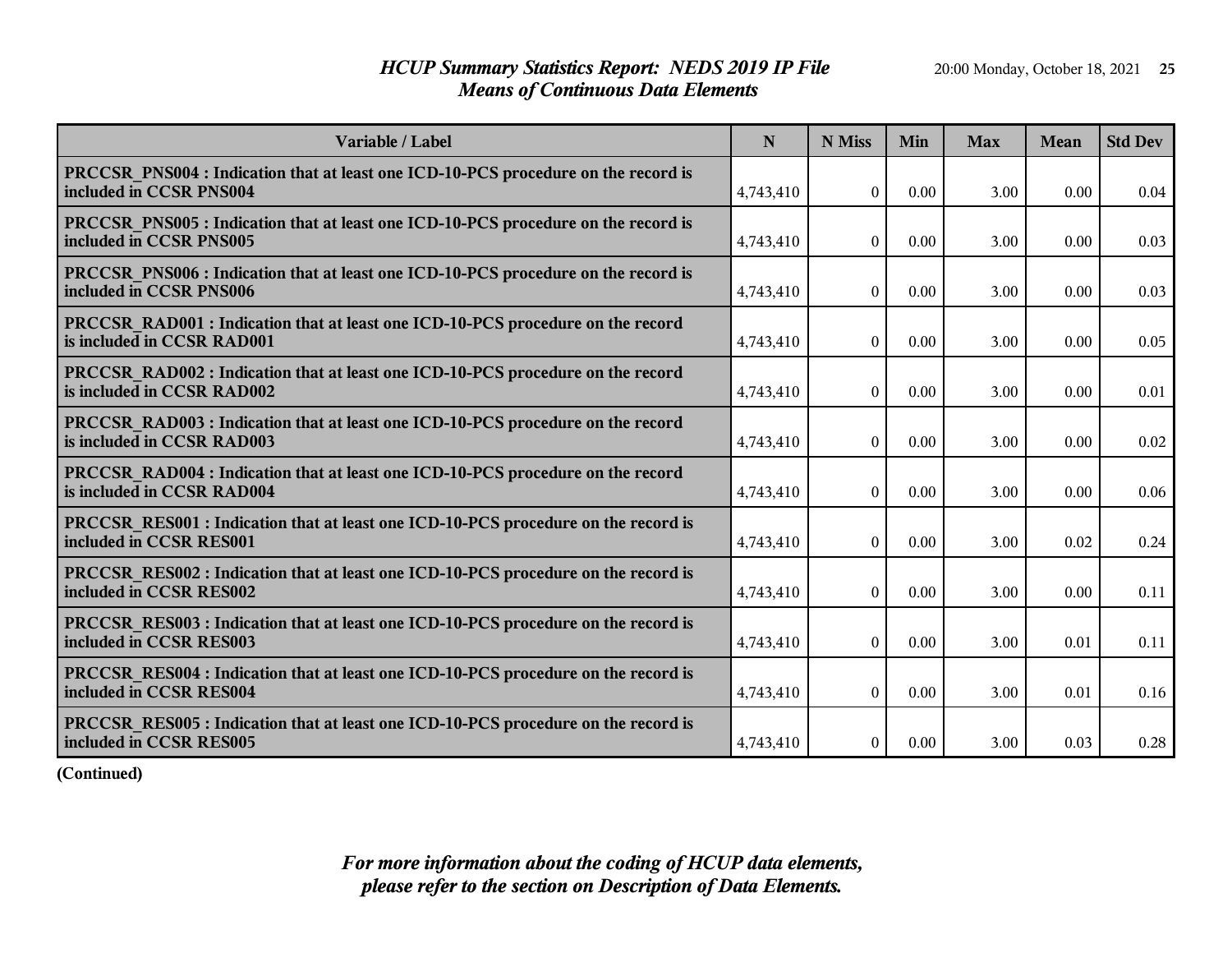## *HCUP Summary Statistics Report: NEDS 2019 IP File* 20:00 Monday, October 18, 2021 26 *Means of Continuous Data Elements*

| Variable / Label                                                                                                     | N         | N Miss           | Min  | <b>Max</b> | Mean | <b>Std Dev</b> |
|----------------------------------------------------------------------------------------------------------------------|-----------|------------------|------|------------|------|----------------|
| PRCCSR RES006 : Indication that at least one ICD-10-PCS procedure on the record is<br>included in CCSR RES006        | 4,743,410 | $\theta$         | 0.00 | 3.00       | 0.00 | 0.10           |
| PRCCSR RES007 : Indication that at least one ICD-10-PCS procedure on the record is<br>included in CCSR RES007        | 4,743,410 | $\theta$         | 0.00 | 3.00       | 0.09 | 0.49           |
| PRCCSR_RES008 : Indication that at least one ICD-10-PCS procedure on the record is<br>included in CCSR RES008        | 4,743,410 | $\overline{0}$   | 0.00 | 3.00       | 0.00 | 0.06           |
| PRCCSR RES009 : Indication that at least one ICD-10-PCS procedure on the record is<br>included in CCSR RES009        | 4,743,410 | $\bf{0}$         | 0.00 | 3.00       | 0.00 | 0.03           |
| <b>PRCCSR RES010 : Indication that at least one ICD-10-PCS procedure on the record is</b><br>included in CCSR RES010 | 4,743,410 | $\bf{0}$         | 0.00 | 3.00       | 0.01 | 0.13           |
| <b>PRCCSR RES011: Indication that at least one ICD-10-PCS procedure on the record is</b><br>included in CCSR RES011  | 4,743,410 | $\boldsymbol{0}$ | 0.00 | 3.00       | 0.00 | 0.05           |
| <b>PRCCSR RES012: Indication that at least one ICD-10-PCS procedure on the record is</b><br>included in CCSR RES012  | 4,743,410 | $\mathbf{0}$     | 0.00 | 3.00       | 0.00 | 0.06           |
| <b>PRCCSR RES013 : Indication that at least one ICD-10-PCS procedure on the record is</b><br>included in CCSR RES013 | 4,743,410 | $\boldsymbol{0}$ | 0.00 | 3.00       | 0.00 | 0.00           |
| <b>PRCCSR RES014 : Indication that at least one ICD-10-PCS procedure on the record is</b><br>included in CCSR RES014 | 4,743,410 | $\boldsymbol{0}$ | 0.00 | 3.00       | 0.00 | 0.08           |
| <b>PRCCSR RHB001 : Indication that at least one ICD-10-PCS procedure on the record</b><br>is included in CCSR RHB001 | 4,743,410 | $\overline{0}$   | 0.00 | 3.00       | 0.00 | 0.02           |
| PRCCSR_RHB002: Indication that at least one ICD-10-PCS procedure on the record<br>is included in CCSR RHB002         | 4,743,410 | $\overline{0}$   | 0.00 | 3.00       | 0.00 | 0.08           |
| <b>PRCCSR RHB003 : Indication that at least one ICD-10-PCS procedure on the record</b><br>is included in CCSR RHB003 | 4,743,410 | $\mathbf{0}$     | 0.00 | 3.00       | 0.00 | 0.02           |

**(Continued)**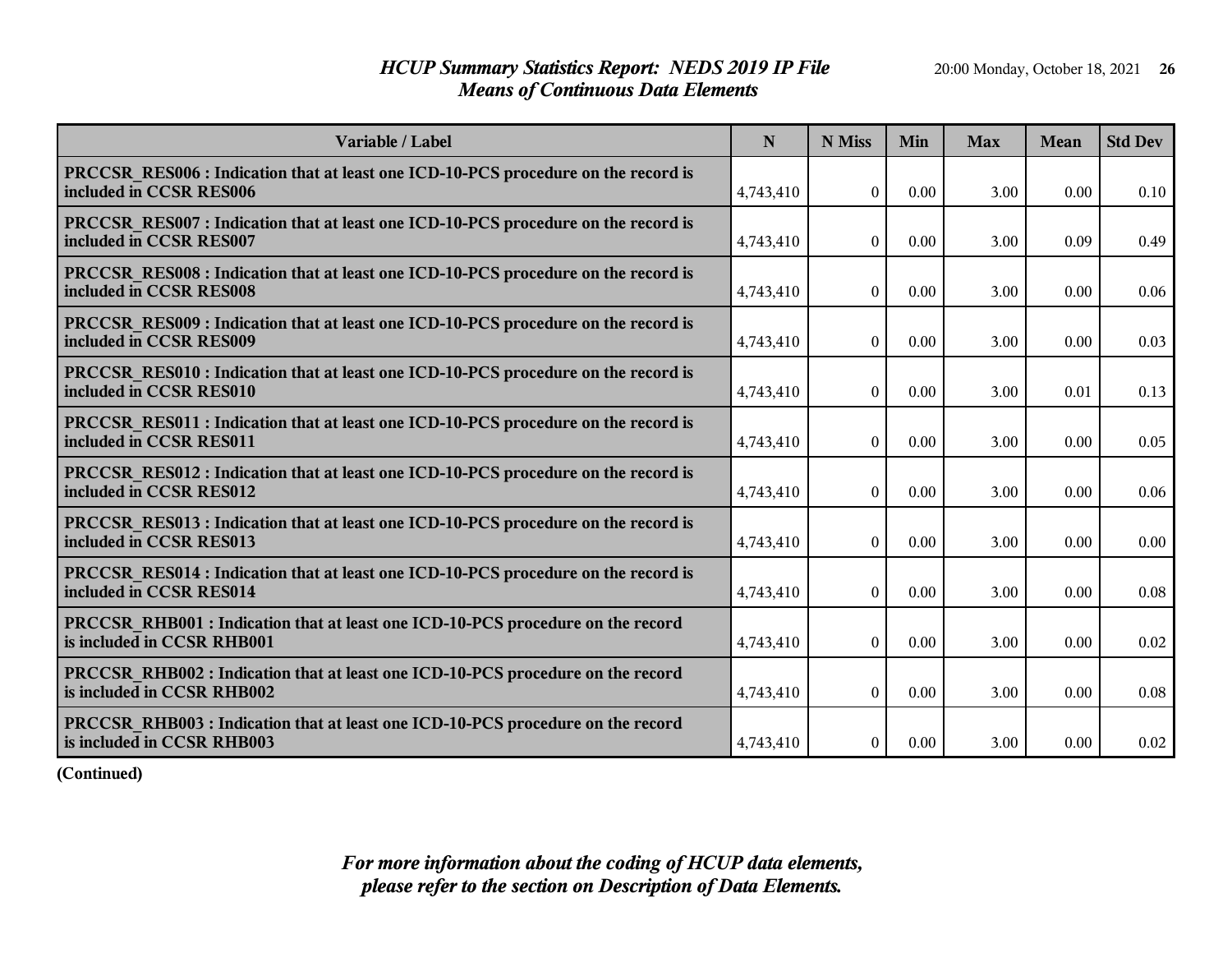## *HCUP Summary Statistics Report: NEDS 2019 IP File* 20:00 Monday, October 18, 2021 27 *Means of Continuous Data Elements*

| Variable / Label                                                                                                     | N         | N Miss           | Min  | <b>Max</b> | <b>Mean</b> | <b>Std Dev</b> |
|----------------------------------------------------------------------------------------------------------------------|-----------|------------------|------|------------|-------------|----------------|
| <b>PRCCSR RHB004 : Indication that at least one ICD-10-PCS procedure on the record</b><br>is included in CCSR RHB004 | 4,743,410 | $\theta$         | 0.00 | 3.00       | 0.00        | 0.02           |
| PRCCSR SKB001 : Indication that at least one ICD-10-PCS procedure on the record is<br>included in CCSR SKB001        | 4,743,410 | $\boldsymbol{0}$ | 0.00 | 3.00       | 0.00        | 0.09           |
| PRCCSR_SKB002 : Indication that at least one ICD-10-PCS procedure on the record is<br>included in CCSR SKB002        | 4,743,410 | $\overline{0}$   | 0.00 | 3.00       | 0.00        | 0.10           |
| <b>PRCCSR SKB003 : Indication that at least one ICD-10-PCS procedure on the record is</b><br>included in CCSR SKB003 | 4,743,410 | $\Omega$         | 0.00 | 3.00       | 0.00        | 0.02           |
| <b>PRCCSR SKB004 : Indication that at least one ICD-10-PCS procedure on the record is</b><br>included in CCSR SKB004 | 4,743,410 | $\boldsymbol{0}$ | 0.00 | 3.00       | 0.00        | 0.02           |
| <b>PRCCSR SKB005 : Indication that at least one ICD-10-PCS procedure on the record is</b><br>included in CCSR SKB005 | 4,743,410 | $\theta$         | 0.00 | 3.00       | 0.01        | 0.19           |
| <b>PRCCSR SKB006 : Indication that at least one ICD-10-PCS procedure on the record is</b><br>included in CCSR SKB006 | 4,743,410 | $\boldsymbol{0}$ | 0.00 | 3.00       | 0.01        | 0.18           |
| <b>PRCCSR SKB007: Indication that at least one ICD-10-PCS procedure on the record is</b><br>included in CCSR SKB007  | 4,743,410 | $\boldsymbol{0}$ | 0.00 | 3.00       | 0.00        | 0.11           |
| <b>PRCCSR SKB008 : Indication that at least one ICD-10-PCS procedure on the record is</b><br>included in CCSR SKB008 | 4,743,410 | $\Omega$         | 0.00 | 3.00       | $0.01\,$    | 0.15           |
| PRCCSR_SKB009 : Indication that at least one ICD-10-PCS procedure on the record is<br>included in CCSR SKB009        | 4,743,410 | $\overline{0}$   | 0.00 | 3.00       | 0.00        | 0.07           |
| <b>PRCCSR SKB010: Indication that at least one ICD-10-PCS procedure on the record is</b><br>included in CCSR SKB010  | 4,743,410 | $\boldsymbol{0}$ | 0.00 | 3.00       | 0.00        | 0.04           |
| PRCCSR SUD001 : Indication that at least one ICD-10-PCS procedure on the record is<br>included in CCSR SUD001        | 4,743,410 | $\boldsymbol{0}$ | 0.00 | 3.00       | 0.01        | 0.14           |

**(Continued)**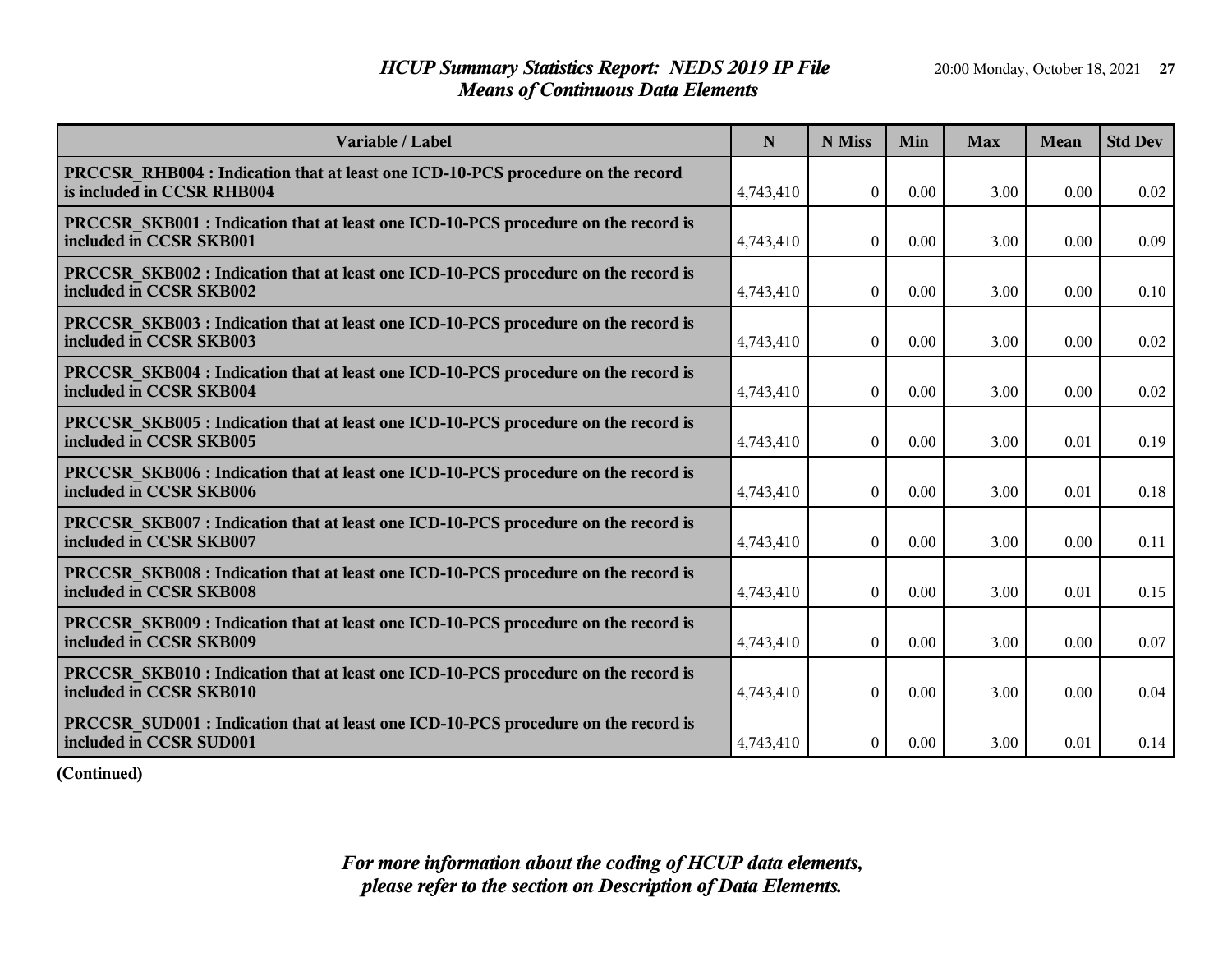## *HCUP Summary Statistics Report: NEDS 2019 IP File* 20:00 Monday, October 18, 2021 28 *Means of Continuous Data Elements*

| Variable / Label                                                                                                     | N         | N Miss           | Min  | <b>Max</b> | Mean | <b>Std Dev</b> |
|----------------------------------------------------------------------------------------------------------------------|-----------|------------------|------|------------|------|----------------|
| PRCCSR SUD002 : Indication that at least one ICD-10-PCS procedure on the record is<br>included in CCSR SUD002        | 4,743,410 | $\theta$         | 0.00 | 3.00       | 0.00 | 0.08           |
| PRCCSR SUD003 : Indication that at least one ICD-10-PCS procedure on the record is<br>included in CCSR SUD003        | 4,743,410 | $\Omega$         | 0.00 | 3.00       | 0.00 | 0.04           |
| PRCCSR SUD004 : Indication that at least one ICD-10-PCS procedure on the record is<br>included in CCSR SUD004        | 4,743,410 | $\overline{0}$   | 0.00 | 3.00       | 0.00 | 0.06           |
| <b>PRCCSR URN001:</b> Indication that at least one ICD-10-PCS procedure on the record<br>is included in CCSR URN001  | 4,743,410 | $\boldsymbol{0}$ | 0.00 | 3.00       | 0.00 | 0.10           |
| <b>PRCCSR URN002 : Indication that at least one ICD-10-PCS procedure on the record</b><br>is included in CCSR URN002 | 4,743,410 | $\boldsymbol{0}$ | 0.00 | 3.00       | 0.00 | 0.08           |
| <b>PRCCSR URN003 : Indication that at least one ICD-10-PCS procedure on the record</b><br>is included in CCSR URN003 | 4,743,410 | $\boldsymbol{0}$ | 0.00 | 3.00       | 0.01 | 0.17           |
| <b>PRCCSR URN004 : Indication that at least one ICD-10-PCS procedure on the record</b><br>is included in CCSR URN004 | 4,743,410 | $\theta$         | 0.00 | 3.00       | 0.01 | 0.14           |
| PRCCSR URN005 : Indication that at least one ICD-10-PCS procedure on the record<br>is included in CCSR URN005        | 4,743,410 | $\boldsymbol{0}$ | 0.00 | 3.00       | 0.01 | 0.14           |
| PRCCSR URN006 : Indication that at least one ICD-10-PCS procedure on the record<br>is included in CCSR URN006        | 4,743,410 | $\theta$         | 0.00 | 3.00       | 0.02 | 0.21           |
| <b>PRCCSR URN007: Indication that at least one ICD-10-PCS procedure on the record</b><br>is included in CCSR URN007  | 4,743,410 | $\overline{0}$   | 0.00 | 3.00       | 0.00 | 0.04           |
| <b>PRCCSR URN008 : Indication that at least one ICD-10-PCS procedure on the record</b><br>is included in CCSR URN008 | 4,743,410 | $\mathbf{0}$     | 0.00 | 3.00       | 0.00 | 0.03           |
| PRCCSR URN009: Indication that at least one ICD-10-PCS procedure on the record<br>is included in CCSR URN009         | 4,743,410 | $\boldsymbol{0}$ | 0.00 | 3.00       | 0.00 | 0.06           |

**(Continued)**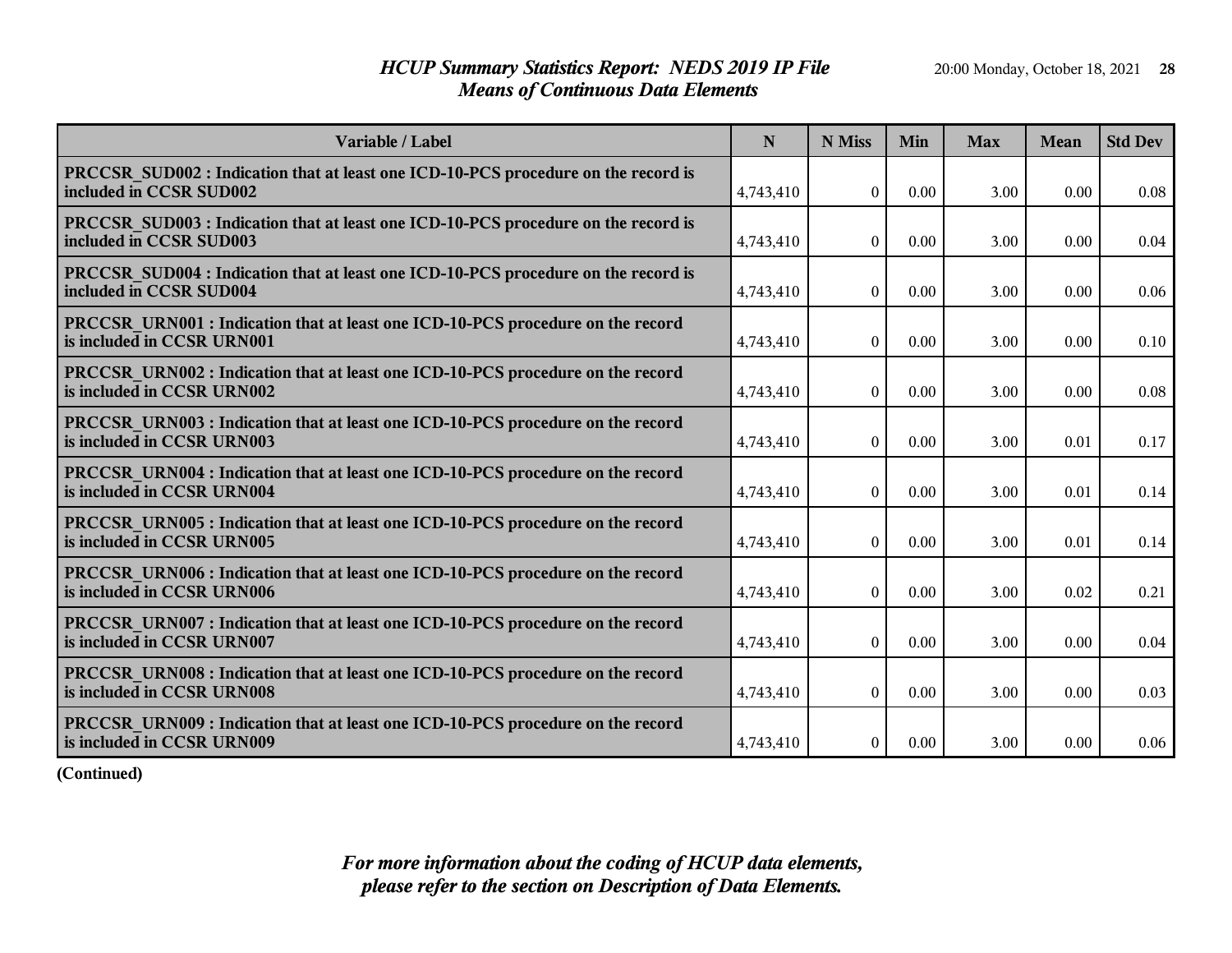## *HCUP Summary Statistics Report: NEDS 2019 IP File* 20:00 Monday, October 18, 2021 **29** *Means of Continuous Data Elements*

| <b>Variable / Label</b>                                                                                              | N         | N Miss | Min  | <b>Max</b>         | Mean | <b>Std Dev</b>      |
|----------------------------------------------------------------------------------------------------------------------|-----------|--------|------|--------------------|------|---------------------|
| <b>PRCCSR URN010:</b> Indication that at least one ICD-10-PCS procedure on the record<br>is included in CCSR URN010  | 4,743,410 |        | 0.00 | $3.00 -$           | 0.00 | 0.02                |
| <b>PRCCSR URN011</b> : Indication that at least one ICD-10-PCS procedure on the record<br>is included in CCSR URN011 | 4,743,410 |        | 0.00 | 3.00               | 0.00 | 0.01                |
| <b>PRCCSR URN012 : Indication that at least one ICD-10-PCS procedure on the record</b><br>is included in CCSR URN012 | 4,743,410 |        | 0.00 | $3.00 -$           | 0.00 | 0.04                |
| <b>TOTCHG IP: Total charge for ED and inpatient services</b>                                                         | 4,741,028 | 2.382  |      | 100.00   9231920.0 |      | 59842.72   96232.84 |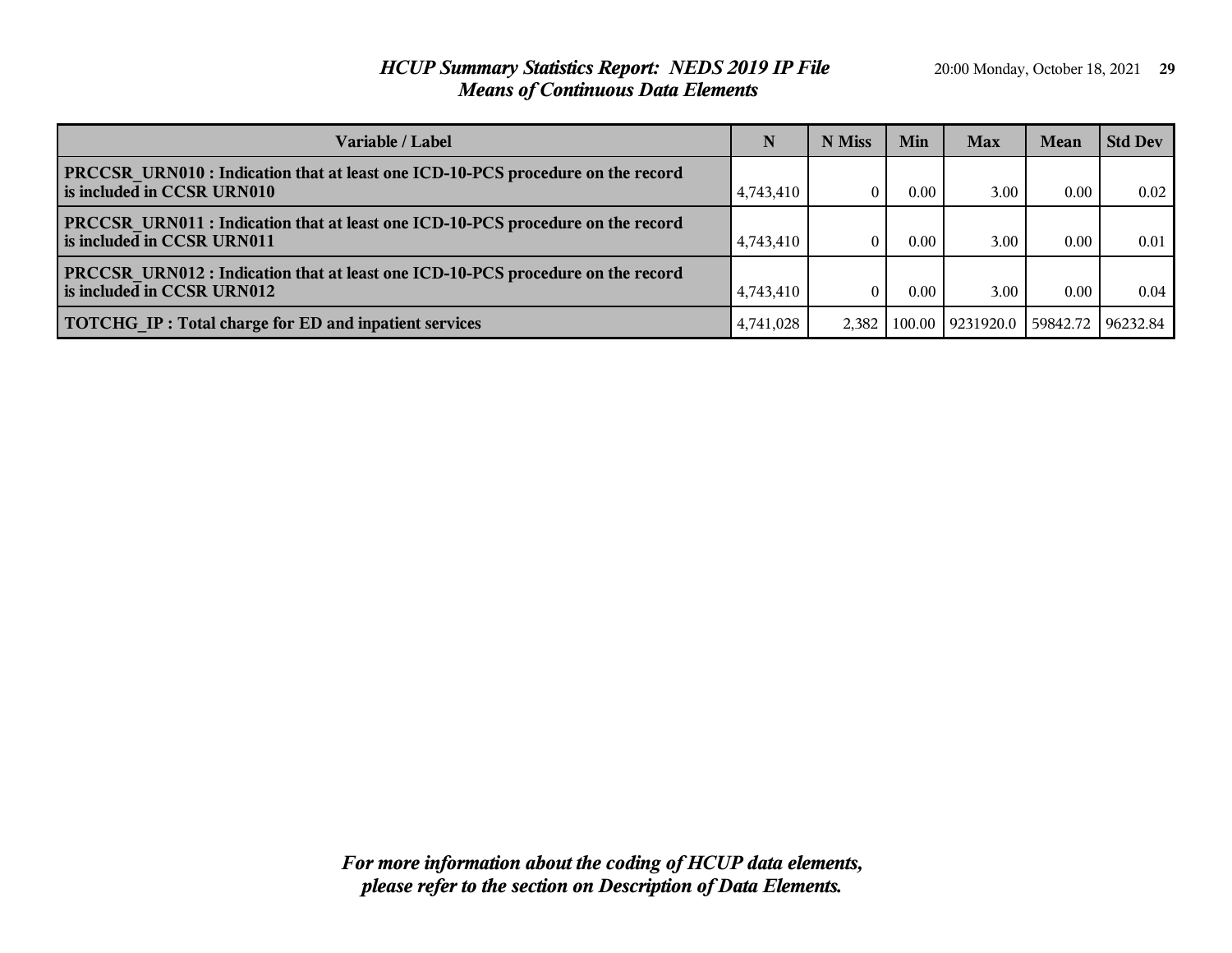| DISP IP                                    | Frequency | <b>Percent</b> |
|--------------------------------------------|-----------|----------------|
| $\therefore$ Missing                       | 1,258     | 0.03           |
| .A: Invalid                                | 351       | 0.01           |
| 1 : Discharged to home or self care        | 2,830,296 | 59.67          |
| 2 : Transfer: short-term hospital          | 107,781   | 2.27           |
| 5 : Transfer: other type of facility       | 903,564   | 19.05          |
| 6 : Home health care                       | 671,831   | 14.16          |
| 7 : Against medical advice                 | 108,364   | 2.28           |
| 20 : Died in hospital                      | 119,764   | 2.52           |
| 99 : Discharged alive, destination unknown | 201       | 0.00           |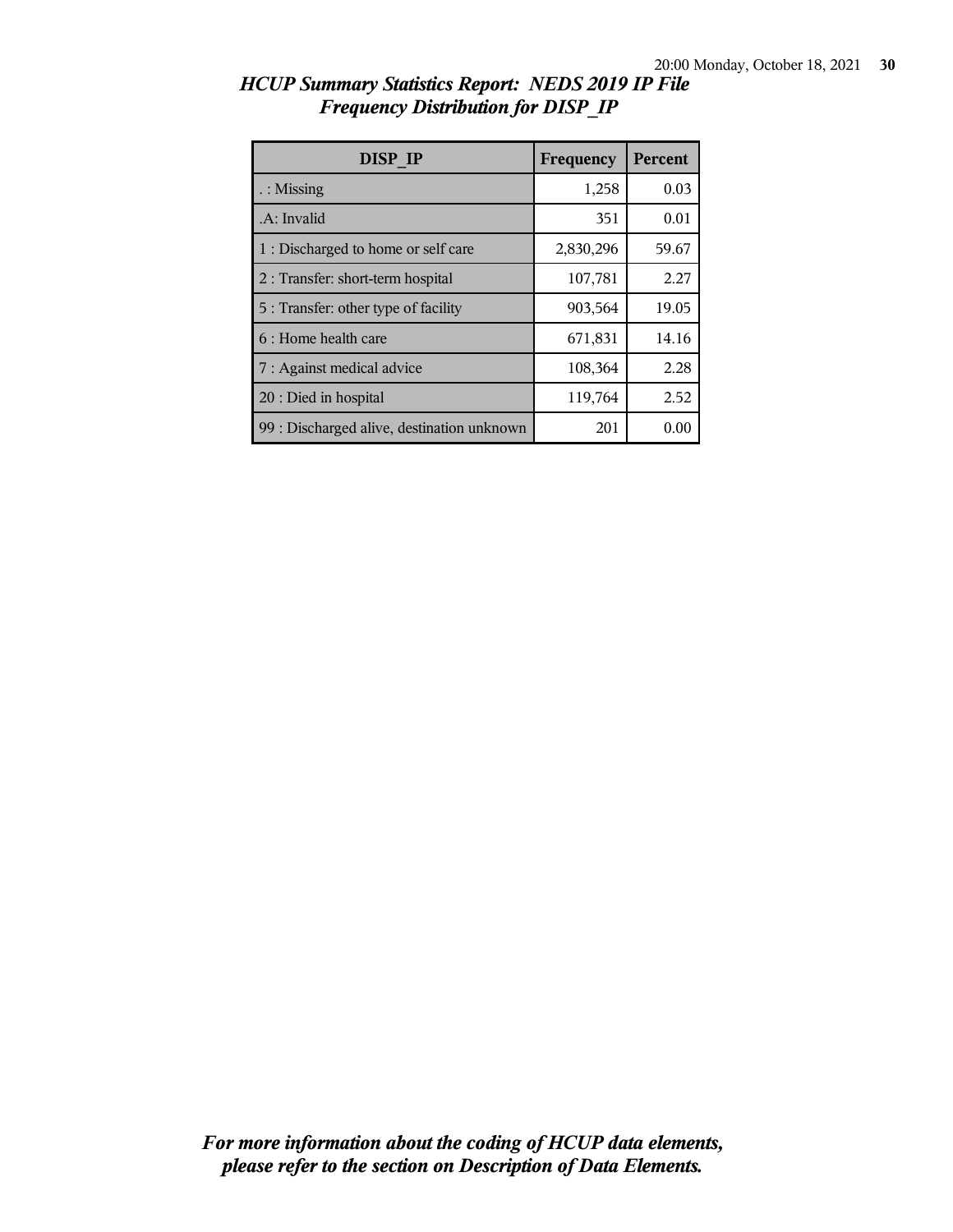| <b>DRG</b>                                                               | Frequency | Percent |
|--------------------------------------------------------------------------|-----------|---------|
| 1: HEART TRANSPLANT OR IMPLANT OF HEART ASSIST SYSTEM W MCC              | 344       | 0.01    |
| 2: HEART TRANSPLANT OR IMPLANT OF HEART ASSIST SYSTEM W/O MCC            | 11        | 0.00    |
| 3: ECMO OR TRACH W MV >96 HRS OR PDX EXC FACE, MOUTH & NECK W MAJ O.R.   | 7,725     | 0.16    |
| 4: TRACH W MV >96 HRS OR PDX EXC FACE, MOUTH & NECK W/O MAJ O.R.         | 6,301     | 0.13    |
| 5: LIVER TRANSPLANT W MCC OR INTESTINAL TRANSPLANT                       | 208       | 0.00    |
| 6: LIVER TRANSPLANT W/O MCC                                              | 15        | 0.00    |
| 7: LUNG TRANSPLANT                                                       | 25        | 0.00    |
| 11: TRACHEOSTOMY FOR FACE, MOUTH & NECK DIAGNOSES OR LARYNGECTOMY W MCC  | 616       | 0.01    |
| 12: TRACHEOSTOMY FOR FACE, MOUTH & NECK DIAGNOSES OR LARYNGECTOMY W CC   | 273       | 0.01    |
| 13: TRACHEOSTOMY FOR FACE, MOUTH & NECK DIAGNOSES OR LARYNGECTOMY W/O CC | 77        | 0.00    |
| 14: ALLOGENEIC BONE MARROW TRANSPLANT                                    | 28        | 0.00    |
| 16: AUTOLOGOUS BONE MARROW TRANSPLANT W CC/MCC OR T-CELL IMMUNOTHERAPY   | 26        | 0.00    |
| 16: AUTOLOGOUS BONE MARROW TRANSPLANT W CC/MCC OR T-CELL IMMUNOTHERAPY   | 12        | 0.00    |
| 20: INTRACRANIAL VASCULAR PROCEDURES W PDX HEMORRHAGE W MCC              | 1,157     | 0.02    |
| 21: INTRACRANIAL VASCULAR PROCEDURES W PDX HEMORRHAGE W CC               | 448       | 0.01    |
| 22: INTRACRANIAL VASCULAR PROCEDURES W PDX HEMORRHAGE W/O CC/MCC         | 118       | 0.00    |
| 23: CRANIOTOMY W MAJOR DEVICE IMPLANT OR ACUTE COMPLEX CNS PDX W MCC OR  | 7,369     | 0.16    |
| 24: CRANIO W MAJOR DEV IMPL/ACUTE COMPLEX CNS PDX W/O MCC                | 2,629     | 0.06    |
| 25: CRANIOTOMY & ENDOVASCULAR INTRACRANIAL PROCEDURES W MCC              | 9,304     | 0.20    |
| 26: CRANIOTOMY & ENDOVASCULAR INTRACRANIAL PROCEDURES W CC               | 2,742     | 0.06    |
| 27: CRANIOTOMY & ENDOVASCULAR INTRACRANIAL PROCEDURES W/O CC/MCC         | 1,428     | 0.03    |
| 28: SPINAL PROCEDURES W MCC                                              | 1,053     | 0.02    |
| 29: SPINAL PROCEDURES W CC OR SPINAL NEUROSTIMULATORS                    | 1,513     | 0.03    |
| 30: SPINAL PROCEDURES W/O CC/MCC                                         | 355       | 0.01    |
| 31: VENTRICULAR SHUNT PROCEDURES W MCC                                   | 553       | 0.01    |
| 32: VENTRICULAR SHUNT PROCEDURES W CC                                    | 786       | 0.02    |
| 33: VENTRICULAR SHUNT PROCEDURES W/O CC/MCC                              | 233       | 0.00    |
| 34: CAROTID ARTERY STENT PROCEDURE W MCC                                 | 302       | 0.01    |
| 35: CAROTID ARTERY STENT PROCEDURE W CC                                  | 452       | 0.01    |
| 36: CAROTID ARTERY STENT PROCEDURE W/O CC/MCC                            | 175       | 0.00    |
| 37: EXTRACRANIAL PROCEDURES W MCC                                        | 803       | 0.02    |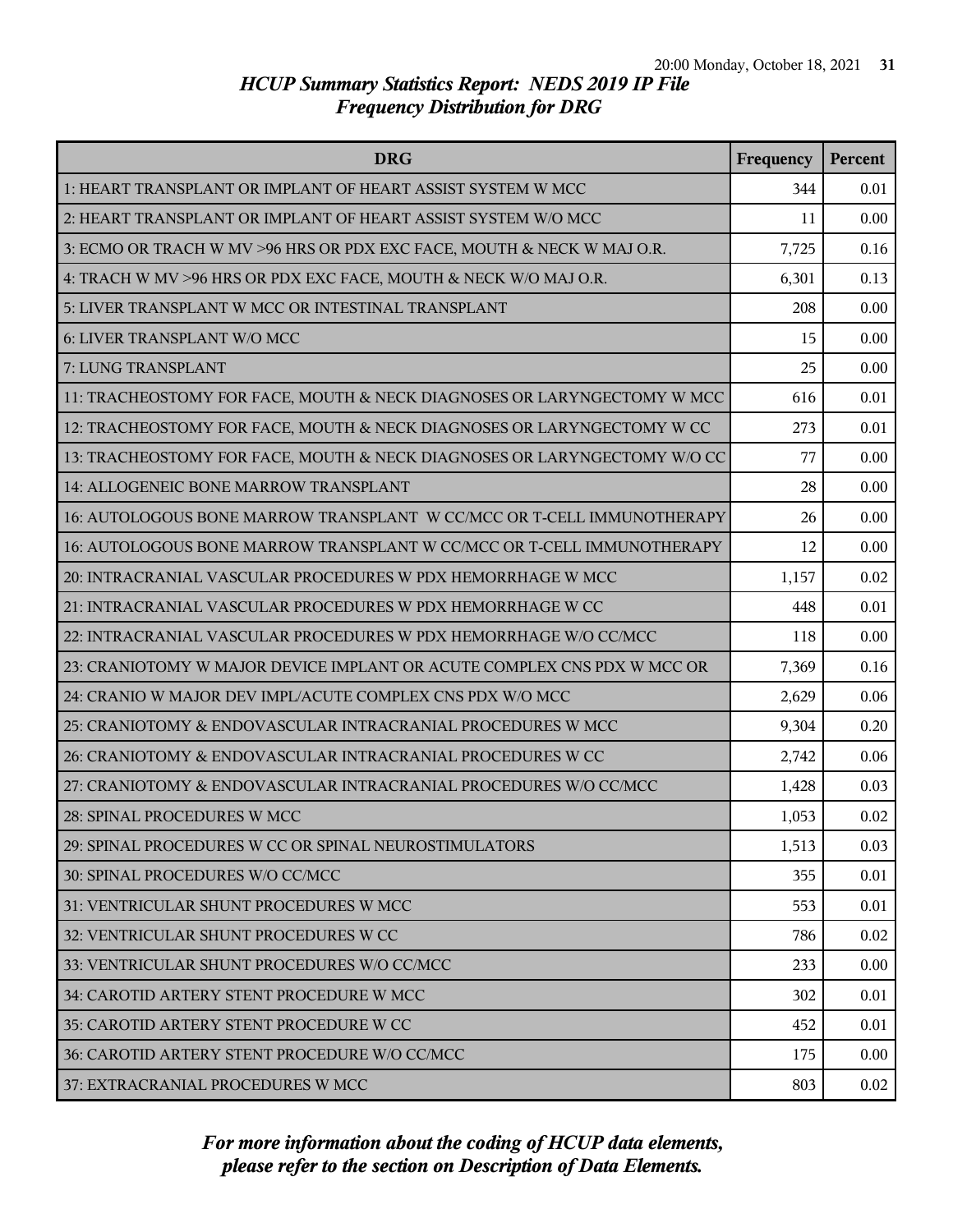| <b>DRG</b>                                                               | Frequency | Percent |
|--------------------------------------------------------------------------|-----------|---------|
| 38: EXTRACRANIAL PROCEDURES W CC                                         | 1,546     | 0.03    |
| 39: EXTRACRANIAL PROCEDURES W/O CC/MCC                                   | 709       | 0.01    |
| 40: PERIPH/CRANIAL NERVE & OTHER NERV SYST PROC W MCC                    | 2,238     | 0.05    |
| 41: PERIPH/CRANIAL NERVE & OTHER NERV SYST PROC W CC OR PERIPH NEUROSTIM | 3,591     | 0.08    |
| 42: PERIPH/CRANIAL NERVE & OTHER NERV SYST PROC W/O CC/MCC               | 1,090     | 0.02    |
| 52: SPINAL DISORDERS & INJURIES W CC/MCC                                 | 659       | 0.01    |
| 53: SPINAL DISORDERS & INJURIES W/O CC/MCC                               | 227       | 0.00    |
| 54: NERVOUS SYSTEM NEOPLASMS W MCC                                       | 6,680     | 0.14    |
| 55: NERVOUS SYSTEM NEOPLASMS W/O MCC                                     | 2,334     | 0.05    |
| 56: DEGENERATIVE NERVOUS SYSTEM DISORDERS W MCC                          | 5,142     | 0.11    |
| 57: DEGENERATIVE NERVOUS SYSTEM DISORDERS W/O MCC                        | 14,685    | 0.31    |
| 58: MULTIPLE SCLEROSIS & CEREBELLAR ATAXIA W MCC                         | 547       | 0.01    |
| 59: MULTIPLE SCLEROSIS & CEREBELLAR ATAXIA W CC                          | 2,159     | 0.05    |
| 60: MULTIPLE SCLEROSIS & CEREBELLAR ATAXIA W/O CC/MCC                    | 2,647     | 0.06    |
| 61: ISCHEMIC STROKE, PRECEREBRAL OCCLUSION OR TRANSIENT ISCHEMIA W THROM | 2,916     | 0.06    |
| 62: ISCHEMIC STROKE, PRECEREBRAL OCCLUSION OR TRANSIENT ISCHEMIA W THROM | 6,903     | 0.15    |
| 63: ISCHEMIC STROKE, PRECEREBRAL OCCLUSION OR TRANSIENT ISCHEMIA W THROM | 1,573     | 0.03    |
| 64: INTRACRANIAL HEMORRHAGE OR CEREBRAL INFARCTION W MCC                 | 34,477    | 0.73    |
| 65: INTRACRANIAL HEMORRHAGE OR CEREBRAL INFARCTION W CC OR TPA IN 24 HRS | 53,431    | 1.13    |
| 66: INTRACRANIAL HEMORRHAGE OR CEREBRAL INFARCTION W/O CC/MCC            | 17,697    | 0.37    |
| 67: NONSPECIFIC CVA & PRECEREBRAL OCCLUSION W/O INFARCT W MCC            | 418       | 0.01    |
| 68: NONSPECIFIC CVA & PRECEREBRAL OCCLUSION W/O INFARCT W/O MCC          | 1,896     | 0.04    |
| 69: TRANSIENT ISCHEMIA W/O THROMBOLYTIC                                  | 18,569    | 0.39    |
| 70: NONSPECIFIC CEREBROVASCULAR DISORDERS W MCC                          | 7,752     | 0.16    |
| 71: NONSPECIFIC CEREBROVASCULAR DISORDERS W CC                           | 8,428     | 0.18    |
| 72: NONSPECIFIC CEREBROVASCULAR DISORDERS W/O CC/MCC                     | 2,057     | 0.04    |
| 73: CRANIAL & PERIPHERAL NERVE DISORDERS W MCC                           | 3,666     | 0.08    |
| 74: CRANIAL & PERIPHERAL NERVE DISORDERS W/O MCC                         | 12,573    | 0.27    |
| 75: VIRAL MENINGITIS W CC/MCC                                            | 918       | 0.02    |
| 76: VIRAL MENINGITIS W/O CC/MCC                                          | 1,333     | 0.03    |
| 77: HYPERTENSIVE ENCEPHALOPATHY W MCC                                    | 963       | 0.02    |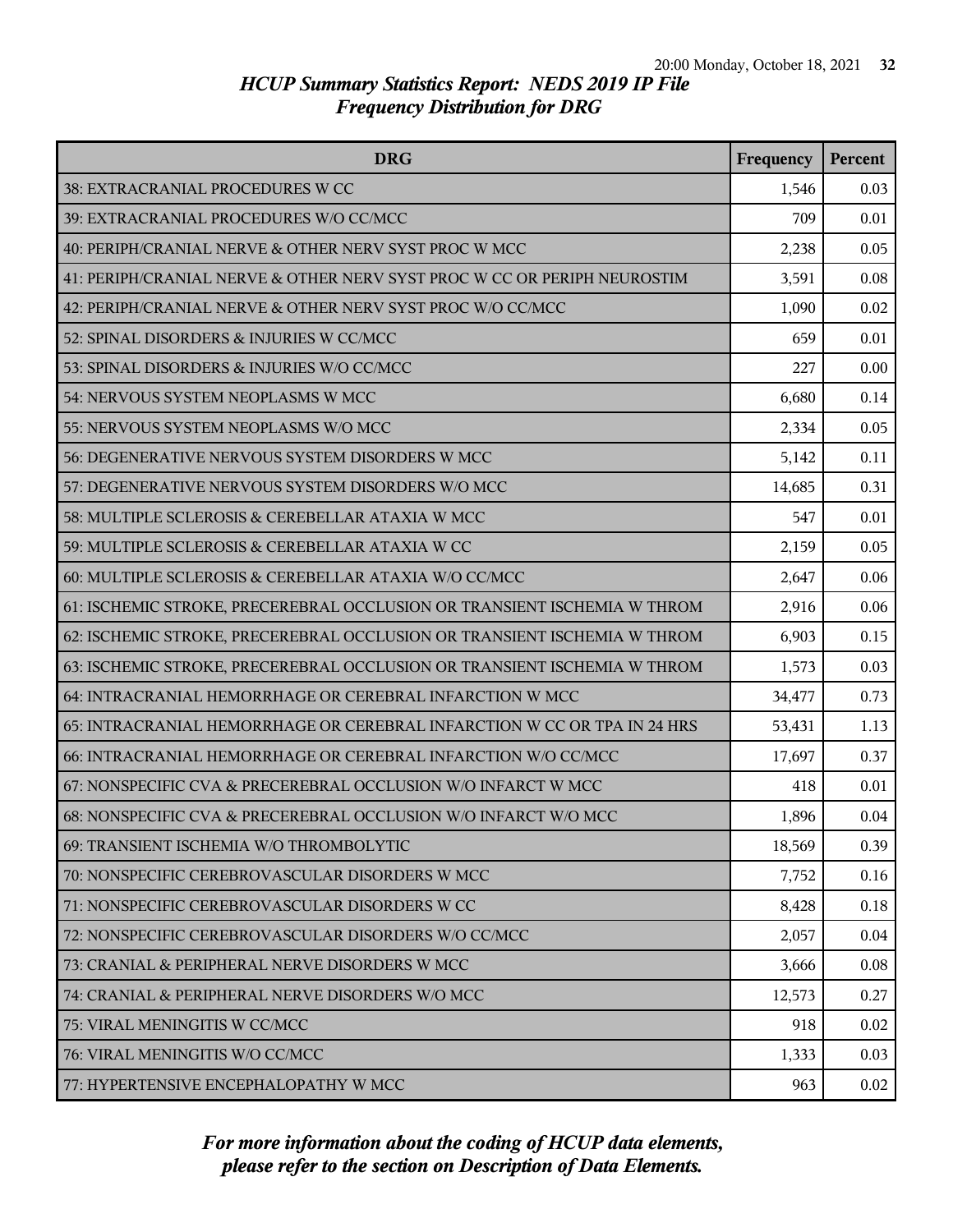| <b>DRG</b>                                                              | Frequency | Percent |
|-------------------------------------------------------------------------|-----------|---------|
| 78: HYPERTENSIVE ENCEPHALOPATHY W CC                                    | 1,392     | 0.03    |
| 79: HYPERTENSIVE ENCEPHALOPATHY W/O CC/MCC                              | 260       | 0.01    |
| 80: NONTRAUMATIC STUPOR & COMA W MCC                                    | 390       | 0.01    |
| 81: NONTRAUMATIC STUPOR & COMA W/O MCC                                  | 373       | 0.01    |
| 82: TRAUMATIC STUPOR & COMA, COMA >1 HR W MCC                           | 3,860     | 0.08    |
| 83: TRAUMATIC STUPOR & COMA, COMA >1 HR W CC                            | 5,782     | 0.12    |
| 84: TRAUMATIC STUPOR & COMA, COMA >1 HR W/O CC/MCC                      | 4,330     | 0.09    |
| 85: TRAUMATIC STUPOR & COMA, COMA <1 HR W MCC                           | 3,606     | 0.08    |
| 86: TRAUMATIC STUPOR & COMA, COMA <1 HR W CC                            | 7,820     | 0.16    |
| 87: TRAUMATIC STUPOR & COMA, COMA <1 HR W/O CC/MCC                      | 6,579     | 0.14    |
| 88: CONCUSSION W MCC                                                    | 537       | 0.01    |
| 89: CONCUSSION W CC                                                     | 1,750     | 0.04    |
| 90: CONCUSSION W/O CC/MCC                                               | 1,256     | 0.03    |
| 91: OTHER DISORDERS OF NERVOUS SYSTEM W MCC                             | 7,332     | 0.15    |
| 92: OTHER DISORDERS OF NERVOUS SYSTEM W CC                              | 11,574    | 0.24    |
| 93: OTHER DISORDERS OF NERVOUS SYSTEM W/O CC/MCC                        | 5,344     | 0.11    |
| 94: BACTERIAL & TUBERCULOUS INFECTIONS OF NERVOUS SYSTEM W MCC          | 857       | 0.02    |
| 95: BACTERIAL & TUBERCULOUS INFECTIONS OF NERVOUS SYSTEM W CC           | 1,160     | 0.02    |
| 96: BACTERIAL & TUBERCULOUS INFECTIONS OF NERVOUS SYSTEM W/O CC/MCC     | 729       | 0.02    |
| 97: NON-BACTERIAL INFECT OF NERVOUS SYS EXC VIRAL MENINGITIS W MCC      | 1,161     | 0.02    |
| 98: NON-BACTERIAL INFECT OF NERVOUS SYS EXC VIRAL MENINGITIS W CC       | 1,479     | 0.03    |
| 99: NON-BACTERIAL INFECT OF NERVOUS SYS EXC VIRAL MENINGITIS W/O CC/MCC | 1,073     | 0.02    |
| 100: SEIZURES W MCC                                                     | 15,102    | 0.32    |
| 101: SEIZURES W/O MCC                                                   | 31,706    | 0.67    |
| 102: HEADACHES W MCC                                                    | 973       | 0.02    |
| 103: HEADACHES W/O MCC                                                  | 10,806    | 0.23    |
| 113: ORBITAL PROCEDURES W CC/MCC                                        | 387       | 0.01    |
| 114: ORBITAL PROCEDURES W/O CC/MCC                                      | 191       | 0.00    |
| 115: EXTRAOCULAR PROCEDURES EXCEPT ORBIT                                | 506       | 0.01    |
| 116: INTRAOCULAR PROCEDURES W CC/MCC                                    | 275       | 0.01    |
| 117: INTRAOCULAR PROCEDURES W/O CC/MCC                                  | 197       | 0.00    |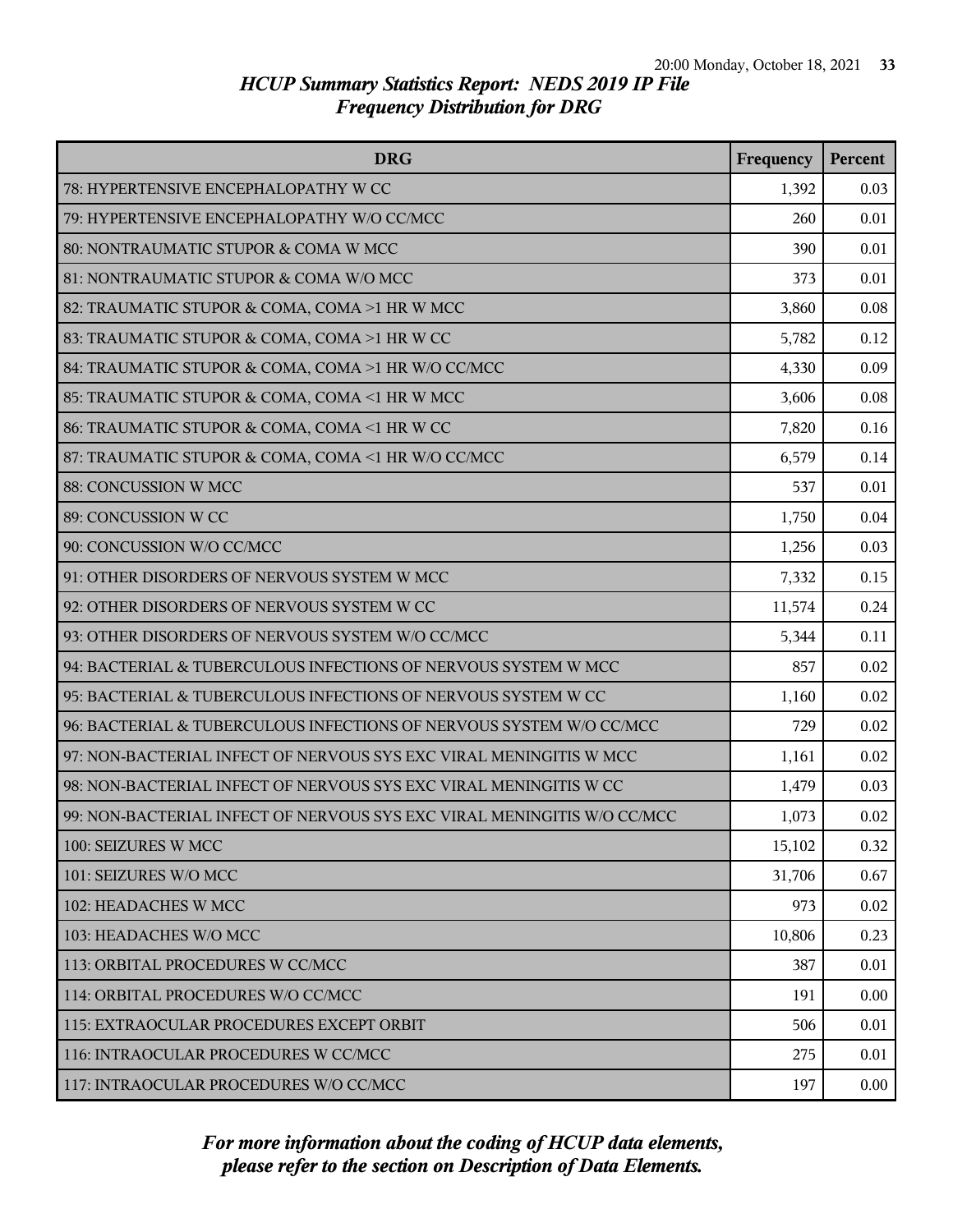| <b>DRG</b>                                                      | Frequency | Percent |
|-----------------------------------------------------------------|-----------|---------|
| 121: ACUTE MAJOR EYE INFECTIONS W CC/MCC                        | 536       | 0.01    |
| 122: ACUTE MAJOR EYE INFECTIONS W/O CC/MCC                      | 292       | 0.01    |
| 123: NEUROLOGICAL EYE DISORDERS                                 | 2,599     | 0.05    |
| 124: OTHER DISORDERS OF THE EYE W MCC                           | 516       | 0.01    |
| 125: OTHER DISORDERS OF THE EYE W/O MCC                         | 2,714     | 0.06    |
| 129: MAJOR HEAD & NECK PROCEDURES W CC/MCC OR MAJOR DEVICE      | 174       | 0.00    |
| 130: MAJOR HEAD & NECK PROCEDURES W/O CC/MCC                    | 65        | 0.00    |
| 131: CRANIAL/FACIAL PROCEDURES W CC/MCC                         | 1,670     | 0.04    |
| 132: CRANIAL/FACIAL PROCEDURES W/O CC/MCC                       | 1,127     | 0.02    |
| 133: OTHER EAR, NOSE, MOUTH & THROAT O.R. PROCEDURES W CC/MCC   | 1,165     | 0.02    |
| 134: OTHER EAR, NOSE, MOUTH & THROAT O.R. PROCEDURES W/O CC/MCC | 1,272     | 0.03    |
| 135: SINUS & MASTOID PROCEDURES W CC/MCC                        | 144       | 0.00    |
| 136: SINUS & MASTOID PROCEDURES W/O CC/MCC                      | 23        | 0.00    |
| 137: MOUTH PROCEDURES W CC/MCC                                  | 1,034     | 0.02    |
| 138: MOUTH PROCEDURES W/O CC/MCC                                | 488       | 0.01    |
| 139: SALIVARY GLAND PROCEDURES                                  | 120       | 0.00    |
| 146: EAR, NOSE, MOUTH & THROAT MALIGNANCY W MCC                 | 528       | 0.01    |
| 147: EAR, NOSE, MOUTH & THROAT MALIGNANCY W CC                  | 504       | 0.01    |
| 148: EAR, NOSE, MOUTH & THROAT MALIGNANCY W/O CC/MCC            | 115       | 0.00    |
| 149: DYSEQUILIBRIUM                                             | 8,703     | 0.18    |
| 150: EPISTAXIS W MCC                                            | 384       | 0.01    |
| 151: EPISTAXIS W/O MCC                                          | 1,138     | 0.02    |
| 152: OTITIS MEDIA & URI W MCC                                   | 2,128     | 0.04    |
| 153: OTITIS MEDIA & URI W/O MCC                                 | 11,827    | 0.25    |
| 154: OTHER EAR, NOSE, MOUTH & THROAT DIAGNOSES W MCC            | 1,078     | 0.02    |
| 155: OTHER EAR, NOSE, MOUTH & THROAT DIAGNOSES W CC             | 2,894     | 0.06    |
| 156: OTHER EAR, NOSE, MOUTH & THROAT DIAGNOSES W/O CC/MCC       | 1,802     | 0.04    |
| 157: DENTAL & ORAL DISEASES W MCC                               | 1,100     | 0.02    |
| 158: DENTAL & ORAL DISEASES W CC                                | 3,477     | 0.07    |
| 159: DENTAL & ORAL DISEASES W/O CC/MCC                          | 1,900     | 0.04    |
| 163: MAJOR CHEST PROCEDURES W MCC                               | 3,386     | 0.07    |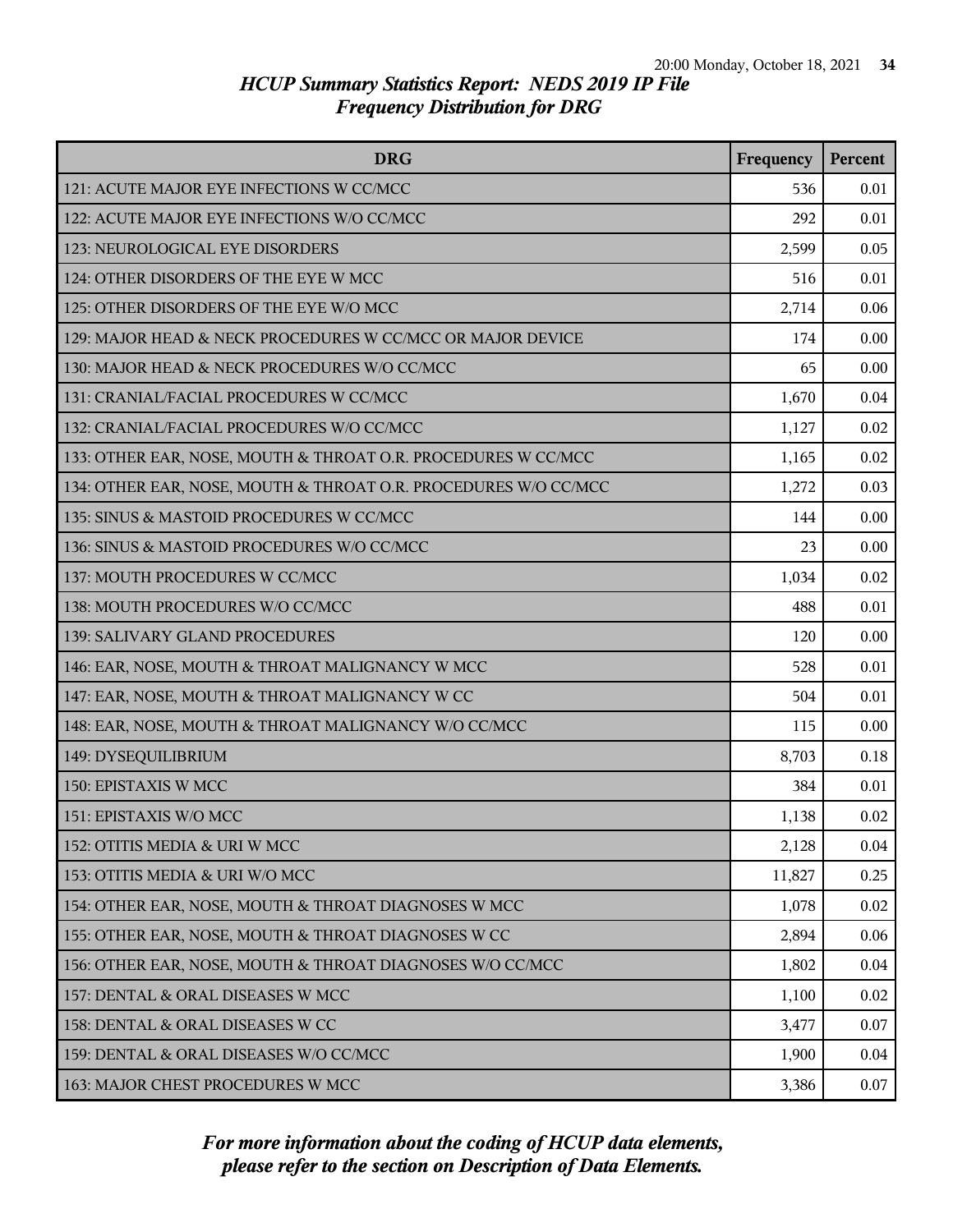| <b>DRG</b>                                             | Frequency | <b>Percent</b> |
|--------------------------------------------------------|-----------|----------------|
| 164: MAJOR CHEST PROCEDURES W CC                       | 1,481     | 0.03           |
| 165: MAJOR CHEST PROCEDURES W/O CC/MCC                 | 833       | 0.02           |
| 166: OTHER RESP SYSTEM O.R. PROCEDURES W MCC           | 6,264     | 0.13           |
| 167: OTHER RESP SYSTEM O.R. PROCEDURES W CC            | 2,557     | 0.05           |
| 168: OTHER RESP SYSTEM O.R. PROCEDURES W/O CC/MCC      | 417       | 0.01           |
| 175: PULMONARY EMBOLISM W MCC                          | 10,943    | 0.23           |
| 175: PULMONARY EMBOLISM W MCC OR ACUTE COR PULMONALE   | 3,865     | 0.08           |
| 176: PULMONARY EMBOLISM W/O MCC                        | 19,499    | 0.41           |
| 177: RESPIRATORY INFECTIONS & INFLAMMATIONS W MCC      | 30,263    | 0.64           |
| 178: RESPIRATORY INFECTIONS & INFLAMMATIONS W CC       | 12,723    | 0.27           |
| 179: RESPIRATORY INFECTIONS & INFLAMMATIONS W/O CC/MCC | 2,829     | 0.06           |
| 180: RESPIRATORY NEOPLASMS W MCC                       | 9,103     | 0.19           |
| 181: RESPIRATORY NEOPLASMS W CC                        | 4,667     | 0.10           |
| 182: RESPIRATORY NEOPLASMS W/O CC/MCC                  | 314       | 0.01           |
| 183: MAJOR CHEST TRAUMA W MCC                          | 2,634     | 0.06           |
| 184: MAJOR CHEST TRAUMA W CC                           | 6,131     | 0.13           |
| 185: MAJOR CHEST TRAUMA W/O CC/MCC                     | 1,856     | 0.04           |
| 186: PLEURAL EFFUSION W MCC                            | 4,005     | 0.08           |
| 187: PLEURAL EFFUSION W CC                             | 2,870     | 0.06           |
| 188: PLEURAL EFFUSION W/O CC/MCC                       | 552       | 0.01           |
| 189: PULMONARY EDEMA & RESPIRATORY FAILURE             | 79,486    | 1.68           |
| 190: CHRONIC OBSTRUCTIVE PULMONARY DISEASE W MCC       | 64,111    | 1.35           |
| 191: CHRONIC OBSTRUCTIVE PULMONARY DISEASE W CC        | 32,671    | 0.69           |
| 192: CHRONIC OBSTRUCTIVE PULMONARY DISEASE W/O CC/MCC  | 13,453    | 0.28           |
| 193: SIMPLE PNEUMONIA & PLEURISY W MCC                 | 70,437    | 1.48           |
| 194: SIMPLE PNEUMONIA & PLEURISY W CC                  | 54,555    | 1.15           |
| 195: SIMPLE PNEUMONIA & PLEURISY W/O CC/MCC            | 20,033    | 0.42           |
| 196: INTERSTITIAL LUNG DISEASE W MCC                   | 4,237     | 0.09           |
| 197: INTERSTITIAL LUNG DISEASE W CC                    | 1,491     | 0.03           |
| 198: INTERSTITIAL LUNG DISEASE W/O CC/MCC              | 459       | 0.01           |
| 199: PNEUMOTHORAX W MCC                                | 3,477     | 0.07           |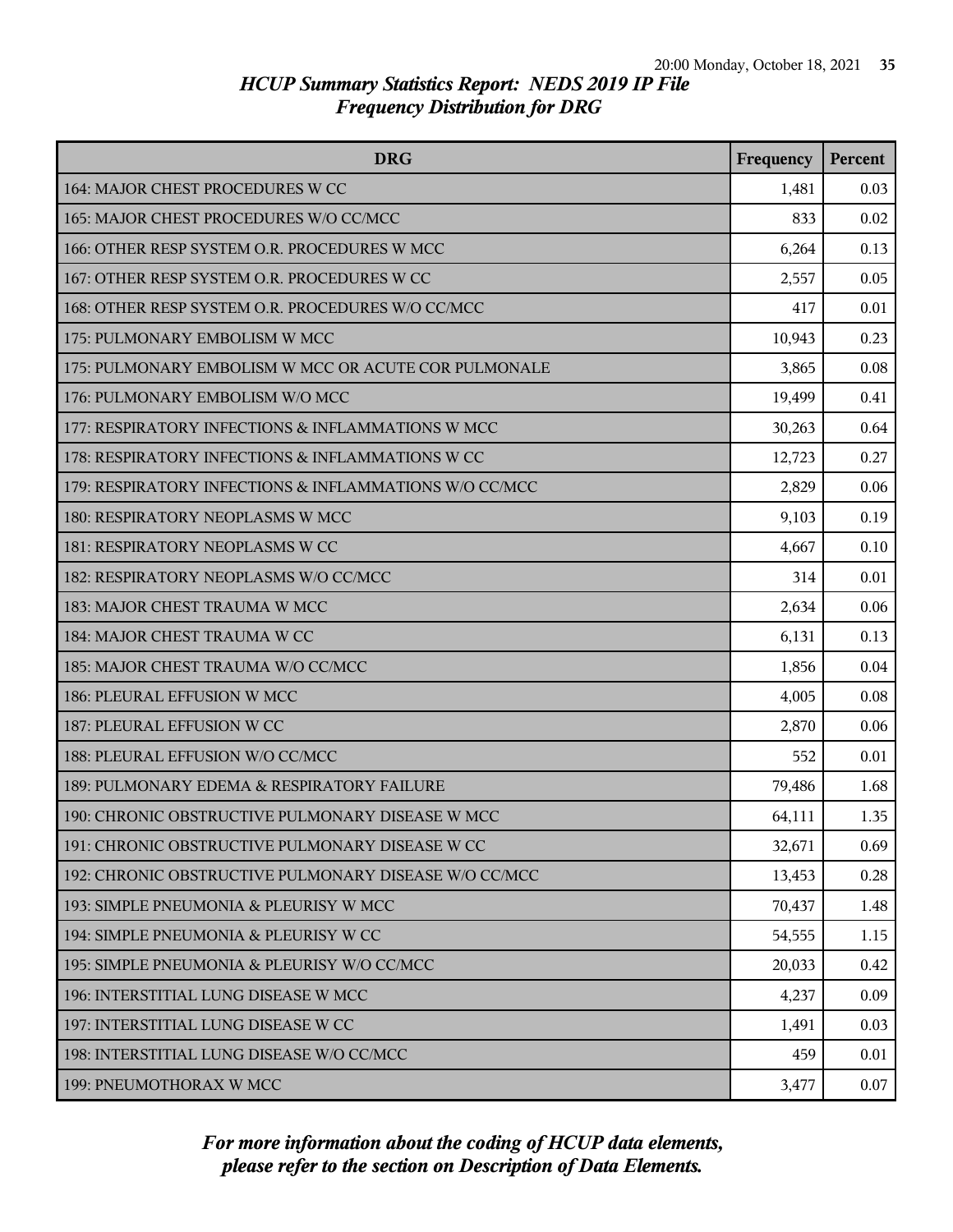| <b>DRG</b>                                                                | Frequency | <b>Percent</b> |
|---------------------------------------------------------------------------|-----------|----------------|
| 200: PNEUMOTHORAX W CC                                                    | 7,005     | 0.15           |
| 201: PNEUMOTHORAX W/O CC/MCC                                              | 2,518     | 0.05           |
| 202: BRONCHITIS & ASTHMA W CC/MCC                                         | 38,602    | 0.81           |
| 203: BRONCHITIS & ASTHMA W/O CC/MCC                                       | 23,776    | 0.50           |
| 204: RESPIRATORY SIGNS & SYMPTOMS                                         | 4,935     | 0.10           |
| 205: OTHER RESPIRATORY SYSTEM DIAGNOSES W MCC                             | 4,606     | 0.10           |
| 206: OTHER RESPIRATORY SYSTEM DIAGNOSES W/O MCC                           | 6,435     | 0.14           |
| 207: RESPIRATORY SYSTEM DIAGNOSIS W VENTILATOR SUPPORT >96 HOURS          | 2,423     | 0.05           |
| 207: RESPIRATORY SYSTEM DIAGNOSIS W VENTILATOR SUPPORT >96 HOURS OR PERIP | 7,095     | 0.15           |
| 208: RESPIRATORY SYSTEM DIAGNOSIS W VENTILATOR SUPPORT <= 96 HOURS        | 27,895    | 0.59           |
| 215: OTHER HEART ASSIST SYSTEM IMPLANT                                    | 2,532     | 0.05           |
| 216: CARDIAC VALVE & OTH MAJ CARDIOTHORACIC PROC W CARD CATH W MCC        | 1,473     | 0.03           |
| 217: CARDIAC VALVE & OTH MAJ CARDIOTHORACIC PROC W CARD CATH W CC         | 332       | 0.01           |
| 218: CARDIAC VALVE & OTH MAJ CARDIOTHORACIC PROC W CARD CATH W/O CC/MCC   | 41        | 0.00           |
| 219: CARDIAC VALVE & OTH MAJ CARDIOTHORACIC PROC W/O CARD CATH W MCC      | 1,379     | 0.03           |
| 220: CARDIAC VALVE & OTH MAJ CARDIOTHORACIC PROC W/O CARD CATH W CC       | 475       | 0.01           |
| 221: CARDIAC VALVE & OTH MAJ CARDIOTHORACIC PROC W/O CARD CATH W/O CC/MCC | 48        | 0.00           |
| 222: CARDIAC DEFIB IMPLANT W CARDIAC CATH W AMI/HF/SHOCK W MCC            | 772       | 0.02           |
| 223: CARDIAC DEFIB IMPLANT W CARDIAC CATH W AMI/HF/SHOCK W/O MCC          | 200       | 0.00           |
| 224: CARDIAC DEFIB IMPLANT W CARDIAC CATH W/O AMI/HF/SHOCK W MCC          | 1,138     | 0.02           |
| 225: CARDIAC DEFIB IMPLANT W CARDIAC CATH W/O AMI/HF/SHOCK W/O MCC        | 647       | 0.01           |
| 226: CARDIAC DEFIBRILLATOR IMPLANT W/O CARDIAC CATH W MCC                 | 1,771     | 0.04           |
| 227: CARDIAC DEFIBRILLATOR IMPLANT W/O CARDIAC CATH W/O MCC               | 1,272     | 0.03           |
| 228: OTHER CARDIOTHORACIC PROCEDURES W MCC                                | 1,189     | 0.03           |
| 229: OTHER CARDIOTHORACIC PROCEDURES W/O MCC                              | 745       | 0.02           |
| 231: CORONARY BYPASS W PTCA W MCC                                         | 404       | 0.01           |
| 232: CORONARY BYPASS W PTCA W/O MCC                                       | 299       | 0.01           |
| 233: CORONARY BYPASS W CARDIAC CATH W MCC                                 | 4,768     | 0.10           |
| 234: CORONARY BYPASS W CARDIAC CATH W/O MCC                               | 4,328     | 0.09           |
| 235: CORONARY BYPASS W/O CARDIAC CATH W MCC                               | 487       | 0.01           |
| 236: CORONARY BYPASS W/O CARDIAC CATH W/O MCC                             | 496       | 0.01           |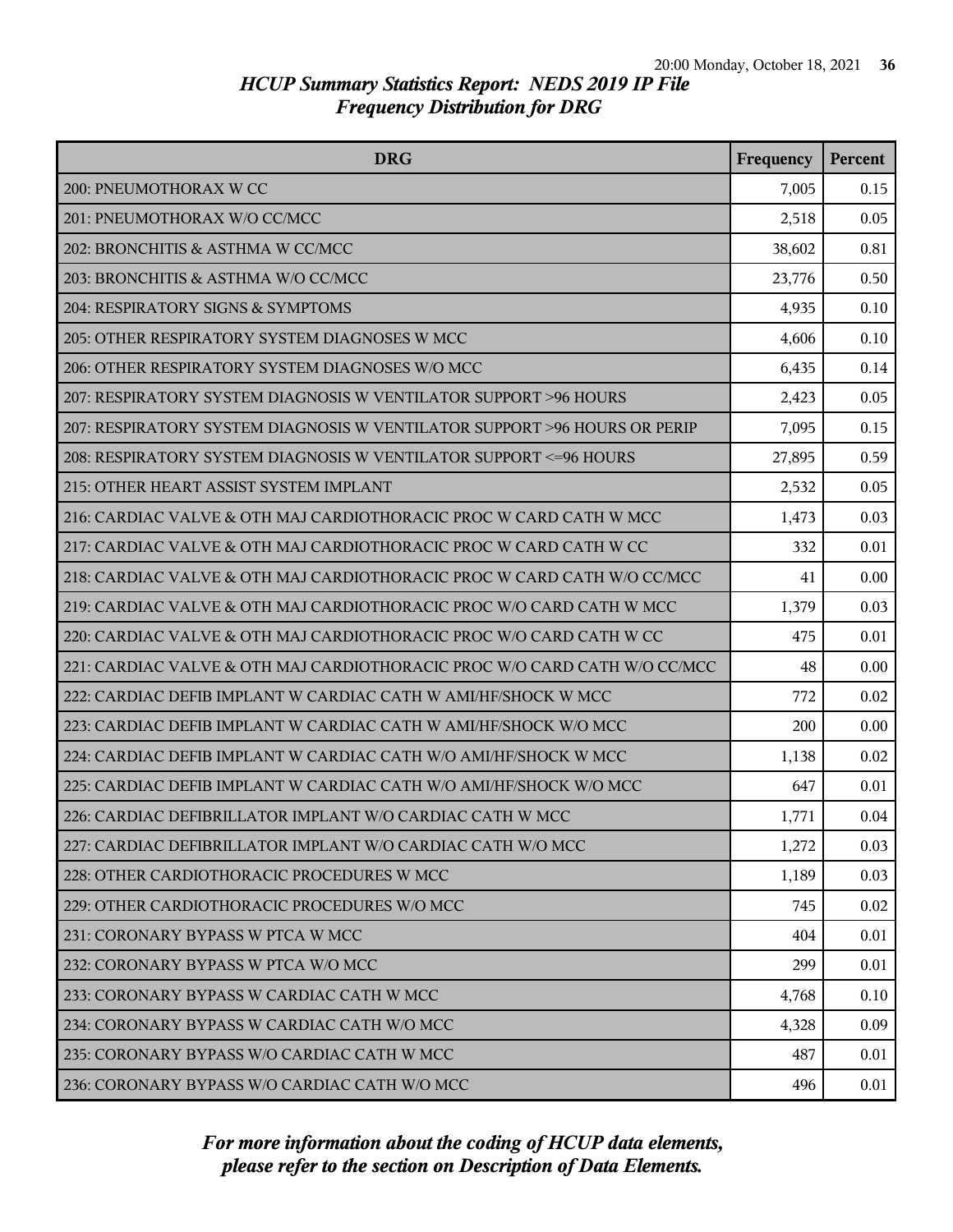| <b>DRG</b>                                                                          | Frequency | Percent |
|-------------------------------------------------------------------------------------|-----------|---------|
| 239: AMPUTATION FOR CIRC SYS DISORDERS EXC UPPER LIMB & TOE W MCC                   | 2,817     | 0.06    |
| 240: AMPUTATION FOR CIRC SYS DISORDERS EXC UPPER LIMB & TOE W CC                    | 2,461     | 0.05    |
| 241: AMPUTATION FOR CIRC SYS DISORDERS EXC UPPER LIMB & TOE W/O CC/MCC              | 108       | 0.00    |
| 242: PERMANENT CARDIAC PACEMAKER IMPLANT W MCC                                      | 6,198     | 0.13    |
| 243: PERMANENT CARDIAC PACEMAKER IMPLANT W CC                                       | 7,754     | 0.16    |
| 244: PERMANENT CARDIAC PACEMAKER IMPLANT W/O CC/MCC                                 | 4,974     | 0.10    |
| 245: AICD GENERATOR PROCEDURES                                                      | 712       | 0.02    |
| 246: PERCUTANEOUS CARDIOVASCULAR PROCEDURES W DRUG-ELUTING STENT W MCC<br><b>OR</b> | 21,331    | 0.45    |
| 247: PERC CARDIOVASC PROC W DRUG-ELUTING STENT W/O MCC                              | 45,507    | 0.96    |
| 248: PERCUTANEOUS CARDIOVASCULAR PROCEDURES W NON-DRUG-ELUTING STENT W<br>MC        | 981       | 0.02    |
| 249: PERC CARDIOVASC PROC W NON-DRUG-ELUTING STENT W/O MCC                          | 1,622     | 0.03    |
| 250: PERC CARDIOVASC PROC W/O CORONARY ARTERY STENT W MCC                           | 1,757     | 0.04    |
| 251: PERC CARDIOVASC PROC W/O CORONARY ARTERY STENT W/O MCC                         | 2,385     | 0.05    |
| 252: OTHER VASCULAR PROCEDURES W MCC                                                | 10,336    | 0.22    |
| 253: OTHER VASCULAR PROCEDURES W CC                                                 | 6,169     | 0.13    |
| 254: OTHER VASCULAR PROCEDURES W/O CC/MCC                                           | 1,500     | 0.03    |
| 255: UPPER LIMB & TOE AMPUTATION FOR CIRC SYSTEM DISORDERS W MCC                    | 752       | 0.02    |
| 256: UPPER LIMB & TOE AMPUTATION FOR CIRC SYSTEM DISORDERS W CC                     | 998       | 0.02    |
| 257: UPPER LIMB & TOE AMPUTATION FOR CIRC SYSTEM DISORDERS W/O CC/MCC               | 64        | 0.00    |
| 258: CARDIAC PACEMAKER DEVICE REPLACEMENT W MCC                                     | 174       | 0.00    |
| 259: CARDIAC PACEMAKER DEVICE REPLACEMENT W/O MCC                                   | 271       | 0.01    |
| 260: CARDIAC PACEMAKER REVISION EXCEPT DEVICE REPLACEMENT W MCC                     | 840       | 0.02    |
| 261: CARDIAC PACEMAKER REVISION EXCEPT DEVICE REPLACEMENT W CC                      | 1,220     | 0.03    |
| 262: CARDIAC PACEMAKER REVISION EXCEPT DEVICE REPLACEMENT W/O CC/MCC                | 532       | 0.01    |
| 263: VEIN LIGATION & STRIPPING                                                      | 86        | 0.00    |
| 264: OTHER CIRCULATORY SYSTEM O.R. PROCEDURES                                       | 4,001     | 0.08    |
| <b>265: AICD LEAD PROCEDURES</b>                                                    | 157       | 0.00    |
| 266: ENDOVASCULAR CARDIAC VALVE REPLACEMENT & SUPPLEMENT PROCEDURES W<br><b>MCC</b> | 253       | 0.01    |
| 266: ENDOVASCULAR CARDIAC VALVE REPLACEMENT W MCC                                   | 567       | 0.01    |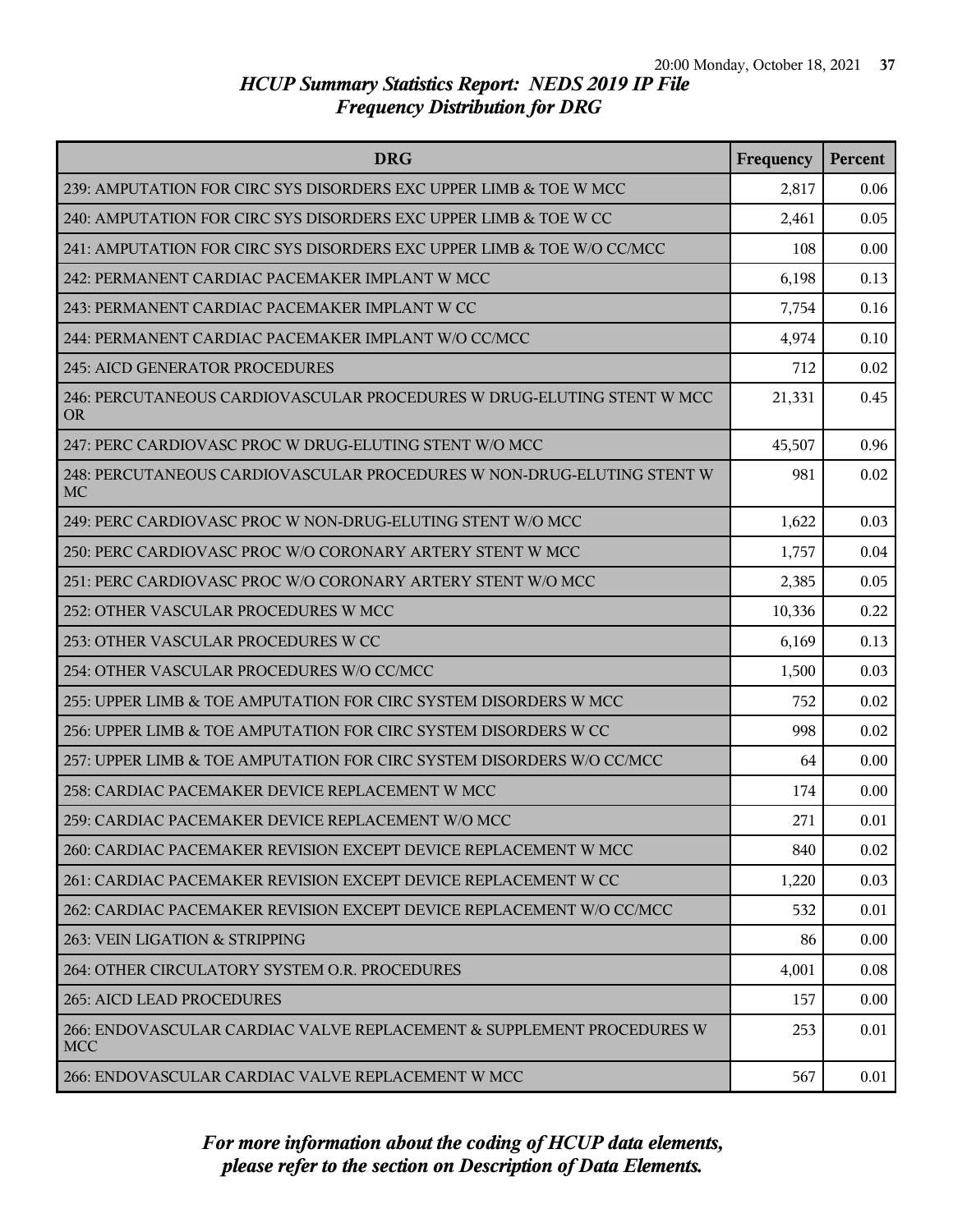| <b>DRG</b>                                                                          | Frequency | Percent |
|-------------------------------------------------------------------------------------|-----------|---------|
| 267: ENDOVASCULAR CARDIAC VALVE REPLACEMENT & SUPPLEMENT PROCEDURES W/O<br>M        | 86        | 0.00    |
| 267: ENDOVASCULAR CARDIAC VALVE REPLACEMENT W/O MCC                                 | 152       | 0.00    |
| 268: AORTIC AND HEART ASSIST PROCEDURES EXCEPT PULSATION BALLOON W MCC              | 698       | 0.01    |
| 269: AORTIC AND HEART ASSIST PROCEDURES EXCEPT PULSATION BALLOON W/O MCC            | 833       | 0.02    |
| 270: OTHER MAJOR CARDIOVASCULAR PROCEDURES W MCC                                    | 6,913     | 0.15    |
| 271: OTHER MAJOR CARDIOVASCULAR PROCEDURES W CC                                     | 4,592     | 0.10    |
| 272: OTHER MAJOR CARDIOVASCULAR PROCEDURES W/O CC/MCC                               | 1,156     | 0.02    |
| 273: PERCUTANEOUS INTRACARDIAC PROCEDURES W MCC                                     | 2,030     | 0.04    |
| 274: PERCUTANEOUS INTRACARDIAC PROCEDURES W/O MCC                                   | 2,752     | 0.06    |
| 280: ACUTE MYOCARDIAL INFARCTION, DISCHARGED ALIVE W MCC                            | 38,005    | 0.80    |
| 281: ACUTE MYOCARDIAL INFARCTION, DISCHARGED ALIVE W CC                             | 22,783    | 0.48    |
| 282: ACUTE MYOCARDIAL INFARCTION, DISCHARGED ALIVE W/O CC/MCC                       | 12,628    | 0.27    |
| 283: ACUTE MYOCARDIAL INFARCTION, EXPIRED W MCC                                     | 3,827     | 0.08    |
| 284: ACUTE MYOCARDIAL INFARCTION, EXPIRED W CC                                      | 366       | 0.01    |
| 285: ACUTE MYOCARDIAL INFARCTION, EXPIRED W/O CC/MCC                                | 118       | 0.00    |
| 286: CIRCULATORY DISORDERS EXCEPT AMI, W CARD CATH W MCC                            | 18,191    | 0.38    |
| 287: CIRCULATORY DISORDERS EXCEPT AMI, W CARD CATH W/O MCC                          | 29,812    | 0.63    |
| 288: ACUTE & SUBACUTE ENDOCARDITIS W MCC                                            | 935       | 0.02    |
| 289: ACUTE & SUBACUTE ENDOCARDITIS W CC                                             | 598       | 0.01    |
| 290: ACUTE & SUBACUTE ENDOCARDITIS W/O CC/MCC                                       | 75        | 0.00    |
| 291: HEART FAILURE & SHOCK W MCC                                                    | 43,477    | 0.92    |
| 291: HEART FAILURE & SHOCK W MCC OR PERIPHERAL EXTRACORPOREAL MEMBRANE<br>OX        | 125,772   | 2.65    |
| 292: HEART FAILURE & SHOCK W CC                                                     | 38,235    | 0.81    |
| 293: HEART FAILURE & SHOCK W/O CC/MCC                                               | 12,699    | 0.27    |
| 294: DEEP VEIN THROMBOPHLEBITIS W CC/MCC                                            | 147       | 0.00    |
| 295: DEEP VEIN THROMBOPHLEBITIS W/O CC/MCC                                          | 14        | 0.00    |
| 296: CARDIAC ARREST, UNEXPLAINED W MCC                                              | 424       | 0.01    |
| 296: CARDIAC ARREST, UNEXPLAINED W MCC OR PERIPHERAL EXTRACORPOREAL<br><b>MEMBR</b> | 1,332     | 0.03    |
| 297: CARDIAC ARREST, UNEXPLAINED W CC                                               | 159       | 0.00    |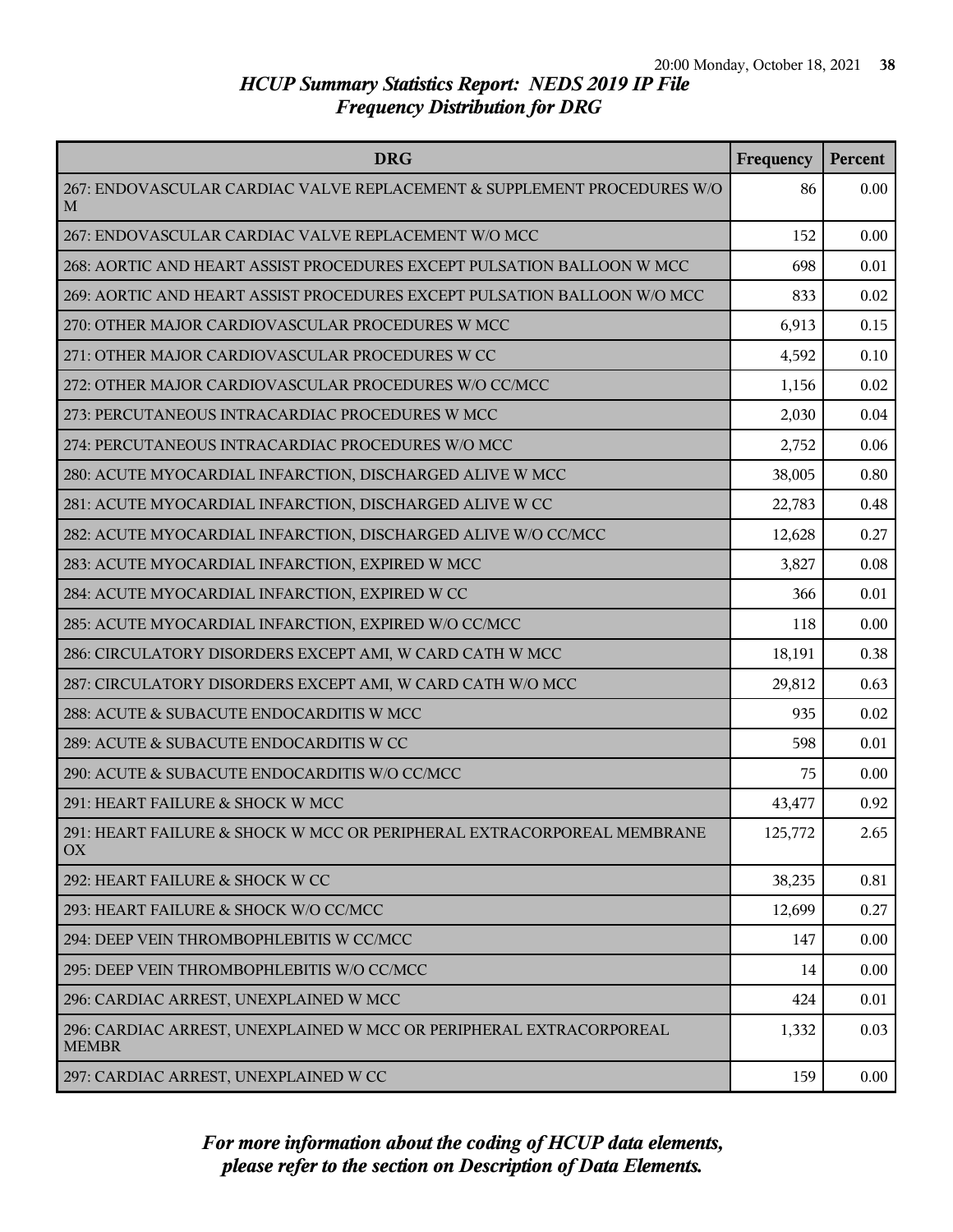| <b>DRG</b>                                                | Frequency | <b>Percent</b> |
|-----------------------------------------------------------|-----------|----------------|
| 298: CARDIAC ARREST, UNEXPLAINED W/O CC/MCC               | 79        | 0.00           |
| 299: PERIPHERAL VASCULAR DISORDERS W MCC                  | 9,138     | 0.19           |
| 300: PERIPHERAL VASCULAR DISORDERS W CC                   | 13,605    | 0.29           |
| 301: PERIPHERAL VASCULAR DISORDERS W/O CC/MCC             | 4,806     | 0.10           |
| 302: ATHEROSCLEROSIS W MCC                                | 1,503     | 0.03           |
| 303: ATHEROSCLEROSIS W/O MCC                              | 6,704     | 0.14           |
| 304: HYPERTENSION W MCC                                   | 9,439     | 0.20           |
| 305: HYPERTENSION W/O MCC                                 | 22,817    | 0.48           |
| 306: CARDIAC CONGENITAL & VALVULAR DISORDERS W MCC        | 1,341     | 0.03           |
| 307: CARDIAC CONGENITAL & VALVULAR DISORDERS W/O MCC      | 1,353     | 0.03           |
| 308: CARDIAC ARRHYTHMIA & CONDUCTION DISORDERS W MCC      | 28,455    | 0.60           |
| 309: CARDIAC ARRHYTHMIA & CONDUCTION DISORDERS W CC       | 38,013    | 0.80           |
| 310: CARDIAC ARRHYTHMIA & CONDUCTION DISORDERS W/O CC/MCC | 26,234    | 0.55           |
| 311: ANGINA PECTORIS                                      | 3,552     | 0.07           |
| 312: SYNCOPE & COLLAPSE                                   | 32,585    | 0.69           |
| 313: CHEST PAIN                                           | 30,405    | 0.64           |
| 314: OTHER CIRCULATORY SYSTEM DIAGNOSES W MCC             | 19,607    | 0.41           |
| 315: OTHER CIRCULATORY SYSTEM DIAGNOSES W CC              | 10,561    | 0.22           |
| 316: OTHER CIRCULATORY SYSTEM DIAGNOSES W/O CC/MCC        | 2,687     | 0.06           |
| 319: OTHER ENDOVASCULAR CARDIAC VALVE PROCEDURES W MCC    | 52        | 0.00           |
| 320: OTHER ENDOVASCULAR CARDIAC VALVE PROCEDURES W/O MCC  | 13        | 0.00           |
| 326: STOMACH, ESOPHAGEAL & DUODENAL PROC W MCC            | 3,738     | 0.08           |
| 327: STOMACH, ESOPHAGEAL & DUODENAL PROC W CC             | 2,138     | 0.05           |
| 328: STOMACH, ESOPHAGEAL & DUODENAL PROC W/O CC/MCC       | 1,226     | 0.03           |
| 329: MAJOR SMALL & LARGE BOWEL PROCEDURES W MCC           | 14,337    | 0.30           |
| 330: MAJOR SMALL & LARGE BOWEL PROCEDURES W CC            | 11,833    | 0.25           |
| 331: MAJOR SMALL & LARGE BOWEL PROCEDURES W/O CC/MCC      | 4,003     | 0.08           |
| 332: RECTAL RESECTION W MCC                               | 25        | 0.00           |
| 333: RECTAL RESECTION W CC                                | 58        | 0.00           |
| 334: RECTAL RESECTION W/O CC/MCC                          | 16        | 0.00           |
| 335: PERITONEAL ADHESIOLYSIS W MCC                        | 2,138     | 0.05           |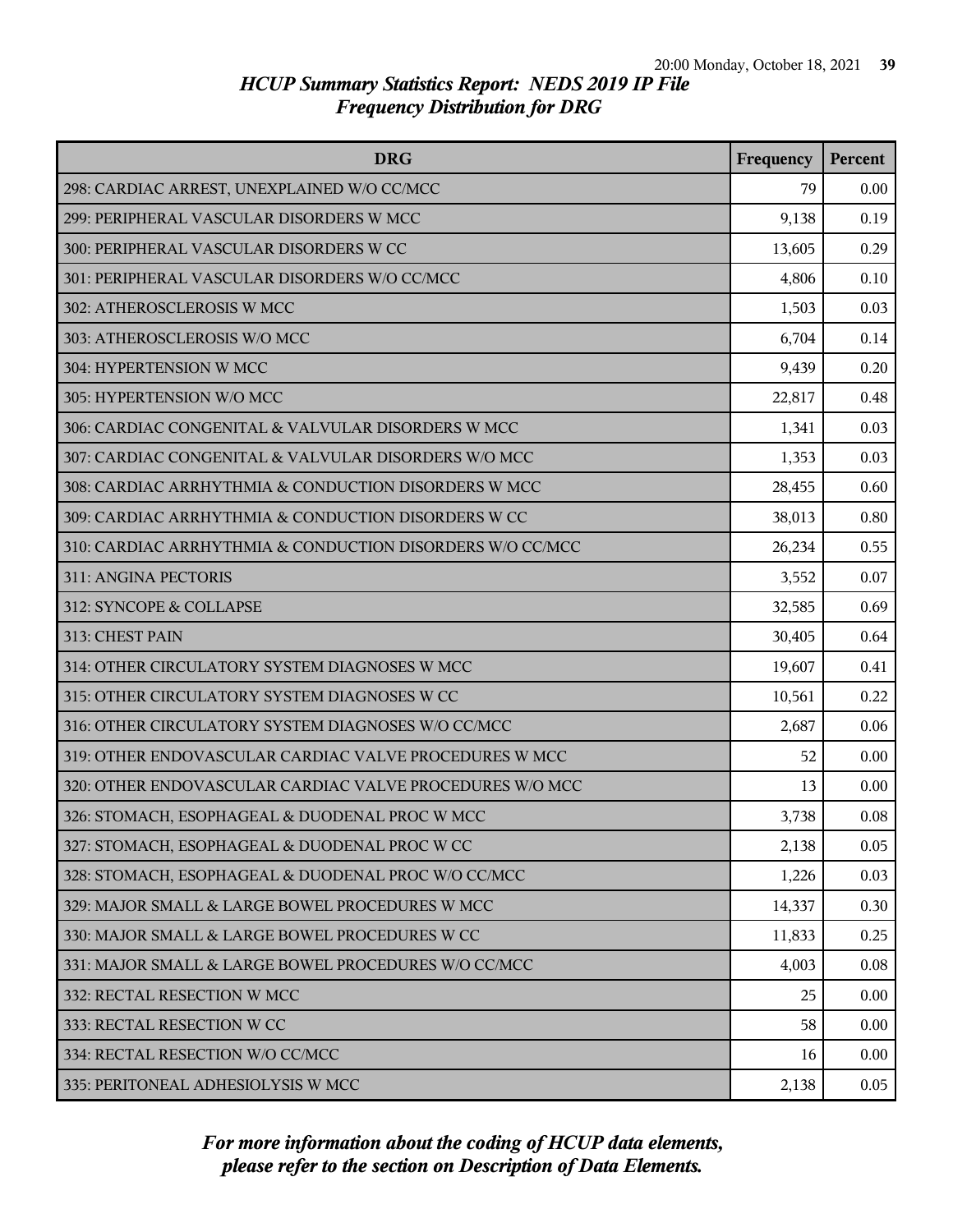| <b>DRG</b>                                                               | Frequency | <b>Percent</b> |
|--------------------------------------------------------------------------|-----------|----------------|
| 336: PERITONEAL ADHESIOLYSIS W CC                                        | 4,297     | 0.09           |
| 337: PERITONEAL ADHESIOLYSIS W/O CC/MCC                                  | 2,460     | 0.05           |
| 338: APPENDECTOMY W COMPLICATED PRINCIPAL DIAG W MCC                     | 525       | 0.01           |
| 339: APPENDECTOMY W COMPLICATED PRINCIPAL DIAG W CC                      | 3,326     | 0.07           |
| 340: APPENDECTOMY W COMPLICATED PRINCIPAL DIAG W/O CC/MCC                | 5,847     | 0.12           |
| 341: APPENDECTOMY W/O COMPLICATED PRINCIPAL DIAG W MCC                   | 712       | 0.02           |
| 342: APPENDECTOMY W/O COMPLICATED PRINCIPAL DIAG W CC                    | 3,442     | 0.07           |
| 343: APPENDECTOMY W/O COMPLICATED PRINCIPAL DIAG W/O CC/MCC              | 13,513    | 0.28           |
| 344: MINOR SMALL & LARGE BOWEL PROCEDURES W MCC                          | 481       | 0.01           |
| 345: MINOR SMALL & LARGE BOWEL PROCEDURES W CC                           | 1,224     | 0.03           |
| 346: MINOR SMALL & LARGE BOWEL PROCEDURES W/O CC/MCC                     | 1,006     | 0.02           |
| 347: ANAL & STOMAL PROCEDURES W MCC                                      | 395       | 0.01           |
| 348: ANAL & STOMAL PROCEDURES W CC                                       | 1,265     | 0.03           |
| 349: ANAL & STOMAL PROCEDURES W/O CC/MCC                                 | 685       | 0.01           |
| 350: INGUINAL & FEMORAL HERNIA PROCEDURES W MCC                          | 495       | 0.01           |
| 351: INGUINAL & FEMORAL HERNIA PROCEDURES W CC                           | 1,309     | 0.03           |
| 352: INGUINAL & FEMORAL HERNIA PROCEDURES W/O CC/MCC                     | 1,580     | 0.03           |
| 353: HERNIA PROCEDURES EXCEPT INGUINAL & FEMORAL W MCC                   | 913       | 0.02           |
| 354: HERNIA PROCEDURES EXCEPT INGUINAL & FEMORAL W CC                    | 2,629     | 0.06           |
| 355: HERNIA PROCEDURES EXCEPT INGUINAL & FEMORAL W/O CC/MCC              | 1,721     | 0.04           |
| 356: OTHER DIGESTIVE SYSTEM O.R. PROCEDURES W MCC                        | 3,239     | 0.07           |
| 357: OTHER DIGESTIVE SYSTEM O.R. PROCEDURES W CC                         | 2,651     | 0.06           |
| 358: OTHER DIGESTIVE SYSTEM O.R. PROCEDURES W/O CC/MCC                   | 945       | 0.02           |
| 368: MAJOR ESOPHAGEAL DISORDERS W MCC                                    | 1,876     | 0.04           |
| 369: MAJOR ESOPHAGEAL DISORDERS W CC                                     | 2,873     | 0.06           |
| 370: MAJOR ESOPHAGEAL DISORDERS W/O CC/MCC                               | 474       | 0.01           |
| 371: MAJOR GASTROINTESTINAL DISORDERS & PERITONEAL INFECTIONS W MCC      | 7,432     | 0.16           |
| 372: MAJOR GASTROINTESTINAL DISORDERS & PERITONEAL INFECTIONS W CC       | 14,022    | 0.30           |
| 373: MAJOR GASTROINTESTINAL DISORDERS & PERITONEAL INFECTIONS W/O CC/MCC | 6,026     | 0.13           |
| 374: DIGESTIVE MALIGNANCY W MCC                                          | 5,841     | 0.12           |
| 375: DIGESTIVE MALIGNANCY W CC                                           | 6,841     | 0.14           |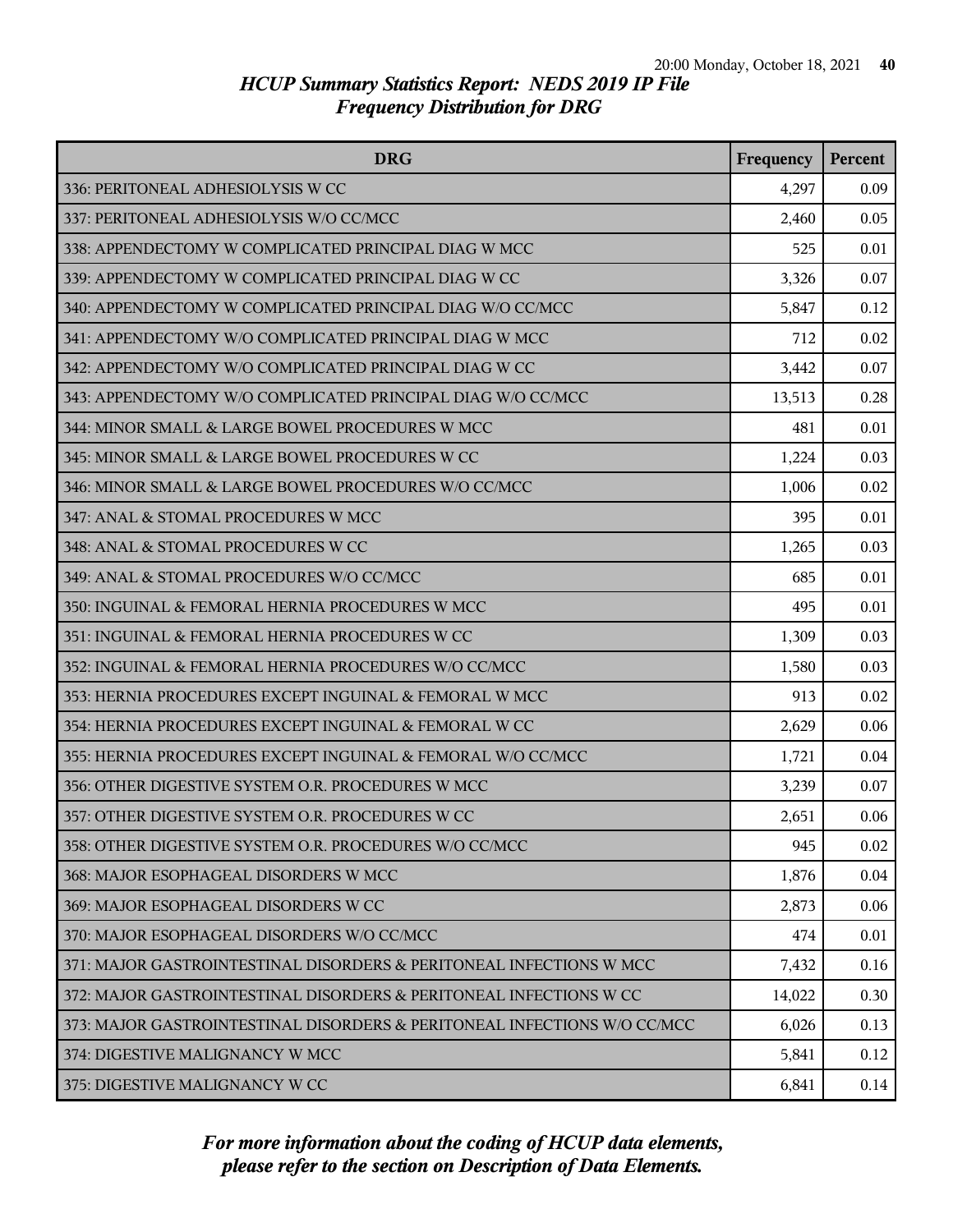| <b>DRG</b>                                                               | Frequency | Percent |
|--------------------------------------------------------------------------|-----------|---------|
| 376: DIGESTIVE MALIGNANCY W/O CC/MCC                                     | 535       | 0.01    |
| 377: G.I. HEMORRHAGE W MCC                                               | 27,647    | 0.58    |
| 378: G.I. HEMORRHAGE W CC                                                | 58,000    | 1.22    |
| 379: G.I. HEMORRHAGE W/O CC/MCC                                          | 9,143     | 0.19    |
| 380: COMPLICATED PEPTIC ULCER W MCC                                      | 2,759     | 0.06    |
| 381: COMPLICATED PEPTIC ULCER W CC                                       | 4,322     | 0.09    |
| 382: COMPLICATED PEPTIC ULCER W/O CC/MCC                                 | 1,164     | 0.02    |
| 383: UNCOMPLICATED PEPTIC ULCER W MCC                                    | 593       | 0.01    |
| 384: UNCOMPLICATED PEPTIC ULCER W/O MCC                                  | 2,577     | 0.05    |
| 385: INFLAMMATORY BOWEL DISEASE W MCC                                    | 2,362     | 0.05    |
| 386: INFLAMMATORY BOWEL DISEASE W CC                                     | 7,579     | 0.16    |
| 387: INFLAMMATORY BOWEL DISEASE W/O CC/MCC                               | 5,716     | 0.12    |
| 388: G.I. OBSTRUCTION W MCC                                              | 8,282     | 0.17    |
| 389: G.I. OBSTRUCTION W CC                                               | 24,881    | 0.52    |
| 390: G.I. OBSTRUCTION W/O CC/MCC                                         | 20,743    | 0.44    |
| 391: ESOPHAGITIS, GASTROENT & MISC DIGEST DISORDERS W MCC                | 21,376    | 0.45    |
| 392: ESOPHAGITIS, GASTROENT & MISC DIGEST DISORDERS W/O MCC              | 102,730   | 2.17    |
| 393: OTHER DIGESTIVE SYSTEM DIAGNOSES W MCC                              | 12,203    | 0.26    |
| 394: OTHER DIGESTIVE SYSTEM DIAGNOSES W CC                               | 21,113    | 0.45    |
| 395: OTHER DIGESTIVE SYSTEM DIAGNOSES W/O CC/MCC                         | 8,044     | 0.17    |
| 405: PANCREAS, LIVER & SHUNT PROCEDURES W MCC                            | 883       | 0.02    |
| 406: PANCREAS, LIVER & SHUNT PROCEDURES W CC                             | 315       | 0.01    |
| 407: PANCREAS, LIVER & SHUNT PROCEDURES W/O CC/MCC                       | 65        | 0.00    |
| 408: BILIARY TRACT PROC EXCEPT ONLY CHOLECYST W OR W/O C.D.E. W MCC      | 275       | 0.01    |
| 409: BILIARY TRACT PROC EXCEPT ONLY CHOLECYST W OR W/O C.D.E. W CC       | 223       | 0.00    |
| 410: BILIARY TRACT PROC EXCEPT ONLY CHOLECYST W OR W/O C.D.E. W/O CC/MCC | 101       | 0.00    |
| 411: CHOLECYSTECTOMY W C.D.E. W MCC                                      | 79        | 0.00    |
| 412: CHOLECYSTECTOMY W C.D.E. W CC                                       | 125       | 0.00    |
| 413: CHOLECYSTECTOMY W C.D.E. W/O CC/MCC                                 | 92        | 0.00    |
| 414: CHOLECYSTECTOMY EXCEPT BY LAPAROSCOPE W/O C.D.E. W MCC              | 688       | 0.01    |
| 415: CHOLECYSTECTOMY EXCEPT BY LAPAROSCOPE W/O C.D.E. W CC               | 998       | 0.02    |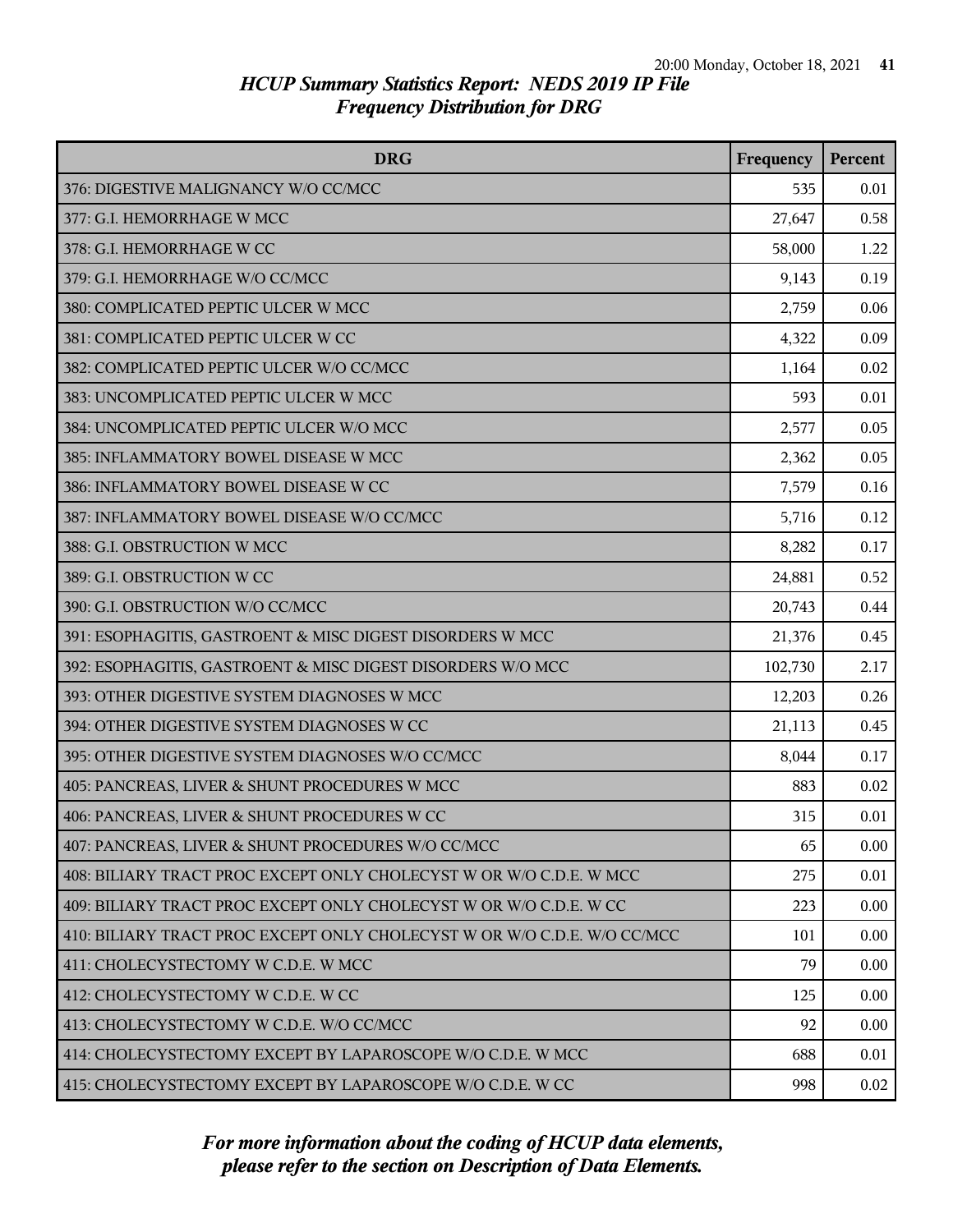| <b>DRG</b>                                                       | Frequency | Percent |
|------------------------------------------------------------------|-----------|---------|
| 416: CHOLECYSTECTOMY EXCEPT BY LAPAROSCOPE W/O C.D.E. W/O CC/MCC | 514       | 0.01    |
| 417: LAPAROSCOPIC CHOLECYSTECTOMY W/O C.D.E. W MCC               | 8,333     | 0.18    |
| 418: LAPAROSCOPIC CHOLECYSTECTOMY W/O C.D.E. W CC                | 17,579    | 0.37    |
| 419: LAPAROSCOPIC CHOLECYSTECTOMY W/O C.D.E. W/O CC/MCC          | 21,155    | 0.45    |
| 420: HEPATOBILIARY DIAGNOSTIC PROCEDURES W MCC                   | 231       | 0.00    |
| 421: HEPATOBILIARY DIAGNOSTIC PROCEDURES W CC                    | 194       | 0.00    |
| 422: HEPATOBILIARY DIAGNOSTIC PROCEDURES W/O CC/MCC              | 57        | 0.00    |
| 423: OTHER HEPATOBILIARY OR PANCREAS O.R. PROCEDURES W MCC       | 395       | 0.01    |
| 424: OTHER HEPATOBILIARY OR PANCREAS O.R. PROCEDURES W CC        | 174       | 0.00    |
| 425: OTHER HEPATOBILIARY OR PANCREAS O.R. PROCEDURES W/O CC/MCC  | 21        | 0.00    |
| 432: CIRRHOSIS & ALCOHOLIC HEPATITIS W MCC                       | 15,489    | 0.33    |
| 433: CIRRHOSIS & ALCOHOLIC HEPATITIS W CC                        | 13,013    | 0.27    |
| 434: CIRRHOSIS & ALCOHOLIC HEPATITIS W/O CC/MCC                  | 983       | 0.02    |
| 435: MALIGNANCY OF HEPATOBILIARY SYSTEM OR PANCREAS W MCC        | 6,507     | 0.14    |
| 436: MALIGNANCY OF HEPATOBILIARY SYSTEM OR PANCREAS W CC         | 3,850     | 0.08    |
| 437: MALIGNANCY OF HEPATOBILIARY SYSTEM OR PANCREAS W/O CC/MCC   | 375       | 0.01    |
| 438: DISORDERS OF PANCREAS EXCEPT MALIGNANCY W MCC               | 10,109    | 0.21    |
| 439: DISORDERS OF PANCREAS EXCEPT MALIGNANCY W CC                | 27,372    | 0.58    |
| 440: DISORDERS OF PANCREAS EXCEPT MALIGNANCY W/O CC/MCC          | 18,048    | 0.38    |
| 441: DISORDERS OF LIVER EXCEPT MALIG, CIRR, ALC HEPA W MCC       | 2,937     | 0.06    |
| 441: DISORDERS OF LIVER EXCEPT MALIG, CIRR, ALC HEPA W MCC       | 8,804     | 0.19    |
| 442: DISORDERS OF LIVER EXCEPT MALIG, CIRR, ALC HEPA W CC        | 3,016     | 0.06    |
| 442: DISORDERS OF LIVER EXCEPT MALIG, CIRR, ALC HEPA W CC        | 9,526     | 0.20    |
| 443: DISORDERS OF LIVER EXCEPT MALIG, CIRR, ALC HEPA W/O CC/MCC  | 757       | 0.02    |
| 443: DISORDERS OF LIVER EXCEPT MALIG, CIRR, ALC HEPA W/O CC/MCC  | 2,634     | 0.06    |
| 444: DISORDERS OF THE BILIARY TRACT W MCC                        | 6,157     | 0.13    |
| 445: DISORDERS OF THE BILIARY TRACT W CC                         | 9,547     | 0.20    |
| 446: DISORDERS OF THE BILIARY TRACT W/O CC/MCC                   | 6,423     | 0.14    |
| 453: COMBINED ANTERIOR/POSTERIOR SPINAL FUSION W MCC             | 411       | 0.01    |
| 454: COMBINED ANTERIOR/POSTERIOR SPINAL FUSION W CC              | 695       | 0.01    |
| 455: COMBINED ANTERIOR/POSTERIOR SPINAL FUSION W/O CC/MCC        | 340       | 0.01    |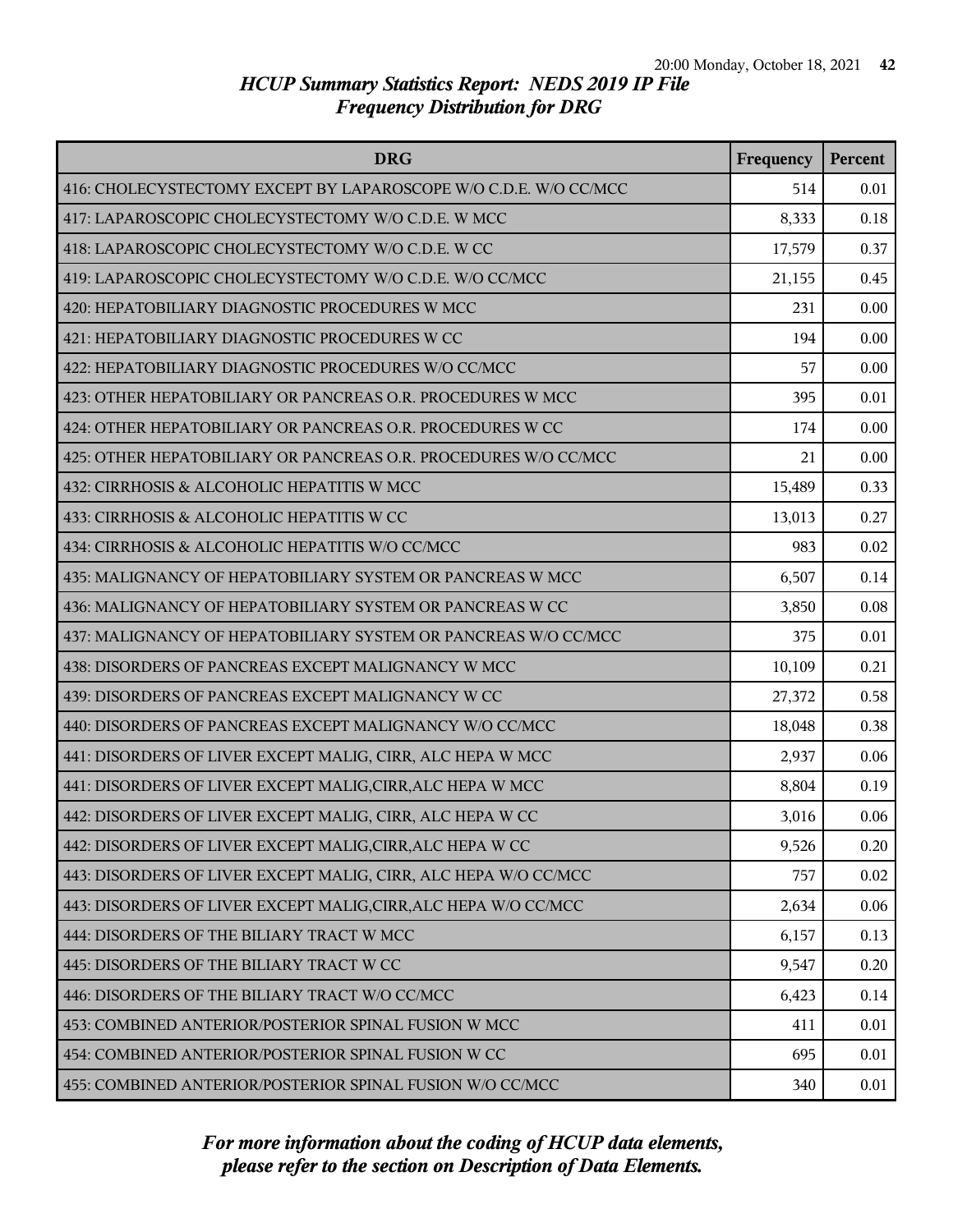| <b>DRG</b>                                                                | Frequency | Percent |
|---------------------------------------------------------------------------|-----------|---------|
| 456: SPINAL FUS EXC CERV W SPINAL CURV/MALIG/INFEC OR EXT FUS W MCC       | 336       | 0.01    |
| 457: SPINAL FUS EXC CERV W SPINAL CURV/MALIG/INFEC OR EXT FUS W CC        | 403       | 0.01    |
| 458: SPINAL FUS EXC CERV W SPINAL CURV/MALIG/INFEC OR EXT FUS W/O CC/MCC  | 30        | 0.00    |
| 459: SPINAL FUSION EXCEPT CERVICAL W MCC                                  | 787       | 0.02    |
| 460: SPINAL FUSION EXCEPT CERVICAL W/O MCC                                | 2,386     | 0.05    |
| 461: BILATERAL OR MULTIPLE MAJOR JOINT PROCS OF LOWER EXTREMITY W MCC     | 30        | 0.00    |
| 462: BILATERAL OR MULTIPLE MAJOR JOINT PROCS OF LOWER EXTREMITY W/O MCC   | 38        | 0.00    |
| 463: WND DEBRID & SKN GRFT EXC HAND, FOR MUSCULO-CONN TISS DIS W MCC      | 1,938     | 0.04    |
| 464: WND DEBRID & SKN GRFT EXC HAND, FOR MUSCULO-CONN TISS DIS W CC       | 2,869     | 0.06    |
| 465: WND DEBRID & SKN GRFT EXC HAND, FOR MUSCULO-CONN TISS DIS W/O CC/MCC | 528       | 0.01    |
| 466: REVISION OF HIP OR KNEE REPLACEMENT W MCC                            | 1,060     | 0.02    |
| 467: REVISION OF HIP OR KNEE REPLACEMENT W CC                             | 2,194     | 0.05    |
| 468: REVISION OF HIP OR KNEE REPLACEMENT W/O CC/MCC                       | 494       | 0.01    |
| 469: MAJOR HIP AND KNEE JOINT REPLACEMENT OR REATTACHMENT OF LOWER EXTREM | 5,519     | 0.12    |
| 470: MAJOR HIP AND KNEE JOINT REPLACEMENT OR REATTACHMENT OF LOWER EXTREM | 20,454    | 0.43    |
| 471: CERVICAL SPINAL FUSION W MCC                                         | 1,084     | 0.02    |
| 472: CERVICAL SPINAL FUSION W CC                                          | 1,849     | 0.04    |
| 473: CERVICAL SPINAL FUSION W/O CC/MCC                                    | 779       | 0.02    |
| 474: AMPUTATION FOR MUSCULOSKELETAL SYS & CONN TISSUE DIS W MCC           | 1,053     | 0.02    |
| 475: AMPUTATION FOR MUSCULOSKELETAL SYS & CONN TISSUE DIS W CC            | 1,113     | 0.02    |
| 476: AMPUTATION FOR MUSCULOSKELETAL SYS & CONN TISSUE DIS W/O CC/MCC      | 93        | 0.00    |
| 477: BIOPSIES OF MUSCULOSKELETAL SYSTEM & CONNECTIVE TISSUE W MCC         | 1,375     | 0.03    |
| 478: BIOPSIES OF MUSCULOSKELETAL SYSTEM & CONNECTIVE TISSUE W CC          | 2,743     | 0.06    |
| 479: BIOPSIES OF MUSCULOSKELETAL SYSTEM & CONNECTIVE TISSUE W/O CC/MCC    | 638       | 0.01    |
| 480: HIP & FEMUR PROCEDURES EXCEPT MAJOR JOINT W MCC                      | 10,907    | 0.23    |
| 481: HIP & FEMUR PROCEDURES EXCEPT MAJOR JOINT W CC                       | 31,068    | 0.65    |
| 482: HIP & FEMUR PROCEDURES EXCEPT MAJOR JOINT W/O CC/MCC                 | 11,407    | 0.24    |
| 483: MAJOR JOINT/LIMB REATTACHMENT PROCEDURE OF UPPER EXTREMITIES         | 1,182     | 0.02    |
| 485: KNEE PROCEDURES W PDX OF INFECTION W MCC                             | 486       | 0.01    |
| 486: KNEE PROCEDURES W PDX OF INFECTION W CC                              | 846       | 0.02    |
| 487: KNEE PROCEDURES W PDX OF INFECTION W/O CC/MCC                        | 302       | 0.01    |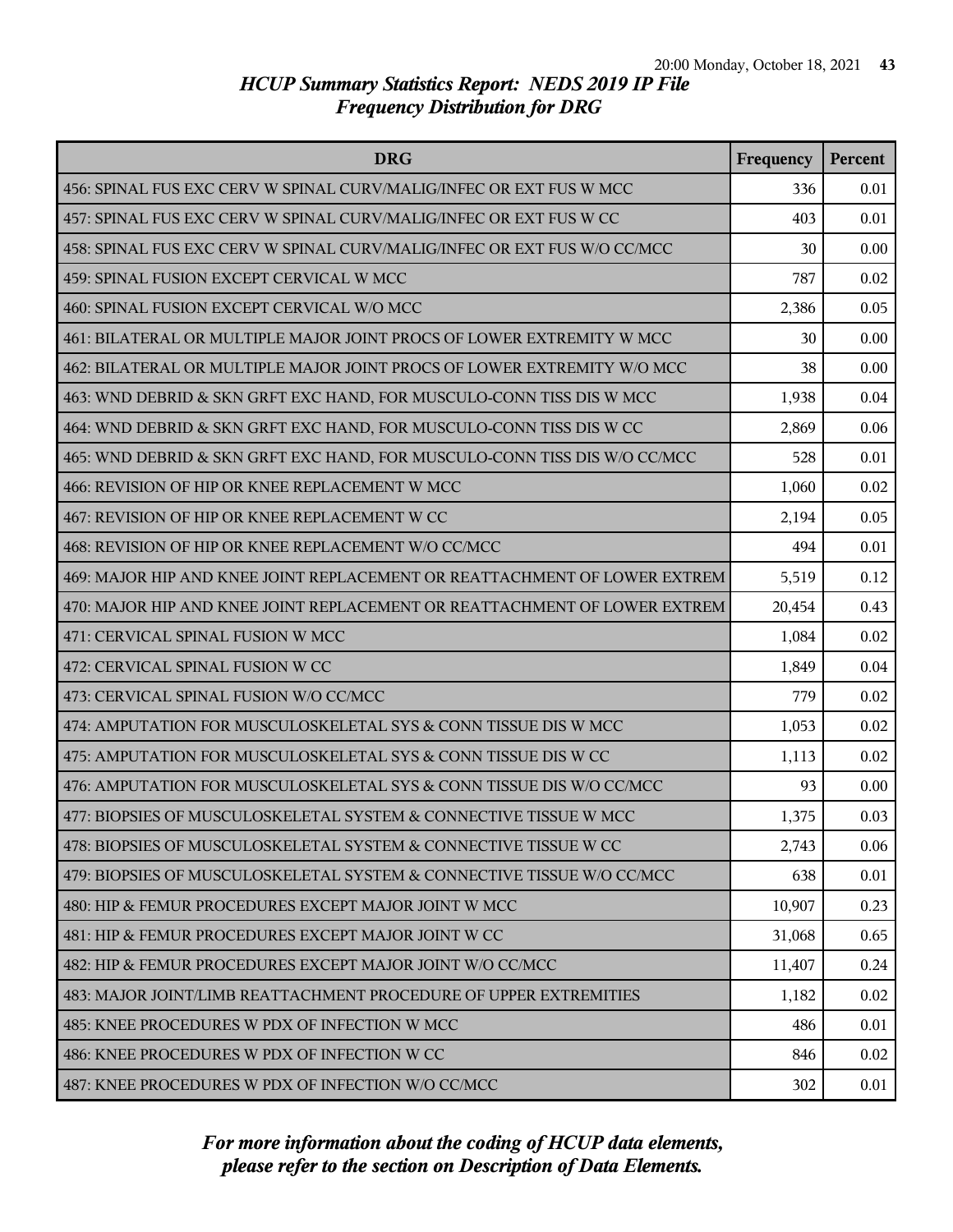| <b>DRG</b>                                                               | Frequency | Percent |
|--------------------------------------------------------------------------|-----------|---------|
| 488: KNEE PROCEDURES W/O PDX OF INFECTION W CC/MCC                       | 1,227     | 0.03    |
| 489: KNEE PROCEDURES W/O PDX OF INFECTION W/O CC/MCC                     | 733       | 0.02    |
| 492: LOWER EXTREM & HUMER PROC EXCEPT HIP, FOOT, FEMUR W MCC             | 856       | 0.02    |
| 492: LOWER EXTREM & HUMER PROC EXCEPT HIP, FOOT, FEMUR W MCC             | 2,557     | 0.05    |
| 493: LOWER EXTREM & HUMER PROC EXCEPT HIP, FOOT, FEMUR W CC              | 2,845     | 0.06    |
| 493: LOWER EXTREM & HUMER PROC EXCEPT HIP, FOOT, FEMUR W CC              | 8,483     | 0.18    |
| 494: LOWER EXTREM & HUMER PROC EXCEPT HIP, FOOT, FEMUR W/O CC/MCC        | 2,991     | 0.06    |
| 494: LOWER EXTREM & HUMER PROC EXCEPT HIP, FOOT, FEMUR W/O CC/MCC        | 9,258     | 0.20    |
| 495: LOCAL EXCISION & REMOVAL INT FIX DEVICES EXC HIP & FEMUR W MCC      | 157       | 0.00    |
| 496: LOCAL EXCISION & REMOVAL INT FIX DEVICES EXC HIP & FEMUR W CC       | 436       | 0.01    |
| 497: LOCAL EXCISION & REMOVAL INT FIX DEVICES EXC HIP & FEMUR W/O CC/MCC | 125       | 0.00    |
| 498: LOCAL EXCISION & REMOVAL INT FIX DEVICES OF HIP & FEMUR W CC/MCC    | 290       | 0.01    |
| 499: LOCAL EXCISION & REMOVAL INT FIX DEVICES OF HIP & FEMUR W/O CC/MCC  | 31        | 0.00    |
| 500: SOFT TISSUE PROCEDURES W MCC                                        | 1,258     | 0.03    |
| 501: SOFT TISSUE PROCEDURES W CC                                         | 3,666     | 0.08    |
| 502: SOFT TISSUE PROCEDURES W/O CC/MCC                                   | 1,604     | 0.03    |
| 503: FOOT PROCEDURES W MCC                                               | 409       | 0.01    |
| 504: FOOT PROCEDURES W CC                                                | 1,605     | 0.03    |
| 505: FOOT PROCEDURES W/O CC/MCC                                          | 796       | 0.02    |
| 506: MAJOR THUMB OR JOINT PROCEDURES                                     | 435       | 0.01    |
| 507: MAJOR SHOULDER OR ELBOW JOINT PROCEDURES W CC/MCC                   | 194       | 0.00    |
| 508: MAJOR SHOULDER OR ELBOW JOINT PROCEDURES W/O CC/MCC                 | 73        | 0.00    |
| 509: ARTHROSCOPY                                                         | 37        | 0.00    |
| 510: SHOULDER, ELBOW OR FOREARM PROC, EXC MAJOR JOINT PROC W MCC         | 161       | 0.00    |
| 510: SHOULDER, ELBOW OR FOREARM PROC, EXC MAJOR JOINT PROC W MCC         | 474       | 0.01    |
| 511: SHOULDER, ELBOW OR FOREARM PROC, EXC MAJOR JOINT PROC W CC          | 598       | 0.01    |
| 511: SHOULDER, ELBOW OR FOREARM PROC, EXC MAJOR JOINT PROC W CC          | 1,619     | 0.03    |
| 512: SHOULDER, ELBOW OR FOREARM PROC, EXC MAJOR JOINT PROC W/O CC/MCC    | 527       | 0.01    |
| 512: SHOULDER, ELBOW OR FOREARM PROC, EXC MAJOR JOINT PROC W/O CC/MCC    | 1,820     | 0.04    |
| 513: HAND OR WRIST PROC, EXCEPT MAJOR THUMB OR JOINT PROC W CC/MCC       | 2,043     | 0.04    |
| 514: HAND OR WRIST PROC, EXCEPT MAJOR THUMB OR JOINT PROC W/O CC/MCC     | 1,283     | 0.03    |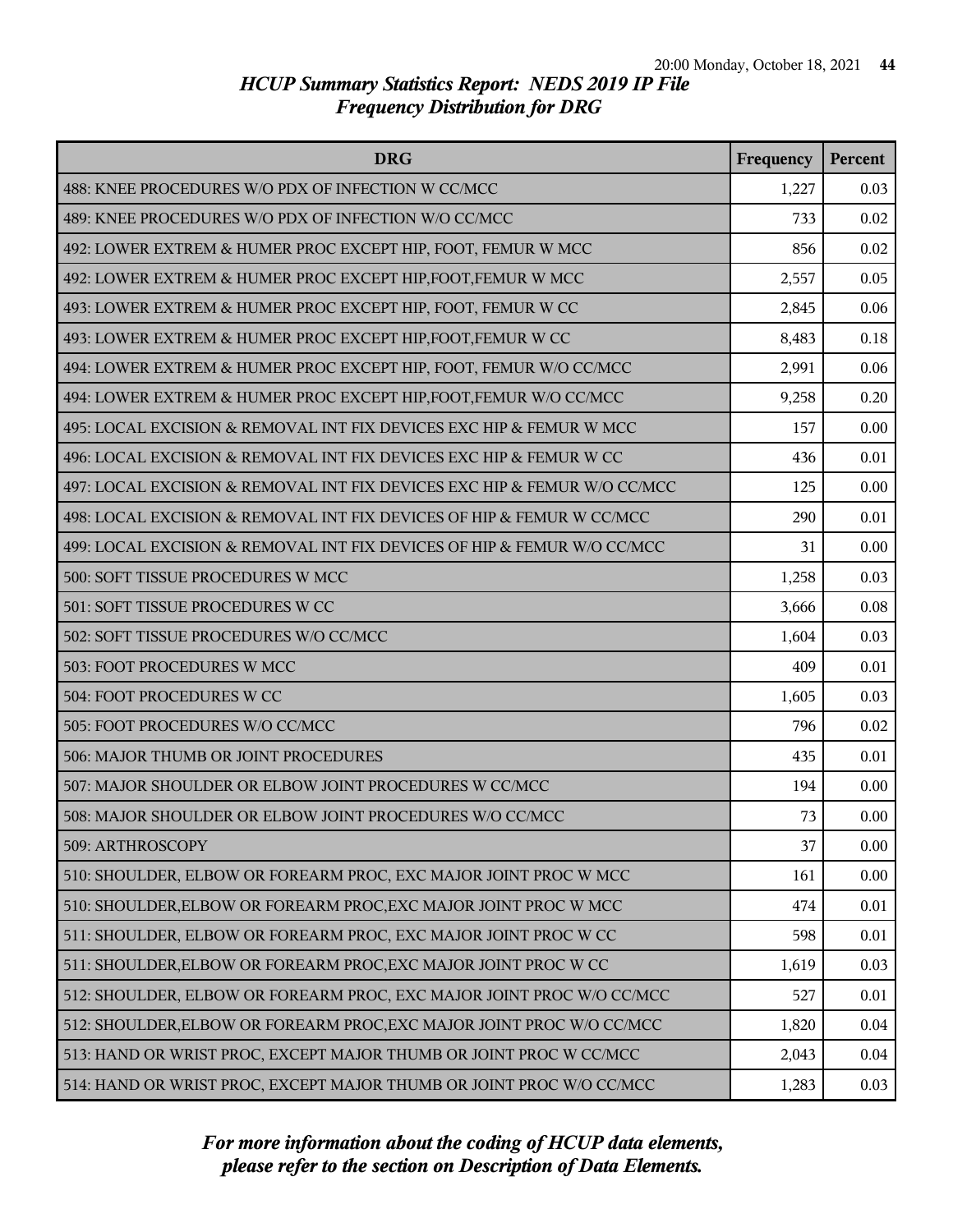| <b>DRG</b>                                                               | Frequency | <b>Percent</b> |
|--------------------------------------------------------------------------|-----------|----------------|
| 515: OTHER MUSCULOSKELET SYS & CONN TISS O.R. PROC W MCC                 | 1,799     | 0.04           |
| 516: OTHER MUSCULOSKELET SYS & CONN TISS O.R. PROC W CC                  | 4,450     | 0.09           |
| 517: OTHER MUSCULOSKELET SYS & CONN TISS O.R. PROC W/O CC/MCC            | 2,193     | 0.05           |
| 518: BACK & NECK PROC EXC SPINAL FUSION W MCC OR DISC DEVICE/NEUROSTIM   | 615       | 0.01           |
| 519: BACK & NECK PROC EXC SPINAL FUSION W CC                             | 1,993     | 0.04           |
| 520: BACK & NECK PROC EXC SPINAL FUSION W/O CC/MCC                       | 1,656     | 0.03           |
| 533: FRACTURES OF FEMUR W MCC                                            | 373       | 0.01           |
| 534: FRACTURES OF FEMUR W/O MCC                                          | 1,417     | 0.03           |
| 535: FRACTURES OF HIP & PELVIS W MCC                                     | 2,956     | 0.06           |
| 536: FRACTURES OF HIP & PELVIS W/O MCC                                   | 9,728     | 0.21           |
| 537: SPRAINS, STRAINS, & DISLOCATIONS OF HIP, PELVIS & THIGH W CC/MCC    | 399       | 0.01           |
| 538: SPRAINS, STRAINS, & DISLOCATIONS OF HIP, PELVIS & THIGH W/O CC/MCC  | 227       | 0.00           |
| 539: OSTEOMYELITIS W MCC                                                 | 1,503     | 0.03           |
| 540: OSTEOMYELITIS W CC                                                  | 2,305     | 0.05           |
| 541: OSTEOMYELITIS W/O CC/MCC                                            | 683       | 0.01           |
| 542: PATHOLOGICAL FRACTURES & MUSCULOSKELET & CONN TISS MALIG W MCC      | 3,368     | 0.07           |
| 543: PATHOLOGICAL FRACTURES & MUSCULOSKELET & CONN TISS MALIG W CC       | 6,349     | 0.13           |
| 544: PATHOLOGICAL FRACTURES & MUSCULOSKELET & CONN TISS MALIG W/O CC/MCC | 1,665     | 0.04           |
| 545: CONNECTIVE TISSUE DISORDERS W MCC                                   | 2,087     | 0.04           |
| 546: CONNECTIVE TISSUE DISORDERS W CC                                    | 3,301     | 0.07           |
| 547: CONNECTIVE TISSUE DISORDERS W/O CC/MCC                              | 1,550     | 0.03           |
| 548: SEPTIC ARTHRITIS W MCC                                              | 361       | 0.01           |
| 549: SEPTIC ARTHRITIS W CC                                               | 939       | 0.02           |
| 550: SEPTIC ARTHRITIS W/O CC/MCC                                         | 450       | 0.01           |
| 551: MEDICAL BACK PROBLEMS W MCC                                         | 5,979     | 0.13           |
| 552: MEDICAL BACK PROBLEMS W/O MCC                                       | 29,458    | 0.62           |
| 553: BONE DISEASES & ARTHROPATHIES W MCC                                 | 1,045     | 0.02           |
| 554: BONE DISEASES & ARTHROPATHIES W/O MCC                               | 5,693     | 0.12           |
| 555: SIGNS & SYMPTOMS OF MUSCULOSKELETAL SYSTEM & CONN TISSUE W MCC      | 951       | 0.02           |
| 556: SIGNS & SYMPTOMS OF MUSCULOSKELETAL SYSTEM & CONN TISSUE W/O MCC    | 5,184     | 0.11           |
| 557: TENDONITIS, MYOSITIS & BURSITIS W MCC                               | 2,100     | 0.04           |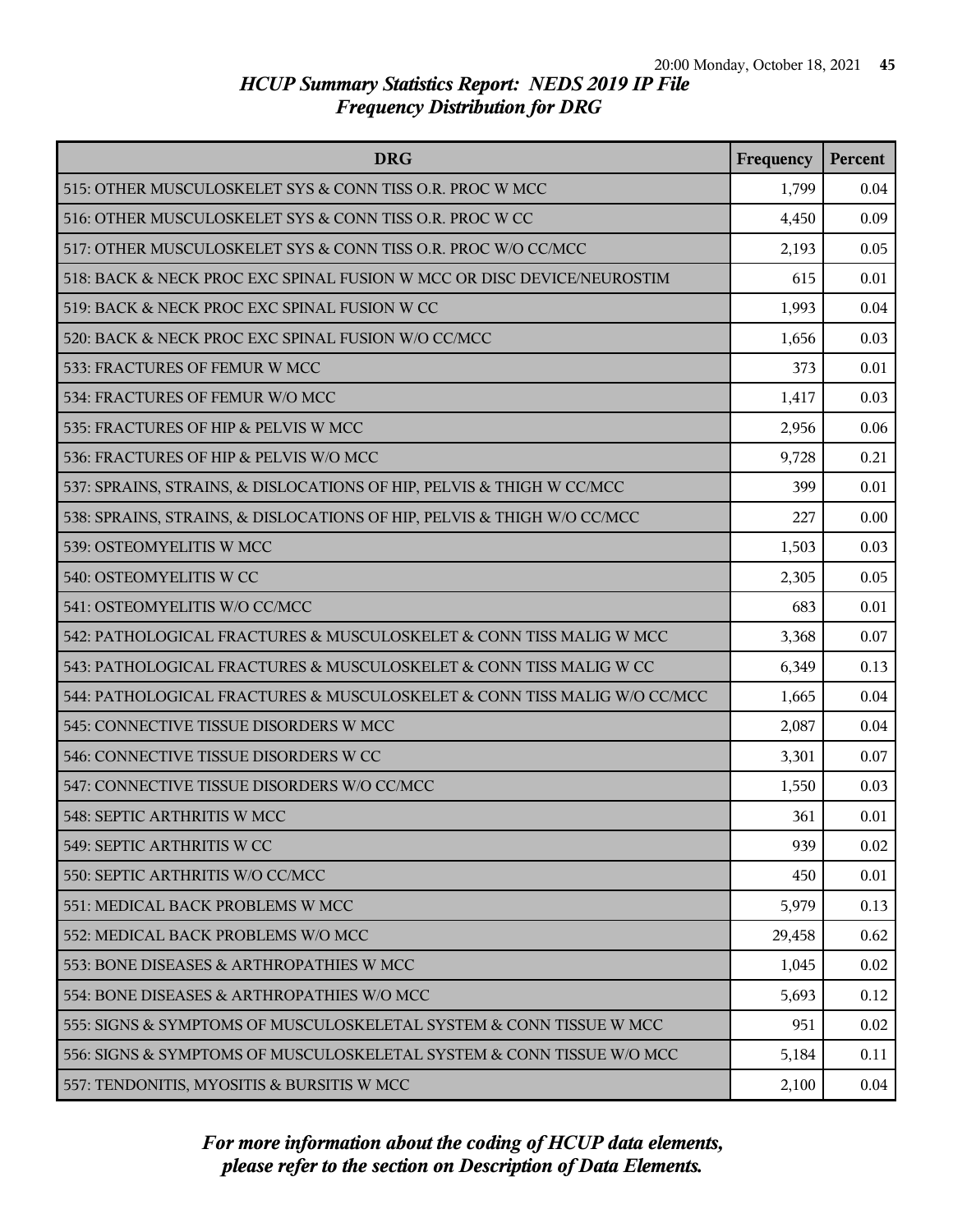| <b>DRG</b>                                                              | Frequency | <b>Percent</b> |
|-------------------------------------------------------------------------|-----------|----------------|
| 558: TENDONITIS, MYOSITIS & BURSITIS W/O MCC                            | 9,791     | 0.21           |
| 559: AFTERCARE, MUSCULOSKELETAL SYSTEM & CONNECTIVE TISSUE W MCC        | 1,155     | 0.02           |
| 560: AFTERCARE, MUSCULOSKELETAL SYSTEM & CONNECTIVE TISSUE W CC         | 2,202     | 0.05           |
| 561: AFTERCARE, MUSCULOSKELETAL SYSTEM & CONNECTIVE TISSUE W/O CC/MCC   | 1,016     | 0.02           |
| 562: FX, SPRN, STRN & DISL EXCEPT FEMUR, HIP, PELVIS & THIGH W MCC      | 2,947     | 0.06           |
| 563: FX, SPRN, STRN & DISL EXCEPT FEMUR, HIP, PELVIS & THIGH W/O MCC    | 13,817    | 0.29           |
| 564: OTHER MUSCULOSKELETAL SYS & CONNECTIVE TISSUE DIAGNOSES W MCC      | 2,211     | 0.05           |
| 565: OTHER MUSCULOSKELETAL SYS & CONNECTIVE TISSUE DIAGNOSES W CC       | 4,540     | 0.10           |
| 566: OTHER MUSCULOSKELETAL SYS & CONNECTIVE TISSUE DIAGNOSES W/O CC/MCC | 1,525     | 0.03           |
| 570: SKIN DEBRIDEMENT W MCC                                             | 1,261     | 0.03           |
| 571: SKIN DEBRIDEMENT W CC                                              | 3,616     | 0.08           |
| 572: SKIN DEBRIDEMENT W/O CC/MCC                                        | 1,263     | 0.03           |
| 573: SKIN GRAFT FOR SKIN ULCER OR CELLULITIS W MCC                      | 215       | 0.00           |
| 574: SKIN GRAFT FOR SKIN ULCER OR CELLULITIS W CC                       | 485       | 0.01           |
| 575: SKIN GRAFT FOR SKIN ULCER OR CELLULITIS W/O CC/MCC                 | 79        | 0.00           |
| 576: SKIN GRAFT EXC FOR SKIN ULCER OR CELLULITIS W MCC                  | 103       | 0.00           |
| 577: SKIN GRAFT EXC FOR SKIN ULCER OR CELLULITIS W CC                   | 275       | 0.01           |
| 578: SKIN GRAFT EXC FOR SKIN ULCER OR CELLULITIS W/O CC/MCC             | 183       | 0.00           |
| 579: OTHER SKIN, SUBCUT TISS & BREAST PROC W MCC                        | 2,375     | 0.05           |
| 580: OTHER SKIN, SUBCUT TISS & BREAST PROC W CC                         | 8,394     | 0.18           |
| 581: OTHER SKIN, SUBCUT TISS & BREAST PROC W/O CC/MCC                   | 4,641     | 0.10           |
| 582: MASTECTOMY FOR MALIGNANCY W CC/MCC                                 | 38        | 0.00           |
| 583: MASTECTOMY FOR MALIGNANCY W/O CC/MCC                               | 14        | 0.00           |
| 584: BREAST BIOPSY, LOCAL EXCISION & OTHER BREAST PROCEDURES W CC/MCC   | 433       | 0.01           |
| 585: BREAST BIOPSY, LOCAL EXCISION & OTHER BREAST PROCEDURES W/O CC/MCC | 513       | 0.01           |
| 592: SKIN ULCERS W MCC                                                  | 1,201     | 0.03           |
| 593: SKIN ULCERS W CC                                                   | 2,194     | 0.05           |
| 594: SKIN ULCERS W/O CC/MCC                                             | 282       | 0.01           |
| 595: MAJOR SKIN DISORDERS W MCC                                         | 440       | 0.01           |
| 596: MAJOR SKIN DISORDERS W/O MCC                                       | 1,849     | 0.04           |
| 597: MALIGNANT BREAST DISORDERS W MCC                                   | 818       | 0.02           |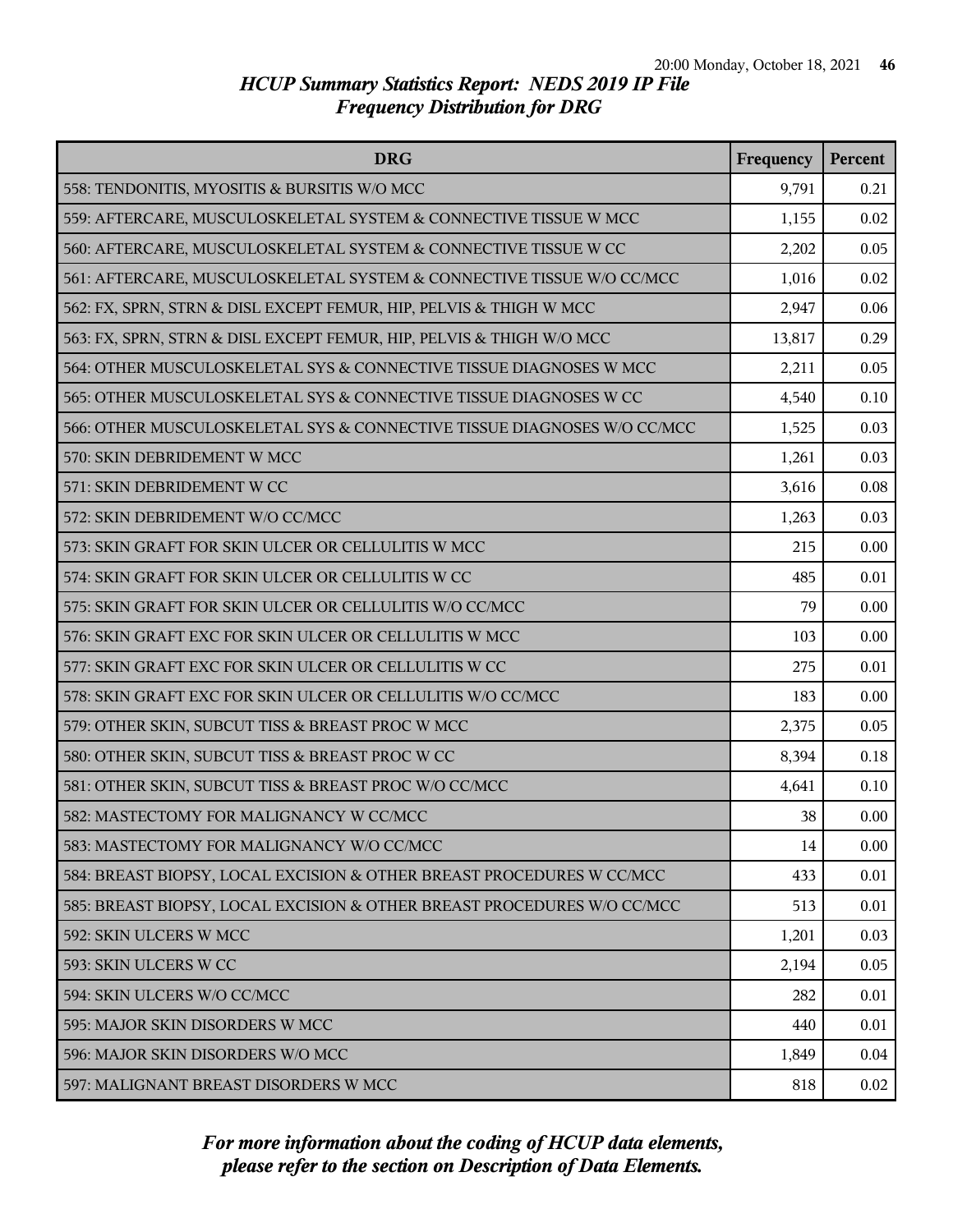| <b>DRG</b>                                                                 | Frequency | Percent  |
|----------------------------------------------------------------------------|-----------|----------|
| 598: MALIGNANT BREAST DISORDERS W CC                                       | 851       | 0.02     |
| 599: MALIGNANT BREAST DISORDERS W/O CC/MCC                                 | 57        | 0.00     |
| 600: NON-MALIGNANT BREAST DISORDERS W CC/MCC                               | 731       | 0.02     |
| 601: NON-MALIGNANT BREAST DISORDERS W/O CC/MCC                             | 735       | 0.02     |
| 602: CELLULITIS W MCC                                                      | 11,050    | 0.23     |
| 603: CELLULITIS W/O MCC                                                    | 70,432    | 1.48     |
| 604: TRAUMA TO THE SKIN, SUBCUT TISS & BREAST W MCC                        | 1,697     | 0.04     |
| 605: TRAUMA TO THE SKIN, SUBCUT TISS & BREAST W/O MCC                      | 8,925     | 0.19     |
| 606: MINOR SKIN DISORDERS W MCC                                            | 875       | 0.02     |
| 607: MINOR SKIN DISORDERS W/O MCC                                          | 4,559     | 0.10     |
| 614: ADRENAL & PITUITARY PROCEDURES W CC/MCC                               | 200       | 0.00     |
| 615: ADRENAL & PITUITARY PROCEDURES W/O CC/MCC                             | 48        | 0.00     |
| 616: AMPUTAT OF LOWER LIMB FOR ENDOCRINE, NUTRIT, & METABOL DIS W MCC      | 350       | 0.01     |
| 616: AMPUTAT OF LOWER LIMB FOR ENDOCRINE, NUTRIT, & METABOL DIS W MCC      | 1,028     | 0.02     |
| 617: AMPUTAT OF LOWER LIMB FOR ENDOCRINE, NUTRIT, & METABOL DIS W CC       | 2,040     | 0.04     |
| 617: AMPUTAT OF LOWER LIMB FOR ENDOCRINE, NUTRIT, & METABOL DIS W CC       | 5,950     | 0.13     |
| 618: AMPUTAT OF LOWER LIMB FOR ENDOCRINE, NUTRIT, & METABOL DIS W/O CC/MC  | $\leq 10$ | $*$ $**$ |
| 618: AMPUTAT OF LOWER LIMB FOR ENDOCRINE, NUTRIT, & METABOL DIS W/O CC/MCC | 43        | 0.00     |
| 619: O.R. PROCEDURES FOR OBESITY W MCC                                     | 27        | 0.00     |
| 620: O.R. PROCEDURES FOR OBESITY W CC                                      | 65        | 0.00     |
| 621: O.R. PROCEDURES FOR OBESITY W/O CC/MCC                                | 485       | 0.01     |
| 622: SKIN GRAFTS & WOUND DEBRID FOR ENDOC, NUTRIT & METAB DIS W MCC        | 867       | 0.02     |
| 623: SKIN GRAFTS & WOUND DEBRID FOR ENDOC, NUTRIT & METAB DIS W CC         | 3,226     | 0.07     |
| 624: SKIN GRAFTS & WOUND DEBRID FOR ENDOC, NUTRIT & METAB DIS W/O CC/MCC   | 139       | 0.00     |
| 625: THYROID, PARATHYROID & THYROGLOSSAL PROCEDURES W MCC                  | 97        | 0.00     |
| 626: THYROID, PARATHYROID & THYROGLOSSAL PROCEDURES W CC                   | 127       | 0.00     |
| 627: THYROID, PARATHYROID & THYROGLOSSAL PROCEDURES W/O CC/MCC             | 70        | 0.00     |
| 628: OTHER ENDOCRINE, NUTRIT & METAB O.R. PROC W MCC                       | 1,368     | 0.03     |
| 629: OTHER ENDOCRINE, NUTRIT & METAB O.R. PROC W CC                        | 2,728     | 0.06     |
| 630: OTHER ENDOCRINE, NUTRIT & METAB O.R. PROC W/O CC/MCC                  | 70        | 0.00     |
| 637: DIABETES W MCC                                                        | 22,213    | 0.47     |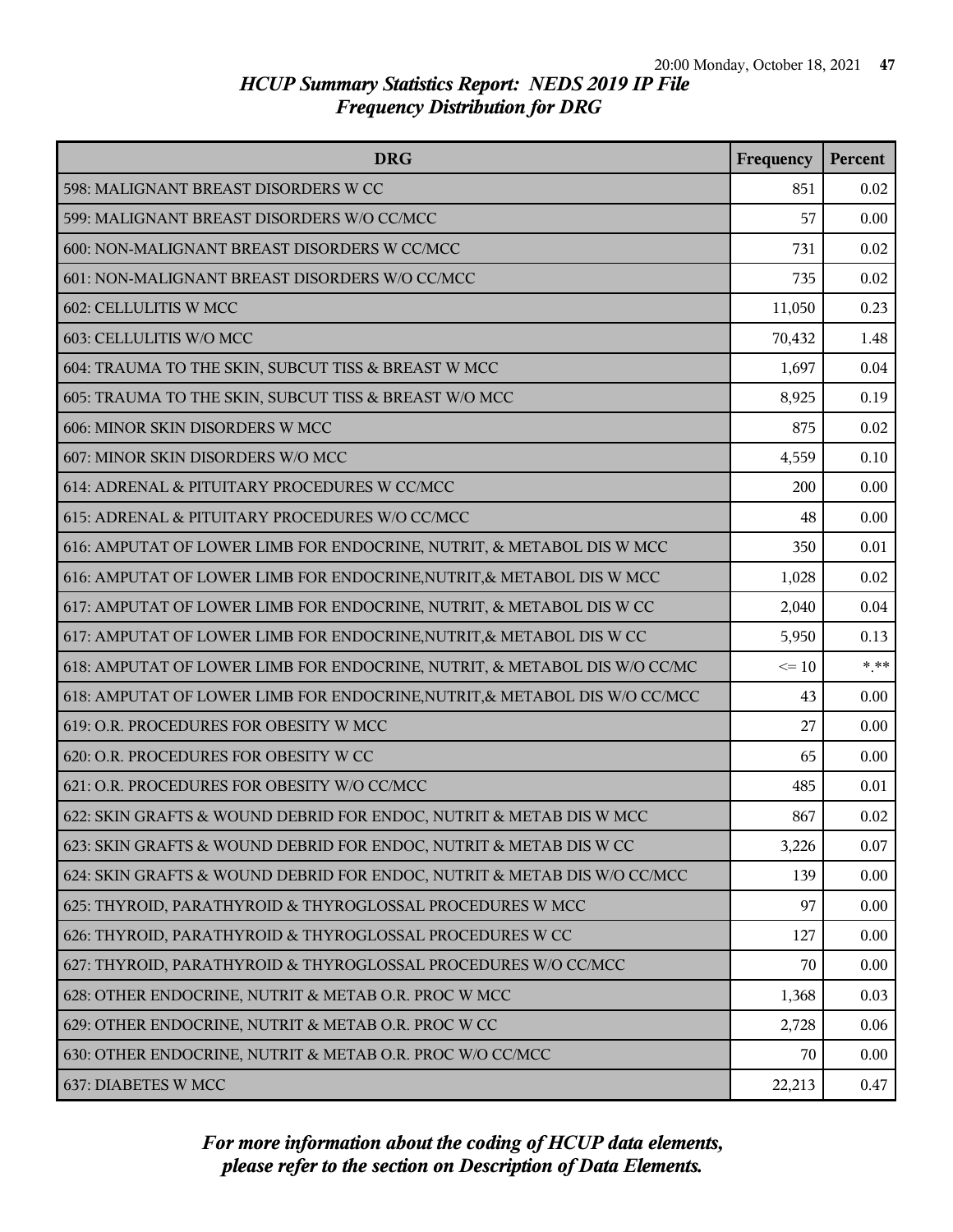| <b>DRG</b>                                                                | Frequency | Percent |
|---------------------------------------------------------------------------|-----------|---------|
| 638: DIABETES W CC                                                        | 50,660    | 1.07    |
| 639: DIABETES W/O CC/MCC                                                  | 18,593    | 0.39    |
| 640: MISC DISORDERS OF NUTRITION, METABOLISM, FLUIDS/ELECTROLYTES W MCC   | 9,464     | 0.20    |
| 640: MISC DISORDERS OF NUTRITION, METABOLISM, FLUIDS/ELECTROLYTES W MCC   | 26,607    | 0.56    |
| 641: MISC DISORDERS OF NUTRITION, METABOLISM, FLUIDS/ELECTROLYTES W/O MCC | 12,104    | 0.26    |
| 641: MISC DISORDERS OF NUTRITION, METABOLISM, FLUIDS/ELECTROLYTES W/O MCC | 38,463    | 0.81    |
| 642: INBORN AND OTHER DISORDERS OF METABOLISM                             | 1,630     | 0.03    |
| 643: ENDOCRINE DISORDERS W MCC                                            | 5,165     | 0.11    |
| 644: ENDOCRINE DISORDERS W CC                                             | 7,187     | 0.15    |
| 645: ENDOCRINE DISORDERS W/O CC/MCC                                       | 3,196     | 0.07    |
| <b>652: KIDNEY TRANSPLANT</b>                                             | 18        | 0.00    |
| 653: MAJOR BLADDER PROCEDURES W MCC                                       | 182       | 0.00    |
| 654: MAJOR BLADDER PROCEDURES W CC                                        | 274       | 0.01    |
| 655: MAJOR BLADDER PROCEDURES W/O CC/MCC                                  | 78        | 0.00    |
| 656: KIDNEY & URETER PROCEDURES FOR NEOPLASM W MCC                        | 235       | 0.00    |
| 657: KIDNEY & URETER PROCEDURES FOR NEOPLASM W CC                         | 487       | 0.01    |
| 658: KIDNEY & URETER PROCEDURES FOR NEOPLASM W/O CC/MCC                   | 79        | 0.00    |
| 659: KIDNEY & URETER PROCEDURES FOR NON-NEOPLASM W MCC                    | 3,385     | 0.07    |
| 660: KIDNEY & URETER PROCEDURES FOR NON-NEOPLASM W CC                     | 9,661     | 0.20    |
| 661: KIDNEY & URETER PROCEDURES FOR NON-NEOPLASM W/O CC/MCC               | 10,519    | 0.22    |
| 662: MINOR BLADDER PROCEDURES W MCC                                       | 243       | 0.01    |
| 663: MINOR BLADDER PROCEDURES W CC                                        | 489       | 0.01    |
| 664: MINOR BLADDER PROCEDURES W/O CC/MCC                                  | 127       | 0.00    |
| <b>665: PROSTATECTOMY W MCC</b>                                           | 236       | 0.00    |
| <b>666: PROSTATECTOMY W CC</b>                                            | 488       | 0.01    |
| 667: PROSTATECTOMY W/O CC/MCC                                             | 124       | 0.00    |
| 668: TRANSURETHRAL PROCEDURES W MCC                                       | 716       | 0.02    |
| 669: TRANSURETHRAL PROCEDURES W CC                                        | 1,948     | 0.04    |
| 670: TRANSURETHRAL PROCEDURES W/O CC/MCC                                  | 753       | 0.02    |
| 671: URETHRAL PROCEDURES W CC/MCC                                         | 131       | 0.00    |
| 672: URETHRAL PROCEDURES W/O CC/MCC                                       | 18        | 0.00    |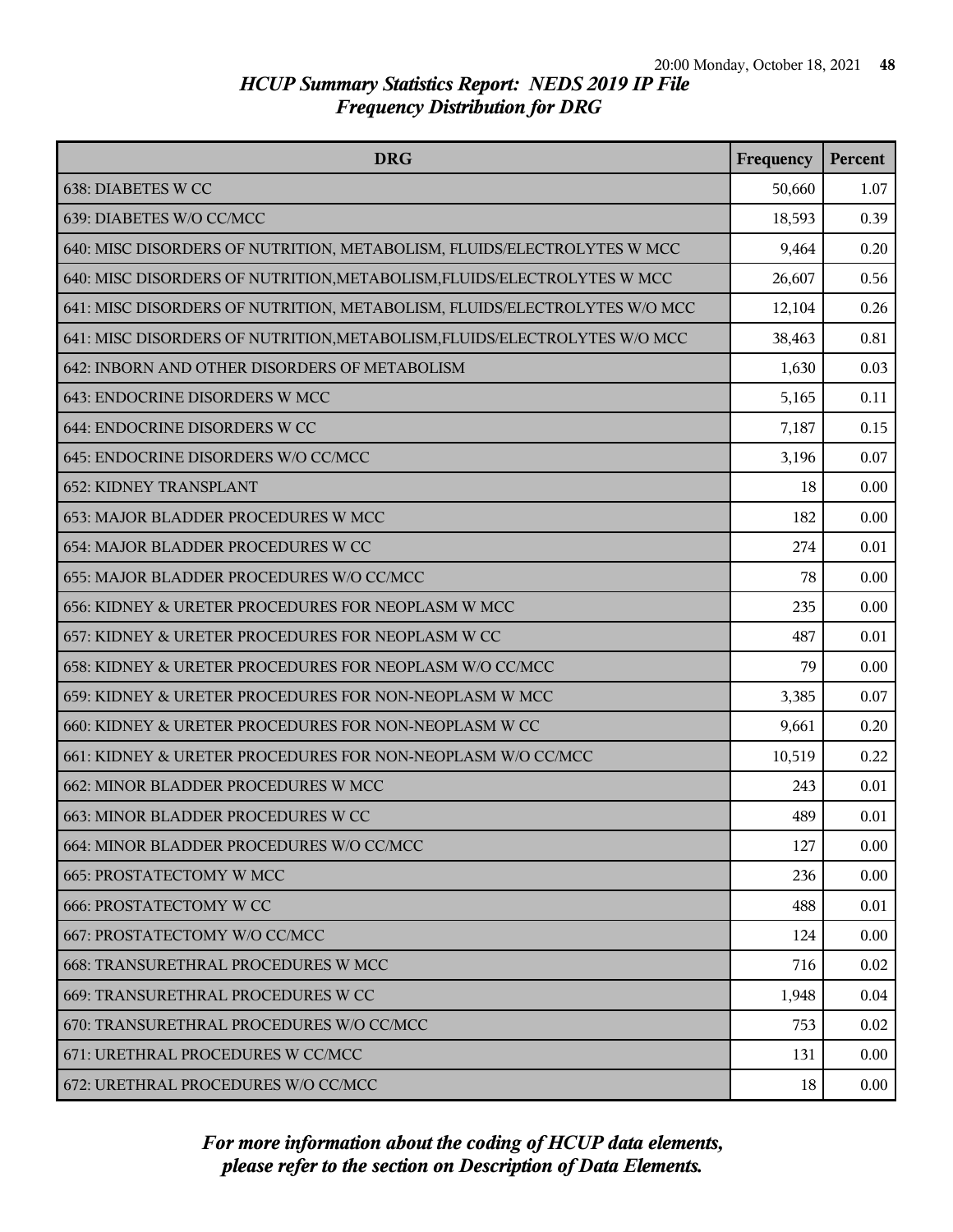| <b>DRG</b>                                              | Frequency | Percent |
|---------------------------------------------------------|-----------|---------|
| 673: OTHER KIDNEY & URINARY TRACT PROCEDURES W MCC      | 6,371     | 0.13    |
| 674: OTHER KIDNEY & URINARY TRACT PROCEDURES W CC       | 3,265     | 0.07    |
| 675: OTHER KIDNEY & URINARY TRACT PROCEDURES W/O CC/MCC | 161       | 0.00    |
| 682: RENAL FAILURE W MCC                                | 44,722    | 0.94    |
| 683: RENAL FAILURE W CC                                 | 59,871    | 1.26    |
| 684: RENAL FAILURE W/O CC/MCC                           | 8,576     | 0.18    |
| 686: KIDNEY & URINARY TRACT NEOPLASMS W MCC             | 762       | 0.02    |
| 687: KIDNEY & URINARY TRACT NEOPLASMS W CC              | 1,137     | 0.02    |
| 688: KIDNEY & URINARY TRACT NEOPLASMS W/O CC/MCC        | 115       | 0.00    |
| 689: KIDNEY & URINARY TRACT INFECTIONS W MCC            | 30,653    | 0.65    |
| 690: KIDNEY & URINARY TRACT INFECTIONS W/O MCC          | 65,330    | 1.38    |
| 691: URINARY STONES W ESW LITHOTRIPSY W CC/MCC          | 74        | 0.00    |
| 692: URINARY STONES W ESW LITHOTRIPSY W/O CC/MCC        | 114       | 0.00    |
| 693: URINARY STONES W MCC                               | 145       | 0.00    |
| 693: URINARY STONES W/O ESW LITHOTRIPSY W MCC           | 452       | 0.01    |
| 694: URINARY STONES W/O ESW LITHOTRIPSY W/O MCC         | 4,374     | 0.09    |
| 694: URINARY STONES W/O MCC                             | 1,469     | 0.03    |
| 695: KIDNEY & URINARY TRACT SIGNS & SYMPTOMS W MCC      | 436       | 0.01    |
| 696: KIDNEY & URINARY TRACT SIGNS & SYMPTOMS W/O MCC    | 2,596     | 0.05    |
| <b>697: URETHRAL STRICTURE</b>                          | 248       | 0.01    |
| 698: OTHER KIDNEY & URINARY TRACT DIAGNOSES W MCC       | 26,622    | 0.56    |
| 699: OTHER KIDNEY & URINARY TRACT DIAGNOSES W CC        | 16,143    | 0.34    |
| 700: OTHER KIDNEY & URINARY TRACT DIAGNOSES W/O CC/MCC  | 2,322     | 0.05    |
| 707: MAJOR MALE PELVIC PROCEDURES W CC/MCC              | 65        | 0.00    |
| 708: MAJOR MALE PELVIC PROCEDURES W/O CC/MCC            | 71        | 0.00    |
| 709: PENIS PROCEDURES W CC/MCC                          | 202       | 0.00    |
| 710: PENIS PROCEDURES W/O CC/MCC                        | 172       | 0.00    |
| 711: TESTES PROCEDURES W CC/MCC                         | 356       | 0.01    |
| 712: TESTES PROCEDURES W/O CC/MCC                       | 404       | 0.01    |
| 713: TRANSURETHRAL PROSTATECTOMY W CC/MCC               | 806       | 0.02    |
| 714: TRANSURETHRAL PROSTATECTOMY W/O CC/MCC             | 145       | 0.00    |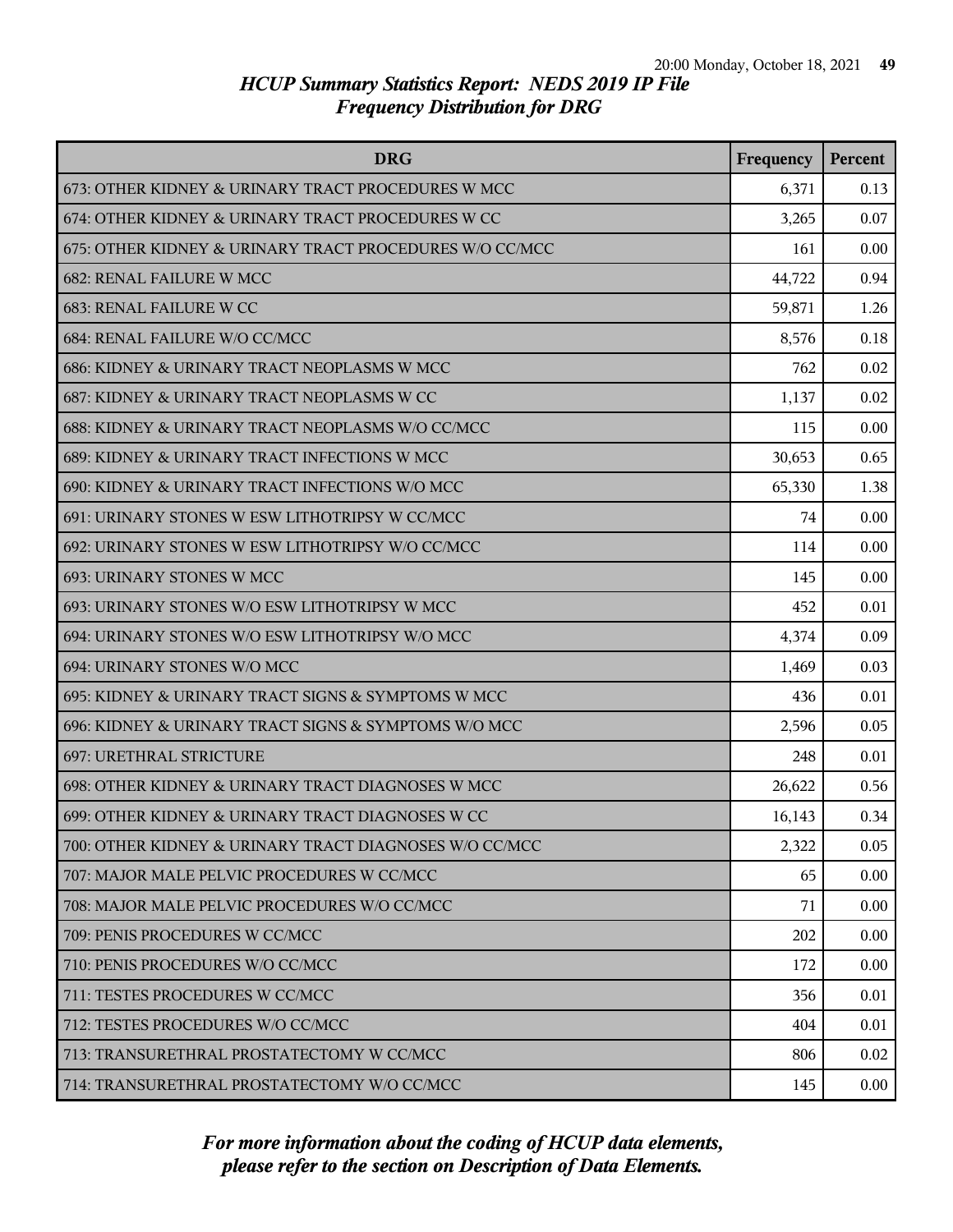| <b>DRG</b>                                                              | Frequency | Percent |
|-------------------------------------------------------------------------|-----------|---------|
| 715: OTHER MALE REPRODUCTIVE SYSTEM O.R. PROC FOR MALIGNANCY W CC/MCC   | 147       | 0.00    |
| 716: OTHER MALE REPRODUCTIVE SYSTEM O.R. PROC FOR MALIGNANCY W/O CC/MCC | $\leq 10$ | $***$   |
| 717: OTHER MALE REPRODUCTIVE SYSTEM O.R. PROC EXC MALIGNANCY W CC/MCC   | 753       | 0.02    |
| 718: OTHER MALE REPRODUCTIVE SYSTEM O.R. PROC EXC MALIGNANCY W/O CC/MCC | 278       | 0.01    |
| 722: MALIGNANCY, MALE REPRODUCTIVE SYSTEM W MCC                         | 367       | 0.01    |
| 723: MALIGNANCY, MALE REPRODUCTIVE SYSTEM W CC                          | 635       | 0.01    |
| 724: MALIGNANCY, MALE REPRODUCTIVE SYSTEM W/O CC/MCC                    | 29        | 0.00    |
| 725: BENIGN PROSTATIC HYPERTROPHY W MCC                                 | 291       | 0.01    |
| 726: BENIGN PROSTATIC HYPERTROPHY W/O MCC                               | 1,304     | 0.03    |
| 727: INFLAMMATION OF THE MALE REPRODUCTIVE SYSTEM W MCC                 | 720       | 0.02    |
| 728: INFLAMMATION OF THE MALE REPRODUCTIVE SYSTEM W/O MCC               | 3,376     | 0.07    |
| 729: OTHER MALE REPRODUCTIVE SYSTEM DIAGNOSES W CC/MCC                  | 403       | 0.01    |
| 730: OTHER MALE REPRODUCTIVE SYSTEM DIAGNOSES W/O CC/MCC                | 171       | 0.00    |
| 734: PELVIC EVISCERATION, RAD HYSTERECTOMY & RAD VULVECTOMY W CC/MCC    | 46        | 0.00    |
| 735: PELVIC EVISCERATION, RAD HYSTERECTOMY & RAD VULVECTOMY W/O CC/MCC  | $\leq 10$ | $***$   |
| 736: UTERINE & ADNEXA PROC FOR OVARIAN OR ADNEXAL MALIGNANCY W MCC      | 93        | 0.00    |
| 737: UTERINE & ADNEXA PROC FOR OVARIAN OR ADNEXAL MALIGNANCY W CC       | 172       | 0.00    |
| 738: UTERINE & ADNEXA PROC FOR OVARIAN OR ADNEXAL MALIGNANCY W/O CC/MCC | 34        | 0.00    |
| 739: UTERINE, ADNEXA PROC FOR NON-OVARIAN/ADNEXAL MALIG W MCC           | 23        | 0.00    |
| 739: UTERINE, ADNEXA PROC FOR NON-OVARIAN/ADNEXAL MALIG W MCC           | 38        | 0.00    |
| 740: UTERINE, ADNEXA PROC FOR NON-OVARIAN/ADNEXAL MALIG W CC            | 27        | 0.00    |
| 740: UTERINE, ADNEXA PROC FOR NON-OVARIAN/ADNEXAL MALIG W CC            | 103       | 0.00    |
| 741: UTERINE, ADNEXA PROC FOR NON-OVARIAN/ADNEXAL MALIG W/O CC/MCC      | $\leq 10$ | $***$   |
| 741: UTERINE, ADNEXA PROC FOR NON-OVARIAN/ADNEXAL MALIG W/O CC/MCC      | 14        | 0.00    |
| 742: UTERINE & ADNEXA PROC FOR NON-MALIGNANCY W CC/MCC                  | 1,916     | 0.04    |
| 743: UTERINE & ADNEXA PROC FOR NON-MALIGNANCY W/O CC/MCC                | 1,609     | 0.03    |
| 744: D&C, CONIZATION, LAPAROSCOPY & TUBAL INTERRUPTION W CC/MCC         | 1,133     | 0.02    |
| 745: D&C, CONIZATION, LAPAROSCOPY & TUBAL INTERRUPTION W/O CC/MCC       | 296       | 0.01    |
| 746: VAGINA, CERVIX & VULVA PROCEDURES W CC/MCC                         | 473       | 0.01    |
| 747: VAGINA, CERVIX & VULVA PROCEDURES W/O CC/MCC                       | 267       | 0.01    |
| 748: FEMALE REPRODUCTIVE SYSTEM RECONSTRUCTIVE PROCEDURES               | 18        | 0.00    |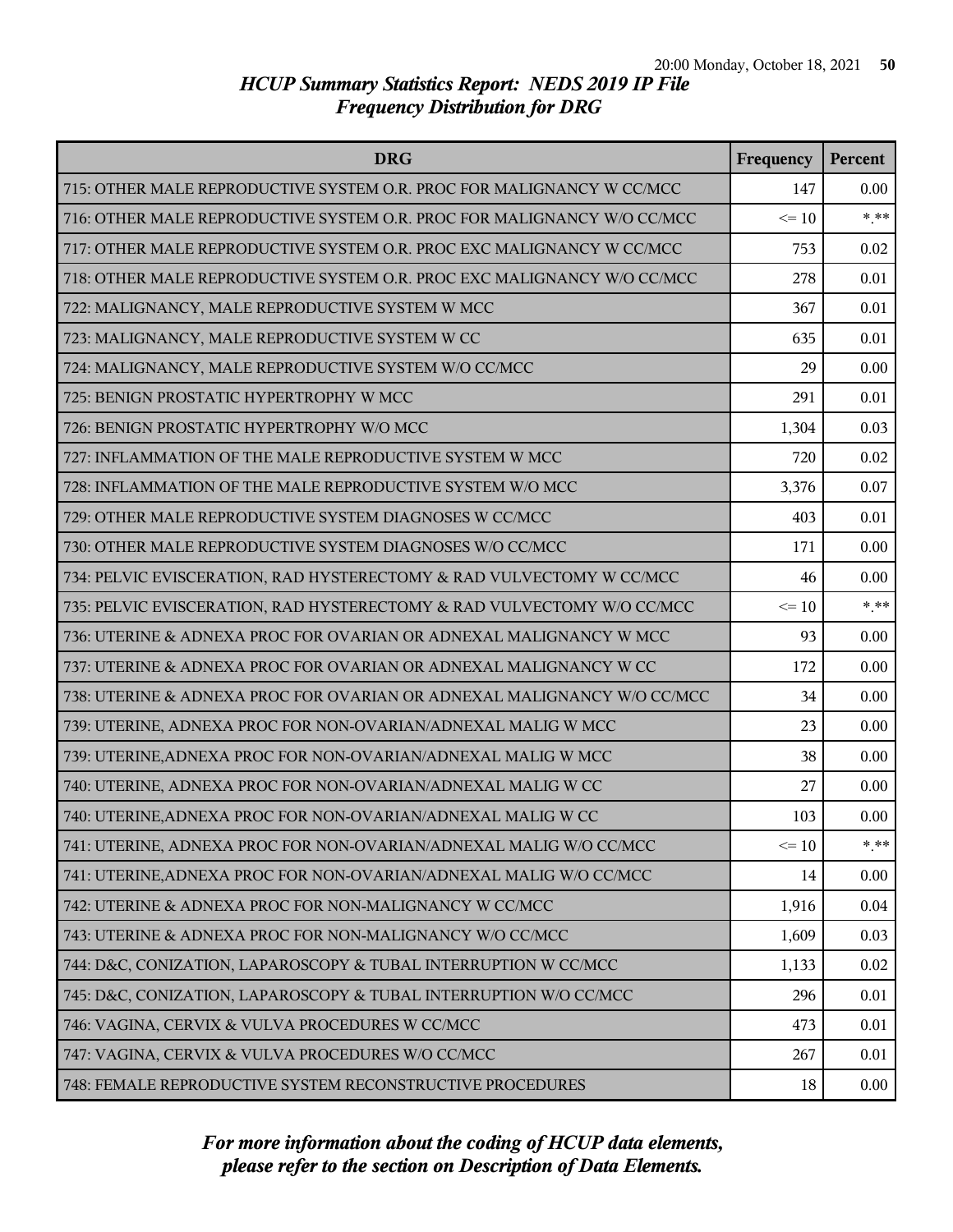| <b>DRG</b>                                                             | Frequency | Percent |
|------------------------------------------------------------------------|-----------|---------|
| 749: OTHER FEMALE REPRODUCTIVE SYSTEM O.R. PROCEDURES W CC/MCC         | 413       | 0.01    |
| 750: OTHER FEMALE REPRODUCTIVE SYSTEM O.R. PROCEDURES W/O CC/MCC       | 103       | 0.00    |
| 754: MALIGNANCY, FEMALE REPRODUCTIVE SYSTEM W MCC                      | 929       | 0.02    |
| 755: MALIGNANCY, FEMALE REPRODUCTIVE SYSTEM W CC                       | 1,403     | 0.03    |
| 756: MALIGNANCY, FEMALE REPRODUCTIVE SYSTEM W/O CC/MCC                 | 98        | 0.00    |
| 757: INFECTIONS, FEMALE REPRODUCTIVE SYSTEM W MCC                      | 399       | 0.01    |
| 758: INFECTIONS, FEMALE REPRODUCTIVE SYSTEM W CC                       | 1,637     | 0.03    |
| 759: INFECTIONS, FEMALE REPRODUCTIVE SYSTEM W/O CC/MCC                 | 1,945     | 0.04    |
| 760: MENSTRUAL & OTHER FEMALE REPRODUCTIVE SYSTEM DISORDERS W CC/MCC   | 2,470     | 0.05    |
| 761: MENSTRUAL & OTHER FEMALE REPRODUCTIVE SYSTEM DISORDERS W/O CC/MCC | 1,371     | 0.03    |
| 768: VAGINAL DELIVERY W O.R. PROC EXCEPT STERIL &/OR D&C               | 3,186     | 0.07    |
| 769: POSTPARTUM & POST ABORTION DIAGNOSES W O.R. PROCEDURE             | 2,065     | 0.04    |
| 770: ABORTION W D&C, ASPIRATION CURETTAGE OR HYSTEROTOMY               | 1,097     | 0.02    |
| 776: POSTPARTUM & POST ABORTION DIAGNOSES W/O O.R. PROCEDURE           | 8,697     | 0.18    |
| 779: ABORTION W/O D&C                                                  | 1,071     | 0.02    |
| 783: CESAREAN SECTION W STERILIZATION W MCC                            | 584       | 0.01    |
| 784: CESAREAN SECTION W STERILIZATION W CC                             | 1,103     | 0.02    |
| 785: CESAREAN SECTION W STERILIZATION W/O CC/MCC                       | 2,344     | 0.05    |
| 786: CESAREAN SECTION W/O STERILIZATION W MCC                          | 3,806     | 0.08    |
| 787: CESAREAN SECTION W/O STERILIZATION W CC                           | 6,850     | 0.14    |
| 788: CESAREAN SECTION W/O STERILIZATION W/O CC/MCC                     | 15,396    | 0.32    |
| 789: NEONATES, DIED OR TRANSFERRED TO ANOTHER ACUTE CARE FACILITY      | 328       | 0.01    |
| 790: EXTREME IMMATURITY OR RESPIRATORY DISTRESS SYNDROME, NEONATE      | 296       | 0.01    |
| 791: PREMATURITY W MAJOR PROBLEMS                                      | 491       | 0.01    |
| 792: PREMATURITY W/O MAJOR PROBLEMS                                    | 492       | 0.01    |
| 793: FULL TERM NEONATE W MAJOR PROBLEMS                                | 4,137     | 0.09    |
| 794: NEONATE W OTHER SIGNIFICANT PROBLEMS                              | 3,538     | 0.07    |
| 795: NORMAL NEWBORN                                                    | 4,288     | 0.09    |
| 796: VAGINAL DELIVERY W STERILIZATION/D&C W MCC                        | 101       | 0.00    |
| 797: VAGINAL DELIVERY W STERILIZATION/D&C W CC                         | 294       | 0.01    |
| 798: VAGINAL DELIVERY W STERILIZATION/D&C W/O CC/MCC                   | 198       | 0.00    |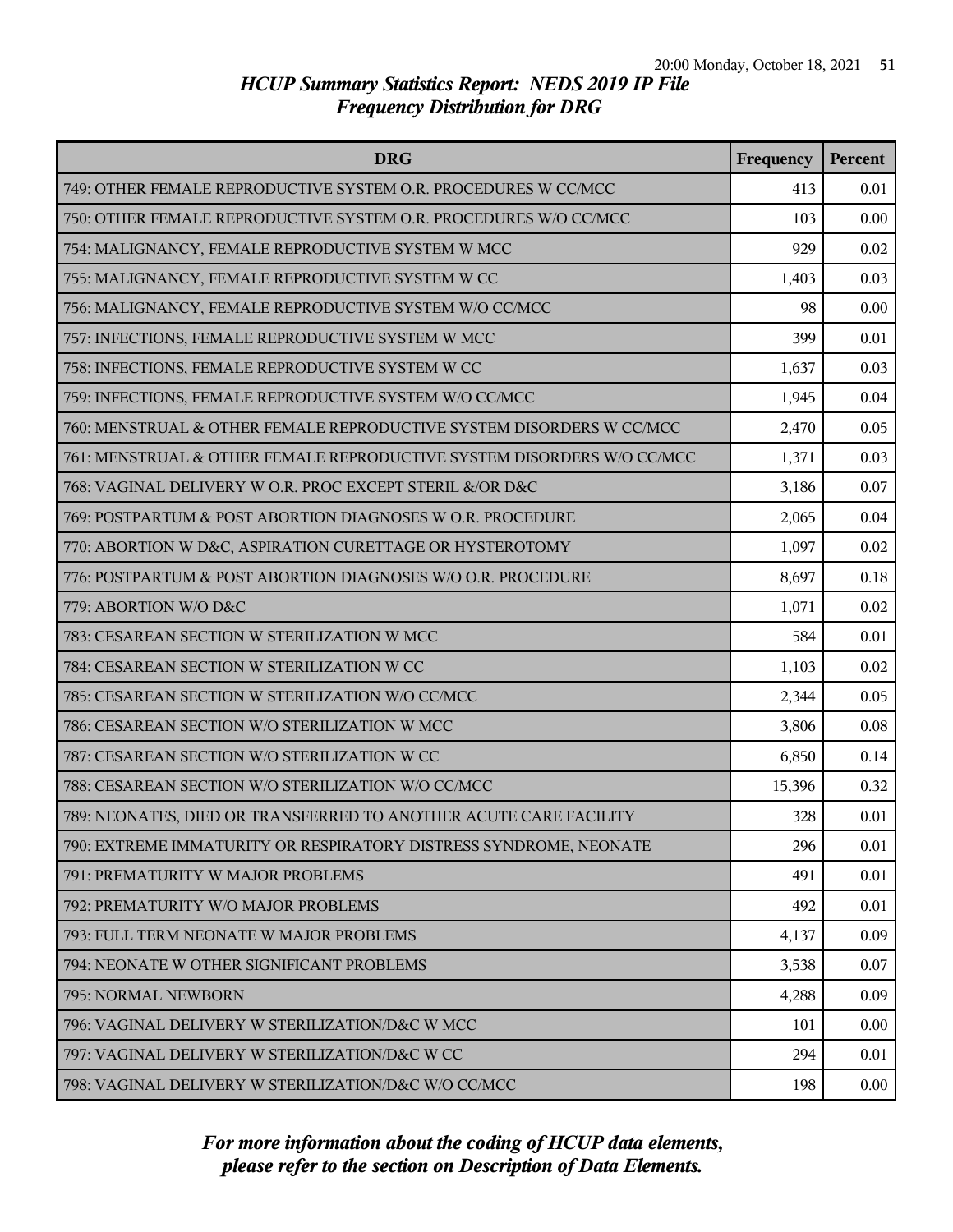| <b>DRG</b>                                                               | Frequency | Percent |
|--------------------------------------------------------------------------|-----------|---------|
| 798: VAGINAL DELIVERY W STERILIZATION/D&C WO CC/MCC                      | 588       | 0.01    |
| 799: SPLENECTOMY W MCC                                                   | 368       | 0.01    |
| 800: SPLENECTOMY W CC                                                    | 135       | 0.00    |
| 801: SPLENECTOMY W/O CC/MCC                                              | 43        | 0.00    |
| 802: OTHER O.R. PROC OF THE BLOOD & BLOOD FORMING ORGANS W MCC           | 387       | 0.01    |
| 803: OTHER O.R. PROC OF THE BLOOD & BLOOD FORMING ORGANS W CC            | 430       | 0.01    |
| 804: OTHER O.R. PROC OF THE BLOOD & BLOOD FORMING ORGANS W/O CC/MCC      | 175       | 0.00    |
| 805: VAGINAL DELIVERY W/O STERILIZATION/D&C W MCC                        | 4,140     | 0.09    |
| 806: VAGINAL DELIVERY W/O STERILIZATION/D&C W CC                         | 13,253    | 0.28    |
| 807: VAGINAL DELIVERY W/O STERILIZATION/D&C W/O CC/MCC                   | 66,781    | 1.41    |
| 808: MAJOR HEMATOL/IMMUN DIAG EXC SICKLE CELL CRISIS & COAGUL W MCC      | 3,993     | 0.08    |
| 809: MAJOR HEMATOL/IMMUN DIAG EXC SICKLE CELL CRISIS & COAGUL W CC       | 8,688     | 0.18    |
| 810: MAJOR HEMATOL/IMMUN DIAG EXC SICKLE CELL CRISIS & COAGUL W/O CC/MCC | 1,593     | 0.03    |
| 811: RED BLOOD CELL DISORDERS W MCC                                      | 14,858    | 0.31    |
| 812: RED BLOOD CELL DISORDERS W/O MCC                                    | 41,116    | 0.87    |
| 813: COAGULATION DISORDERS                                               | 8,961     | 0.19    |
| 814: RETICULOENDOTHELIAL & IMMUNITY DISORDERS W MCC                      | 966       | 0.02    |
| 815: RETICULOENDOTHELIAL & IMMUNITY DISORDERS W CC                       | 1,982     | 0.04    |
| 816: RETICULOENDOTHELIAL & IMMUNITY DISORDERS W/O CC/MCC                 | 1,310     | 0.03    |
| 817: OTHER ANTEPARTUM DIAGNOSES W O.R. PROCEDURE W MCC                   | 1,194     | 0.03    |
| 818: OTHER ANTEPARTUM DIAGNOSES W O.R. PROCEDURE W CC                    | 1,030     | 0.02    |
| 819: OTHER ANTEPARTUM DIAGNOSES W O.R. PROCEDURE W/O CC/MCC              | 919       | 0.02    |
| 820: LYMPHOMA & LEUKEMIA W MAJOR O.R. PROCEDURE W MCC                    | 390       | 0.01    |
| 821: LYMPHOMA & LEUKEMIA W MAJOR O.R. PROCEDURE W CC                     | 182       | 0.00    |
| 822: LYMPHOMA & LEUKEMIA W MAJOR O.R. PROCEDURE W/O CC/MCC               | 28        | 0.00    |
| 823: LYMPHOMA & NON-ACUTE LEUKEMIA W OTHER PROC W MCC                    | 1,050     | 0.02    |
| 824: LYMPHOMA & NON-ACUTE LEUKEMIA W OTHER PROC W CC                     | 1,038     | 0.02    |
| 825: LYMPHOMA & NON-ACUTE LEUKEMIA W OTHER PROC W/O CC/MCC               | 252       | 0.01    |
| 826: MYELOPROLIF DISORD OR POORLY DIFF NEOPL W MAJ O.R. PROC W MCC       | 154       | 0.00    |
| 827: MYELOPROLIF DISORD OR POORLY DIFF NEOPL W MAJ O.R. PROC W CC        | 125       | 0.00    |
| 828: MYELOPROLIF DISORD OR POORLY DIFF NEOPL W MAJ O.R. PROC W/O CC/MCC  | 20        | 0.00    |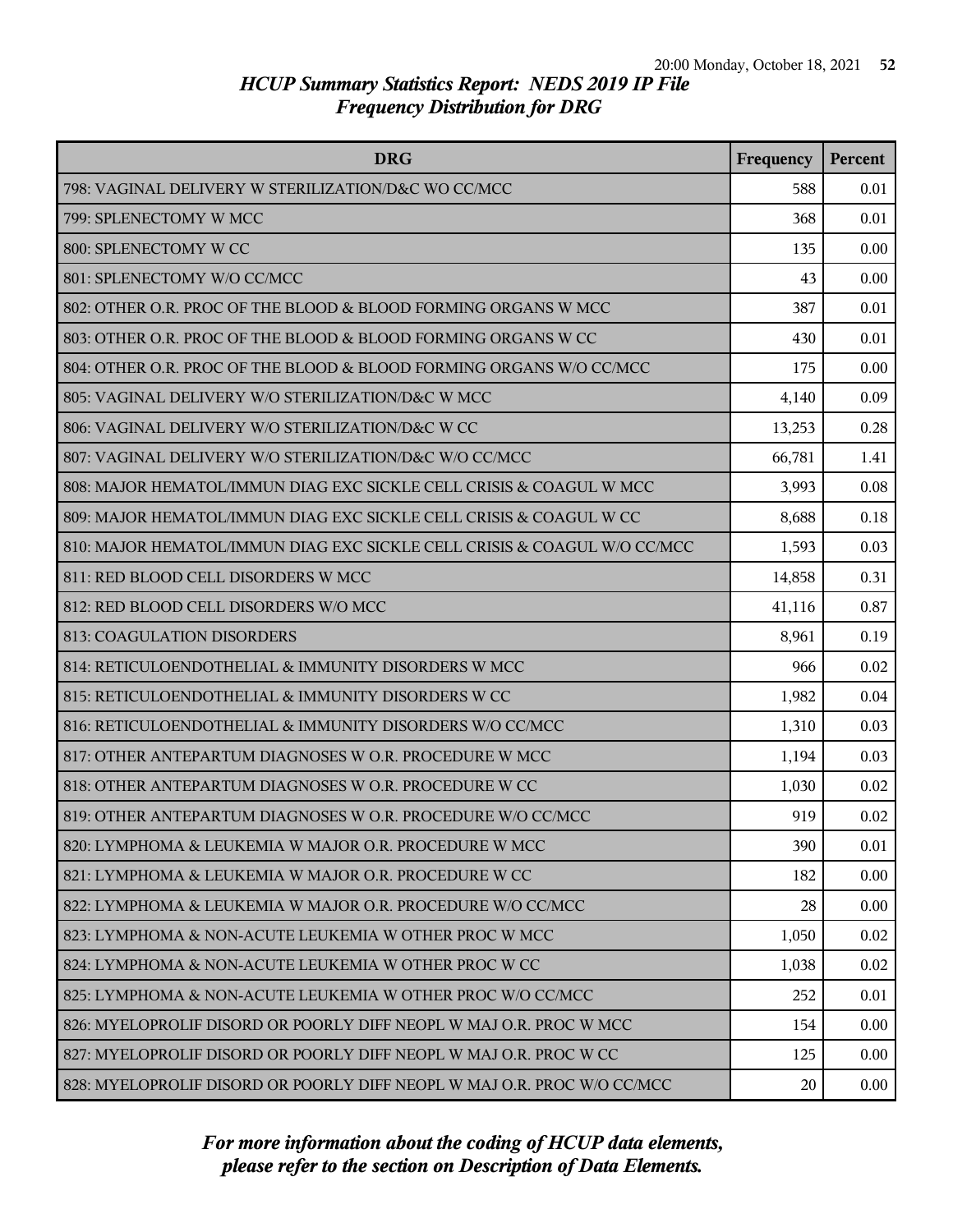| <b>DRG</b>                                                                | Frequency | Percent |
|---------------------------------------------------------------------------|-----------|---------|
| 829: MYELOPROLIFERATIVE DISORDERS OR POORLY DIFFERENTIATED NEOPLASMS W OT | 424       | 0.01    |
| 830: MYELOPROLIFERATIVE DISORDERS OR POORLY DIFFERENTIATED NEOPLASMS W OT | 25        | 0.00    |
| 831: OTHER ANTEPARTUM DIAGNOSES W/O O.R. PROCEDURE W MCC                  | 3,150     | 0.07    |
| 832: OTHER ANTEPARTUM DIAGNOSES W/O O.R. PROCEDURE W CC                   | 7,119     | 0.15    |
| 833: OTHER ANTEPARTUM DIAGNOSES W/O O.R. PROCEDURE W/O CC/MCC             | 8,066     | 0.17    |
| 834: ACUTE LEUKEMIA W/O MAJOR O.R. PROCEDURE W MCC                        | 1,897     | 0.04    |
| 835: ACUTE LEUKEMIA W/O MAJOR O.R. PROCEDURE W CC                         | 1,113     | 0.02    |
| 836: ACUTE LEUKEMIA W/O MAJOR O.R. PROCEDURE W/O CC/MCC                   | 322       | 0.01    |
| 837: CHEMO W ACUTE LEUKEMIA AS SDX OR W HIGH DOSE CHEMO AGENT W MCC       | 69        | 0.00    |
| 838: CHEMO W ACUTE LEUKEMIA AS SDX W CC OR HIGH DOSE CHEMO AGENT          | 30        | 0.00    |
| 839: CHEMO W ACUTE LEUKEMIA AS SDX W/O CC/MCC                             | 30        | 0.00    |
| 840: LYMPHOMA & NON-ACUTE LEUKEMIA W MCC                                  | 3,481     | 0.07    |
| 841: LYMPHOMA & NON-ACUTE LEUKEMIA W CC                                   | 3,213     | 0.07    |
| 842: LYMPHOMA & NON-ACUTE LEUKEMIA W/O CC/MCC                             | 757       | 0.02    |
| 843: OTHER MYELOPROLIF DIS OR POORLY DIFF NEOPL DIAG W MCC                | 1,053     | 0.02    |
| 844: OTHER MYELOPROLIF DIS OR POORLY DIFF NEOPL DIAG W CC                 | 978       | 0.02    |
| 845: OTHER MYELOPROLIF DIS OR POORLY DIFF NEOPL DIAG W/O CC/MCC           | 179       | 0.00    |
| 846: CHEMOTHERAPY W/O ACUTE LEUKEMIA AS SECONDARY DIAGNOSIS W MCC         | 126       | 0.00    |
| 847: CHEMOTHERAPY W/O ACUTE LEUKEMIA AS SECONDARY DIAGNOSIS W CC          | 379       | 0.01    |
| 848: CHEMOTHERAPY W/O ACUTE LEUKEMIA AS SECONDARY DIAGNOSIS W/O CC/MCC    | 18        | 0.00    |
| 849: RADIOTHERAPY                                                         | 26        | 0.00    |
| 853: INFECTIOUS & PARASITIC DISEASES W O.R. PROCEDURE W MCC               | 46,006    | 0.97    |
| 854: INFECTIOUS & PARASITIC DISEASES W O.R. PROCEDURE W CC                | 21,509    | 0.45    |
| 855: INFECTIOUS & PARASITIC DISEASES W O.R. PROCEDURE W/O CC/MCC          | 362       | 0.01    |
| 856: POSTOPERATIVE OR POST-TRAUMATIC INFECTIONS W O.R. PROC W MCC         | 3,853     | 0.08    |
| 857: POSTOPERATIVE OR POST-TRAUMATIC INFECTIONS W O.R. PROC W CC          | 4,345     | 0.09    |
| 858: POSTOPERATIVE OR POST-TRAUMATIC INFECTIONS W O.R. PROC W/O CC/MCC    | 461       | 0.01    |
| 862: POSTOPERATIVE & POST-TRAUMATIC INFECTIONS W MCC                      | 7,220     | 0.15    |
| 863: POSTOPERATIVE & POST-TRAUMATIC INFECTIONS W/O MCC                    | 6,981     | 0.15    |
| 864: FEVER AND INFLAMMATORY CONDITIONS                                    | 6,614     | 0.14    |
| 865: VIRAL ILLNESS W MCC                                                  | 1,645     | 0.03    |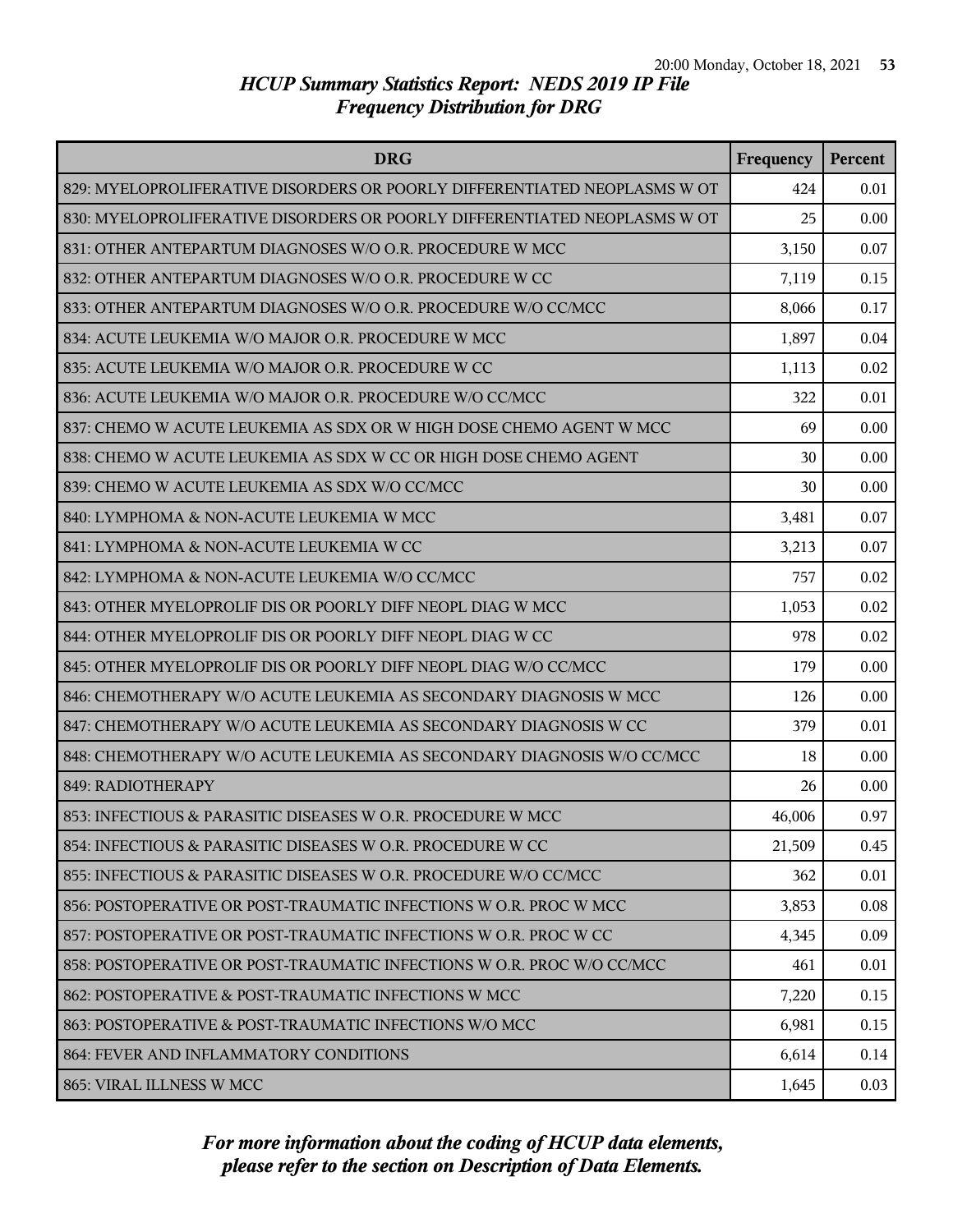| <b>DRG</b>                                                                | Frequency | Percent |
|---------------------------------------------------------------------------|-----------|---------|
| 866: VIRAL ILLNESS W/O MCC                                                | 6,791     | 0.14    |
| 867: OTHER INFECTIOUS & PARASITIC DISEASES DIAGNOSES W MCC                | 1,242     | 0.03    |
| 868: OTHER INFECTIOUS & PARASITIC DISEASES DIAGNOSES W CC                 | 1,662     | 0.04    |
| 869: OTHER INFECTIOUS & PARASITIC DISEASES DIAGNOSES W/O CC/MCC           | 650       | 0.01    |
| 870: SEPTICEMIA OR SEVERE SEPSIS W MV >96 HOURS                           | 4,009     | 0.08    |
| 870: SEPTICEMIA OR SEVERE SEPSIS W MV >96 HOURS OR PERIPHERAL EXTRACORPOR | 11,912    | 0.25    |
| 871: SEPTICEMIA OR SEVERE SEPSIS W/O MV >96 HOURS W MCC                   | 289,535   | 6.10    |
| 872: SEPTICEMIA OR SEVERE SEPSIS W/O MV >96 HOURS W/O MCC                 | 106,412   | 2.24    |
| 876: O.R. PROCEDURE W PRINCIPAL DIAGNOSES OF MENTAL ILLNESS               | 474       | 0.01    |
| 880: ACUTE ADJUSTMENT REACTION & PSYCHOSOCIAL DYSFUNCTION                 | 8,318     | 0.18    |
| 881: DEPRESSIVE NEUROSES                                                  | 16,031    | 0.34    |
| 882: NEUROSES EXCEPT DEPRESSIVE                                           | 6,533     | 0.14    |
| 883: DISORDERS OF PERSONALITY & IMPULSE CONTROL                           | 2,838     | 0.06    |
| 884: ORGANIC DISTURBANCES & INTELLECTUAL DISABILITY                       | 11,402    | 0.24    |
| 885: PSYCHOSES                                                            | 143,394   | 3.02    |
| 886: BEHAVIORAL & DEVELOPMENTAL DISORDERS                                 | 2,122     | 0.04    |
| 887: OTHER MENTAL DISORDER DIAGNOSES                                      | 442       | 0.01    |
| 894: ALCOHOL/DRUG ABUSE OR DEPENDENCE, LEFT AMA                           | 9,091     | 0.19    |
| 895: ALCOHOL/DRUG ABUSE OR DEPENDENCE W REHABILITATION THERAPY            | 1,926     | 0.04    |
| 896: ALCOHOL/DRUG ABUSE OR DEPENDENCE W/O REHABILITATION THERAPY W MCC    | 12,734    | 0.27    |
| 897: ALCOHOL/DRUG ABUSE OR DEPENDENCE W/O REHABILITATION THERAPY W/O MCC  | 61,414    | 1.29    |
| 901: WOUND DEBRIDEMENTS FOR INJURIES W MCC                                | 379       | 0.01    |
| 902: WOUND DEBRIDEMENTS FOR INJURIES W CC                                 | 710       | 0.01    |
| 903: WOUND DEBRIDEMENTS FOR INJURIES W/O CC/MCC                           | 194       | 0.00    |
| 904: SKIN GRAFTS FOR INJURIES W CC/MCC                                    | 472       | 0.01    |
| 905: SKIN GRAFTS FOR INJURIES W/O CC/MCC                                  | 147       | 0.00    |
| 906: HAND PROCEDURES FOR INJURIES                                         | 1,368     | 0.03    |
| 907: OTHER O.R. PROCEDURES FOR INJURIES W MCC                             | 4,001     | 0.08    |
| 908: OTHER O.R. PROCEDURES FOR INJURIES W CC                              | 4,292     | 0.09    |
| 909: OTHER O.R. PROCEDURES FOR INJURIES W/O CC/MCC                        | 1,891     | 0.04    |
| 913: TRAUMATIC INJURY W MCC                                               | 536       | 0.01    |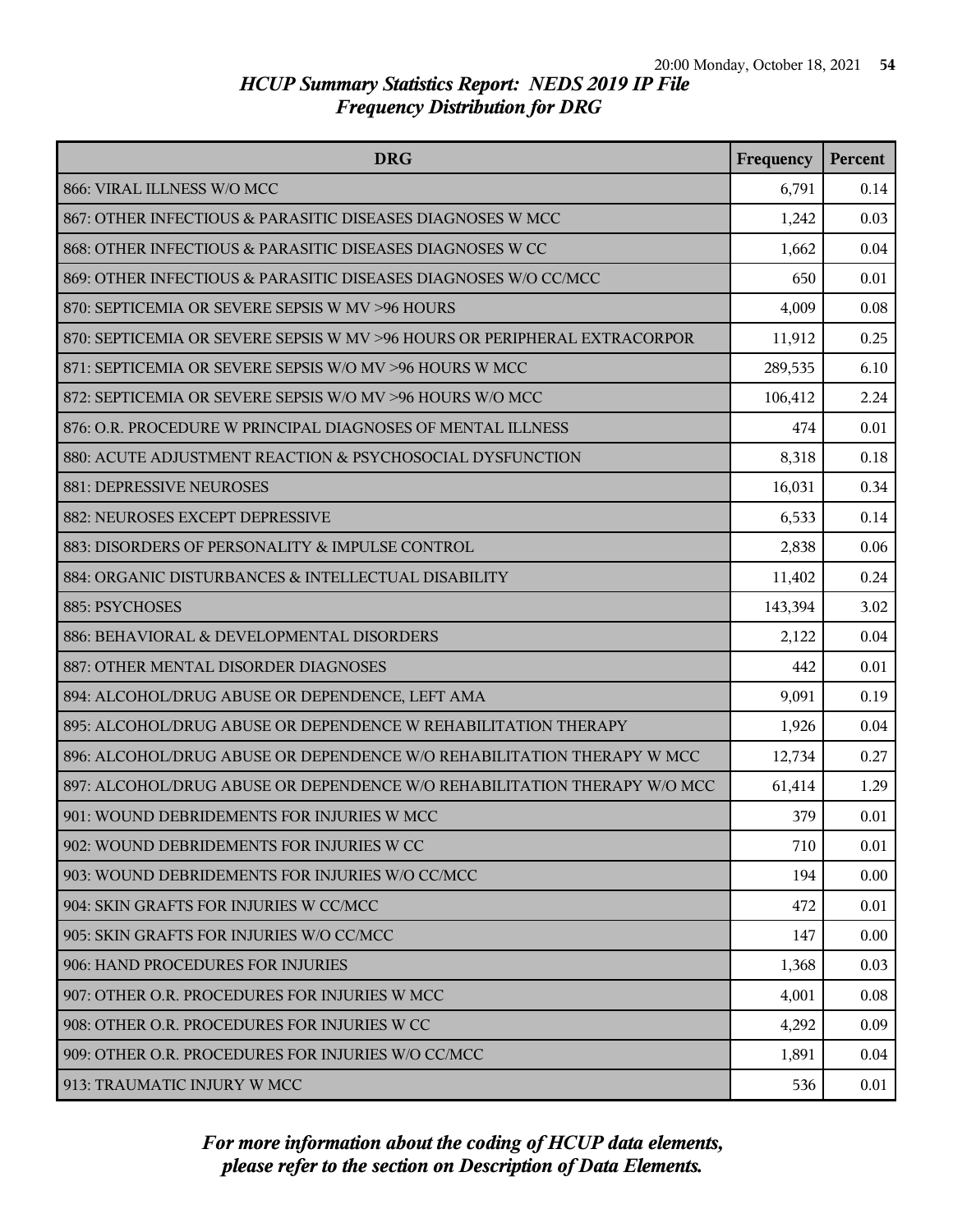| <b>DRG</b>                                                               | Frequency | Percent |
|--------------------------------------------------------------------------|-----------|---------|
| 914: TRAUMATIC INJURY W/O MCC                                            | 2,340     | 0.05    |
| 915: ALLERGIC REACTIONS W MCC                                            | 1,721     | 0.04    |
| 916: ALLERGIC REACTIONS W/O MCC                                          | 4,050     | 0.09    |
| 917: POISONING & TOXIC EFFECTS OF DRUGS W MCC                            | 29,741    | 0.63    |
| 918: POISONING & TOXIC EFFECTS OF DRUGS W/O MCC                          | 26,232    | 0.55    |
| 919: COMPLICATIONS OF TREATMENT W MCC                                    | 6,691     | 0.14    |
| 920: COMPLICATIONS OF TREATMENT W CC                                     | 7,096     | 0.15    |
| 921: COMPLICATIONS OF TREATMENT W/O CC/MCC                               | 1,980     | 0.04    |
| 922: OTHER INJURY, POISONING & TOXIC EFFECT DIAG W MCC                   | 1,621     | 0.03    |
| 923: OTHER INJURY, POISONING & TOXIC EFFECT DIAG W/O MCC                 | 2,498     | 0.05    |
| 927: EXTENSIVE BURNS OR FULL THICKNESS BURNS W MV >96 HRS W SKIN GRAFT   | 155       | 0.00    |
| 928: FULL THICKNESS BURN W SKIN GRAFT OR INHAL INJ W CC/MCC              | 731       | 0.02    |
| 929: FULL THICKNESS BURN W SKIN GRAFT OR INHAL INJ W/O CC/MCC            | 292       | 0.01    |
| 933: EXTENSIVE BURNS OR FULL THICKNESS BURNS W MV >96 HRS W/O SKIN GRAFT | 68        | 0.00    |
| 934: FULL THICKNESS BURN W/O SKIN GRAFT OR INHAL INJ                     | 415       | 0.01    |
| 935: NON-EXTENSIVE BURNS                                                 | 2,440     | 0.05    |
| 939: O.R. PROC W DIAGNOSES OF OTHER CONTACT W HEALTH SERVICES W MCC      | 215       | 0.00    |
| 940: O.R. PROC W DIAGNOSES OF OTHER CONTACT W HEALTH SERVICES W CC       | 383       | 0.01    |
| 941: O.R. PROC W DIAGNOSES OF OTHER CONTACT W HEALTH SERVICES W/O CC/MCC | 111       | 0.00    |
| 945: REHABILITATION W CC/MCC                                             | 790       | 0.02    |
| 946: REHABILITATION W/O CC/MCC                                           | 371       | 0.01    |
| 947: SIGNS & SYMPTOMS W MCC                                              | 4,140     | 0.09    |
| 948: SIGNS & SYMPTOMS W/O MCC                                            | 15,221    | 0.32    |
| 949: AFTERCARE W CC/MCC                                                  | 568       | 0.01    |
| 950: AFTERCARE W/O CC/MCC                                                | 145       | 0.00    |
| 951: OTHER FACTORS INFLUENCING HEALTH STATUS                             | 3,179     | 0.07    |
| 955: CRANIOTOMY FOR MULTIPLE SIGNIFICANT TRAUMA                          | 945       | 0.02    |
| 956: LIMB REATTACHMENT, HIP & FEMUR PROC FOR MULTIPLE SIGNIFICANT TRAUMA | 4,926     | 0.10    |
| 957: OTHER O.R. PROCEDURES FOR MULTIPLE SIGNIFICANT TRAUMA W MCC         | 4,565     | 0.10    |
| 958: OTHER O.R. PROCEDURES FOR MULTIPLE SIGNIFICANT TRAUMA W CC          | 4,250     | 0.09    |
| 959: OTHER O.R. PROCEDURES FOR MULTIPLE SIGNIFICANT TRAUMA W/O CC/MCC    | 593       | 0.01    |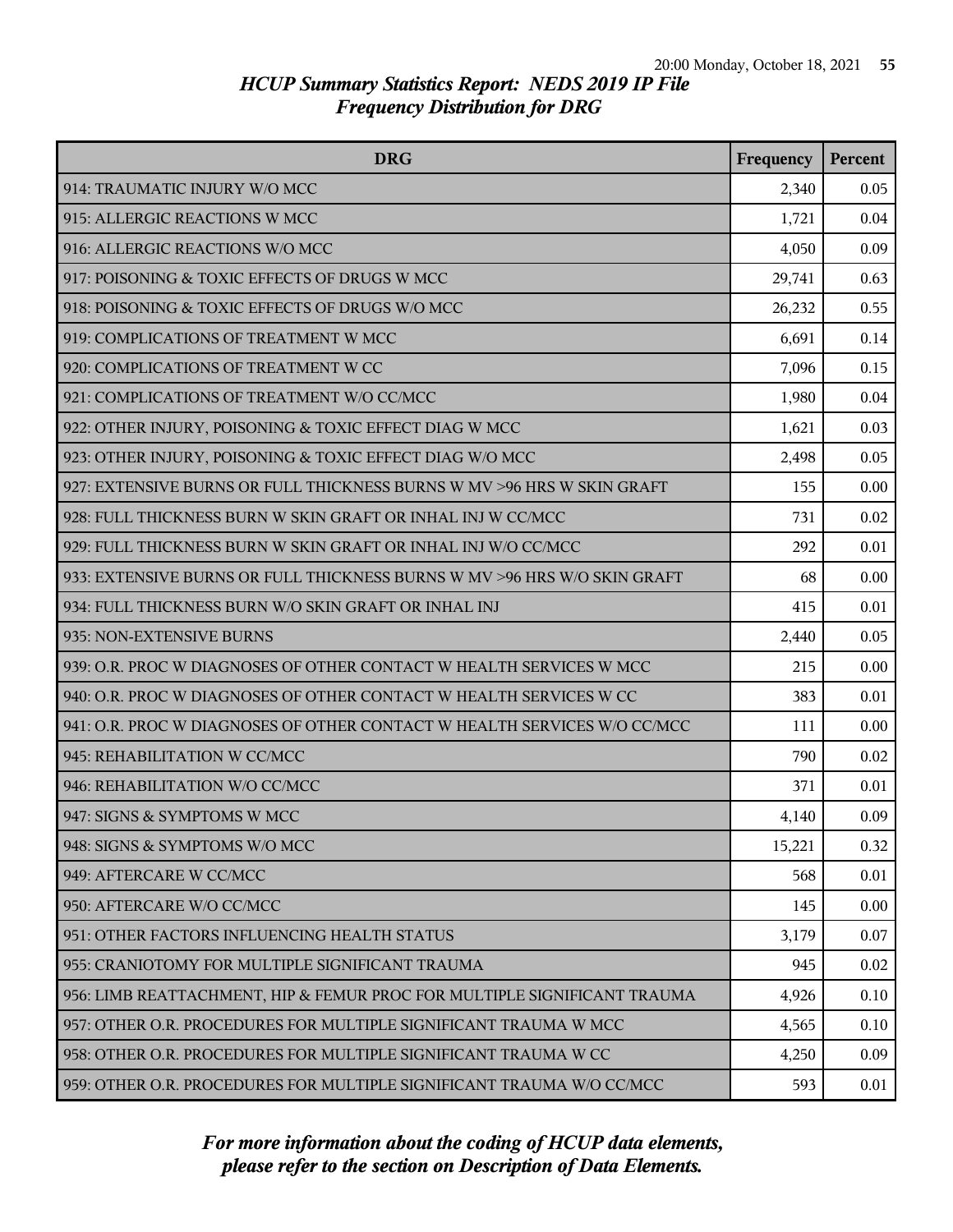| <b>DRG</b>                                                                | Frequency | Percent |
|---------------------------------------------------------------------------|-----------|---------|
| 963: OTHER MULTIPLE SIGNIFICANT TRAUMA W MCC                              | 2,475     | 0.05    |
| 964: OTHER MULTIPLE SIGNIFICANT TRAUMA W CC                               | 4,742     | 0.10    |
| 965: OTHER MULTIPLE SIGNIFICANT TRAUMA W/O CC/MCC                         | 1,103     | 0.02    |
| 969: HIV W EXTENSIVE O.R. PROCEDURE W MCC                                 | 331       | 0.01    |
| 970: HIV W EXTENSIVE O.R. PROCEDURE W/O MCC                               | 97        | 0.00    |
| 974: HIV W MAJOR RELATED CONDITION W MCC                                  | 4,078     | 0.09    |
| 975: HIV W MAJOR RELATED CONDITION W CC                                   | 2,561     | 0.05    |
| 976: HIV W MAJOR RELATED CONDITION W/O CC/MCC                             | 658       | 0.01    |
| 977: HIV W OR W/O OTHER RELATED CONDITION                                 | 1,303     | 0.03    |
| 981: EXTENSIVE O.R. PROCEDURE UNRELATED TO PRINCIPAL DIAGNOSIS W MCC      | 11,898    | 0.25    |
| 982: EXTENSIVE O.R. PROCEDURE UNRELATED TO PRINCIPAL DIAGNOSIS W CC       | 7,086     | 0.15    |
| 983: EXTENSIVE O.R. PROCEDURE UNRELATED TO PRINCIPAL DIAGNOSIS W/O CC/MCC | 1,076     | 0.02    |
| 987: NON-EXTENSIVE O.R. PROC UNRELATED TO PRINCIPAL DIAGNOSIS W MCC       | 4,109     | 0.09    |
| 988: NON-EXTENSIVE O.R. PROC UNRELATED TO PRINCIPAL DIAGNOSIS W CC        | 4,466     | 0.09    |
| 989: NON-EXTENSIVE O.R. PROC UNRELATED TO PRINCIPAL DIAGNOSIS W/O CC/MCC  | 886       | 0.02    |
| 998: PRINCIPAL DIAGNOSIS INVALID AS DISCHARGE DIAGNOSIS                   | 259       | 0.01    |
| 999: UNGROUPABLE                                                          | 3,673     | 0.08    |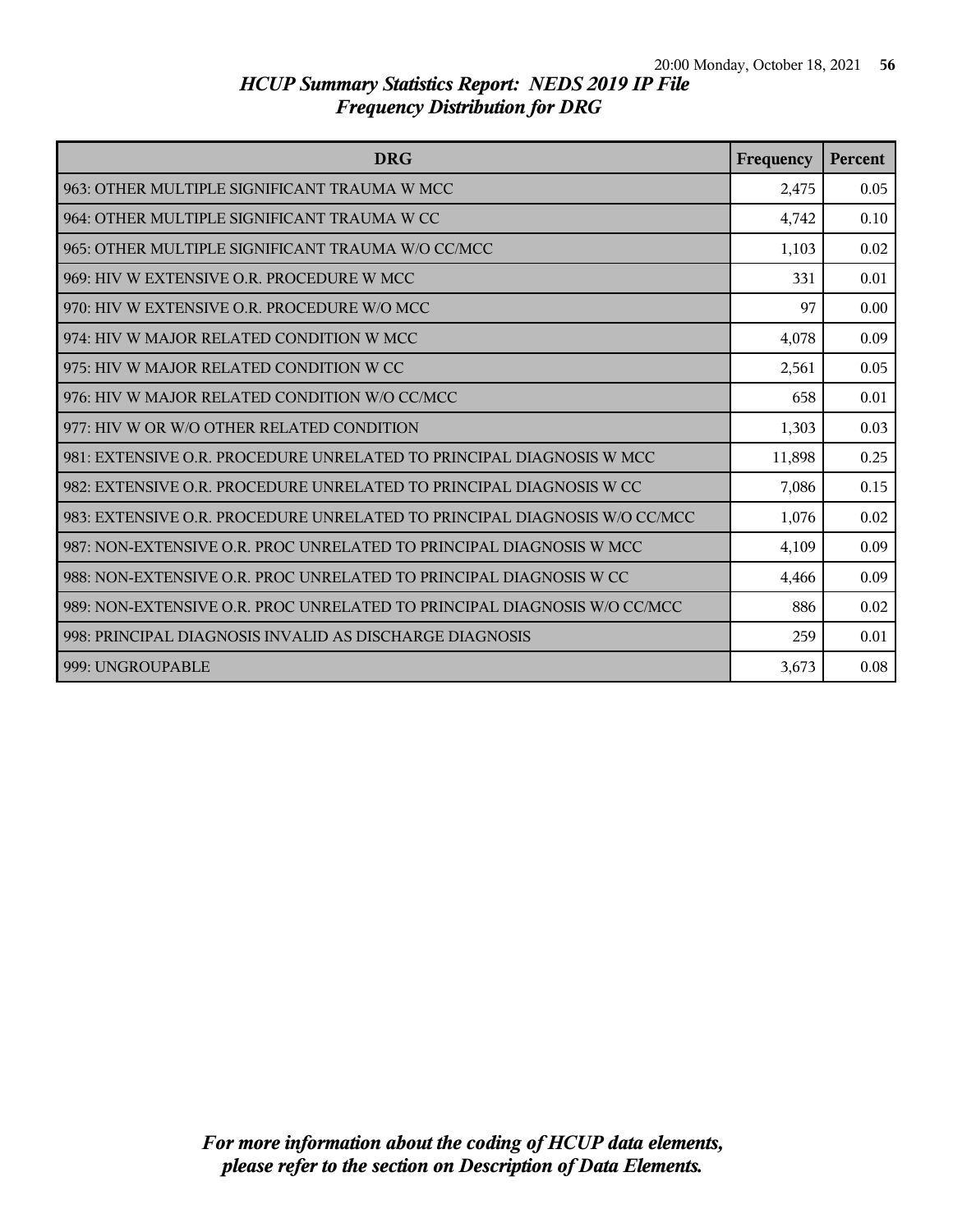| <b>DRGVER</b>            | Frequency | Percent |
|--------------------------|-----------|---------|
| 36: Effective 10/01/2018 | 3,558,681 | 75.02   |
| 37: Effective 10/01/2019 | 1,184,729 | 24.98   |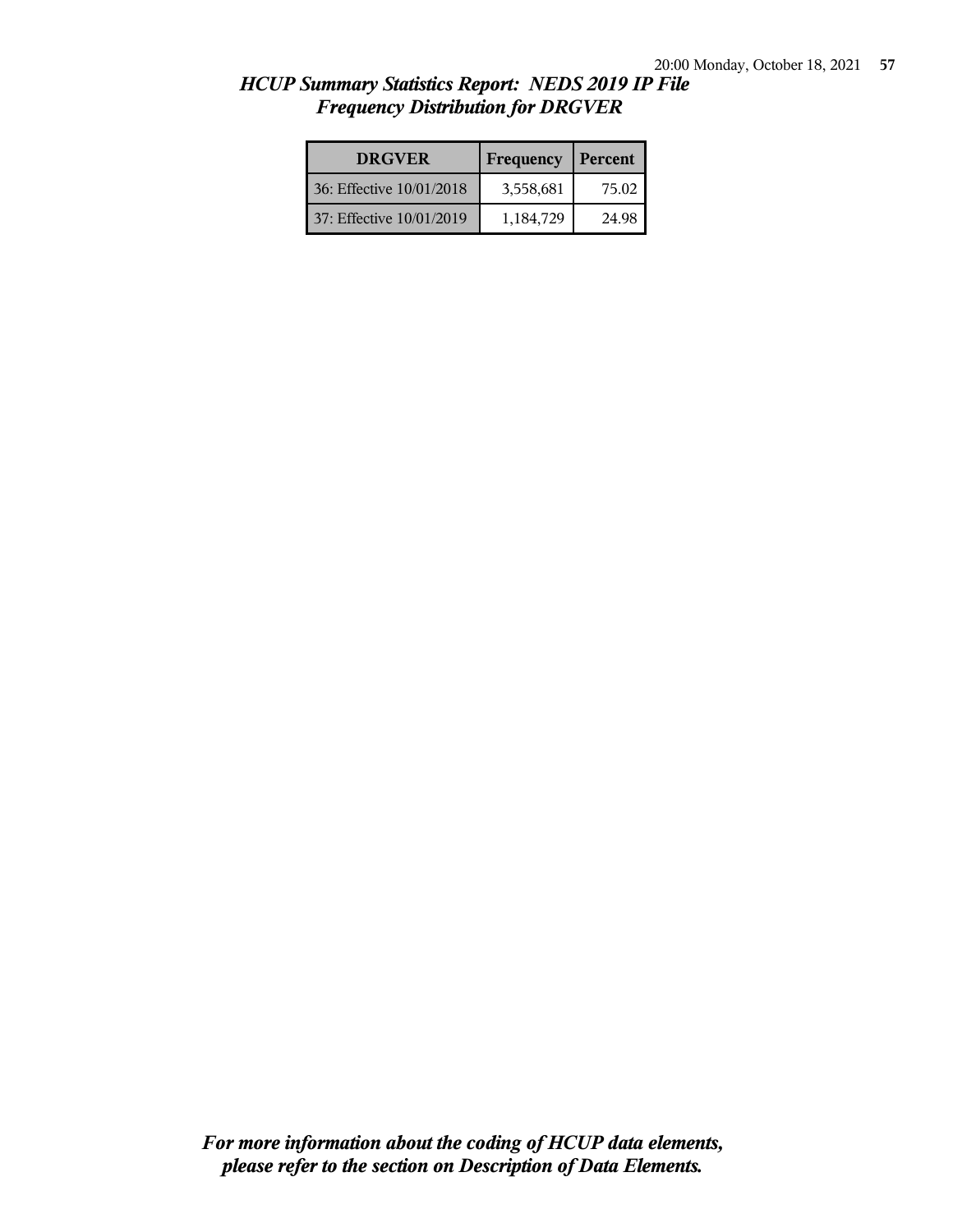| DRG NOPOA                                                                | Frequency | Percent |
|--------------------------------------------------------------------------|-----------|---------|
| 1: HEART TRANSPLANT OR IMPLANT OF HEART ASSIST SYSTEM W MCC              | 344       | 0.01    |
| 2: HEART TRANSPLANT OR IMPLANT OF HEART ASSIST SYSTEM W/O MCC            | 11        | 0.00    |
| 3: ECMO OR TRACH W MV >96 HRS OR PDX EXC FACE, MOUTH & NECK W MAJ O.R.   | 7,729     | 0.16    |
| 4: TRACH W MV >96 HRS OR PDX EXC FACE, MOUTH & NECK W/O MAJ O.R.         | 6,303     | 0.13    |
| 5: LIVER TRANSPLANT W MCC OR INTESTINAL TRANSPLANT                       | 208       | 0.00    |
| 6: LIVER TRANSPLANT W/O MCC                                              | 15        | 0.00    |
| 7: LUNG TRANSPLANT                                                       | 25        | 0.00    |
| 11: TRACHEOSTOMY FOR FACE, MOUTH & NECK DIAGNOSES OR LARYNGECTOMY W MCC  | 617       | 0.01    |
| 12: TRACHEOSTOMY FOR FACE, MOUTH & NECK DIAGNOSES OR LARYNGECTOMY W CC   | 273       | 0.01    |
| 13: TRACHEOSTOMY FOR FACE, MOUTH & NECK DIAGNOSES OR LARYNGECTOMY W/O CC | 77        | 0.00    |
| 14: ALLOGENEIC BONE MARROW TRANSPLANT                                    | 28        | 0.00    |
| 16: AUTOLOGOUS BONE MARROW TRANSPLANT W CC/MCC OR T-CELL IMMUNOTHERAPY   | 26        | 0.00    |
| 16: AUTOLOGOUS BONE MARROW TRANSPLANT W CC/MCC OR T-CELL IMMUNOTHERAPY   | 12        | 0.00    |
| 20: INTRACRANIAL VASCULAR PROCEDURES W PDX HEMORRHAGE W MCC              | 1,158     | 0.02    |
| 21: INTRACRANIAL VASCULAR PROCEDURES W PDX HEMORRHAGE W CC               | 447       | 0.01    |
| 22: INTRACRANIAL VASCULAR PROCEDURES W PDX HEMORRHAGE W/O CC/MCC         | 118       | 0.00    |
| 23: CRANIOTOMY W MAJOR DEVICE IMPLANT OR ACUTE COMPLEX CNS PDX W MCC OR  | 7,371     | 0.16    |
| 24: CRANIO W MAJOR DEV IMPL/ACUTE COMPLEX CNS PDX W/O MCC                | 2,628     | 0.06    |
| 25: CRANIOTOMY & ENDOVASCULAR INTRACRANIAL PROCEDURES W MCC              | 9,313     | 0.20    |
| 26: CRANIOTOMY & ENDOVASCULAR INTRACRANIAL PROCEDURES W CC               | 2,741     | 0.06    |
| 27: CRANIOTOMY & ENDOVASCULAR INTRACRANIAL PROCEDURES W/O CC/MCC         | 1,426     | 0.03    |
| 28: SPINAL PROCEDURES W MCC                                              | 1,057     | 0.02    |
| 29: SPINAL PROCEDURES W CC OR SPINAL NEUROSTIMULATORS                    | 1,512     | 0.03    |
| 30: SPINAL PROCEDURES W/O CC/MCC                                         | 355       | 0.01    |
| 31: VENTRICULAR SHUNT PROCEDURES W MCC                                   | 554       | 0.01    |
| 32: VENTRICULAR SHUNT PROCEDURES W CC                                    | 786       | 0.02    |
| 33: VENTRICULAR SHUNT PROCEDURES W/O CC/MCC                              | 233       | 0.00    |
| 34: CAROTID ARTERY STENT PROCEDURE W MCC                                 | 302       | 0.01    |
| 35: CAROTID ARTERY STENT PROCEDURE W CC                                  | 452       | 0.01    |
| 36: CAROTID ARTERY STENT PROCEDURE W/O CC/MCC                            | 175       | 0.00    |
| 37: EXTRACRANIAL PROCEDURES W MCC                                        | 805       | 0.02    |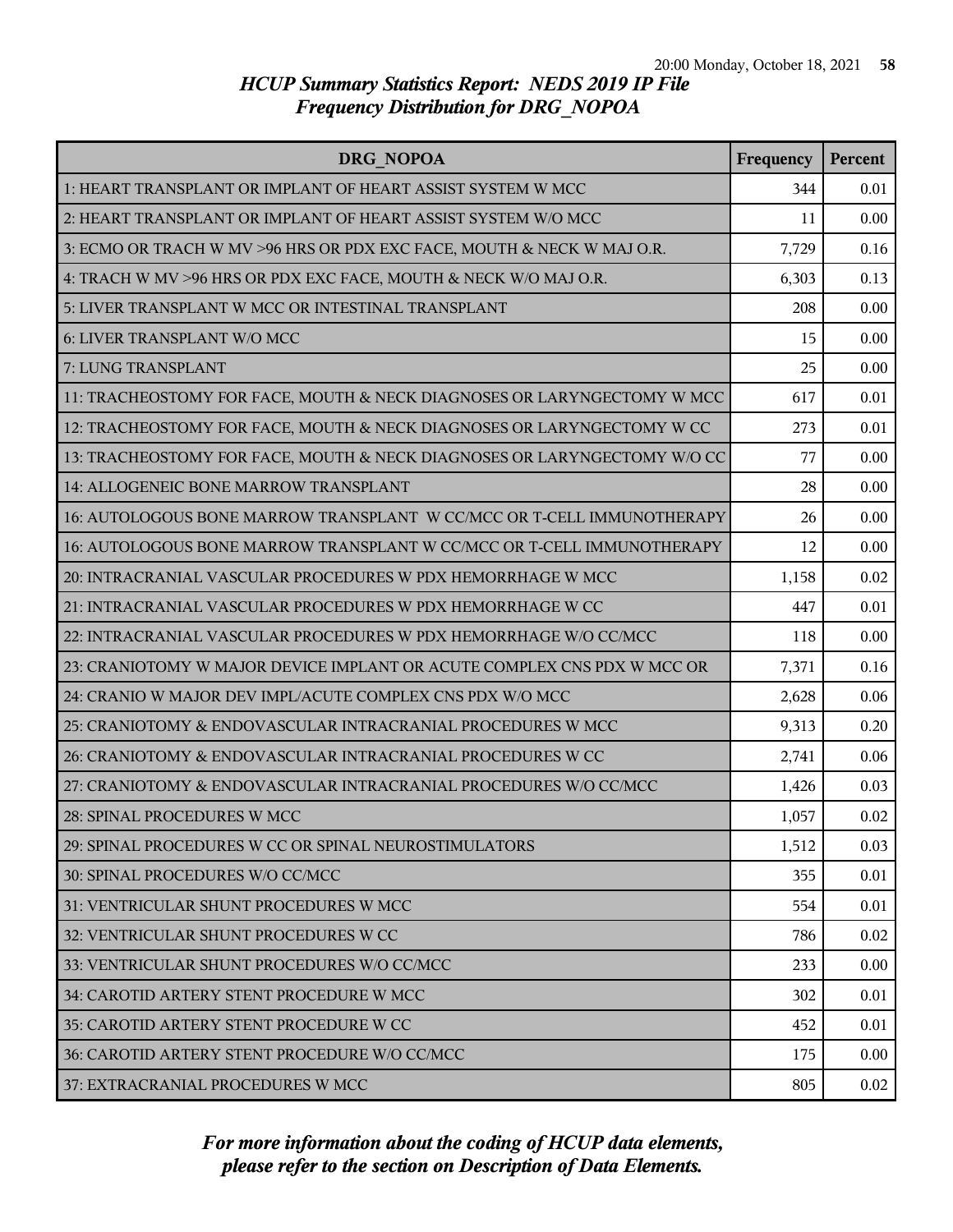| DRG NOPOA                                                                | Frequency | Percent |
|--------------------------------------------------------------------------|-----------|---------|
| 38: EXTRACRANIAL PROCEDURES W CC                                         | 1,545     | 0.03    |
| 39: EXTRACRANIAL PROCEDURES W/O CC/MCC                                   | 708       | 0.01    |
| 40: PERIPH/CRANIAL NERVE & OTHER NERV SYST PROC W MCC                    | 2,241     | 0.05    |
| 41: PERIPH/CRANIAL NERVE & OTHER NERV SYST PROC W CC OR PERIPH NEUROSTIM | 3,593     | 0.08    |
| 42: PERIPH/CRANIAL NERVE & OTHER NERV SYST PROC W/O CC/MCC               | 1,089     | 0.02    |
| 52: SPINAL DISORDERS & INJURIES W CC/MCC                                 | 661       | 0.01    |
| 53: SPINAL DISORDERS & INJURIES W/O CC/MCC                               | 227       | 0.00    |
| 54: NERVOUS SYSTEM NEOPLASMS W MCC                                       | 6,683     | 0.14    |
| 55: NERVOUS SYSTEM NEOPLASMS W/O MCC                                     | 2,334     | 0.05    |
| 56: DEGENERATIVE NERVOUS SYSTEM DISORDERS W MCC                          | 5,152     | 0.11    |
| 57: DEGENERATIVE NERVOUS SYSTEM DISORDERS W/O MCC                        | 14,679    | 0.31    |
| 58: MULTIPLE SCLEROSIS & CEREBELLAR ATAXIA W MCC                         | 551       | 0.01    |
| 59: MULTIPLE SCLEROSIS & CEREBELLAR ATAXIA W CC                          | 2,158     | 0.05    |
| 60: MULTIPLE SCLEROSIS & CEREBELLAR ATAXIA W/O CC/MCC                    | 2,645     | 0.06    |
| 61: ISCHEMIC STROKE, PRECEREBRAL OCCLUSION OR TRANSIENT ISCHEMIA W THROM | 2,917     | 0.06    |
| 62: ISCHEMIC STROKE, PRECEREBRAL OCCLUSION OR TRANSIENT ISCHEMIA W THROM | 6,902     | 0.15    |
| 63: ISCHEMIC STROKE, PRECEREBRAL OCCLUSION OR TRANSIENT ISCHEMIA W THROM | 1,573     | 0.03    |
| 64: INTRACRANIAL HEMORRHAGE OR CEREBRAL INFARCTION W MCC                 | 34,499    | 0.73    |
| 65: INTRACRANIAL HEMORRHAGE OR CEREBRAL INFARCTION W CC OR TPA IN 24 HRS | 53,433    | 1.13    |
| 66: INTRACRANIAL HEMORRHAGE OR CEREBRAL INFARCTION W/O CC/MCC            | 17,696    | 0.37    |
| 67: NONSPECIFIC CVA & PRECEREBRAL OCCLUSION W/O INFARCT W MCC            | 418       | 0.01    |
| 68: NONSPECIFIC CVA & PRECEREBRAL OCCLUSION W/O INFARCT W/O MCC          | 1,896     | 0.04    |
| 69: TRANSIENT ISCHEMIA W/O THROMBOLYTIC                                  | 18,571    | 0.39    |
| 70: NONSPECIFIC CEREBROVASCULAR DISORDERS W MCC                          | 7,770     | 0.16    |
| 71: NONSPECIFIC CEREBROVASCULAR DISORDERS W CC                           | 8,430     | 0.18    |
| 72: NONSPECIFIC CEREBROVASCULAR DISORDERS W/O CC/MCC                     | 2,056     | 0.04    |
| 73: CRANIAL & PERIPHERAL NERVE DISORDERS W MCC                           | 3,669     | 0.08    |
| 74: CRANIAL & PERIPHERAL NERVE DISORDERS W/O MCC                         | 12,572    | 0.27    |
| 75: VIRAL MENINGITIS W CC/MCC                                            | 918       | 0.02    |
| 76: VIRAL MENINGITIS W/O CC/MCC                                          | 1,333     | 0.03    |
| 77: HYPERTENSIVE ENCEPHALOPATHY W MCC                                    | 965       | 0.02    |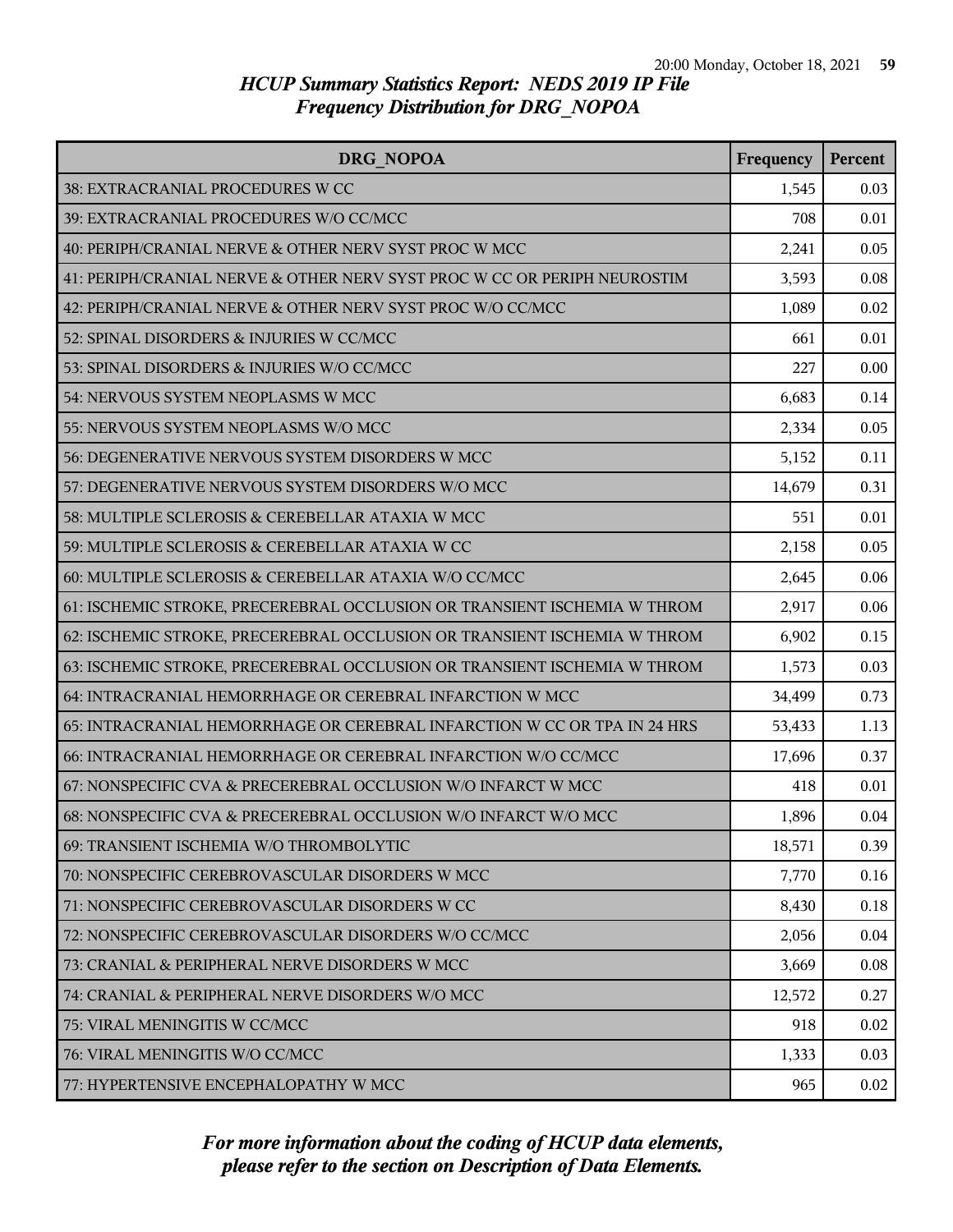| <b>DRG NOPOA</b>                                                        | Frequency | Percent |
|-------------------------------------------------------------------------|-----------|---------|
| 78: HYPERTENSIVE ENCEPHALOPATHY W CC                                    | 1,390     | 0.03    |
| 79: HYPERTENSIVE ENCEPHALOPATHY W/O CC/MCC                              | 260       | 0.01    |
| 80: NONTRAUMATIC STUPOR & COMA W MCC                                    | 390       | 0.01    |
| 81: NONTRAUMATIC STUPOR & COMA W/O MCC                                  | 373       | 0.01    |
| 82: TRAUMATIC STUPOR & COMA, COMA >1 HR W MCC                           | 3,866     | 0.08    |
| 83: TRAUMATIC STUPOR & COMA, COMA >1 HR W CC                            | 5,797     | 0.12    |
| 84: TRAUMATIC STUPOR & COMA, COMA >1 HR W/O CC/MCC                      | 4,325     | 0.09    |
| 85: TRAUMATIC STUPOR & COMA, COMA <1 HR W MCC                           | 3,616     | 0.08    |
| 86: TRAUMATIC STUPOR & COMA, COMA <1 HR W CC                            | 7,832     | 0.17    |
| 87: TRAUMATIC STUPOR & COMA, COMA <1 HR W/O CC/MCC                      | 6,579     | 0.14    |
| 88: CONCUSSION W MCC                                                    | 538       | 0.01    |
| 89: CONCUSSION W CC                                                     | 1,758     | 0.04    |
| 90: CONCUSSION W/O CC/MCC                                               | 1,254     | 0.03    |
| 91: OTHER DISORDERS OF NERVOUS SYSTEM W MCC                             | 7,342     | 0.15    |
| 92: OTHER DISORDERS OF NERVOUS SYSTEM W CC                              | 11,579    | 0.24    |
| 93: OTHER DISORDERS OF NERVOUS SYSTEM W/O CC/MCC                        | 5,342     | 0.11    |
| 94: BACTERIAL & TUBERCULOUS INFECTIONS OF NERVOUS SYSTEM W MCC          | 857       | 0.02    |
| 95: BACTERIAL & TUBERCULOUS INFECTIONS OF NERVOUS SYSTEM W CC           | 1,160     | 0.02    |
| 96: BACTERIAL & TUBERCULOUS INFECTIONS OF NERVOUS SYSTEM W/O CC/MCC     | 729       | 0.02    |
| 97: NON-BACTERIAL INFECT OF NERVOUS SYS EXC VIRAL MENINGITIS W MCC      | 1,163     | 0.02    |
| 98: NON-BACTERIAL INFECT OF NERVOUS SYS EXC VIRAL MENINGITIS W CC       | 1,479     | 0.03    |
| 99: NON-BACTERIAL INFECT OF NERVOUS SYS EXC VIRAL MENINGITIS W/O CC/MCC | 1,073     | 0.02    |
| 100: SEIZURES W MCC                                                     | 15,116    | 0.32    |
| 101: SEIZURES W/O MCC                                                   | 31,711    | 0.67    |
| 102: HEADACHES W MCC                                                    | 975       | 0.02    |
| 103: HEADACHES W/O MCC                                                  | 10,805    | 0.23    |
| 113: ORBITAL PROCEDURES W CC/MCC                                        | 388       | 0.01    |
| 114: ORBITAL PROCEDURES W/O CC/MCC                                      | 191       | 0.00    |
| 115: EXTRAOCULAR PROCEDURES EXCEPT ORBIT                                | 506       | 0.01    |
| 116: INTRAOCULAR PROCEDURES W CC/MCC                                    | 275       | 0.01    |
| 117: INTRAOCULAR PROCEDURES W/O CC/MCC                                  | 197       | 0.00    |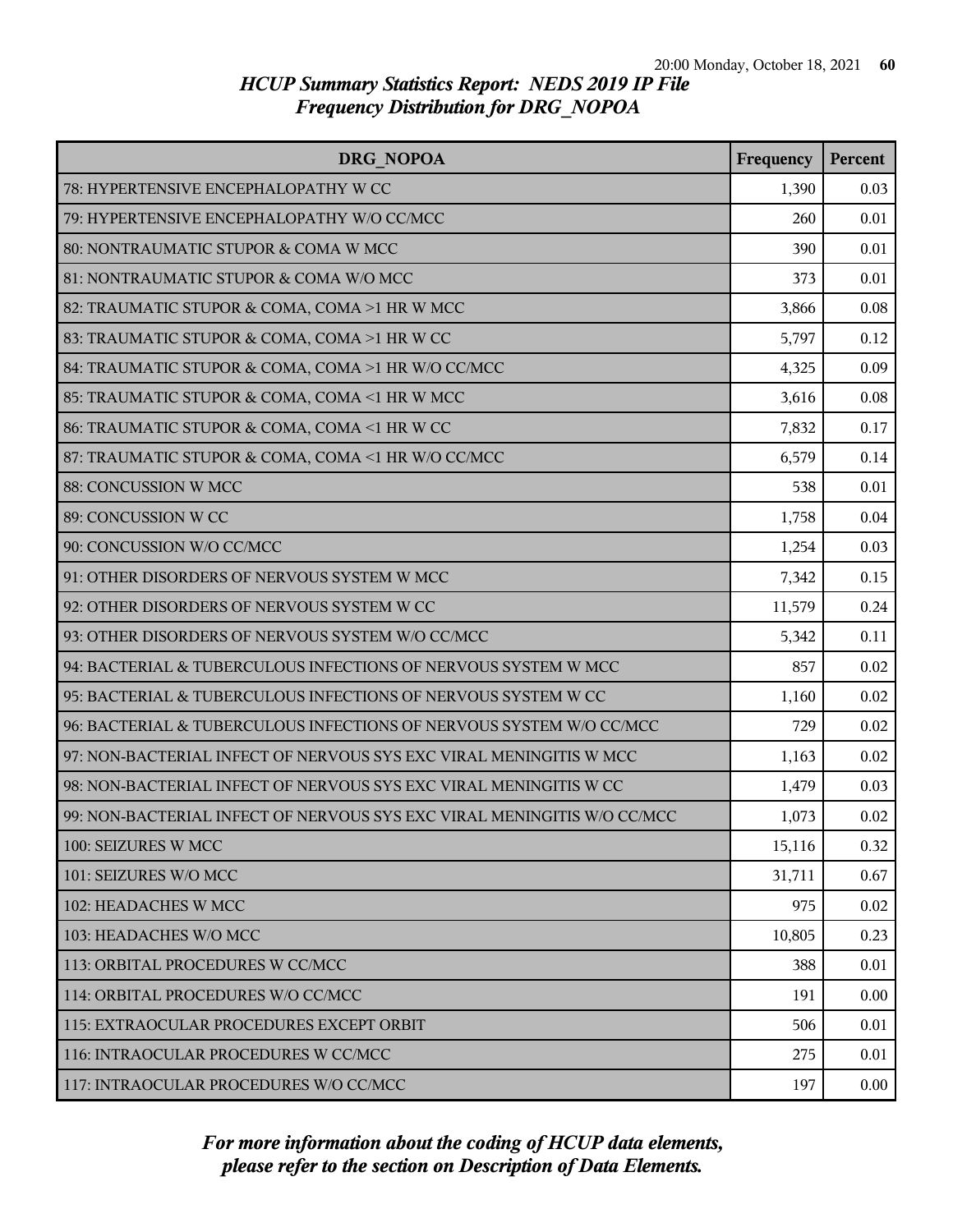| DRG NOPOA                                                       | Frequency | Percent |
|-----------------------------------------------------------------|-----------|---------|
| 121: ACUTE MAJOR EYE INFECTIONS W CC/MCC                        | 536       | 0.01    |
| 122: ACUTE MAJOR EYE INFECTIONS W/O CC/MCC                      | 292       | 0.01    |
| 123: NEUROLOGICAL EYE DISORDERS                                 | 2,599     | 0.05    |
| 124: OTHER DISORDERS OF THE EYE W MCC                           | 519       | 0.01    |
| 125: OTHER DISORDERS OF THE EYE W/O MCC                         | 2,714     | 0.06    |
| 129: MAJOR HEAD & NECK PROCEDURES W CC/MCC OR MAJOR DEVICE      | 174       | 0.00    |
| 130: MAJOR HEAD & NECK PROCEDURES W/O CC/MCC                    | 65        | 0.00    |
| 131: CRANIAL/FACIAL PROCEDURES W CC/MCC                         | 1,674     | 0.04    |
| 132: CRANIAL/FACIAL PROCEDURES W/O CC/MCC                       | 1,124     | 0.02    |
| 133: OTHER EAR, NOSE, MOUTH & THROAT O.R. PROCEDURES W CC/MCC   | 1,165     | 0.02    |
| 134: OTHER EAR, NOSE, MOUTH & THROAT O.R. PROCEDURES W/O CC/MCC | 1,272     | 0.03    |
| 135: SINUS & MASTOID PROCEDURES W CC/MCC                        | 144       | 0.00    |
| 136: SINUS & MASTOID PROCEDURES W/O CC/MCC                      | 23        | 0.00    |
| 137: MOUTH PROCEDURES W CC/MCC                                  | 1,036     | 0.02    |
| 138: MOUTH PROCEDURES W/O CC/MCC                                | 487       | 0.01    |
| 139: SALIVARY GLAND PROCEDURES                                  | 121       | 0.00    |
| 146: EAR, NOSE, MOUTH & THROAT MALIGNANCY W MCC                 | 528       | 0.01    |
| 147: EAR, NOSE, MOUTH & THROAT MALIGNANCY W CC                  | 504       | 0.01    |
| 148: EAR, NOSE, MOUTH & THROAT MALIGNANCY W/O CC/MCC            | 115       | 0.00    |
| 149: DYSEQUILIBRIUM                                             | 8,705     | 0.18    |
| 150: EPISTAXIS W MCC                                            | 384       | 0.01    |
| 151: EPISTAXIS W/O MCC                                          | 1,138     | 0.02    |
| 152: OTITIS MEDIA & URI W MCC                                   | 2,128     | 0.04    |
| 153: OTITIS MEDIA & URI W/O MCC                                 | 11,827    | 0.25    |
| 154: OTHER EAR, NOSE, MOUTH & THROAT DIAGNOSES W MCC            | 1,082     | 0.02    |
| 155: OTHER EAR, NOSE, MOUTH & THROAT DIAGNOSES W CC             | 2,897     | 0.06    |
| 156: OTHER EAR, NOSE, MOUTH & THROAT DIAGNOSES W/O CC/MCC       | 1,801     | 0.04    |
| 157: DENTAL & ORAL DISEASES W MCC                               | 1,102     | 0.02    |
| 158: DENTAL & ORAL DISEASES W CC                                | 3,481     | 0.07    |
| 159: DENTAL & ORAL DISEASES W/O CC/MCC                          | 1,898     | 0.04    |
| 163: MAJOR CHEST PROCEDURES W MCC                               | 3,387     | 0.07    |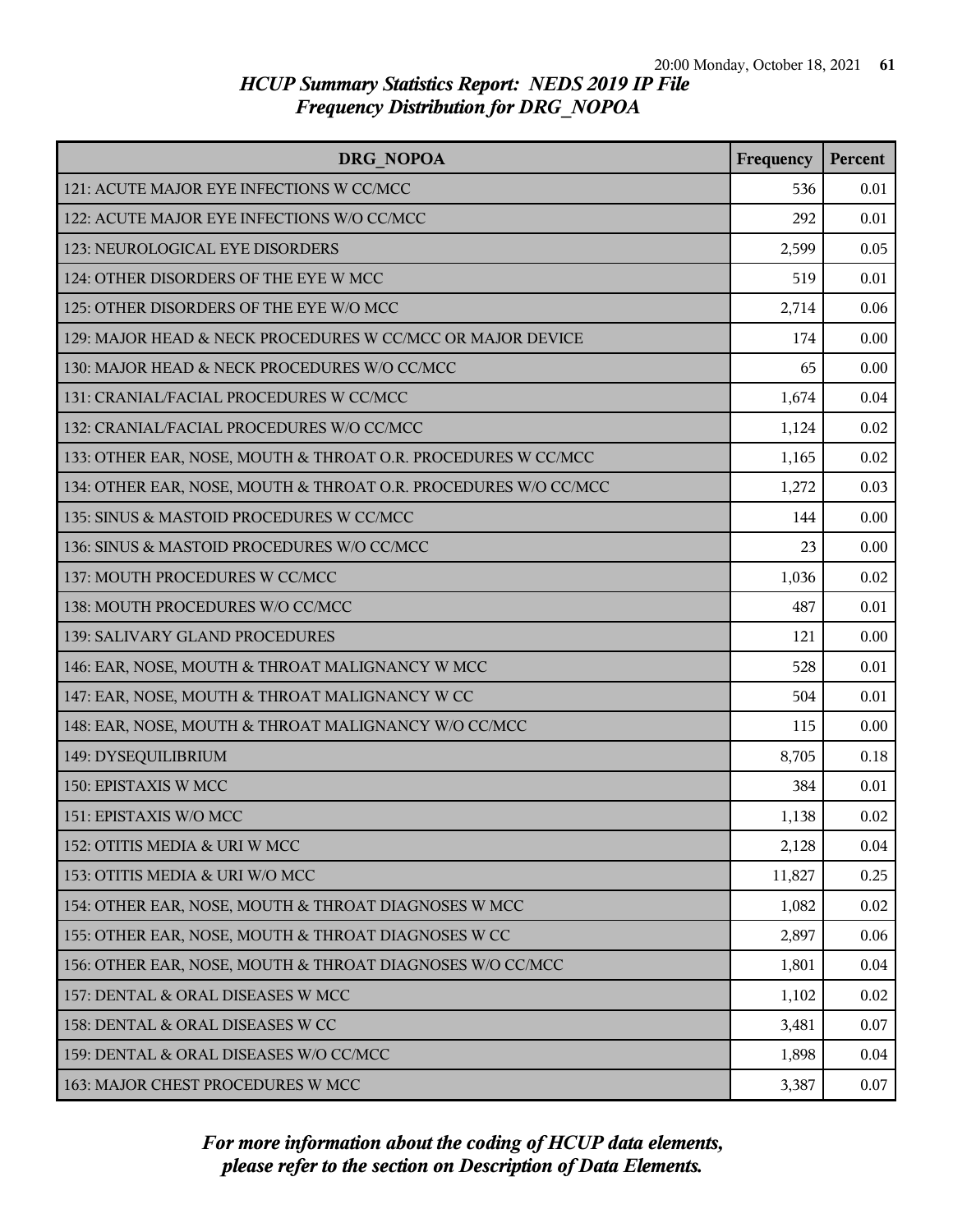| DRG NOPOA                                              | Frequency | Percent |
|--------------------------------------------------------|-----------|---------|
| 164: MAJOR CHEST PROCEDURES W CC                       | 1,481     | 0.03    |
| 165: MAJOR CHEST PROCEDURES W/O CC/MCC                 | 833       | 0.02    |
| 166: OTHER RESP SYSTEM O.R. PROCEDURES W MCC           | 6,272     | 0.13    |
| 167: OTHER RESP SYSTEM O.R. PROCEDURES W CC            | 2,558     | 0.05    |
| 168: OTHER RESP SYSTEM O.R. PROCEDURES W/O CC/MCC      | 417       | 0.01    |
| 175: PULMONARY EMBOLISM W MCC                          | 10,947    | 0.23    |
| 175: PULMONARY EMBOLISM W MCC OR ACUTE COR PULMONALE   | 3,868     | 0.08    |
| 176: PULMONARY EMBOLISM W/O MCC                        | 19,499    | 0.41    |
| 177: RESPIRATORY INFECTIONS & INFLAMMATIONS W MCC      | 30,303    | 0.64    |
| 178: RESPIRATORY INFECTIONS & INFLAMMATIONS W CC       | 12,725    | 0.27    |
| 179: RESPIRATORY INFECTIONS & INFLAMMATIONS W/O CC/MCC | 2,829     | 0.06    |
| 180: RESPIRATORY NEOPLASMS W MCC                       | 9,106     | 0.19    |
| 181: RESPIRATORY NEOPLASMS W CC                        | 4,666     | 0.10    |
| 182: RESPIRATORY NEOPLASMS W/O CC/MCC                  | 314       | 0.01    |
| 183: MAJOR CHEST TRAUMA W MCC                          | 2,642     | 0.06    |
| 184: MAJOR CHEST TRAUMA W CC                           | 6,159     | 0.13    |
| 185: MAJOR CHEST TRAUMA W/O CC/MCC                     | 1,855     | 0.04    |
| 186: PLEURAL EFFUSION W MCC                            | 4,007     | 0.08    |
| 187: PLEURAL EFFUSION W CC                             | 2,870     | 0.06    |
| 188: PLEURAL EFFUSION W/O CC/MCC                       | 552       | 0.01    |
| 189: PULMONARY EDEMA & RESPIRATORY FAILURE             | 79,516    | 1.68    |
| 190: CHRONIC OBSTRUCTIVE PULMONARY DISEASE W MCC       | 64,126    | 1.35    |
| 191: CHRONIC OBSTRUCTIVE PULMONARY DISEASE W CC        | 32,673    | 0.69    |
| 192: CHRONIC OBSTRUCTIVE PULMONARY DISEASE W/O CC/MCC  | 13,448    | 0.28    |
| 193: SIMPLE PNEUMONIA & PLEURISY W MCC                 | 70,467    | 1.49    |
| 194: SIMPLE PNEUMONIA & PLEURISY W CC                  | 54,566    | 1.15    |
| 195: SIMPLE PNEUMONIA & PLEURISY W/O CC/MCC            | 20,032    | 0.42    |
| 196: INTERSTITIAL LUNG DISEASE W MCC                   | 4,237     | 0.09    |
| 197: INTERSTITIAL LUNG DISEASE W CC                    | 1,491     | 0.03    |
| 198: INTERSTITIAL LUNG DISEASE W/O CC/MCC              | 459       | 0.01    |
| 199: PNEUMOTHORAX W MCC                                | 3,493     | 0.07    |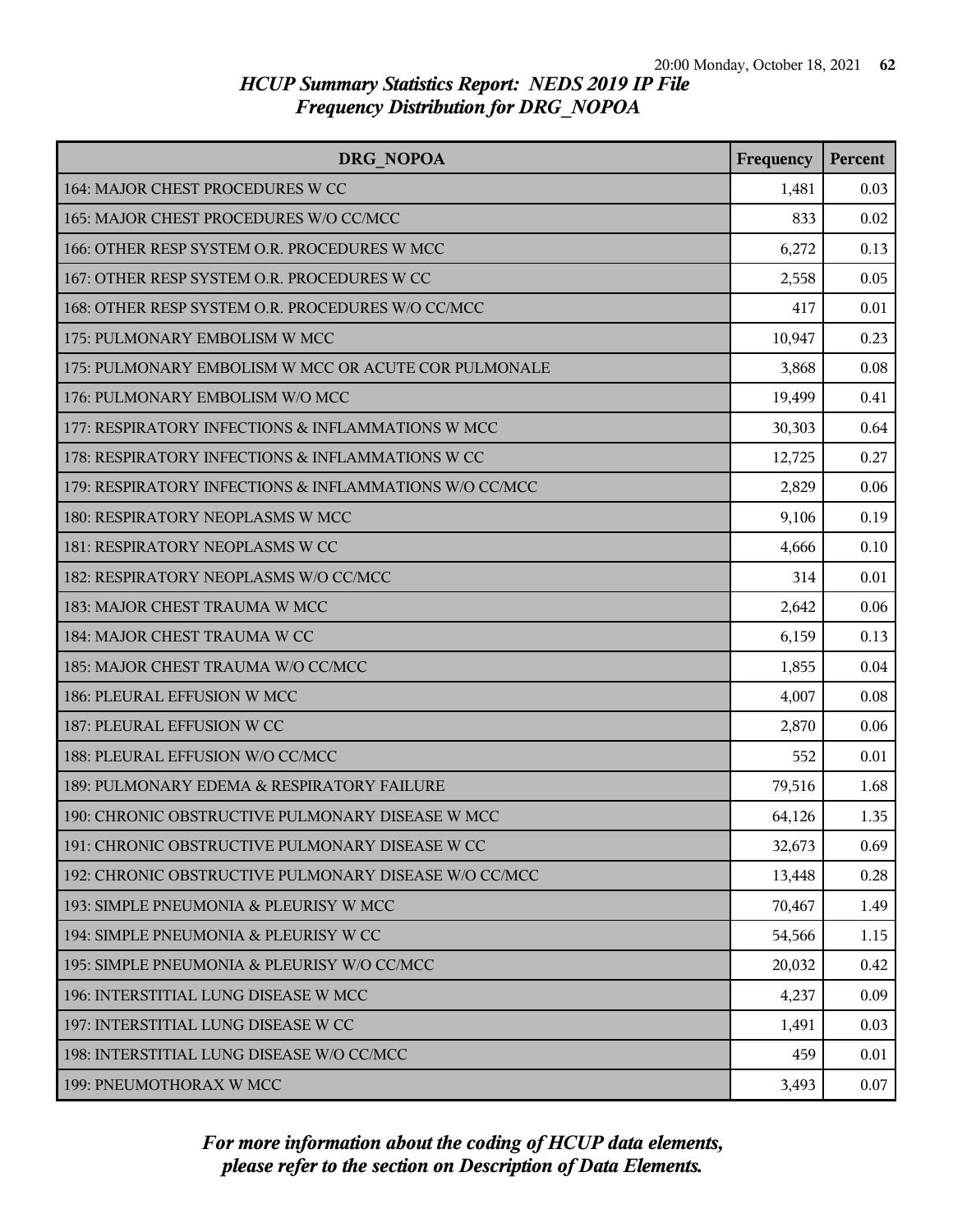| DRG NOPOA                                                                 | Frequency | Percent |
|---------------------------------------------------------------------------|-----------|---------|
| 200: PNEUMOTHORAX W CC                                                    | 7,064     | 0.15    |
| 201: PNEUMOTHORAX W/O CC/MCC                                              | 2,516     | 0.05    |
| 202: BRONCHITIS & ASTHMA W CC/MCC                                         | 38,608    | 0.81    |
| 203: BRONCHITIS & ASTHMA W/O CC/MCC                                       | 23,776    | 0.50    |
| 204: RESPIRATORY SIGNS & SYMPTOMS                                         | 4,936     | 0.10    |
| 205: OTHER RESPIRATORY SYSTEM DIAGNOSES W MCC                             | 4,612     | 0.10    |
| 206: OTHER RESPIRATORY SYSTEM DIAGNOSES W/O MCC                           | 6,441     | 0.14    |
| 207: RESPIRATORY SYSTEM DIAGNOSIS W VENTILATOR SUPPORT >96 HOURS          | 2,424     | 0.05    |
| 207: RESPIRATORY SYSTEM DIAGNOSIS W VENTILATOR SUPPORT >96 HOURS OR PERIP | 7,105     | 0.15    |
| 208: RESPIRATORY SYSTEM DIAGNOSIS W VENTILATOR SUPPORT <= 96 HOURS        | 27,904    | 0.59    |
| 215: OTHER HEART ASSIST SYSTEM IMPLANT                                    | 2,532     | 0.05    |
| 216: CARDIAC VALVE & OTH MAJ CARDIOTHORACIC PROC W CARD CATH W MCC        | 1,474     | 0.03    |
| 217: CARDIAC VALVE & OTH MAJ CARDIOTHORACIC PROC W CARD CATH W CC         | 331       | 0.01    |
| 218: CARDIAC VALVE & OTH MAJ CARDIOTHORACIC PROC W CARD CATH W/O CC/MCC   | 41        | 0.00    |
| 219: CARDIAC VALVE & OTH MAJ CARDIOTHORACIC PROC W/O CARD CATH W MCC      | 1,379     | 0.03    |
| 220: CARDIAC VALVE & OTH MAJ CARDIOTHORACIC PROC W/O CARD CATH W CC       | 476       | 0.01    |
| 221: CARDIAC VALVE & OTH MAJ CARDIOTHORACIC PROC W/O CARD CATH W/O CC/MCC | 48        | 0.00    |
| 222: CARDIAC DEFIB IMPLANT W CARDIAC CATH W AMI/HF/SHOCK W MCC            | 772       | 0.02    |
| 223: CARDIAC DEFIB IMPLANT W CARDIAC CATH W AMI/HF/SHOCK W/O MCC          | 200       | 0.00    |
| 224: CARDIAC DEFIB IMPLANT W CARDIAC CATH W/O AMI/HF/SHOCK W MCC          | 1,139     | 0.02    |
| 225: CARDIAC DEFIB IMPLANT W CARDIAC CATH W/O AMI/HF/SHOCK W/O MCC        | 647       | 0.01    |
| 226: CARDIAC DEFIBRILLATOR IMPLANT W/O CARDIAC CATH W MCC                 | 1,771     | 0.04    |
| 227: CARDIAC DEFIBRILLATOR IMPLANT W/O CARDIAC CATH W/O MCC               | 1,272     | 0.03    |
| 228: OTHER CARDIOTHORACIC PROCEDURES W MCC                                | 1,189     | 0.03    |
| 229: OTHER CARDIOTHORACIC PROCEDURES W/O MCC                              | 745       | 0.02    |
| 231: CORONARY BYPASS W PTCA W MCC                                         | 404       | 0.01    |
| 232: CORONARY BYPASS W PTCA W/O MCC                                       | 299       | 0.01    |
| 233: CORONARY BYPASS W CARDIAC CATH W MCC                                 | 4,770     | 0.10    |
| 234: CORONARY BYPASS W CARDIAC CATH W/O MCC                               | 4,327     | 0.09    |
| 235: CORONARY BYPASS W/O CARDIAC CATH W MCC                               | 487       | 0.01    |
| 236: CORONARY BYPASS W/O CARDIAC CATH W/O MCC                             | 496       | 0.01    |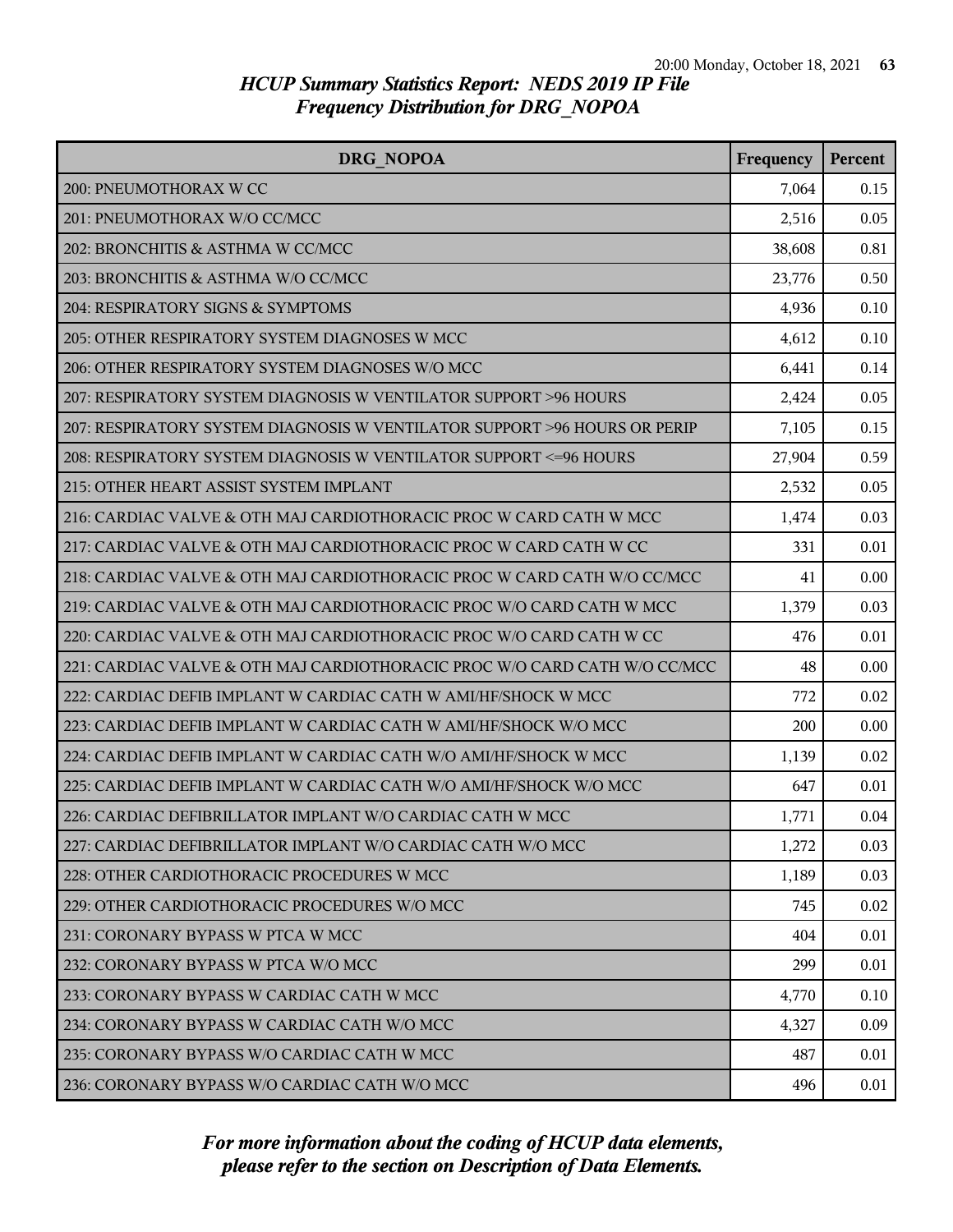| DRG NOPOA                                                                           | Frequency | Percent |
|-------------------------------------------------------------------------------------|-----------|---------|
| 239: AMPUTATION FOR CIRC SYS DISORDERS EXC UPPER LIMB & TOE W MCC                   | 2,820     | 0.06    |
| 240: AMPUTATION FOR CIRC SYS DISORDERS EXC UPPER LIMB & TOE W CC                    | 2,459     | 0.05    |
| 241: AMPUTATION FOR CIRC SYS DISORDERS EXC UPPER LIMB & TOE W/O CC/MCC              | 108       | 0.00    |
| 242: PERMANENT CARDIAC PACEMAKER IMPLANT W MCC                                      | 6,205     | 0.13    |
| 243: PERMANENT CARDIAC PACEMAKER IMPLANT W CC                                       | 7,758     | 0.16    |
| 244: PERMANENT CARDIAC PACEMAKER IMPLANT W/O CC/MCC                                 | 4,973     | 0.10    |
| 245: AICD GENERATOR PROCEDURES                                                      | 712       | 0.02    |
| 246: PERCUTANEOUS CARDIOVASCULAR PROCEDURES W DRUG-ELUTING STENT W MCC<br><b>OR</b> | 21,335    | 0.45    |
| 247: PERC CARDIOVASC PROC W DRUG-ELUTING STENT W/O MCC                              | 45,506    | 0.96    |
| 248: PERCUTANEOUS CARDIOVASCULAR PROCEDURES W NON-DRUG-ELUTING STENT W<br>MC        | 983       | 0.02    |
| 249: PERC CARDIOVASC PROC W NON-DRUG-ELUTING STENT W/O MCC                          | 1,622     | 0.03    |
| 250: PERC CARDIOVASC PROC W/O CORONARY ARTERY STENT W MCC                           | 1,757     | 0.04    |
| 251: PERC CARDIOVASC PROC W/O CORONARY ARTERY STENT W/O MCC                         | 2,385     | 0.05    |
| 252: OTHER VASCULAR PROCEDURES W MCC                                                | 10,340    | 0.22    |
| 253: OTHER VASCULAR PROCEDURES W CC                                                 | 6,167     | 0.13    |
| 254: OTHER VASCULAR PROCEDURES W/O CC/MCC                                           | 1,499     | 0.03    |
| 255: UPPER LIMB & TOE AMPUTATION FOR CIRC SYSTEM DISORDERS W MCC                    | 752       | 0.02    |
| 256: UPPER LIMB & TOE AMPUTATION FOR CIRC SYSTEM DISORDERS W CC                     | 998       | 0.02    |
| 257: UPPER LIMB & TOE AMPUTATION FOR CIRC SYSTEM DISORDERS W/O CC/MCC               | 64        | 0.00    |
| 258: CARDIAC PACEMAKER DEVICE REPLACEMENT W MCC                                     | 174       | 0.00    |
| 259: CARDIAC PACEMAKER DEVICE REPLACEMENT W/O MCC                                   | 271       | 0.01    |
| 260: CARDIAC PACEMAKER REVISION EXCEPT DEVICE REPLACEMENT W MCC                     | 840       | 0.02    |
| 261: CARDIAC PACEMAKER REVISION EXCEPT DEVICE REPLACEMENT W CC                      | 1,221     | 0.03    |
| 262: CARDIAC PACEMAKER REVISION EXCEPT DEVICE REPLACEMENT W/O CC/MCC                | 532       | 0.01    |
| 263: VEIN LIGATION & STRIPPING                                                      | 86        | 0.00    |
| 264: OTHER CIRCULATORY SYSTEM O.R. PROCEDURES                                       | 4,009     | 0.08    |
| <b>265: AICD LEAD PROCEDURES</b>                                                    | 157       | 0.00    |
| 266: ENDOVASCULAR CARDIAC VALVE REPLACEMENT & SUPPLEMENT PROCEDURES W<br><b>MCC</b> | 253       | 0.01    |
| 266: ENDOVASCULAR CARDIAC VALVE REPLACEMENT W MCC                                   | 567       | 0.01    |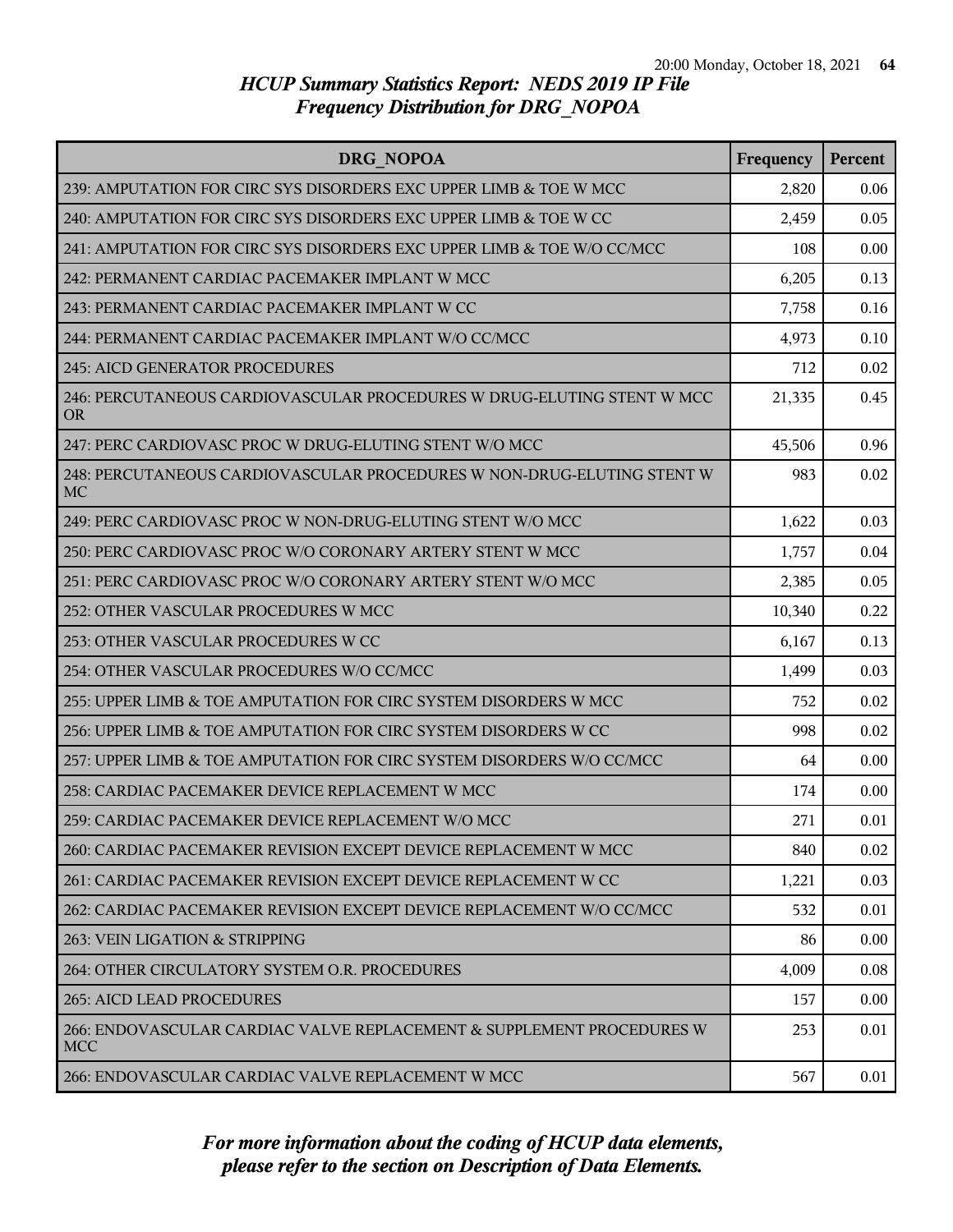| DRG NOPOA                                                                           | Frequency | Percent |
|-------------------------------------------------------------------------------------|-----------|---------|
| 267: ENDOVASCULAR CARDIAC VALVE REPLACEMENT & SUPPLEMENT PROCEDURES W/O<br>M        | 86        | 0.00    |
| 267: ENDOVASCULAR CARDIAC VALVE REPLACEMENT W/O MCC                                 | 152       | 0.00    |
| 268: AORTIC AND HEART ASSIST PROCEDURES EXCEPT PULSATION BALLOON W MCC              | 699       | 0.01    |
| 269: AORTIC AND HEART ASSIST PROCEDURES EXCEPT PULSATION BALLOON W/O MCC            | 833       | 0.02    |
| 270: OTHER MAJOR CARDIOVASCULAR PROCEDURES W MCC                                    | 6,914     | 0.15    |
| 271: OTHER MAJOR CARDIOVASCULAR PROCEDURES W CC                                     | 4,591     | 0.10    |
| 272: OTHER MAJOR CARDIOVASCULAR PROCEDURES W/O CC/MCC                               | 1,156     | 0.02    |
| 273: PERCUTANEOUS INTRACARDIAC PROCEDURES W MCC                                     | 2,030     | 0.04    |
| 274: PERCUTANEOUS INTRACARDIAC PROCEDURES W/O MCC                                   | 2,752     | 0.06    |
| 280: ACUTE MYOCARDIAL INFARCTION, DISCHARGED ALIVE W MCC                            | 38,020    | 0.80    |
| 281: ACUTE MYOCARDIAL INFARCTION, DISCHARGED ALIVE W CC                             | 22,787    | 0.48    |
| 282: ACUTE MYOCARDIAL INFARCTION, DISCHARGED ALIVE W/O CC/MCC                       | 12,627    | 0.27    |
| 283: ACUTE MYOCARDIAL INFARCTION, EXPIRED W MCC                                     | 3,830     | 0.08    |
| 284: ACUTE MYOCARDIAL INFARCTION, EXPIRED W CC                                      | 366       | 0.01    |
| 285: ACUTE MYOCARDIAL INFARCTION, EXPIRED W/O CC/MCC                                | 118       | 0.00    |
| 286: CIRCULATORY DISORDERS EXCEPT AMI, W CARD CATH W MCC                            | 18,192    | 0.38    |
| 287: CIRCULATORY DISORDERS EXCEPT AMI, W CARD CATH W/O MCC                          | 29,812    | 0.63    |
| 288: ACUTE & SUBACUTE ENDOCARDITIS W MCC                                            | 936       | 0.02    |
| 289: ACUTE & SUBACUTE ENDOCARDITIS W CC                                             | 599       | 0.01    |
| 290: ACUTE & SUBACUTE ENDOCARDITIS W/O CC/MCC                                       | 75        | 0.00    |
| 291: HEART FAILURE & SHOCK W MCC                                                    | 43,486    | 0.92    |
| 291: HEART FAILURE & SHOCK W MCC OR PERIPHERAL EXTRACORPOREAL MEMBRANE<br>OX        | 125,803   | 2.65    |
| 292: HEART FAILURE & SHOCK W CC                                                     | 38,245    | 0.81    |
| 293: HEART FAILURE & SHOCK W/O CC/MCC                                               | 12,694    | 0.27    |
| 294: DEEP VEIN THROMBOPHLEBITIS W CC/MCC                                            | 147       | 0.00    |
| 295: DEEP VEIN THROMBOPHLEBITIS W/O CC/MCC                                          | 14        | 0.00    |
| 296: CARDIAC ARREST, UNEXPLAINED W MCC                                              | 425       | 0.01    |
| 296: CARDIAC ARREST, UNEXPLAINED W MCC OR PERIPHERAL EXTRACORPOREAL<br><b>MEMBR</b> | 1,334     | 0.03    |
| 297: CARDIAC ARREST, UNEXPLAINED W CC                                               | 159       | 0.00    |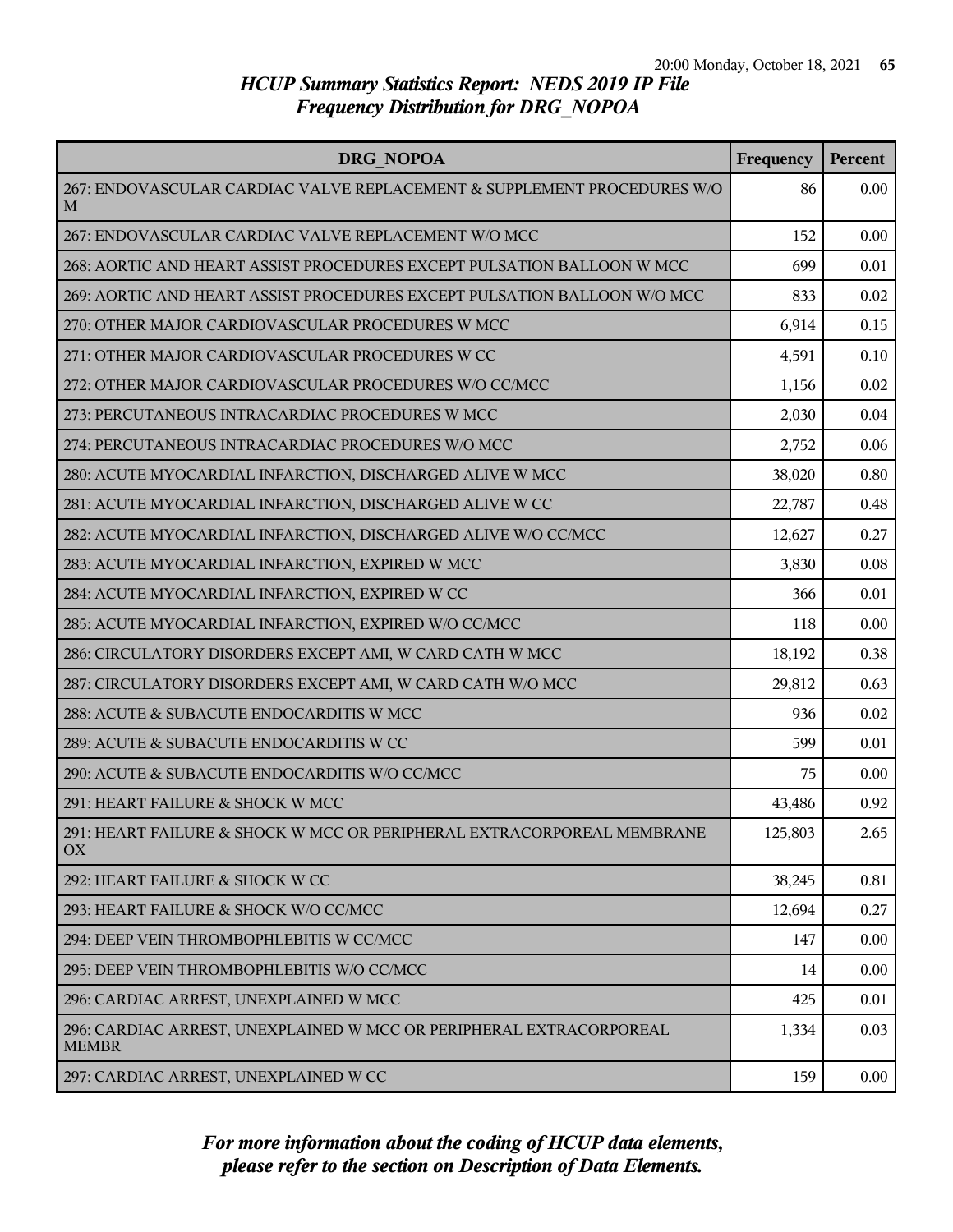| DRG NOPOA                                                 | Frequency | <b>Percent</b> |
|-----------------------------------------------------------|-----------|----------------|
| 298: CARDIAC ARREST, UNEXPLAINED W/O CC/MCC               | 79        | 0.00           |
| 299: PERIPHERAL VASCULAR DISORDERS W MCC                  | 9,144     | 0.19           |
| 300: PERIPHERAL VASCULAR DISORDERS W CC                   | 13,606    | 0.29           |
| 301: PERIPHERAL VASCULAR DISORDERS W/O CC/MCC             | 4,805     | 0.10           |
| 302: ATHEROSCLEROSIS W MCC                                | 1,506     | 0.03           |
| 303: ATHEROSCLEROSIS W/O MCC                              | 6,704     | 0.14           |
| 304: HYPERTENSION W MCC                                   | 9,446     | 0.20           |
| 305: HYPERTENSION W/O MCC                                 | 22,817    | 0.48           |
| 306: CARDIAC CONGENITAL & VALVULAR DISORDERS W MCC        | 1,344     | 0.03           |
| 307: CARDIAC CONGENITAL & VALVULAR DISORDERS W/O MCC      | 1,353     | 0.03           |
| 308: CARDIAC ARRHYTHMIA & CONDUCTION DISORDERS W MCC      | 28,473    | 0.60           |
| 309: CARDIAC ARRHYTHMIA & CONDUCTION DISORDERS W CC       | 38,025    | 0.80           |
| 310: CARDIAC ARRHYTHMIA & CONDUCTION DISORDERS W/O CC/MCC | 26,230    | 0.55           |
| 311: ANGINA PECTORIS                                      | 3,553     | 0.07           |
| 312: SYNCOPE & COLLAPSE                                   | 32,604    | 0.69           |
| 313: CHEST PAIN                                           | 30,405    | 0.64           |
| 314: OTHER CIRCULATORY SYSTEM DIAGNOSES W MCC             | 19,615    | 0.41           |
| 315: OTHER CIRCULATORY SYSTEM DIAGNOSES W CC              | 10,562    | 0.22           |
| 316: OTHER CIRCULATORY SYSTEM DIAGNOSES W/O CC/MCC        | 2,687     | 0.06           |
| 319: OTHER ENDOVASCULAR CARDIAC VALVE PROCEDURES W MCC    | 52        | 0.00           |
| 320: OTHER ENDOVASCULAR CARDIAC VALVE PROCEDURES W/O MCC  | 13        | 0.00           |
| 326: STOMACH, ESOPHAGEAL & DUODENAL PROC W MCC            | 3,739     | 0.08           |
| 327: STOMACH, ESOPHAGEAL & DUODENAL PROC W CC             | 2,140     | 0.05           |
| 328: STOMACH, ESOPHAGEAL & DUODENAL PROC W/O CC/MCC       | 1,225     | 0.03           |
| 329: MAJOR SMALL & LARGE BOWEL PROCEDURES W MCC           | 14,352    | 0.30           |
| 330: MAJOR SMALL & LARGE BOWEL PROCEDURES W CC            | 11,831    | 0.25           |
| 331: MAJOR SMALL & LARGE BOWEL PROCEDURES W/O CC/MCC      | 4,001     | 0.08           |
| 332: RECTAL RESECTION W MCC                               | 25        | 0.00           |
| 333: RECTAL RESECTION W CC                                | 58        | 0.00           |
| 334: RECTAL RESECTION W/O CC/MCC                          | 16        | 0.00           |
| 335: PERITONEAL ADHESIOLYSIS W MCC                        | 2,139     | 0.05           |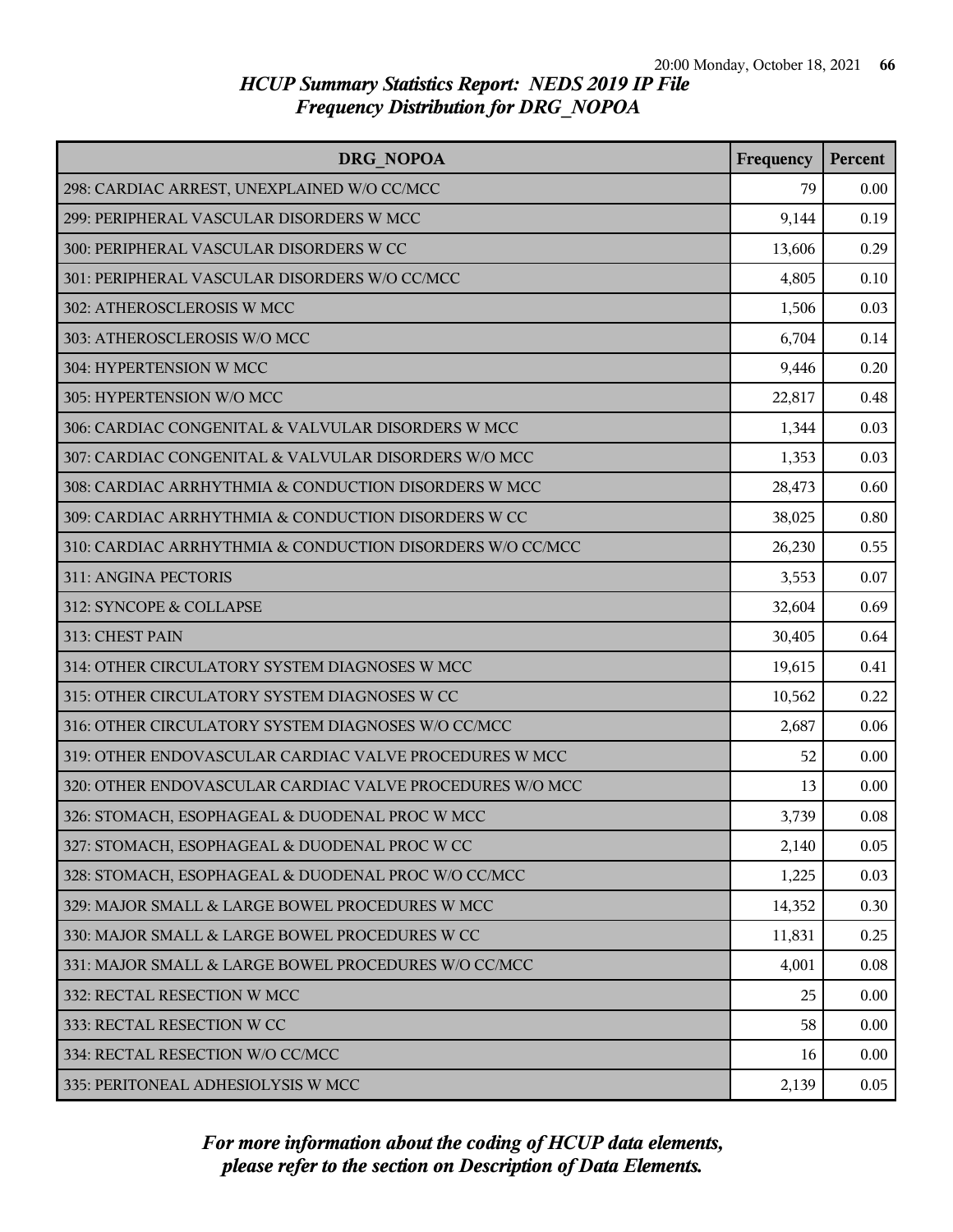| DRG NOPOA                                                                | Frequency | <b>Percent</b> |
|--------------------------------------------------------------------------|-----------|----------------|
| 336: PERITONEAL ADHESIOLYSIS W CC                                        | 4,297     | 0.09           |
| 337: PERITONEAL ADHESIOLYSIS W/O CC/MCC                                  | 2,459     | 0.05           |
| 338: APPENDECTOMY W COMPLICATED PRINCIPAL DIAG W MCC                     | 525       | 0.01           |
| 339: APPENDECTOMY W COMPLICATED PRINCIPAL DIAG W CC                      | 3,326     | 0.07           |
| 340: APPENDECTOMY W COMPLICATED PRINCIPAL DIAG W/O CC/MCC                | 5,847     | 0.12           |
| 341: APPENDECTOMY W/O COMPLICATED PRINCIPAL DIAG W MCC                   | 714       | 0.02           |
| 342: APPENDECTOMY W/O COMPLICATED PRINCIPAL DIAG W CC                    | 3,440     | 0.07           |
| 343: APPENDECTOMY W/O COMPLICATED PRINCIPAL DIAG W/O CC/MCC              | 13,513    | 0.28           |
| 344: MINOR SMALL & LARGE BOWEL PROCEDURES W MCC                          | 481       | 0.01           |
| 345: MINOR SMALL & LARGE BOWEL PROCEDURES W CC                           | 1,224     | 0.03           |
| 346: MINOR SMALL & LARGE BOWEL PROCEDURES W/O CC/MCC                     | 1,006     | 0.02           |
| 347: ANAL & STOMAL PROCEDURES W MCC                                      | 395       | 0.01           |
| 348: ANAL & STOMAL PROCEDURES W CC                                       | 1,265     | 0.03           |
| 349: ANAL & STOMAL PROCEDURES W/O CC/MCC                                 | 685       | 0.01           |
| 350: INGUINAL & FEMORAL HERNIA PROCEDURES W MCC                          | 495       | 0.01           |
| 351: INGUINAL & FEMORAL HERNIA PROCEDURES W CC                           | 1,309     | 0.03           |
| 352: INGUINAL & FEMORAL HERNIA PROCEDURES W/O CC/MCC                     | 1,580     | 0.03           |
| 353: HERNIA PROCEDURES EXCEPT INGUINAL & FEMORAL W MCC                   | 913       | 0.02           |
| 354: HERNIA PROCEDURES EXCEPT INGUINAL & FEMORAL W CC                    | 2,629     | 0.06           |
| 355: HERNIA PROCEDURES EXCEPT INGUINAL & FEMORAL W/O CC/MCC              | 1,721     | 0.04           |
| 356: OTHER DIGESTIVE SYSTEM O.R. PROCEDURES W MCC                        | 3,241     | 0.07           |
| 357: OTHER DIGESTIVE SYSTEM O.R. PROCEDURES W CC                         | 2,650     | 0.06           |
| 358: OTHER DIGESTIVE SYSTEM O.R. PROCEDURES W/O CC/MCC                   | 945       | 0.02           |
| 368: MAJOR ESOPHAGEAL DISORDERS W MCC                                    | 1,877     | 0.04           |
| 369: MAJOR ESOPHAGEAL DISORDERS W CC                                     | 2,873     | 0.06           |
| 370: MAJOR ESOPHAGEAL DISORDERS W/O CC/MCC                               | 474       | 0.01           |
| 371: MAJOR GASTROINTESTINAL DISORDERS & PERITONEAL INFECTIONS W MCC      | 7,432     | 0.16           |
| 372: MAJOR GASTROINTESTINAL DISORDERS & PERITONEAL INFECTIONS W CC       | 14,026    | 0.30           |
| 373: MAJOR GASTROINTESTINAL DISORDERS & PERITONEAL INFECTIONS W/O CC/MCC | 6,025     | 0.13           |
| 374: DIGESTIVE MALIGNANCY W MCC                                          | 5,843     | 0.12           |
| 375: DIGESTIVE MALIGNANCY W CC                                           | 6,841     | 0.14           |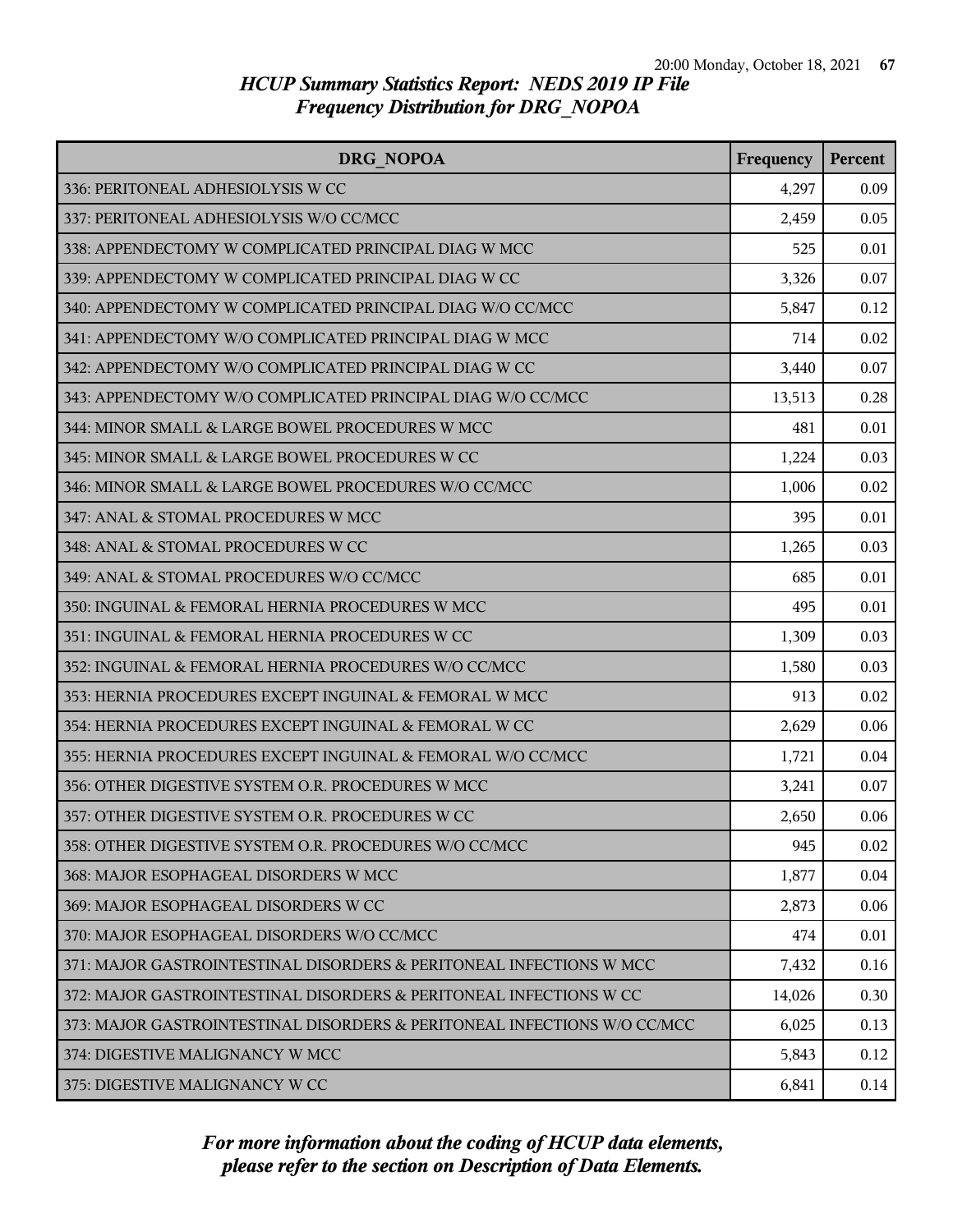| DRG NOPOA                                                                | Frequency | Percent |
|--------------------------------------------------------------------------|-----------|---------|
| 376: DIGESTIVE MALIGNANCY W/O CC/MCC                                     | 535       | 0.01    |
| 377: G.I. HEMORRHAGE W MCC                                               | 27,672    | 0.58    |
| 378: G.I. HEMORRHAGE W CC                                                | 58,007    | 1.22    |
| 379: G.I. HEMORRHAGE W/O CC/MCC                                          | 9,141     | 0.19    |
| 380: COMPLICATED PEPTIC ULCER W MCC                                      | 2,763     | 0.06    |
| 381: COMPLICATED PEPTIC ULCER W CC                                       | 4,322     | 0.09    |
| 382: COMPLICATED PEPTIC ULCER W/O CC/MCC                                 | 1,164     | 0.02    |
| 383: UNCOMPLICATED PEPTIC ULCER W MCC                                    | 593       | 0.01    |
| 384: UNCOMPLICATED PEPTIC ULCER W/O MCC                                  | 2,577     | 0.05    |
| 385: INFLAMMATORY BOWEL DISEASE W MCC                                    | 2,367     | 0.05    |
| 386: INFLAMMATORY BOWEL DISEASE W CC                                     | 7,579     | 0.16    |
| 387: INFLAMMATORY BOWEL DISEASE W/O CC/MCC                               | 5,716     | 0.12    |
| 388: G.I. OBSTRUCTION W MCC                                              | 8,299     | 0.17    |
| 389: G.I. OBSTRUCTION W CC                                               | 24,883    | 0.52    |
| 390: G.I. OBSTRUCTION W/O CC/MCC                                         | 20,742    | 0.44    |
| 391: ESOPHAGITIS, GASTROENT & MISC DIGEST DISORDERS W MCC                | 21,396    | 0.45    |
| 392: ESOPHAGITIS, GASTROENT & MISC DIGEST DISORDERS W/O MCC              | 102,725   | 2.17    |
| 393: OTHER DIGESTIVE SYSTEM DIAGNOSES W MCC                              | 12,213    | 0.26    |
| 394: OTHER DIGESTIVE SYSTEM DIAGNOSES W CC                               | 21,114    | 0.45    |
| 395: OTHER DIGESTIVE SYSTEM DIAGNOSES W/O CC/MCC                         | 8,041     | 0.17    |
| 405: PANCREAS, LIVER & SHUNT PROCEDURES W MCC                            | 883       | 0.02    |
| 406: PANCREAS, LIVER & SHUNT PROCEDURES W CC                             | 315       | 0.01    |
| 407: PANCREAS, LIVER & SHUNT PROCEDURES W/O CC/MCC                       | 65        | 0.00    |
| 408: BILIARY TRACT PROC EXCEPT ONLY CHOLECYST W OR W/O C.D.E. W MCC      | 275       | 0.01    |
| 409: BILIARY TRACT PROC EXCEPT ONLY CHOLECYST W OR W/O C.D.E. W CC       | 223       | 0.00    |
| 410: BILIARY TRACT PROC EXCEPT ONLY CHOLECYST W OR W/O C.D.E. W/O CC/MCC | 101       | 0.00    |
| 411: CHOLECYSTECTOMY W C.D.E. W MCC                                      | 79        | 0.00    |
| 412: CHOLECYSTECTOMY W C.D.E. W CC                                       | 125       | 0.00    |
| 413: CHOLECYSTECTOMY W C.D.E. W/O CC/MCC                                 | 92        | 0.00    |
| 414: CHOLECYSTECTOMY EXCEPT BY LAPAROSCOPE W/O C.D.E. W MCC              | 689       | 0.01    |
| 415: CHOLECYSTECTOMY EXCEPT BY LAPAROSCOPE W/O C.D.E. W CC               | 997       | 0.02    |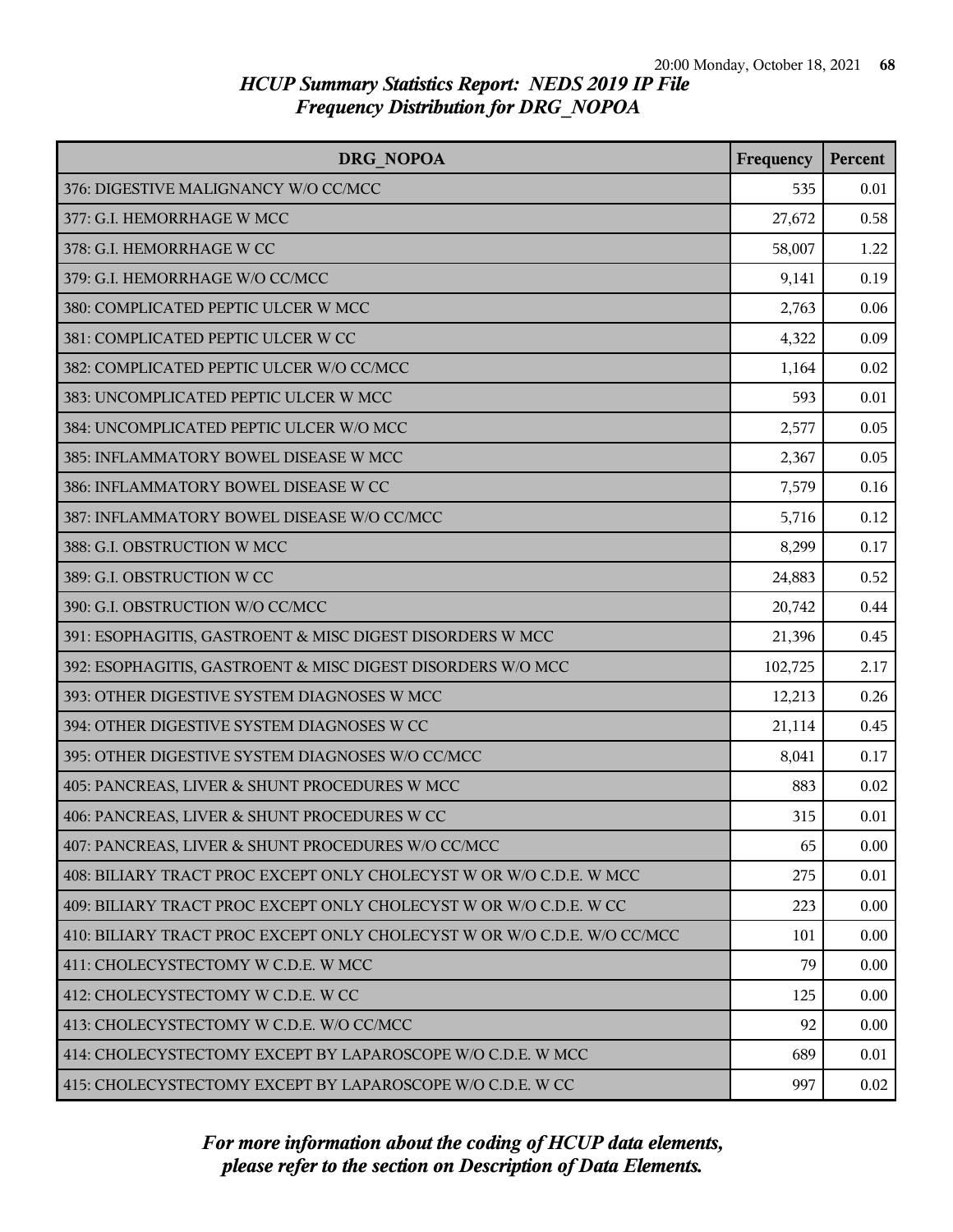| DRG NOPOA                                                        | Frequency | Percent |
|------------------------------------------------------------------|-----------|---------|
| 416: CHOLECYSTECTOMY EXCEPT BY LAPAROSCOPE W/O C.D.E. W/O CC/MCC | 514       | 0.01    |
| 417: LAPAROSCOPIC CHOLECYSTECTOMY W/O C.D.E. W MCC               | 8,334     | 0.18    |
| 418: LAPAROSCOPIC CHOLECYSTECTOMY W/O C.D.E. W CC                | 17,579    | 0.37    |
| 419: LAPAROSCOPIC CHOLECYSTECTOMY W/O C.D.E. W/O CC/MCC          | 21,155    | 0.45    |
| 420: HEPATOBILIARY DIAGNOSTIC PROCEDURES W MCC                   | 232       | 0.00    |
| 421: HEPATOBILIARY DIAGNOSTIC PROCEDURES W CC                    | 193       | 0.00    |
| 422: HEPATOBILIARY DIAGNOSTIC PROCEDURES W/O CC/MCC              | 57        | 0.00    |
| 423: OTHER HEPATOBILIARY OR PANCREAS O.R. PROCEDURES W MCC       | 395       | 0.01    |
| 424: OTHER HEPATOBILIARY OR PANCREAS O.R. PROCEDURES W CC        | 174       | 0.00    |
| 425: OTHER HEPATOBILIARY OR PANCREAS O.R. PROCEDURES W/O CC/MCC  | 21        | 0.00    |
| 432: CIRRHOSIS & ALCOHOLIC HEPATITIS W MCC                       | 15,496    | 0.33    |
| 433: CIRRHOSIS & ALCOHOLIC HEPATITIS W CC                        | 13,013    | 0.27    |
| 434: CIRRHOSIS & ALCOHOLIC HEPATITIS W/O CC/MCC                  | 983       | 0.02    |
| 435: MALIGNANCY OF HEPATOBILIARY SYSTEM OR PANCREAS W MCC        | 6,509     | 0.14    |
| 436: MALIGNANCY OF HEPATOBILIARY SYSTEM OR PANCREAS W CC         | 3,849     | 0.08    |
| 437: MALIGNANCY OF HEPATOBILIARY SYSTEM OR PANCREAS W/O CC/MCC   | 375       | 0.01    |
| 438: DISORDERS OF PANCREAS EXCEPT MALIGNANCY W MCC               | 10,124    | 0.21    |
| 439: DISORDERS OF PANCREAS EXCEPT MALIGNANCY W CC                | 27,366    | 0.58    |
| 440: DISORDERS OF PANCREAS EXCEPT MALIGNANCY W/O CC/MCC          | 18,046    | 0.38    |
| 441: DISORDERS OF LIVER EXCEPT MALIG, CIRR, ALC HEPA W MCC       | 2,937     | 0.06    |
| 441: DISORDERS OF LIVER EXCEPT MALIG, CIRR, ALC HEPA W MCC       | 8,806     | 0.19    |
| 442: DISORDERS OF LIVER EXCEPT MALIG, CIRR, ALC HEPA W CC        | 3,016     | 0.06    |
| 442: DISORDERS OF LIVER EXCEPT MALIG, CIRR, ALC HEPA W CC        | 9,528     | 0.20    |
| 443: DISORDERS OF LIVER EXCEPT MALIG, CIRR, ALC HEPA W/O CC/MCC  | 757       | 0.02    |
| 443: DISORDERS OF LIVER EXCEPT MALIG, CIRR, ALC HEPA W/O CC/MCC  | 2,634     | 0.06    |
| 444: DISORDERS OF THE BILIARY TRACT W MCC                        | 6,161     | 0.13    |
| 445: DISORDERS OF THE BILIARY TRACT W CC                         | 9,545     | 0.20    |
| 446: DISORDERS OF THE BILIARY TRACT W/O CC/MCC                   | 6,423     | 0.14    |
| 453: COMBINED ANTERIOR/POSTERIOR SPINAL FUSION W MCC             | 411       | 0.01    |
| 454: COMBINED ANTERIOR/POSTERIOR SPINAL FUSION W CC              | 695       | 0.01    |
| 455: COMBINED ANTERIOR/POSTERIOR SPINAL FUSION W/O CC/MCC        | 340       | 0.01    |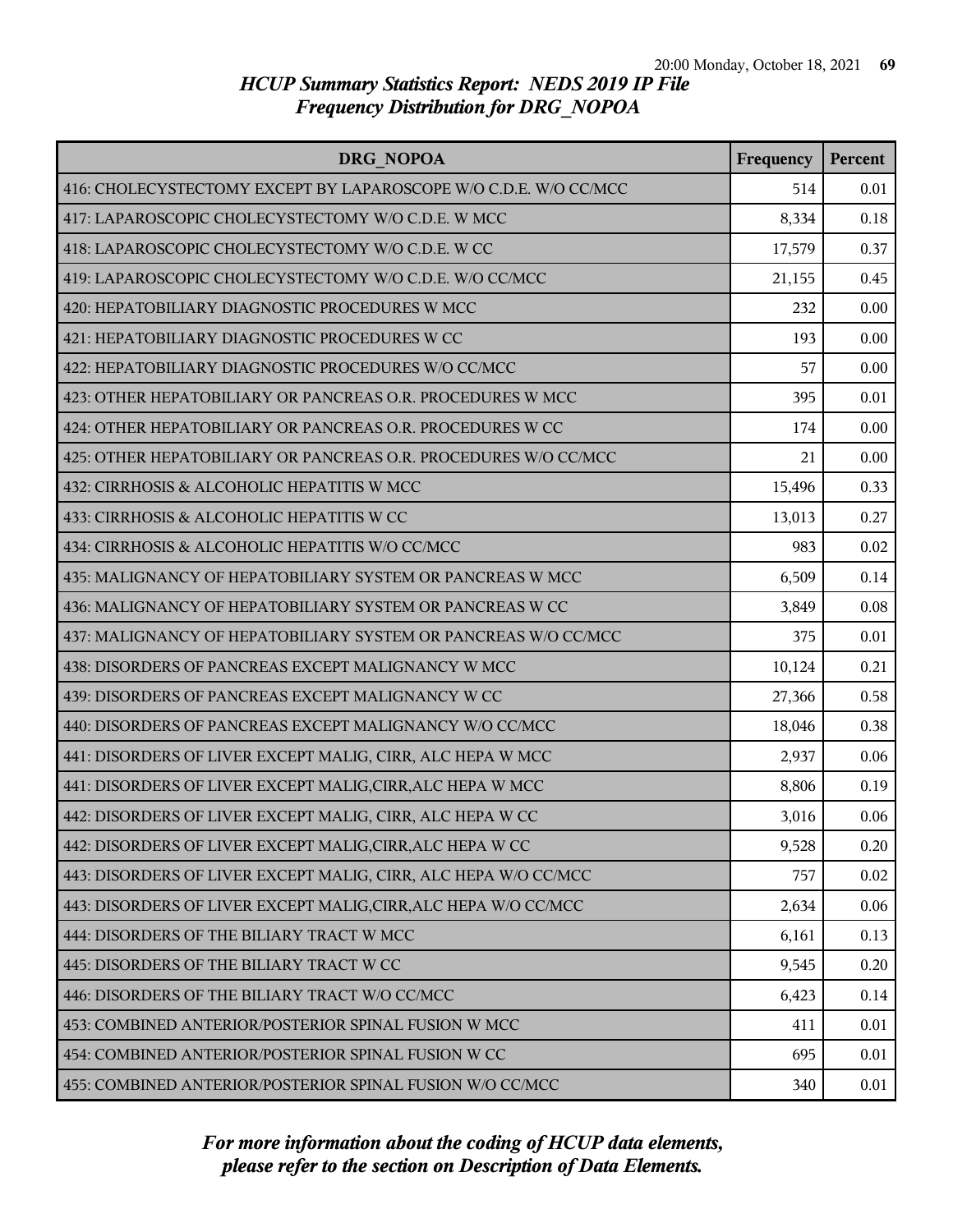| DRG NOPOA                                                                 | Frequency | Percent |
|---------------------------------------------------------------------------|-----------|---------|
| 456: SPINAL FUS EXC CERV W SPINAL CURV/MALIG/INFEC OR EXT FUS W MCC       | 336       | 0.01    |
| 457: SPINAL FUS EXC CERV W SPINAL CURV/MALIG/INFEC OR EXT FUS W CC        | 403       | 0.01    |
| 458: SPINAL FUS EXC CERV W SPINAL CURV/MALIG/INFEC OR EXT FUS W/O CC/MCC  | 30        | 0.00    |
| 459: SPINAL FUSION EXCEPT CERVICAL W MCC                                  | 790       | 0.02    |
| 460: SPINAL FUSION EXCEPT CERVICAL W/O MCC                                | 2,387     | 0.05    |
| 461: BILATERAL OR MULTIPLE MAJOR JOINT PROCS OF LOWER EXTREMITY W MCC     | 31        | 0.00    |
| 462: BILATERAL OR MULTIPLE MAJOR JOINT PROCS OF LOWER EXTREMITY W/O MCC   | 37        | 0.00    |
| 463: WND DEBRID & SKN GRFT EXC HAND, FOR MUSCULO-CONN TISS DIS W MCC      | 1,949     | 0.04    |
| 464: WND DEBRID & SKN GRFT EXC HAND, FOR MUSCULO-CONN TISS DIS W CC       | 2,866     | 0.06    |
| 465: WND DEBRID & SKN GRFT EXC HAND, FOR MUSCULO-CONN TISS DIS W/O CC/MCC | 527       | 0.01    |
| 466: REVISION OF HIP OR KNEE REPLACEMENT W MCC                            | 1,073     | 0.02    |
| 467: REVISION OF HIP OR KNEE REPLACEMENT W CC                             | 2,187     | 0.05    |
| 468: REVISION OF HIP OR KNEE REPLACEMENT W/O CC/MCC                       | 493       | 0.01    |
| 469: MAJOR HIP AND KNEE JOINT REPLACEMENT OR REATTACHMENT OF LOWER EXTREM | 5,571     | 0.12    |
| 470: MAJOR HIP AND KNEE JOINT REPLACEMENT OR REATTACHMENT OF LOWER EXTREM | 20,426    | 0.43    |
| 471: CERVICAL SPINAL FUSION W MCC                                         | 1,088     | 0.02    |
| 472: CERVICAL SPINAL FUSION W CC                                          | 1,849     | 0.04    |
| 473: CERVICAL SPINAL FUSION W/O CC/MCC                                    | 779       | 0.02    |
| 474: AMPUTATION FOR MUSCULOSKELETAL SYS & CONN TISSUE DIS W MCC           | 1,053     | 0.02    |
| 475: AMPUTATION FOR MUSCULOSKELETAL SYS & CONN TISSUE DIS W CC            | 1,113     | 0.02    |
| 476: AMPUTATION FOR MUSCULOSKELETAL SYS & CONN TISSUE DIS W/O CC/MCC      | 93        | 0.00    |
| 477: BIOPSIES OF MUSCULOSKELETAL SYSTEM & CONNECTIVE TISSUE W MCC         | 1,377     | 0.03    |
| 478: BIOPSIES OF MUSCULOSKELETAL SYSTEM & CONNECTIVE TISSUE W CC          | 2,752     | 0.06    |
| 479: BIOPSIES OF MUSCULOSKELETAL SYSTEM & CONNECTIVE TISSUE W/O CC/MCC    | 637       | 0.01    |
| 480: HIP & FEMUR PROCEDURES EXCEPT MAJOR JOINT W MCC                      | 10,941    | 0.23    |
| 481: HIP & FEMUR PROCEDURES EXCEPT MAJOR JOINT W CC                       | 31,109    | 0.66    |
| 482: HIP & FEMUR PROCEDURES EXCEPT MAJOR JOINT W/O CC/MCC                 | 11,392    | 0.24    |
| 483: MAJOR JOINT/LIMB REATTACHMENT PROCEDURE OF UPPER EXTREMITIES         | 1,183     | 0.02    |
| 485: KNEE PROCEDURES W PDX OF INFECTION W MCC                             | 487       | 0.01    |
| 486: KNEE PROCEDURES W PDX OF INFECTION W CC                              | 846       | 0.02    |
| 487: KNEE PROCEDURES W PDX OF INFECTION W/O CC/MCC                        | 301       | 0.01    |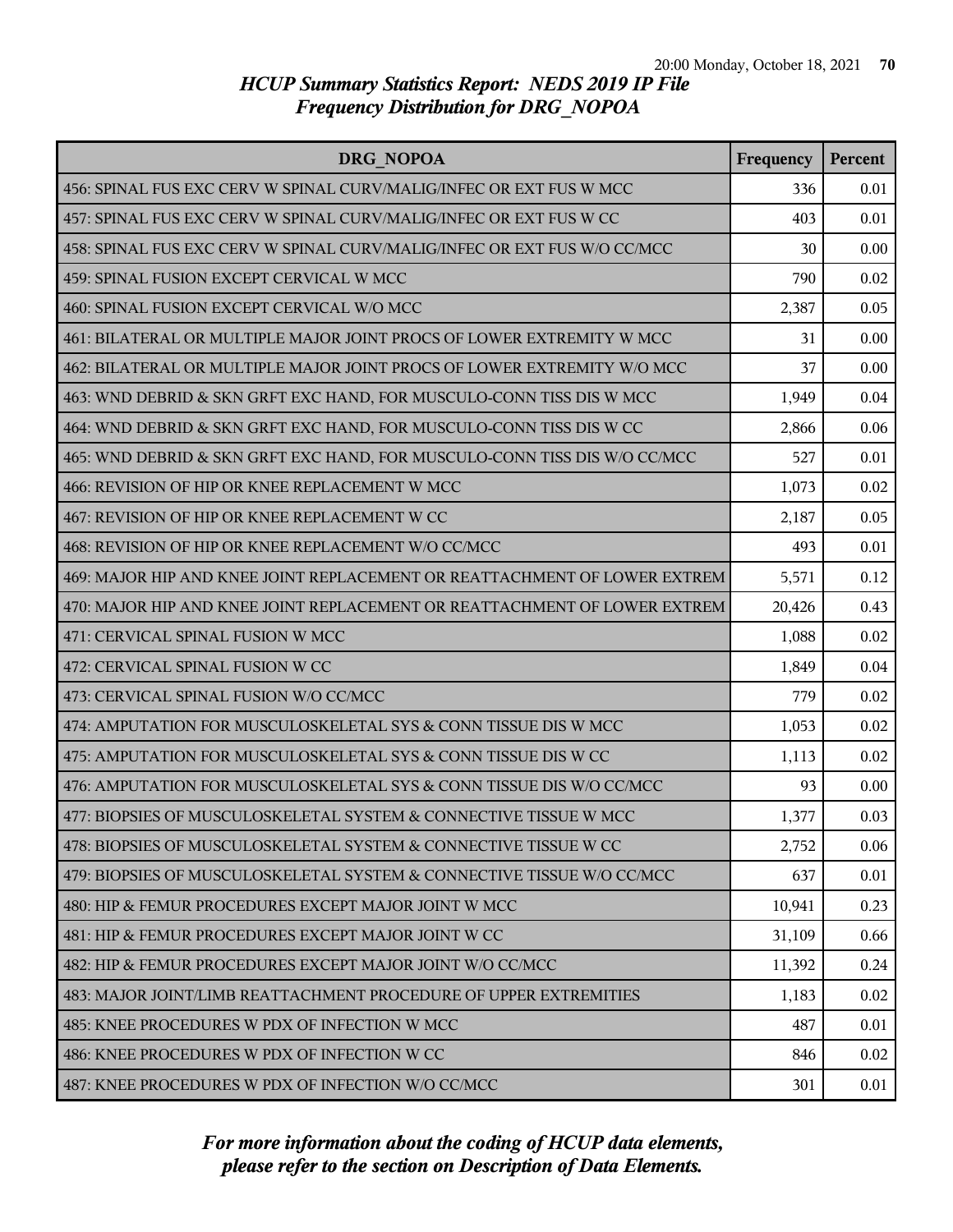| <b>DRG NOPOA</b>                                                         | Frequency | Percent |
|--------------------------------------------------------------------------|-----------|---------|
| 488: KNEE PROCEDURES W/O PDX OF INFECTION W CC/MCC                       | 1,230     | 0.03    |
| 489: KNEE PROCEDURES W/O PDX OF INFECTION W/O CC/MCC                     | 730       | 0.02    |
| 492: LOWER EXTREM & HUMER PROC EXCEPT HIP, FOOT, FEMUR W MCC             | 858       | 0.02    |
| 492: LOWER EXTREM & HUMER PROC EXCEPT HIP, FOOT, FEMUR W MCC             | 2,572     | 0.05    |
| 493: LOWER EXTREM & HUMER PROC EXCEPT HIP, FOOT, FEMUR W CC              | 2,854     | 0.06    |
| 493: LOWER EXTREM & HUMER PROC EXCEPT HIP, FOOT, FEMUR W CC              | 8,497     | 0.18    |
| 494: LOWER EXTREM & HUMER PROC EXCEPT HIP, FOOT, FEMUR W/O CC/MCC        | 2,987     | 0.06    |
| 494: LOWER EXTREM & HUMER PROC EXCEPT HIP, FOOT, FEMUR W/O CC/MCC        | 9,255     | 0.20    |
| 495: LOCAL EXCISION & REMOVAL INT FIX DEVICES EXC HIP & FEMUR W MCC      | 157       | 0.00    |
| 496: LOCAL EXCISION & REMOVAL INT FIX DEVICES EXC HIP & FEMUR W CC       | 436       | 0.01    |
| 497: LOCAL EXCISION & REMOVAL INT FIX DEVICES EXC HIP & FEMUR W/O CC/MCC | 125       | 0.00    |
| 498: LOCAL EXCISION & REMOVAL INT FIX DEVICES OF HIP & FEMUR W CC/MCC    | 291       | 0.01    |
| 499: LOCAL EXCISION & REMOVAL INT FIX DEVICES OF HIP & FEMUR W/O CC/MCC  | 31        | 0.00    |
| 500: SOFT TISSUE PROCEDURES W MCC                                        | 1,260     | 0.03    |
| 501: SOFT TISSUE PROCEDURES W CC                                         | 3,669     | 0.08    |
| 502: SOFT TISSUE PROCEDURES W/O CC/MCC                                   | 1,603     | 0.03    |
| 503: FOOT PROCEDURES W MCC                                               | 413       | 0.01    |
| 504: FOOT PROCEDURES W CC                                                | 1,606     | 0.03    |
| 505: FOOT PROCEDURES W/O CC/MCC                                          | 795       | 0.02    |
| 506: MAJOR THUMB OR JOINT PROCEDURES                                     | 435       | 0.01    |
| 507: MAJOR SHOULDER OR ELBOW JOINT PROCEDURES W CC/MCC                   | 194       | 0.00    |
| 508: MAJOR SHOULDER OR ELBOW JOINT PROCEDURES W/O CC/MCC                 | 73        | 0.00    |
| 509: ARTHROSCOPY                                                         | 37        | 0.00    |
| 510: SHOULDER, ELBOW OR FOREARM PROC, EXC MAJOR JOINT PROC W MCC         | 161       | 0.00    |
| 510: SHOULDER, ELBOW OR FOREARM PROC, EXC MAJOR JOINT PROC W MCC         | 476       | 0.01    |
| 511: SHOULDER, ELBOW OR FOREARM PROC, EXC MAJOR JOINT PROC W CC          | 601       | 0.01    |
| 511: SHOULDER, ELBOW OR FOREARM PROC, EXC MAJOR JOINT PROC W CC          | 1,623     | 0.03    |
| 512: SHOULDER, ELBOW OR FOREARM PROC, EXC MAJOR JOINT PROC W/O CC/MCC    | 525       | 0.01    |
| 512: SHOULDER, ELBOW OR FOREARM PROC, EXC MAJOR JOINT PROC W/O CC/MCC    | 1,820     | 0.04    |
| 513: HAND OR WRIST PROC, EXCEPT MAJOR THUMB OR JOINT PROC W CC/MCC       | 2,044     | 0.04    |
| 514: HAND OR WRIST PROC, EXCEPT MAJOR THUMB OR JOINT PROC W/O CC/MCC     | 1,283     | 0.03    |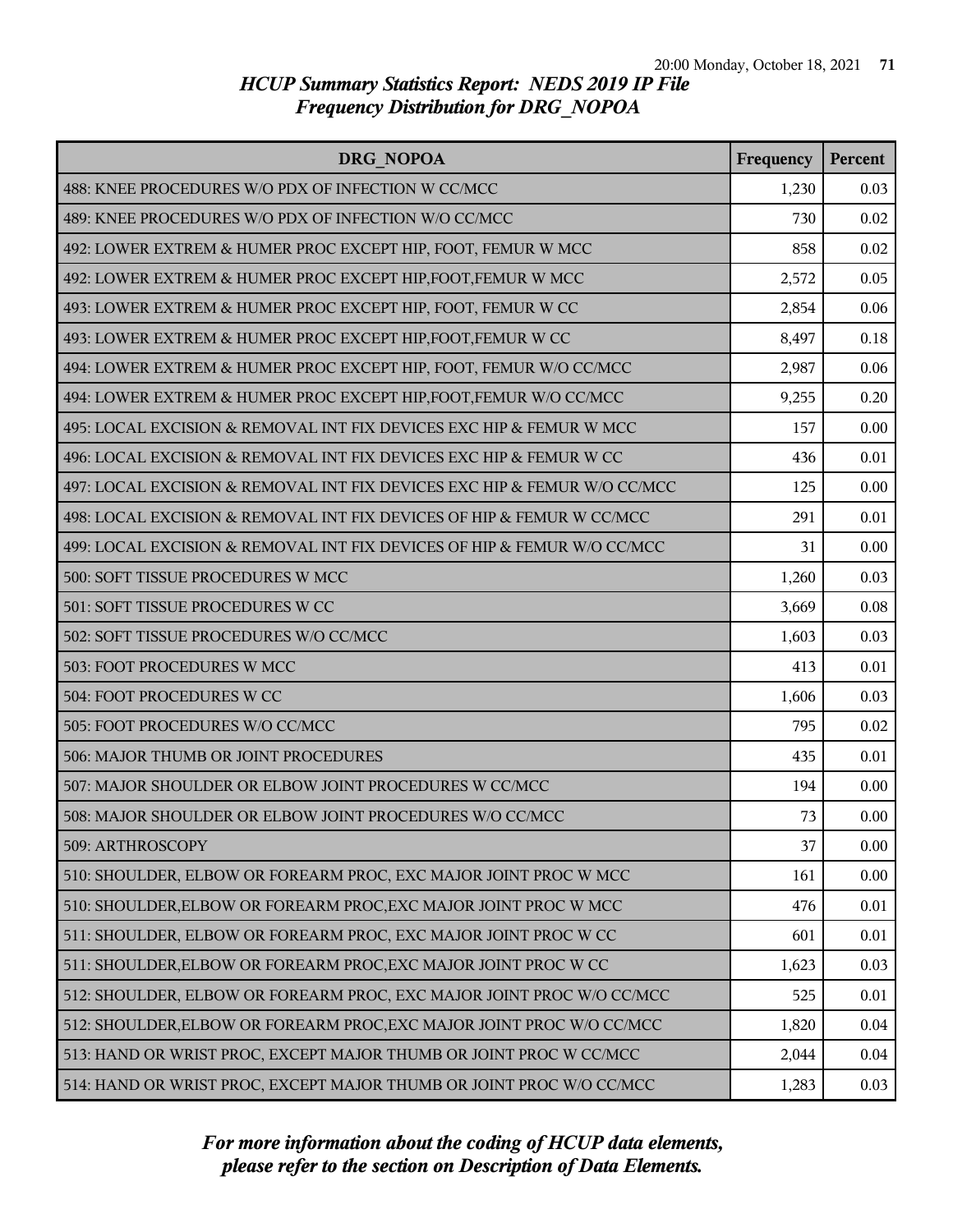| <b>DRG NOPOA</b>                                                         | Frequency | <b>Percent</b> |
|--------------------------------------------------------------------------|-----------|----------------|
| 515: OTHER MUSCULOSKELET SYS & CONN TISS O.R. PROC W MCC                 | 1,804     | 0.04           |
| 516: OTHER MUSCULOSKELET SYS & CONN TISS O.R. PROC W CC                  | 4,459     | 0.09           |
| 517: OTHER MUSCULOSKELET SYS & CONN TISS O.R. PROC W/O CC/MCC            | 2,190     | 0.05           |
| 518: BACK & NECK PROC EXC SPINAL FUSION W MCC OR DISC DEVICE/NEUROSTIM   | 615       | 0.01           |
| 519: BACK & NECK PROC EXC SPINAL FUSION W CC                             | 1,995     | 0.04           |
| 520: BACK & NECK PROC EXC SPINAL FUSION W/O CC/MCC                       | 1,655     | 0.03           |
| 533: FRACTURES OF FEMUR W MCC                                            | 375       | 0.01           |
| 534: FRACTURES OF FEMUR W/O MCC                                          | 1,420     | 0.03           |
| 535: FRACTURES OF HIP & PELVIS W MCC                                     | 2,982     | 0.06           |
| 536: FRACTURES OF HIP & PELVIS W/O MCC                                   | 9,747     | 0.21           |
| 537: SPRAINS, STRAINS, & DISLOCATIONS OF HIP, PELVIS & THIGH W CC/MCC    | 399       | 0.01           |
| 538: SPRAINS, STRAINS, & DISLOCATIONS OF HIP, PELVIS & THIGH W/O CC/MCC  | 227       | 0.00           |
| 539: OSTEOMYELITIS W MCC                                                 | 1,512     | 0.03           |
| 540: OSTEOMYELITIS W CC                                                  | 2,306     | 0.05           |
| 541: OSTEOMYELITIS W/O CC/MCC                                            | 682       | 0.01           |
| 542: PATHOLOGICAL FRACTURES & MUSCULOSKELET & CONN TISS MALIG W MCC      | 3,372     | 0.07           |
| 543: PATHOLOGICAL FRACTURES & MUSCULOSKELET & CONN TISS MALIG W CC       | 6,353     | 0.13           |
| 544: PATHOLOGICAL FRACTURES & MUSCULOSKELET & CONN TISS MALIG W/O CC/MCC | 1,664     | 0.04           |
| 545: CONNECTIVE TISSUE DISORDERS W MCC                                   | 2,091     | 0.04           |
| 546: CONNECTIVE TISSUE DISORDERS W CC                                    | 3,298     | 0.07           |
| 547: CONNECTIVE TISSUE DISORDERS W/O CC/MCC                              | 1,550     | 0.03           |
| 548: SEPTIC ARTHRITIS W MCC                                              | 362       | 0.01           |
| 549: SEPTIC ARTHRITIS W CC                                               | 939       | 0.02           |
| 550: SEPTIC ARTHRITIS W/O CC/MCC                                         | 450       | 0.01           |
| 551: MEDICAL BACK PROBLEMS W MCC                                         | 6,002     | 0.13           |
| 552: MEDICAL BACK PROBLEMS W/O MCC                                       | 29,514    | 0.62           |
| 553: BONE DISEASES & ARTHROPATHIES W MCC                                 | 1,047     | 0.02           |
| 554: BONE DISEASES & ARTHROPATHIES W/O MCC                               | 5,693     | 0.12           |
| 555: SIGNS & SYMPTOMS OF MUSCULOSKELETAL SYSTEM & CONN TISSUE W MCC      | 952       | 0.02           |
| 556: SIGNS & SYMPTOMS OF MUSCULOSKELETAL SYSTEM & CONN TISSUE W/O MCC    | 5,184     | 0.11           |
| 557: TENDONITIS, MYOSITIS & BURSITIS W MCC                               | 2,102     | 0.04           |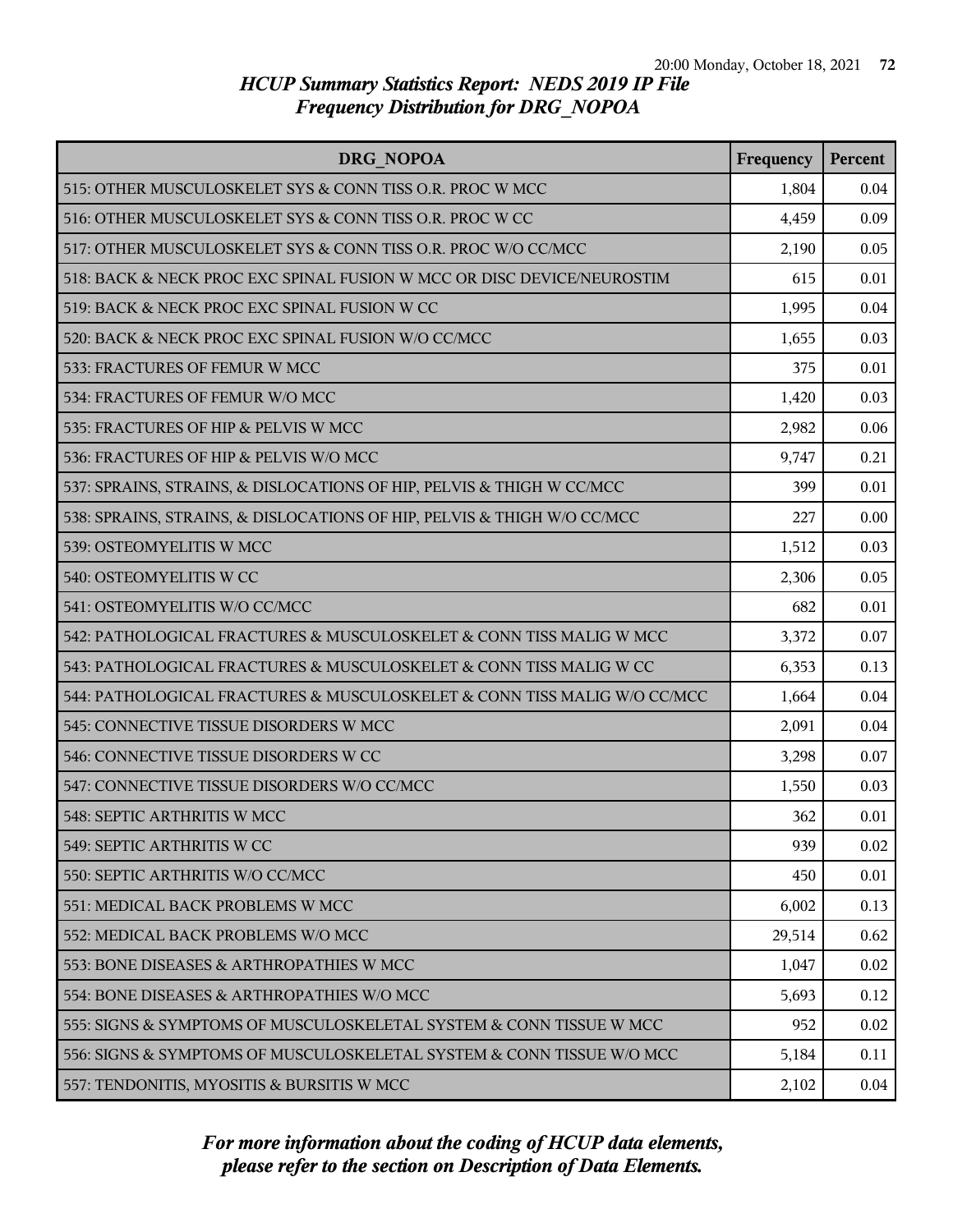| DRG NOPOA                                                               | Frequency | Percent |
|-------------------------------------------------------------------------|-----------|---------|
| 558: TENDONITIS, MYOSITIS & BURSITIS W/O MCC                            | 9,792     | 0.21    |
| 559: AFTERCARE, MUSCULOSKELETAL SYSTEM & CONNECTIVE TISSUE W MCC        | 1,165     | 0.02    |
| 560: AFTERCARE, MUSCULOSKELETAL SYSTEM & CONNECTIVE TISSUE W CC         | 2,205     | 0.05    |
| 561: AFTERCARE, MUSCULOSKELETAL SYSTEM & CONNECTIVE TISSUE W/O CC/MCC   | 1,014     | 0.02    |
| 562: FX, SPRN, STRN & DISL EXCEPT FEMUR, HIP, PELVIS & THIGH W MCC      | 2,959     | 0.06    |
| 563: FX, SPRN, STRN & DISL EXCEPT FEMUR, HIP, PELVIS & THIGH W/O MCC    | 13,840    | 0.29    |
| 564: OTHER MUSCULOSKELETAL SYS & CONNECTIVE TISSUE DIAGNOSES W MCC      | 2,222     | 0.05    |
| 565: OTHER MUSCULOSKELETAL SYS & CONNECTIVE TISSUE DIAGNOSES W CC       | 4,556     | 0.10    |
| 566: OTHER MUSCULOSKELETAL SYS & CONNECTIVE TISSUE DIAGNOSES W/O CC/MCC | 1,522     | 0.03    |
| 570: SKIN DEBRIDEMENT W MCC                                             | 1,261     | 0.03    |
| 571: SKIN DEBRIDEMENT W CC                                              | 3,617     | 0.08    |
| 572: SKIN DEBRIDEMENT W/O CC/MCC                                        | 1,263     | 0.03    |
| 573: SKIN GRAFT FOR SKIN ULCER OR CELLULITIS W MCC                      | 215       | 0.00    |
| 574: SKIN GRAFT FOR SKIN ULCER OR CELLULITIS W CC                       | 485       | 0.01    |
| 575: SKIN GRAFT FOR SKIN ULCER OR CELLULITIS W/O CC/MCC                 | 79        | 0.00    |
| 576: SKIN GRAFT EXC FOR SKIN ULCER OR CELLULITIS W MCC                  | 103       | 0.00    |
| 577: SKIN GRAFT EXC FOR SKIN ULCER OR CELLULITIS W CC                   | 275       | 0.01    |
| 578: SKIN GRAFT EXC FOR SKIN ULCER OR CELLULITIS W/O CC/MCC             | 183       | 0.00    |
| 579: OTHER SKIN, SUBCUT TISS & BREAST PROC W MCC                        | 2,379     | 0.05    |
| 580: OTHER SKIN, SUBCUT TISS & BREAST PROC W CC                         | 8,395     | 0.18    |
| 581: OTHER SKIN, SUBCUT TISS & BREAST PROC W/O CC/MCC                   | 4,640     | 0.10    |
| 582: MASTECTOMY FOR MALIGNANCY W CC/MCC                                 | 38        | 0.00    |
| 583: MASTECTOMY FOR MALIGNANCY W/O CC/MCC                               | 14        | 0.00    |
| 584: BREAST BIOPSY, LOCAL EXCISION & OTHER BREAST PROCEDURES W CC/MCC   | 433       | 0.01    |
| 585: BREAST BIOPSY, LOCAL EXCISION & OTHER BREAST PROCEDURES W/O CC/MCC | 513       | 0.01    |
| 592: SKIN ULCERS W MCC                                                  | 1,202     | 0.03    |
| 593: SKIN ULCERS W CC                                                   | 2,195     | 0.05    |
| 594: SKIN ULCERS W/O CC/MCC                                             | 282       | 0.01    |
| 595: MAJOR SKIN DISORDERS W MCC                                         | 441       | 0.01    |
| 596: MAJOR SKIN DISORDERS W/O MCC                                       | 1,849     | 0.04    |
| 597: MALIGNANT BREAST DISORDERS W MCC                                   | 818       | 0.02    |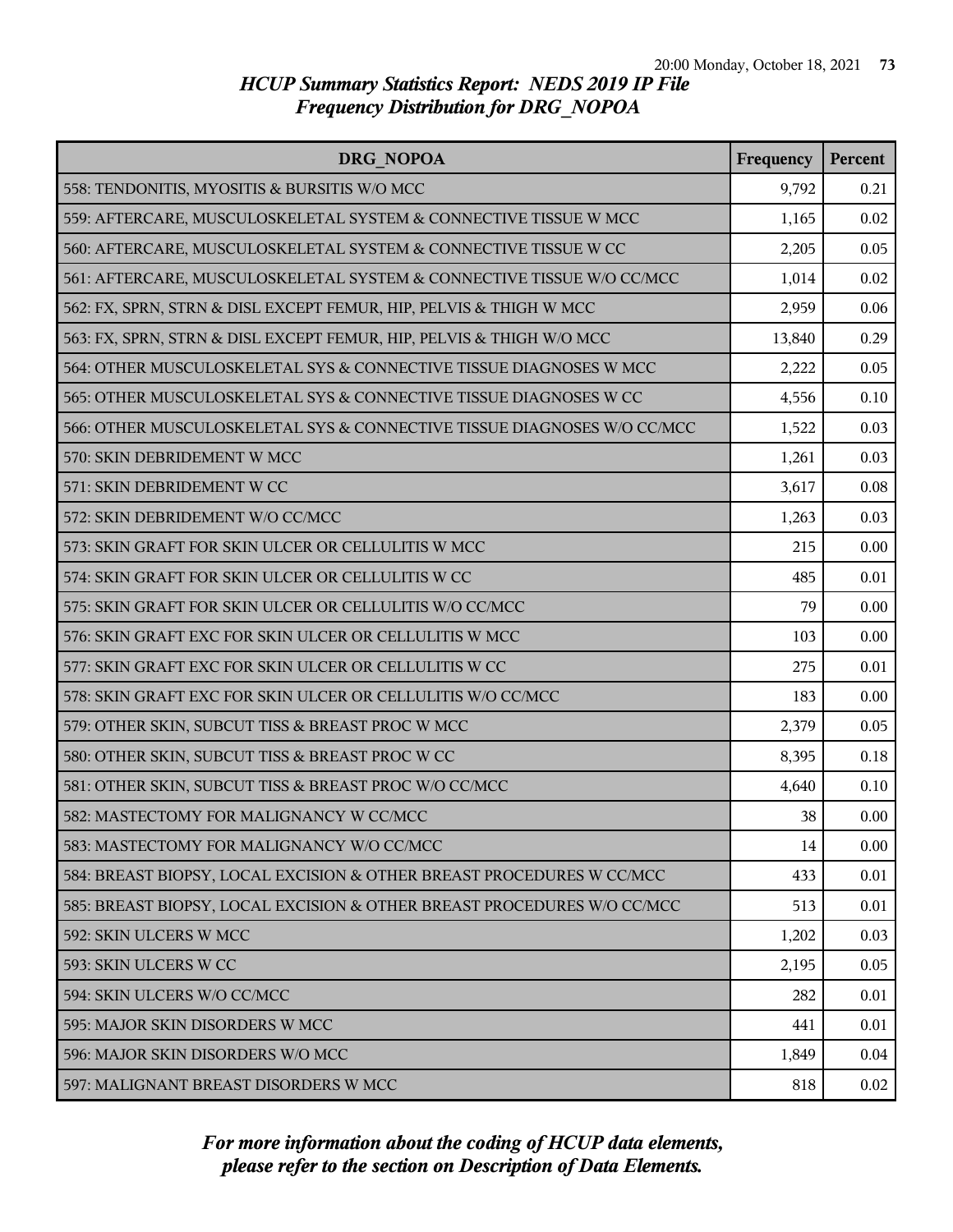| DRG NOPOA                                                                  |           | Percent  |
|----------------------------------------------------------------------------|-----------|----------|
| 598: MALIGNANT BREAST DISORDERS W CC                                       | 852       | 0.02     |
| 599: MALIGNANT BREAST DISORDERS W/O CC/MCC                                 | 57        | 0.00     |
| 600: NON-MALIGNANT BREAST DISORDERS W CC/MCC                               | 731       | 0.02     |
| 601: NON-MALIGNANT BREAST DISORDERS W/O CC/MCC                             | 735       | 0.02     |
| 602: CELLULITIS W MCC                                                      | 11,069    | 0.23     |
| 603: CELLULITIS W/O MCC                                                    | 70,434    | 1.48     |
| 604: TRAUMA TO THE SKIN, SUBCUT TISS & BREAST W MCC                        | 1,703     | 0.04     |
| 605: TRAUMA TO THE SKIN, SUBCUT TISS & BREAST W/O MCC                      | 8,932     | 0.19     |
| 606: MINOR SKIN DISORDERS W MCC                                            | 876       | 0.02     |
| 607: MINOR SKIN DISORDERS W/O MCC                                          | 4,559     | 0.10     |
| 614: ADRENAL & PITUITARY PROCEDURES W CC/MCC                               | 200       | 0.00     |
| 615: ADRENAL & PITUITARY PROCEDURES W/O CC/MCC                             | 48        | 0.00     |
| 616: AMPUTAT OF LOWER LIMB FOR ENDOCRINE, NUTRIT, & METABOL DIS W MCC      | 350       | 0.01     |
| 616: AMPUTAT OF LOWER LIMB FOR ENDOCRINE, NUTRIT, & METABOL DIS W MCC      | 1,030     | 0.02     |
| 617: AMPUTAT OF LOWER LIMB FOR ENDOCRINE, NUTRIT, & METABOL DIS W CC       | 2,040     | 0.04     |
| 617: AMPUTAT OF LOWER LIMB FOR ENDOCRINE, NUTRIT, & METABOL DIS W CC       | 5,950     | 0.13     |
| 618: AMPUTAT OF LOWER LIMB FOR ENDOCRINE, NUTRIT, & METABOL DIS W/O CC/MC  | $\leq 10$ | $*$ $**$ |
| 618: AMPUTAT OF LOWER LIMB FOR ENDOCRINE, NUTRIT, & METABOL DIS W/O CC/MCC | 43        | 0.00     |
| 619: O.R. PROCEDURES FOR OBESITY W MCC                                     | 27        | 0.00     |
| 620: O.R. PROCEDURES FOR OBESITY W CC                                      | 65        | 0.00     |
| 621: O.R. PROCEDURES FOR OBESITY W/O CC/MCC                                | 485       | 0.01     |
| 622: SKIN GRAFTS & WOUND DEBRID FOR ENDOC, NUTRIT & METAB DIS W MCC        | 873       | 0.02     |
| 623: SKIN GRAFTS & WOUND DEBRID FOR ENDOC, NUTRIT & METAB DIS W CC         | 3,226     | 0.07     |
| 624: SKIN GRAFTS & WOUND DEBRID FOR ENDOC, NUTRIT & METAB DIS W/O CC/MCC   | 139       | 0.00     |
| 625: THYROID, PARATHYROID & THYROGLOSSAL PROCEDURES W MCC                  | 97        | 0.00     |
| 626: THYROID, PARATHYROID & THYROGLOSSAL PROCEDURES W CC                   | 127       | 0.00     |
| 627: THYROID, PARATHYROID & THYROGLOSSAL PROCEDURES W/O CC/MCC             | 70        | 0.00     |
| 628: OTHER ENDOCRINE, NUTRIT & METAB O.R. PROC W MCC                       | 1,369     | 0.03     |
| 629: OTHER ENDOCRINE, NUTRIT & METAB O.R. PROC W CC                        | 2,728     | 0.06     |
| 630: OTHER ENDOCRINE, NUTRIT & METAB O.R. PROC W/O CC/MCC                  | 70        | 0.00     |
| 637: DIABETES W MCC                                                        | 22,234    | 0.47     |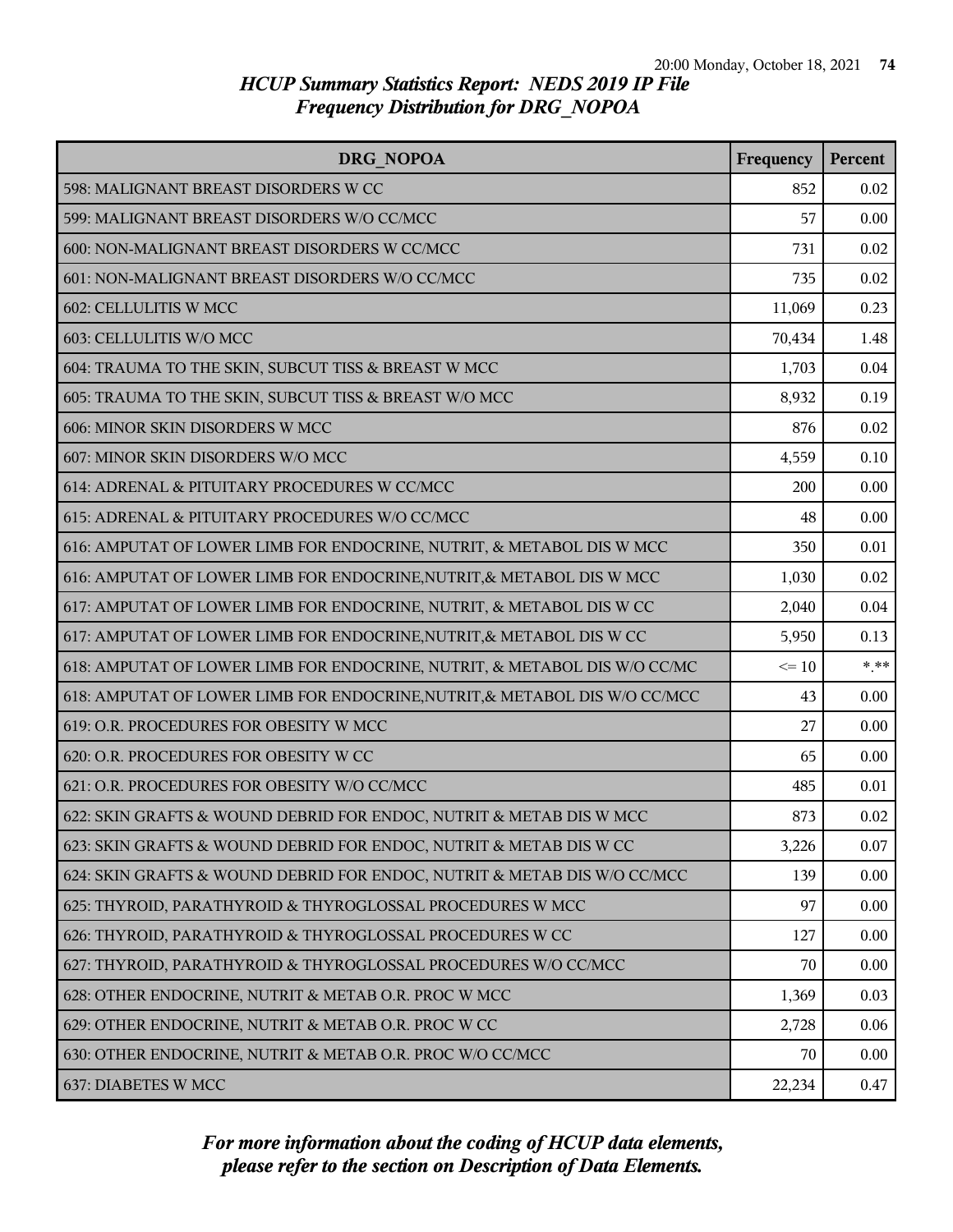| DRG NOPOA                                                                 | Frequency | Percent |
|---------------------------------------------------------------------------|-----------|---------|
| 638: DIABETES W CC                                                        | 50,660    | 1.07    |
| 639: DIABETES W/O CC/MCC                                                  | 18,592    | 0.39    |
| 640: MISC DISORDERS OF NUTRITION, METABOLISM, FLUIDS/ELECTROLYTES W MCC   | 9,473     | 0.20    |
| 640: MISC DISORDERS OF NUTRITION, METABOLISM, FLUIDS/ELECTROLYTES W MCC   | 26,628    | 0.56    |
| 641: MISC DISORDERS OF NUTRITION, METABOLISM, FLUIDS/ELECTROLYTES W/O MCC | 12,104    | 0.26    |
| 641: MISC DISORDERS OF NUTRITION, METABOLISM, FLUIDS/ELECTROLYTES W/O MCC | 38,471    | 0.81    |
| 642: INBORN AND OTHER DISORDERS OF METABOLISM                             | 1,631     | 0.03    |
| 643: ENDOCRINE DISORDERS W MCC                                            | 5,173     | 0.11    |
| 644: ENDOCRINE DISORDERS W CC                                             | 7,190     | 0.15    |
| 645: ENDOCRINE DISORDERS W/O CC/MCC                                       | 3,196     | 0.07    |
| <b>652: KIDNEY TRANSPLANT</b>                                             | 18        | 0.00    |
| 653: MAJOR BLADDER PROCEDURES W MCC                                       | 182       | 0.00    |
| 654: MAJOR BLADDER PROCEDURES W CC                                        | 274       | 0.01    |
| 655: MAJOR BLADDER PROCEDURES W/O CC/MCC                                  | 78        | 0.00    |
| 656: KIDNEY & URETER PROCEDURES FOR NEOPLASM W MCC                        | 235       | 0.00    |
| 657: KIDNEY & URETER PROCEDURES FOR NEOPLASM W CC                         | 488       | 0.01    |
| 658: KIDNEY & URETER PROCEDURES FOR NEOPLASM W/O CC/MCC                   | 79        | 0.00    |
| 659: KIDNEY & URETER PROCEDURES FOR NON-NEOPLASM W MCC                    | 3,389     | 0.07    |
| 660: KIDNEY & URETER PROCEDURES FOR NON-NEOPLASM W CC                     | 9,660     | 0.20    |
| 661: KIDNEY & URETER PROCEDURES FOR NON-NEOPLASM W/O CC/MCC               | 10,518    | 0.22    |
| 662: MINOR BLADDER PROCEDURES W MCC                                       | 243       | 0.01    |
| 663: MINOR BLADDER PROCEDURES W CC                                        | 489       | 0.01    |
| 664: MINOR BLADDER PROCEDURES W/O CC/MCC                                  | 127       | 0.00    |
| 665: PROSTATECTOMY W MCC                                                  | 236       | 0.00    |
| 666: PROSTATECTOMY W CC                                                   | 490       | 0.01    |
| 667: PROSTATECTOMY W/O CC/MCC                                             | 124       | 0.00    |
| 668: TRANSURETHRAL PROCEDURES W MCC                                       | 718       | 0.02    |
| 669: TRANSURETHRAL PROCEDURES W CC                                        | 1,947     | 0.04    |
| 670: TRANSURETHRAL PROCEDURES W/O CC/MCC                                  | 753       | 0.02    |
| 671: URETHRAL PROCEDURES W CC/MCC                                         | 131       | 0.00    |
| 672: URETHRAL PROCEDURES W/O CC/MCC                                       | 18        | 0.00    |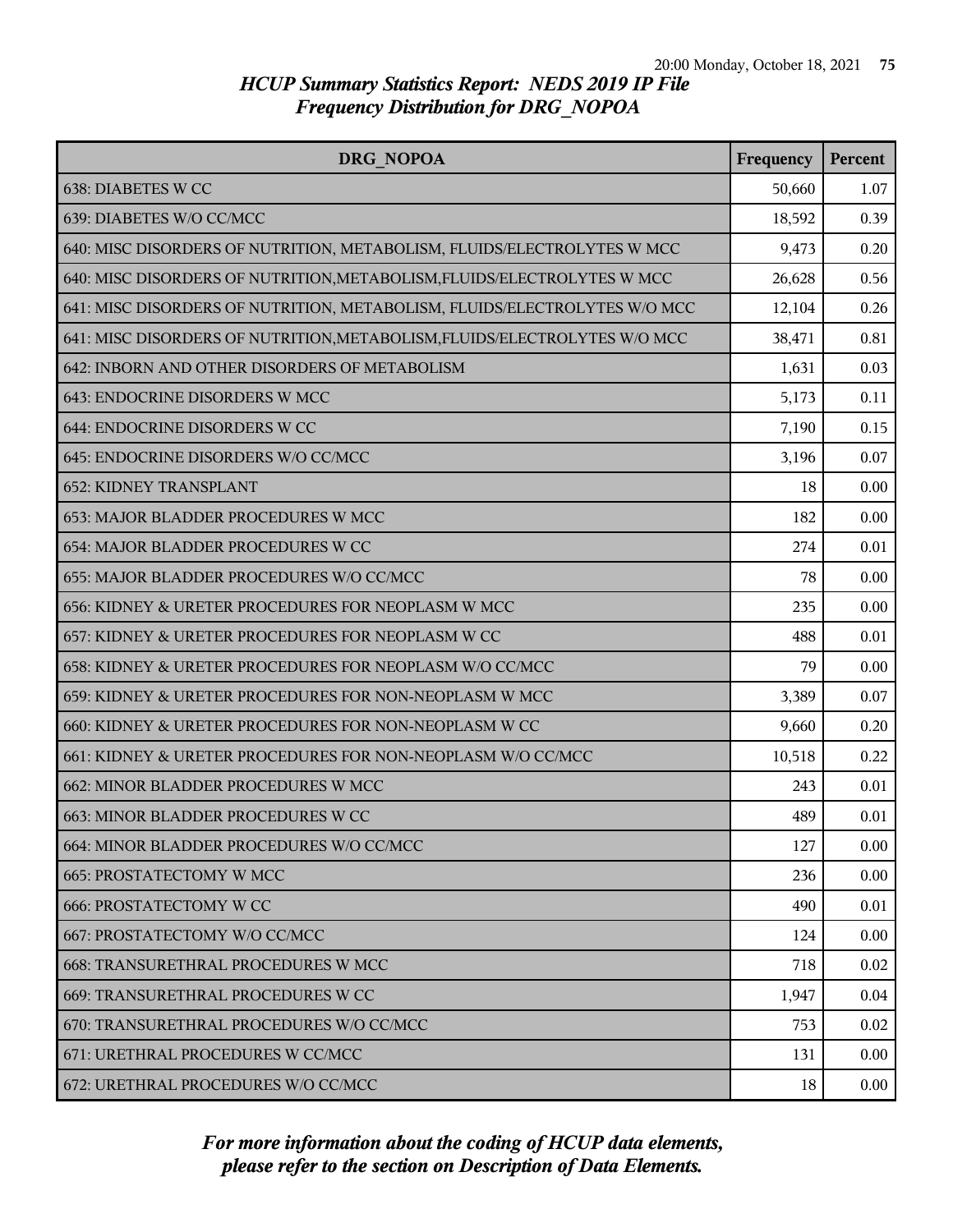| DRG NOPOA                                               | Frequency | Percent |
|---------------------------------------------------------|-----------|---------|
| 673: OTHER KIDNEY & URINARY TRACT PROCEDURES W MCC      | 6,378     | 0.13    |
| 674: OTHER KIDNEY & URINARY TRACT PROCEDURES W CC       | 3,265     | 0.07    |
| 675: OTHER KIDNEY & URINARY TRACT PROCEDURES W/O CC/MCC | 161       | 0.00    |
| 682: RENAL FAILURE W MCC                                | 44,765    | 0.94    |
| 683: RENAL FAILURE W CC                                 | 59,881    | 1.26    |
| 684: RENAL FAILURE W/O CC/MCC                           | 8,576     | 0.18    |
| 686: KIDNEY & URINARY TRACT NEOPLASMS W MCC             | 764       | 0.02    |
| 687: KIDNEY & URINARY TRACT NEOPLASMS W CC              | 1,135     | 0.02    |
| 688: KIDNEY & URINARY TRACT NEOPLASMS W/O CC/MCC        | 115       | 0.00    |
| 689: KIDNEY & URINARY TRACT INFECTIONS W MCC            | 30,693    | 0.65    |
| 690: KIDNEY & URINARY TRACT INFECTIONS W/O MCC          | 65,333    | 1.38    |
| 691: URINARY STONES W ESW LITHOTRIPSY W CC/MCC          | 74        | 0.00    |
| 692: URINARY STONES W ESW LITHOTRIPSY W/O CC/MCC        | 114       | 0.00    |
| 693: URINARY STONES W MCC                               | 145       | 0.00    |
| 693: URINARY STONES W/O ESW LITHOTRIPSY W MCC           | 453       | 0.01    |
| 694: URINARY STONES W/O ESW LITHOTRIPSY W/O MCC         | 4,374     | 0.09    |
| 694: URINARY STONES W/O MCC                             | 1,469     | 0.03    |
| 695: KIDNEY & URINARY TRACT SIGNS & SYMPTOMS W MCC      | 437       | 0.01    |
| 696: KIDNEY & URINARY TRACT SIGNS & SYMPTOMS W/O MCC    | 2,596     | 0.05    |
| 697: URETHRAL STRICTURE                                 | 248       | 0.01    |
| 698: OTHER KIDNEY & URINARY TRACT DIAGNOSES W MCC       | 26,665    | 0.56    |
| 699: OTHER KIDNEY & URINARY TRACT DIAGNOSES W CC        | 16,148    | 0.34    |
| 700: OTHER KIDNEY & URINARY TRACT DIAGNOSES W/O CC/MCC  | 2,322     | 0.05    |
| 707: MAJOR MALE PELVIC PROCEDURES W CC/MCC              | 65        | 0.00    |
| 708: MAJOR MALE PELVIC PROCEDURES W/O CC/MCC            | 71        | 0.00    |
| 709: PENIS PROCEDURES W CC/MCC                          | 202       | 0.00    |
| 710: PENIS PROCEDURES W/O CC/MCC                        | 172       | 0.00    |
| 711: TESTES PROCEDURES W CC/MCC                         | 356       | 0.01    |
| 712: TESTES PROCEDURES W/O CC/MCC                       | 404       | 0.01    |
| 713: TRANSURETHRAL PROSTATECTOMY W CC/MCC               | 806       | 0.02    |
| 714: TRANSURETHRAL PROSTATECTOMY W/O CC/MCC             | 145       | 0.00    |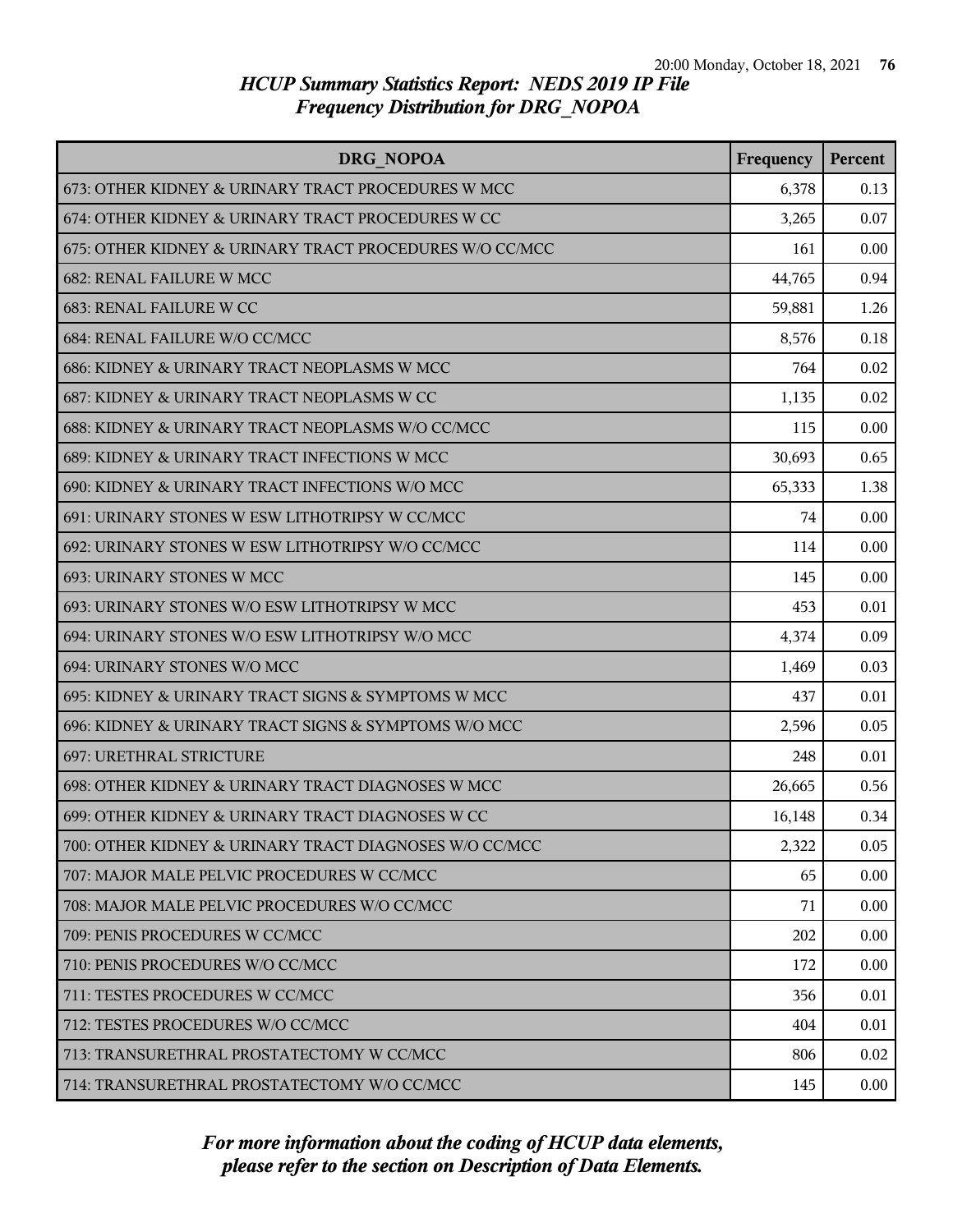| DRG NOPOA                                                               | Frequency | Percent |
|-------------------------------------------------------------------------|-----------|---------|
| 715: OTHER MALE REPRODUCTIVE SYSTEM O.R. PROC FOR MALIGNANCY W CC/MCC   | 147       | 0.00    |
| 716: OTHER MALE REPRODUCTIVE SYSTEM O.R. PROC FOR MALIGNANCY W/O CC/MCC | $\leq 10$ | $***$   |
| 717: OTHER MALE REPRODUCTIVE SYSTEM O.R. PROC EXC MALIGNANCY W CC/MCC   | 753       | 0.02    |
| 718: OTHER MALE REPRODUCTIVE SYSTEM O.R. PROC EXC MALIGNANCY W/O CC/MCC | 278       | 0.01    |
| 722: MALIGNANCY, MALE REPRODUCTIVE SYSTEM W MCC                         | 367       | 0.01    |
| 723: MALIGNANCY, MALE REPRODUCTIVE SYSTEM W CC                          | 635       | 0.01    |
| 724: MALIGNANCY, MALE REPRODUCTIVE SYSTEM W/O CC/MCC                    | 29        | 0.00    |
| 725: BENIGN PROSTATIC HYPERTROPHY W MCC                                 | 291       | 0.01    |
| 726: BENIGN PROSTATIC HYPERTROPHY W/O MCC                               | 1,304     | 0.03    |
| 727: INFLAMMATION OF THE MALE REPRODUCTIVE SYSTEM W MCC                 | 721       | 0.02    |
| 728: INFLAMMATION OF THE MALE REPRODUCTIVE SYSTEM W/O MCC               | 3,376     | 0.07    |
| 729: OTHER MALE REPRODUCTIVE SYSTEM DIAGNOSES W CC/MCC                  | 403       | 0.01    |
| 730: OTHER MALE REPRODUCTIVE SYSTEM DIAGNOSES W/O CC/MCC                | 171       | 0.00    |
| 734: PELVIC EVISCERATION, RAD HYSTERECTOMY & RAD VULVECTOMY W CC/MCC    | 46        | 0.00    |
| 735: PELVIC EVISCERATION, RAD HYSTERECTOMY & RAD VULVECTOMY W/O CC/MCC  | $\leq 10$ | $***$   |
| 736: UTERINE & ADNEXA PROC FOR OVARIAN OR ADNEXAL MALIGNANCY W MCC      | 93        | 0.00    |
| 737: UTERINE & ADNEXA PROC FOR OVARIAN OR ADNEXAL MALIGNANCY W CC       | 172       | 0.00    |
| 738: UTERINE & ADNEXA PROC FOR OVARIAN OR ADNEXAL MALIGNANCY W/O CC/MCC | 34        | 0.00    |
| 739: UTERINE, ADNEXA PROC FOR NON-OVARIAN/ADNEXAL MALIG W MCC           | 23        | 0.00    |
| 739: UTERINE, ADNEXA PROC FOR NON-OVARIAN/ADNEXAL MALIG W MCC           | 38        | 0.00    |
| 740: UTERINE, ADNEXA PROC FOR NON-OVARIAN/ADNEXAL MALIG W CC            | 27        | 0.00    |
| 740: UTERINE, ADNEXA PROC FOR NON-OVARIAN/ADNEXAL MALIG W CC            | 103       | 0.00    |
| 741: UTERINE, ADNEXA PROC FOR NON-OVARIAN/ADNEXAL MALIG W/O CC/MCC      | $\leq 10$ | $***$   |
| 741: UTERINE, ADNEXA PROC FOR NON-OVARIAN/ADNEXAL MALIG W/O CC/MCC      | 14        | 0.00    |
| 742: UTERINE & ADNEXA PROC FOR NON-MALIGNANCY W CC/MCC                  | 1,916     | 0.04    |
| 743: UTERINE & ADNEXA PROC FOR NON-MALIGNANCY W/O CC/MCC                | 1,609     | 0.03    |
| 744: D&C, CONIZATION, LAPAROSCOPY & TUBAL INTERRUPTION W CC/MCC         | 1,133     | 0.02    |
| 745: D&C, CONIZATION, LAPAROSCOPY & TUBAL INTERRUPTION W/O CC/MCC       | 296       | 0.01    |
| 746: VAGINA, CERVIX & VULVA PROCEDURES W CC/MCC                         | 473       | 0.01    |
| 747: VAGINA, CERVIX & VULVA PROCEDURES W/O CC/MCC                       | 267       | 0.01    |
| 748: FEMALE REPRODUCTIVE SYSTEM RECONSTRUCTIVE PROCEDURES               | 18        | 0.00    |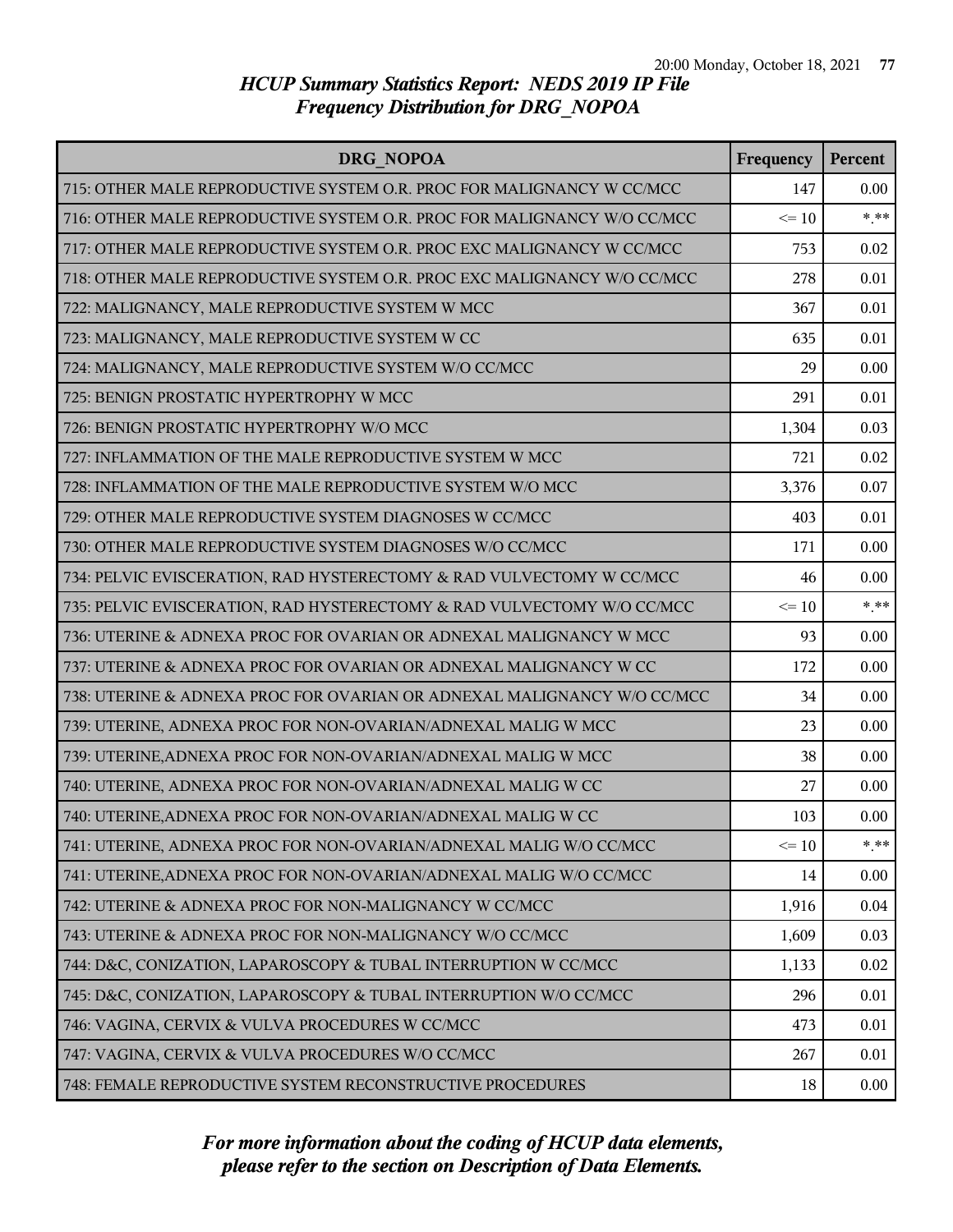| DRG NOPOA                                                              | Frequency | Percent |
|------------------------------------------------------------------------|-----------|---------|
| 749: OTHER FEMALE REPRODUCTIVE SYSTEM O.R. PROCEDURES W CC/MCC         | 413       | 0.01    |
| 750: OTHER FEMALE REPRODUCTIVE SYSTEM O.R. PROCEDURES W/O CC/MCC       | 103       | 0.00    |
| 754: MALIGNANCY, FEMALE REPRODUCTIVE SYSTEM W MCC                      | 930       | 0.02    |
| 755: MALIGNANCY, FEMALE REPRODUCTIVE SYSTEM W CC                       | 1,402     | 0.03    |
| 756: MALIGNANCY, FEMALE REPRODUCTIVE SYSTEM W/O CC/MCC                 | 98        | 0.00    |
| 757: INFECTIONS, FEMALE REPRODUCTIVE SYSTEM W MCC                      | 402       | 0.01    |
| 758: INFECTIONS, FEMALE REPRODUCTIVE SYSTEM W CC                       | 1,637     | 0.03    |
| 759: INFECTIONS, FEMALE REPRODUCTIVE SYSTEM W/O CC/MCC                 | 1,943     | 0.04    |
| 760: MENSTRUAL & OTHER FEMALE REPRODUCTIVE SYSTEM DISORDERS W CC/MCC   | 2,470     | 0.05    |
| 761: MENSTRUAL & OTHER FEMALE REPRODUCTIVE SYSTEM DISORDERS W/O CC/MCC | 1,371     | 0.03    |
| 768: VAGINAL DELIVERY W O.R. PROC EXCEPT STERIL &/OR D&C               | 3,186     | 0.07    |
| 769: POSTPARTUM & POST ABORTION DIAGNOSES W O.R. PROCEDURE             | 2,065     | 0.04    |
| 770: ABORTION W D&C, ASPIRATION CURETTAGE OR HYSTEROTOMY               | 1,097     | 0.02    |
| 776: POSTPARTUM & POST ABORTION DIAGNOSES W/O O.R. PROCEDURE           | 8,697     | 0.18    |
| 779: ABORTION W/O D&C                                                  | 1,071     | 0.02    |
| 783: CESAREAN SECTION W STERILIZATION W MCC                            | 584       | 0.01    |
| 784: CESAREAN SECTION W STERILIZATION W CC                             | 1,103     | 0.02    |
| 785: CESAREAN SECTION W STERILIZATION W/O CC/MCC                       | 2,344     | 0.05    |
| 786: CESAREAN SECTION W/O STERILIZATION W MCC                          | 3,808     | 0.08    |
| 787: CESAREAN SECTION W/O STERILIZATION W CC                           | 6,848     | 0.14    |
| 788: CESAREAN SECTION W/O STERILIZATION W/O CC/MCC                     | 15,396    | 0.32    |
| 789: NEONATES, DIED OR TRANSFERRED TO ANOTHER ACUTE CARE FACILITY      | 328       | 0.01    |
| 790: EXTREME IMMATURITY OR RESPIRATORY DISTRESS SYNDROME, NEONATE      | 296       | 0.01    |
| 791: PREMATURITY W MAJOR PROBLEMS                                      | 491       | 0.01    |
| 792: PREMATURITY W/O MAJOR PROBLEMS                                    | 492       | 0.01    |
| 793: FULL TERM NEONATE W MAJOR PROBLEMS                                | 4,137     | 0.09    |
| 794: NEONATE W OTHER SIGNIFICANT PROBLEMS                              | 3,538     | 0.07    |
| 795: NORMAL NEWBORN                                                    | 4,288     | 0.09    |
| 796: VAGINAL DELIVERY W STERILIZATION/D&C W MCC                        | 101       | 0.00    |
| 797: VAGINAL DELIVERY W STERILIZATION/D&C W CC                         | 294       | 0.01    |
| 798: VAGINAL DELIVERY W STERILIZATION/D&C W/O CC/MCC                   | 198       | 0.00    |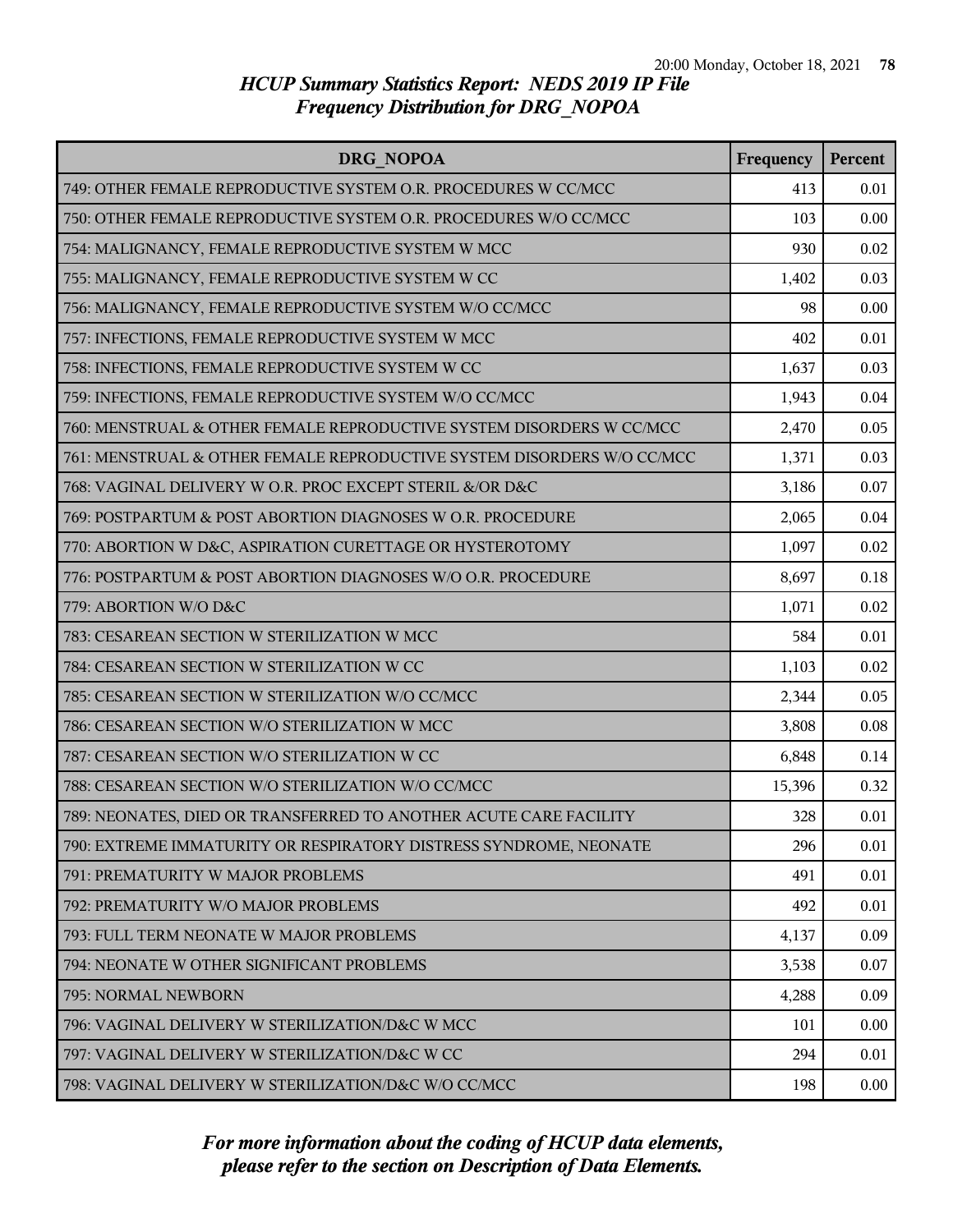| DRG NOPOA                                                                | Frequency | <b>Percent</b> |
|--------------------------------------------------------------------------|-----------|----------------|
| 798: VAGINAL DELIVERY W STERILIZATION/D&C WO CC/MCC                      | 588       | 0.01           |
| 799: SPLENECTOMY W MCC                                                   | 369       | 0.01           |
| 800: SPLENECTOMY W CC                                                    | 135       | 0.00           |
| 801: SPLENECTOMY W/O CC/MCC                                              | 43        | 0.00           |
| 802: OTHER O.R. PROC OF THE BLOOD & BLOOD FORMING ORGANS W MCC           | 388       | 0.01           |
| 803: OTHER O.R. PROC OF THE BLOOD & BLOOD FORMING ORGANS W CC            | 430       | 0.01           |
| 804: OTHER O.R. PROC OF THE BLOOD & BLOOD FORMING ORGANS W/O CC/MCC      | 175       | 0.00           |
| 805: VAGINAL DELIVERY W/O STERILIZATION/D&C W MCC                        | 4,141     | 0.09           |
| 806: VAGINAL DELIVERY W/O STERILIZATION/D&C W CC                         | 13,256    | 0.28           |
| 807: VAGINAL DELIVERY W/O STERILIZATION/D&C W/O CC/MCC                   | 66,778    | 1.41           |
| 808: MAJOR HEMATOL/IMMUN DIAG EXC SICKLE CELL CRISIS & COAGUL W MCC      | 3,997     | 0.08           |
| 809: MAJOR HEMATOL/IMMUN DIAG EXC SICKLE CELL CRISIS & COAGUL W CC       | 8,689     | 0.18           |
| 810: MAJOR HEMATOL/IMMUN DIAG EXC SICKLE CELL CRISIS & COAGUL W/O CC/MCC | 1,591     | 0.03           |
| 811: RED BLOOD CELL DISORDERS W MCC                                      | 14,871    | 0.31           |
| 812: RED BLOOD CELL DISORDERS W/O MCC                                    | 41,118    | 0.87           |
| 813: COAGULATION DISORDERS                                               | 8,965     | 0.19           |
| 814: RETICULOENDOTHELIAL & IMMUNITY DISORDERS W MCC                      | 967       | 0.02           |
| 815: RETICULOENDOTHELIAL & IMMUNITY DISORDERS W CC                       | 1,983     | 0.04           |
| 816: RETICULOENDOTHELIAL & IMMUNITY DISORDERS W/O CC/MCC                 | 1,310     | 0.03           |
| 817: OTHER ANTEPARTUM DIAGNOSES W O.R. PROCEDURE W MCC                   | 1,195     | 0.03           |
| 818: OTHER ANTEPARTUM DIAGNOSES W O.R. PROCEDURE W CC                    | 1,029     | 0.02           |
| 819: OTHER ANTEPARTUM DIAGNOSES W O.R. PROCEDURE W/O CC/MCC              | 919       | 0.02           |
| 820: LYMPHOMA & LEUKEMIA W MAJOR O.R. PROCEDURE W MCC                    | 390       | 0.01           |
| 821: LYMPHOMA & LEUKEMIA W MAJOR O.R. PROCEDURE W CC                     | 183       | 0.00           |
| 822: LYMPHOMA & LEUKEMIA W MAJOR O.R. PROCEDURE W/O CC/MCC               | 28        | 0.00           |
| 823: LYMPHOMA & NON-ACUTE LEUKEMIA W OTHER PROC W MCC                    | 1,050     | 0.02           |
| 824: LYMPHOMA & NON-ACUTE LEUKEMIA W OTHER PROC W CC                     | 1,040     | 0.02           |
| 825: LYMPHOMA & NON-ACUTE LEUKEMIA W OTHER PROC W/O CC/MCC               | 252       | 0.01           |
| 826: MYELOPROLIF DISORD OR POORLY DIFF NEOPL W MAJ O.R. PROC W MCC       | 154       | 0.00           |
| 827: MYELOPROLIF DISORD OR POORLY DIFF NEOPL W MAJ O.R. PROC W CC        | 125       | 0.00           |
| 828: MYELOPROLIF DISORD OR POORLY DIFF NEOPL W MAJ O.R. PROC W/O CC/MCC  | 20        | $0.00\,$       |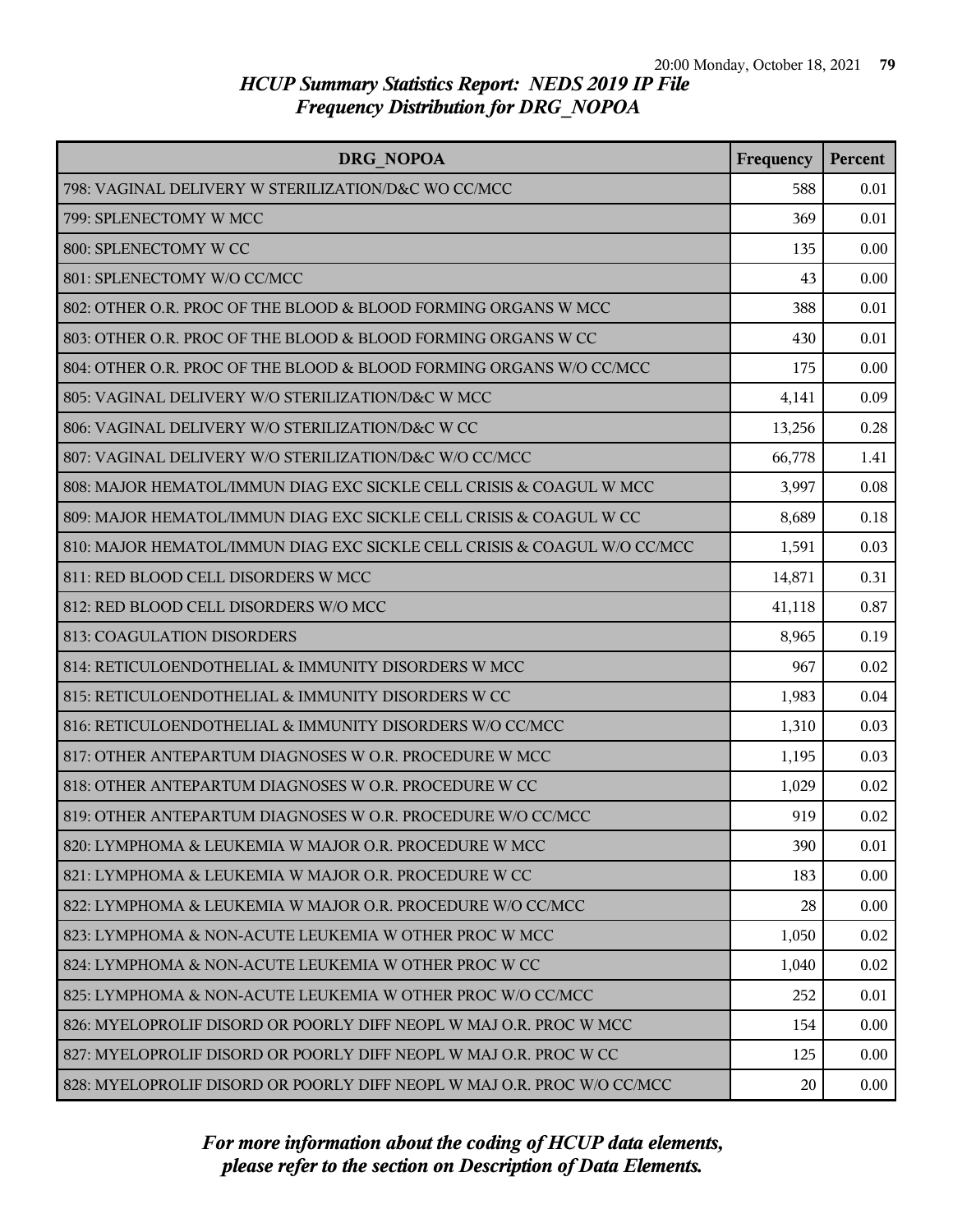| DRG NOPOA                                                                 | Frequency | Percent |
|---------------------------------------------------------------------------|-----------|---------|
| 829: MYELOPROLIFERATIVE DISORDERS OR POORLY DIFFERENTIATED NEOPLASMS W OT | 424       | 0.01    |
| 830: MYELOPROLIFERATIVE DISORDERS OR POORLY DIFFERENTIATED NEOPLASMS W OT | 25        | 0.00    |
| 831: OTHER ANTEPARTUM DIAGNOSES W/O O.R. PROCEDURE W MCC                  | 3,154     | 0.07    |
| 832: OTHER ANTEPARTUM DIAGNOSES W/O O.R. PROCEDURE W CC                   | 7,118     | 0.15    |
| 833: OTHER ANTEPARTUM DIAGNOSES W/O O.R. PROCEDURE W/O CC/MCC             | 8,066     | 0.17    |
| 834: ACUTE LEUKEMIA W/O MAJOR O.R. PROCEDURE W MCC                        | 1,898     | 0.04    |
| 835: ACUTE LEUKEMIA W/O MAJOR O.R. PROCEDURE W CC                         | 1,112     | 0.02    |
| 836: ACUTE LEUKEMIA W/O MAJOR O.R. PROCEDURE W/O CC/MCC                   | 322       | 0.01    |
| 837: CHEMO W ACUTE LEUKEMIA AS SDX OR W HIGH DOSE CHEMO AGENT W MCC       | 69        | 0.00    |
| 838: CHEMO W ACUTE LEUKEMIA AS SDX W CC OR HIGH DOSE CHEMO AGENT          | 30        | 0.00    |
| 839: CHEMO W ACUTE LEUKEMIA AS SDX W/O CC/MCC                             | 30        | 0.00    |
| 840: LYMPHOMA & NON-ACUTE LEUKEMIA W MCC                                  | 3,483     | 0.07    |
| 841: LYMPHOMA & NON-ACUTE LEUKEMIA W CC                                   | 3,213     | 0.07    |
| 842: LYMPHOMA & NON-ACUTE LEUKEMIA W/O CC/MCC                             | 756       | 0.02    |
| 843: OTHER MYELOPROLIF DIS OR POORLY DIFF NEOPL DIAG W MCC                | 1,054     | 0.02    |
| 844: OTHER MYELOPROLIF DIS OR POORLY DIFF NEOPL DIAG W CC                 | 979       | 0.02    |
| 845: OTHER MYELOPROLIF DIS OR POORLY DIFF NEOPL DIAG W/O CC/MCC           | 179       | 0.00    |
| 846: CHEMOTHERAPY W/O ACUTE LEUKEMIA AS SECONDARY DIAGNOSIS W MCC         | 126       | 0.00    |
| 847: CHEMOTHERAPY W/O ACUTE LEUKEMIA AS SECONDARY DIAGNOSIS W CC          | 379       | 0.01    |
| 848: CHEMOTHERAPY W/O ACUTE LEUKEMIA AS SECONDARY DIAGNOSIS W/O CC/MCC    | 18        | 0.00    |
| 849: RADIOTHERAPY                                                         | 26        | 0.00    |
| 853: INFECTIOUS & PARASITIC DISEASES W O.R. PROCEDURE W MCC               | 46,063    | 0.97    |
| 854: INFECTIOUS & PARASITIC DISEASES W O.R. PROCEDURE W CC                | 21,506    | 0.45    |
| 855: INFECTIOUS & PARASITIC DISEASES W O.R. PROCEDURE W/O CC/MCC          | 362       | 0.01    |
| 856: POSTOPERATIVE OR POST-TRAUMATIC INFECTIONS W O.R. PROC W MCC         | 3,857     | 0.08    |
| 857: POSTOPERATIVE OR POST-TRAUMATIC INFECTIONS W O.R. PROC W CC          | 4,343     | 0.09    |
| 858: POSTOPERATIVE OR POST-TRAUMATIC INFECTIONS W O.R. PROC W/O CC/MCC    | 461       | 0.01    |
| 862: POSTOPERATIVE & POST-TRAUMATIC INFECTIONS W MCC                      | 7,224     | 0.15    |
| 863: POSTOPERATIVE & POST-TRAUMATIC INFECTIONS W/O MCC                    | 6,982     | 0.15    |
| 864: FEVER AND INFLAMMATORY CONDITIONS                                    | 6,620     | 0.14    |
| 865: VIRAL ILLNESS W MCC                                                  | 1,645     | 0.03    |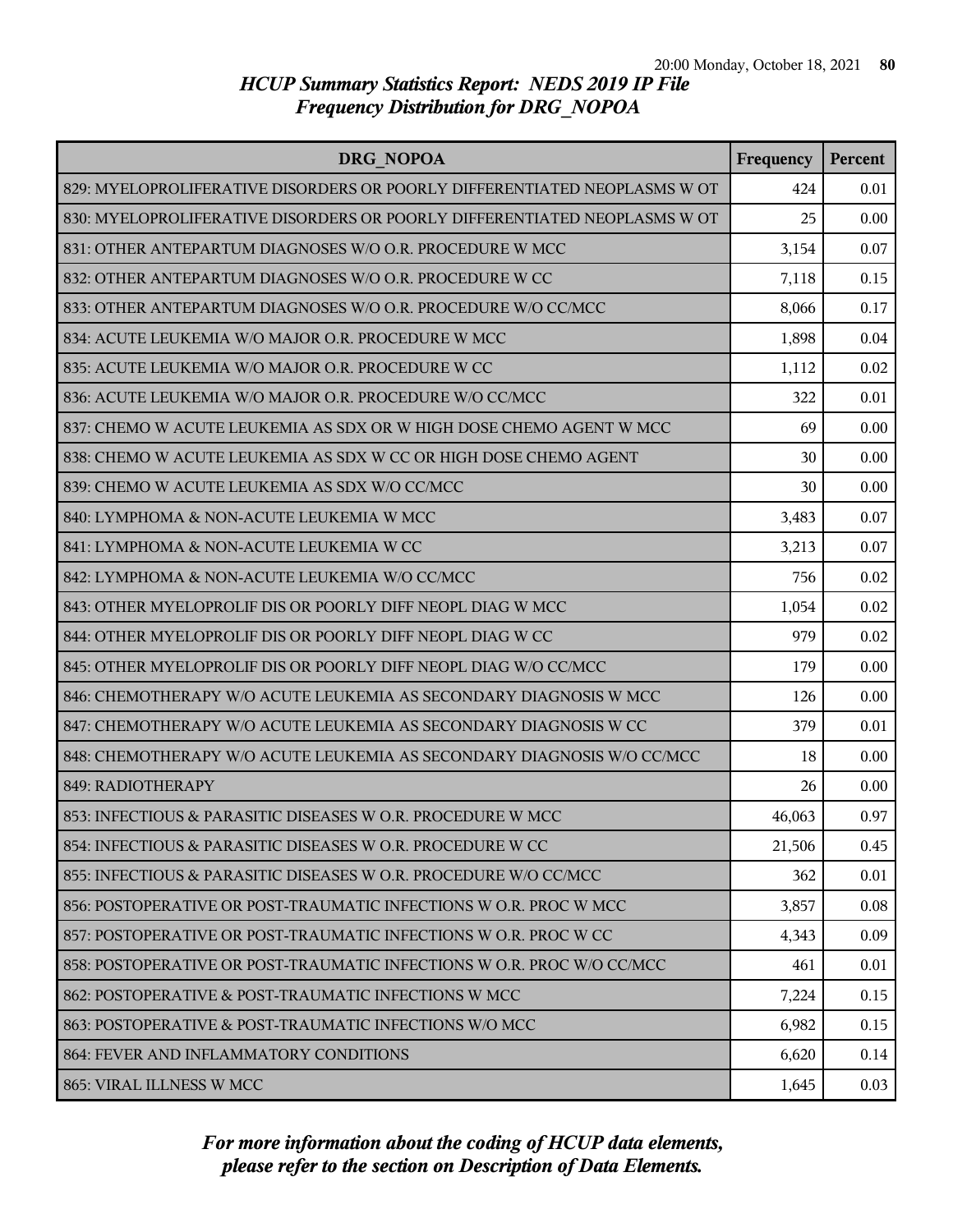| DRG NOPOA                                                                 |         | Percent |
|---------------------------------------------------------------------------|---------|---------|
| 866: VIRAL ILLNESS W/O MCC                                                | 6,791   | 0.14    |
| 867: OTHER INFECTIOUS & PARASITIC DISEASES DIAGNOSES W MCC                | 1,243   | 0.03    |
| 868: OTHER INFECTIOUS & PARASITIC DISEASES DIAGNOSES W CC                 | 1,662   | 0.04    |
| 869: OTHER INFECTIOUS & PARASITIC DISEASES DIAGNOSES W/O CC/MCC           | 650     | 0.01    |
| 870: SEPTICEMIA OR SEVERE SEPSIS W MV >96 HOURS                           | 4,011   | 0.08    |
| 870: SEPTICEMIA OR SEVERE SEPSIS W MV >96 HOURS OR PERIPHERAL EXTRACORPOR | 11,919  | 0.25    |
| 871: SEPTICEMIA OR SEVERE SEPSIS W/O MV >96 HOURS W MCC                   | 289,759 | 6.11    |
| 872: SEPTICEMIA OR SEVERE SEPSIS W/O MV >96 HOURS W/O MCC                 | 106,407 | 2.24    |
| 876: O.R. PROCEDURE W PRINCIPAL DIAGNOSES OF MENTAL ILLNESS               | 474     | 0.01    |
| 880: ACUTE ADJUSTMENT REACTION & PSYCHOSOCIAL DYSFUNCTION                 | 8,319   | 0.18    |
| <b>881: DEPRESSIVE NEUROSES</b>                                           | 16,032  | 0.34    |
| 882: NEUROSES EXCEPT DEPRESSIVE                                           | 6,534   | 0.14    |
| 883: DISORDERS OF PERSONALITY & IMPULSE CONTROL                           | 2,838   | 0.06    |
| 884: ORGANIC DISTURBANCES & INTELLECTUAL DISABILITY                       | 11,407  | 0.24    |
| 885: PSYCHOSES                                                            | 143,406 | 3.02    |
| 886: BEHAVIORAL & DEVELOPMENTAL DISORDERS                                 | 2,122   | 0.04    |
| 887: OTHER MENTAL DISORDER DIAGNOSES                                      | 442     | 0.01    |
| 894: ALCOHOL/DRUG ABUSE OR DEPENDENCE, LEFT AMA                           | 9,094   | 0.19    |
| 895: ALCOHOL/DRUG ABUSE OR DEPENDENCE W REHABILITATION THERAPY            | 1,926   | 0.04    |
| 896: ALCOHOL/DRUG ABUSE OR DEPENDENCE W/O REHABILITATION THERAPY W MCC    | 12,752  | 0.27    |
| 897: ALCOHOL/DRUG ABUSE OR DEPENDENCE W/O REHABILITATION THERAPY W/O MCC  | 61,438  | 1.30    |
| 901: WOUND DEBRIDEMENTS FOR INJURIES W MCC                                | 381     | 0.01    |
| 902: WOUND DEBRIDEMENTS FOR INJURIES W CC                                 | 709     | 0.01    |
| 903: WOUND DEBRIDEMENTS FOR INJURIES W/O CC/MCC                           | 194     | 0.00    |
| 904: SKIN GRAFTS FOR INJURIES W CC/MCC                                    | 472     | 0.01    |
| 905: SKIN GRAFTS FOR INJURIES W/O CC/MCC                                  | 147     | 0.00    |
| 906: HAND PROCEDURES FOR INJURIES                                         | 1,368   | 0.03    |
| 907: OTHER O.R. PROCEDURES FOR INJURIES W MCC                             | 4,011   | 0.08    |
| 908: OTHER O.R. PROCEDURES FOR INJURIES W CC                              | 4,290   | 0.09    |
| 909: OTHER O.R. PROCEDURES FOR INJURIES W/O CC/MCC                        | 1,890   | 0.04    |
| 913: TRAUMATIC INJURY W MCC                                               | 537     | 0.01    |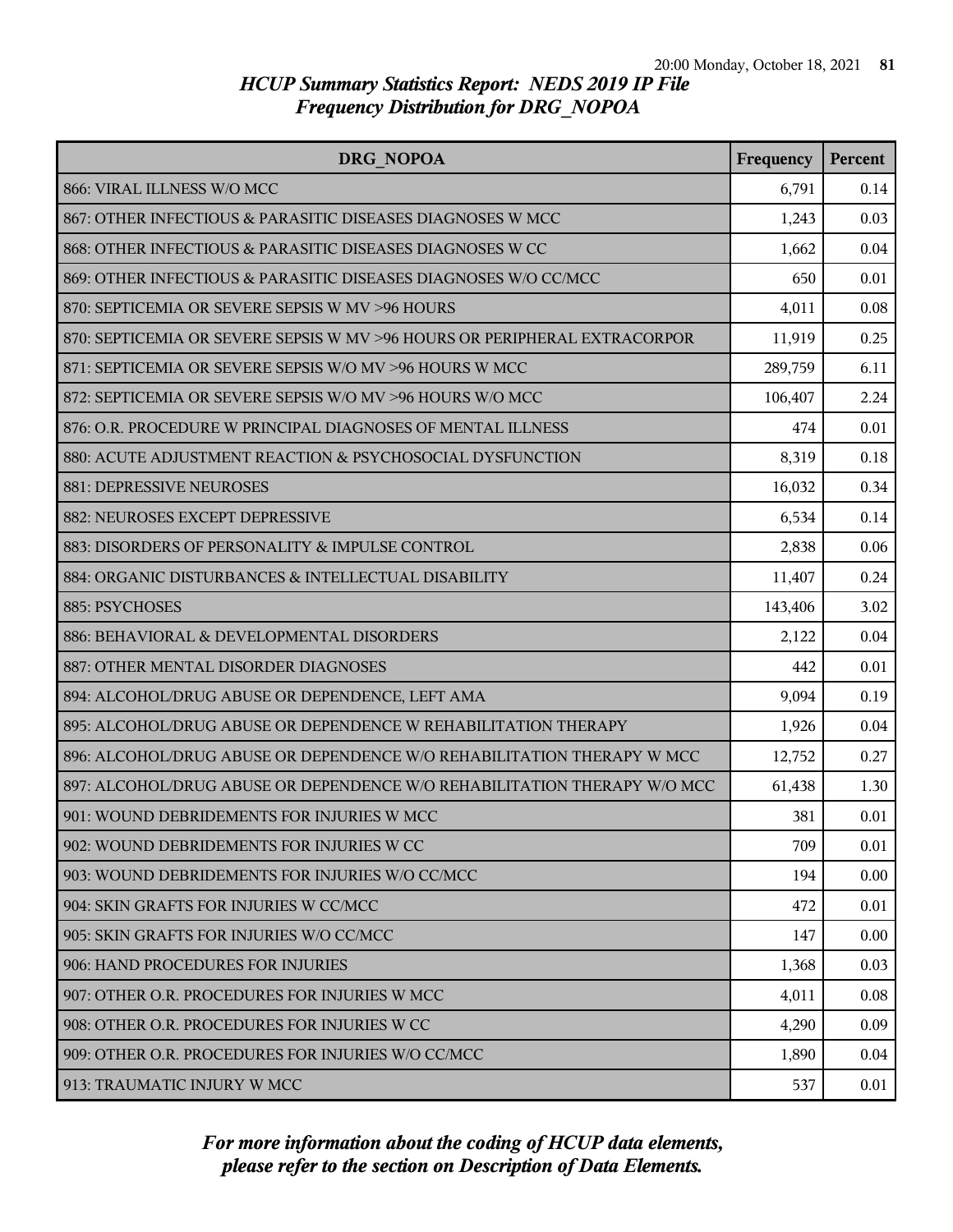| DRG NOPOA                                                                |        | Percent |
|--------------------------------------------------------------------------|--------|---------|
| 914: TRAUMATIC INJURY W/O MCC                                            | 2,340  | 0.05    |
| 915: ALLERGIC REACTIONS W MCC                                            | 1,724  | 0.04    |
| 916: ALLERGIC REACTIONS W/O MCC                                          | 4,049  | 0.09    |
| 917: POISONING & TOXIC EFFECTS OF DRUGS W MCC                            | 29,748 | 0.63    |
| 918: POISONING & TOXIC EFFECTS OF DRUGS W/O MCC                          | 26,237 | 0.55    |
| 919: COMPLICATIONS OF TREATMENT W MCC                                    | 6,713  | 0.14    |
| 920: COMPLICATIONS OF TREATMENT W CC                                     | 7,098  | 0.15    |
| 921: COMPLICATIONS OF TREATMENT W/O CC/MCC                               | 1,978  | 0.04    |
| 922: OTHER INJURY, POISONING & TOXIC EFFECT DIAG W MCC                   | 1,659  | 0.03    |
| 923: OTHER INJURY, POISONING & TOXIC EFFECT DIAG W/O MCC                 | 2,492  | 0.05    |
| 927: EXTENSIVE BURNS OR FULL THICKNESS BURNS W MV >96 HRS W SKIN GRAFT   | 155    | 0.00    |
| 928: FULL THICKNESS BURN W SKIN GRAFT OR INHAL INJ W CC/MCC              | 733    | 0.02    |
| 929: FULL THICKNESS BURN W SKIN GRAFT OR INHAL INJ W/O CC/MCC            | 291    | 0.01    |
| 933: EXTENSIVE BURNS OR FULL THICKNESS BURNS W MV >96 HRS W/O SKIN GRAFT | 68     | 0.00    |
| 934: FULL THICKNESS BURN W/O SKIN GRAFT OR INHAL INJ                     | 417    | 0.01    |
| 935: NON-EXTENSIVE BURNS                                                 | 2,446  | 0.05    |
| 939: O.R. PROC W DIAGNOSES OF OTHER CONTACT W HEALTH SERVICES W MCC      | 215    | 0.00    |
| 940: O.R. PROC W DIAGNOSES OF OTHER CONTACT W HEALTH SERVICES W CC       | 383    | 0.01    |
| 941: O.R. PROC W DIAGNOSES OF OTHER CONTACT W HEALTH SERVICES W/O CC/MCC | 111    | 0.00    |
| 945: REHABILITATION W CC/MCC                                             | 790    | 0.02    |
| 946: REHABILITATION W/O CC/MCC                                           | 371    | 0.01    |
| 947: SIGNS & SYMPTOMS W MCC                                              | 4,150  | 0.09    |
| 948: SIGNS & SYMPTOMS W/O MCC                                            | 15,228 | 0.32    |
| 949: AFTERCARE W CC/MCC                                                  | 571    | 0.01    |
| 950: AFTERCARE W/O CC/MCC                                                | 145    | 0.00    |
| 951: OTHER FACTORS INFLUENCING HEALTH STATUS                             | 3,181  | 0.07    |
| 955: CRANIOTOMY FOR MULTIPLE SIGNIFICANT TRAUMA                          | 953    | 0.02    |
| 956: LIMB REATTACHMENT, HIP & FEMUR PROC FOR MULTIPLE SIGNIFICANT TRAUMA | 4,966  | 0.10    |
| 957: OTHER O.R. PROCEDURES FOR MULTIPLE SIGNIFICANT TRAUMA W MCC         | 4,586  | 0.10    |
| 958: OTHER O.R. PROCEDURES FOR MULTIPLE SIGNIFICANT TRAUMA W CC          | 4,266  | 0.09    |
| 959: OTHER O.R. PROCEDURES FOR MULTIPLE SIGNIFICANT TRAUMA W/O CC/MCC    | 594    | 0.01    |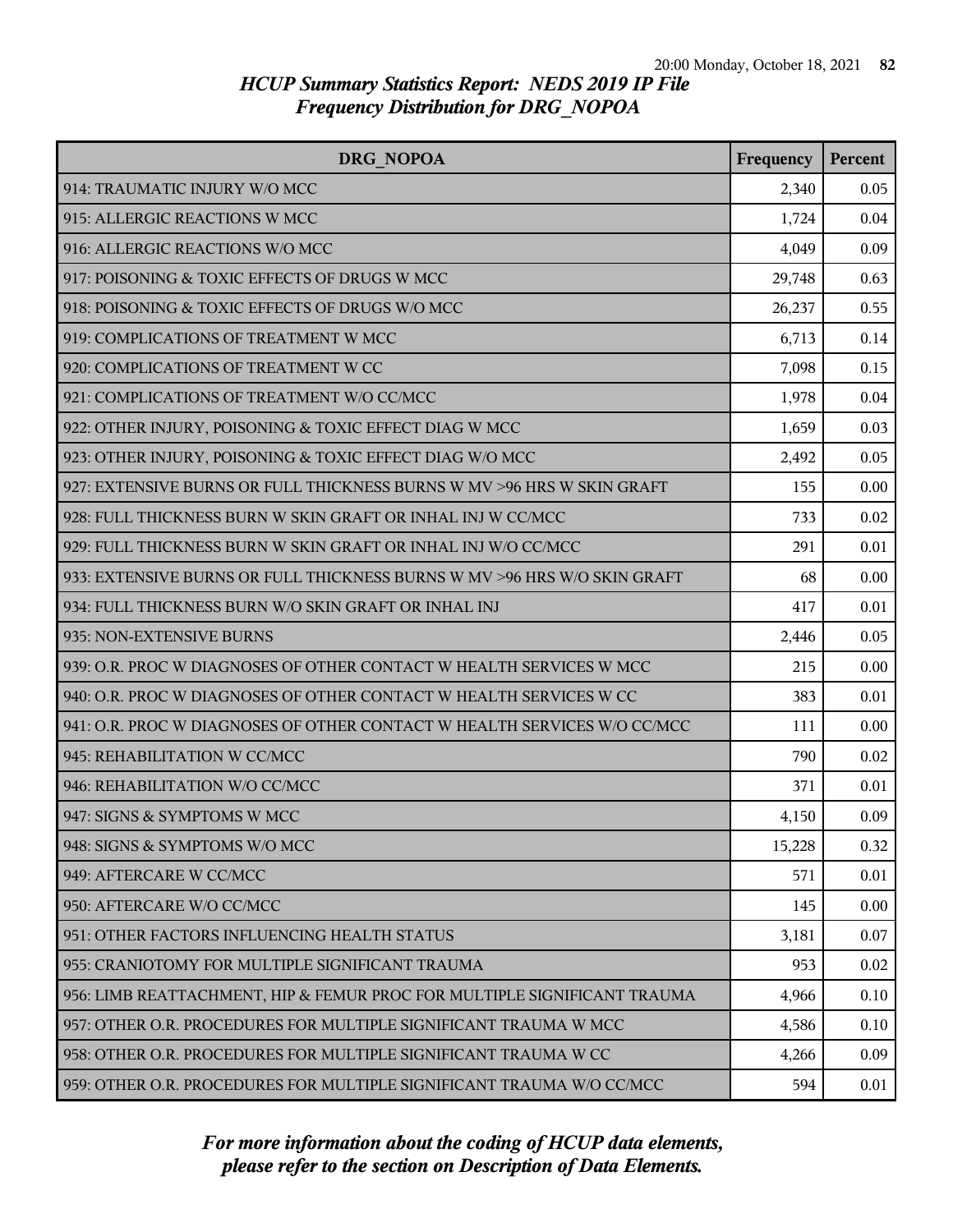| DRG NOPOA                                                                 | Frequency | Percent |
|---------------------------------------------------------------------------|-----------|---------|
| 963: OTHER MULTIPLE SIGNIFICANT TRAUMA W MCC                              | 2,489     | 0.05    |
| 964: OTHER MULTIPLE SIGNIFICANT TRAUMA W CC                               | 4,807     | 0.10    |
| 965: OTHER MULTIPLE SIGNIFICANT TRAUMA W/O CC/MCC                         | 1,095     | 0.02    |
| 969: HIV W EXTENSIVE O.R. PROCEDURE W MCC                                 | 331       | 0.01    |
| l 970: HIV W EXTENSIVE O.R. PROCEDURE W/O MCC                             | 97        | 0.00    |
| 974: HIV W MAJOR RELATED CONDITION W MCC                                  | 4,079     | 0.09    |
| 975: HIV W MAJOR RELATED CONDITION W CC                                   | 2,560     | 0.05    |
| 976: HIV W MAJOR RELATED CONDITION W/O CC/MCC                             | 658       | 0.01    |
| 977: HIV W OR W/O OTHER RELATED CONDITION                                 | 1,303     | 0.03    |
| 981: EXTENSIVE O.R. PROCEDURE UNRELATED TO PRINCIPAL DIAGNOSIS W MCC      | 11,952    | 0.25    |
| 982: EXTENSIVE O.R. PROCEDURE UNRELATED TO PRINCIPAL DIAGNOSIS W CC       | 7,054     | 0.15    |
| 983: EXTENSIVE O.R. PROCEDURE UNRELATED TO PRINCIPAL DIAGNOSIS W/O CC/MCC | 1,070     | 0.02    |
| 987: NON-EXTENSIVE O.R. PROC UNRELATED TO PRINCIPAL DIAGNOSIS W MCC       | 4,114     | 0.09    |
| 988: NON-EXTENSIVE O.R. PROC UNRELATED TO PRINCIPAL DIAGNOSIS W CC        | 4,475     | 0.09    |
| 989: NON-EXTENSIVE O.R. PROC UNRELATED TO PRINCIPAL DIAGNOSIS W/O CC/MCC  | 885       | 0.02    |
| 998: PRINCIPAL DIAGNOSIS INVALID AS DISCHARGE DIAGNOSIS                   | 259       | 0.01    |
| 999: UNGROUPABLE                                                          | 1,531     | 0.03    |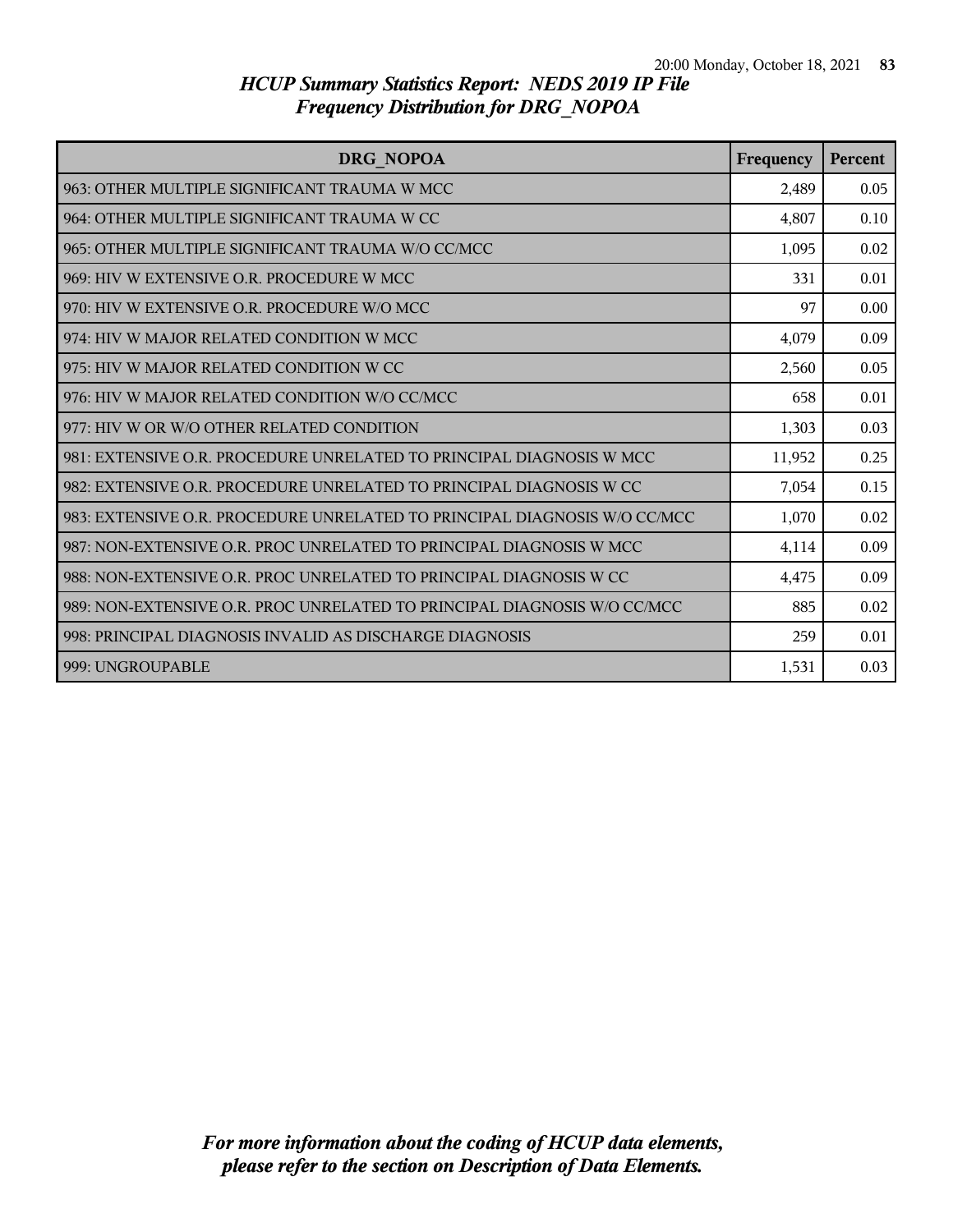| <b>I10 NPR IP</b> | Frequency | Percent |
|-------------------|-----------|---------|
| $\overline{0}$    | 2,325,748 | 49.03   |
| 1                 | 969,770   | 20.44   |
| $\overline{2}$    | 527,786   | 11.13   |
| 3                 | 335,645   | 7.08    |
| $\overline{4}$    | 204,532   | 4.31    |
| 5                 | 119,900   | 2.53    |
| 6                 | 82,188    | 1.73    |
| 7                 | 47,250    | 1.00    |
| 8                 | 32,625    | 0.69    |
| 9                 | 23,338    | 0.49    |
| 10                | 18,070    | 0.38    |
| 11                | 12,378    | 0.26    |
| 12                | 9,704     | 0.20    |
| 13                | 7,286     | 0.15    |
| 14                | 5,406     | 0.11    |
| 15                | 21,784    | 0.46    |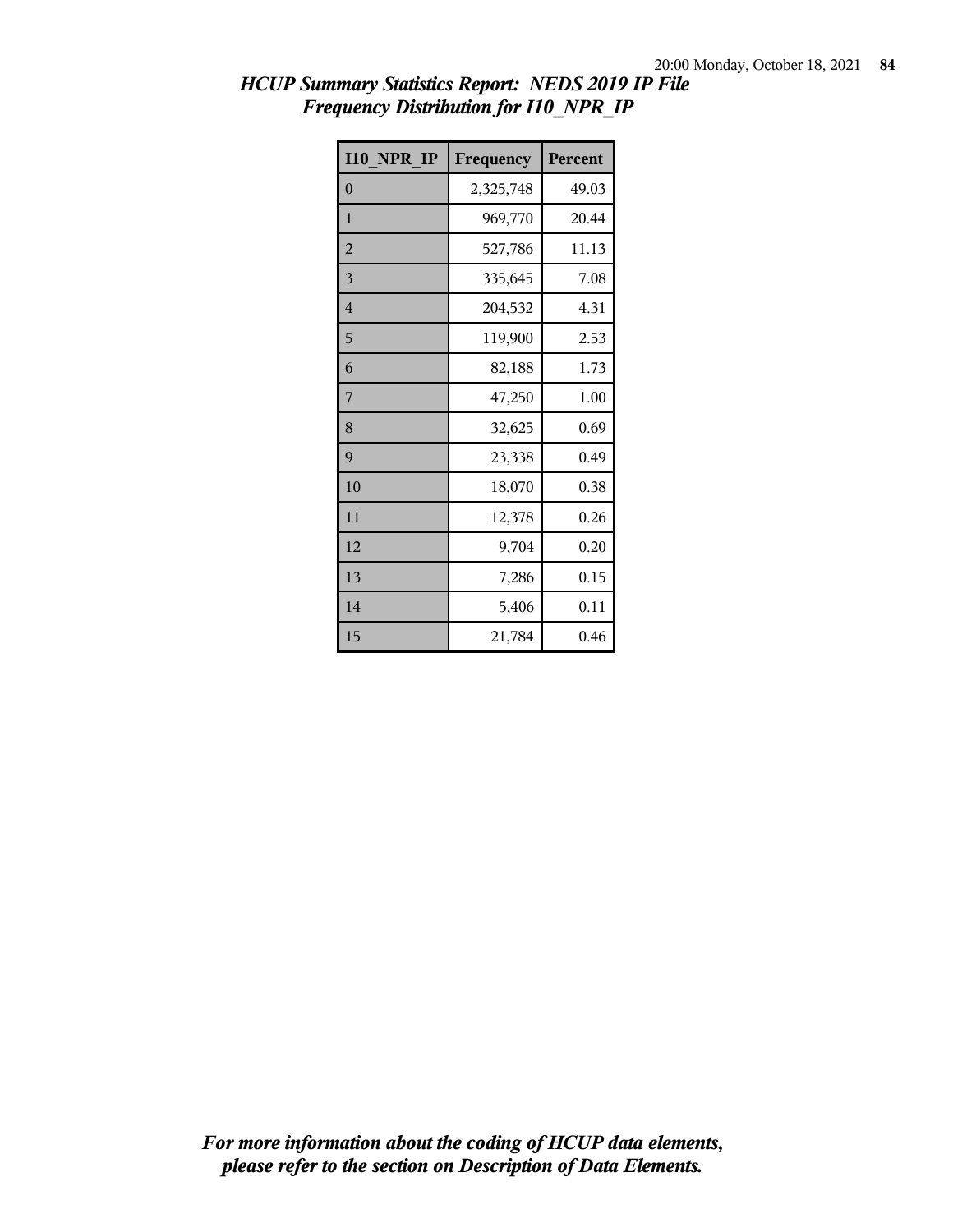| <b>I10 PR IP1</b>      | Frequency | Percent  |
|------------------------|-----------|----------|
| <b>Blank</b>           | 2,325,904 | 49.03    |
| Valid PR               | 2,417,041 | 50.96    |
| Inconsistent PR (incn) | $\leq 10$ | * **     |
| Invalid PR (invl)      | 459       | $0.01\,$ |

*HCUP Summary Statistics Report: NEDS 2019 IP File Frequency Distribution for I10\_PR\_IP1*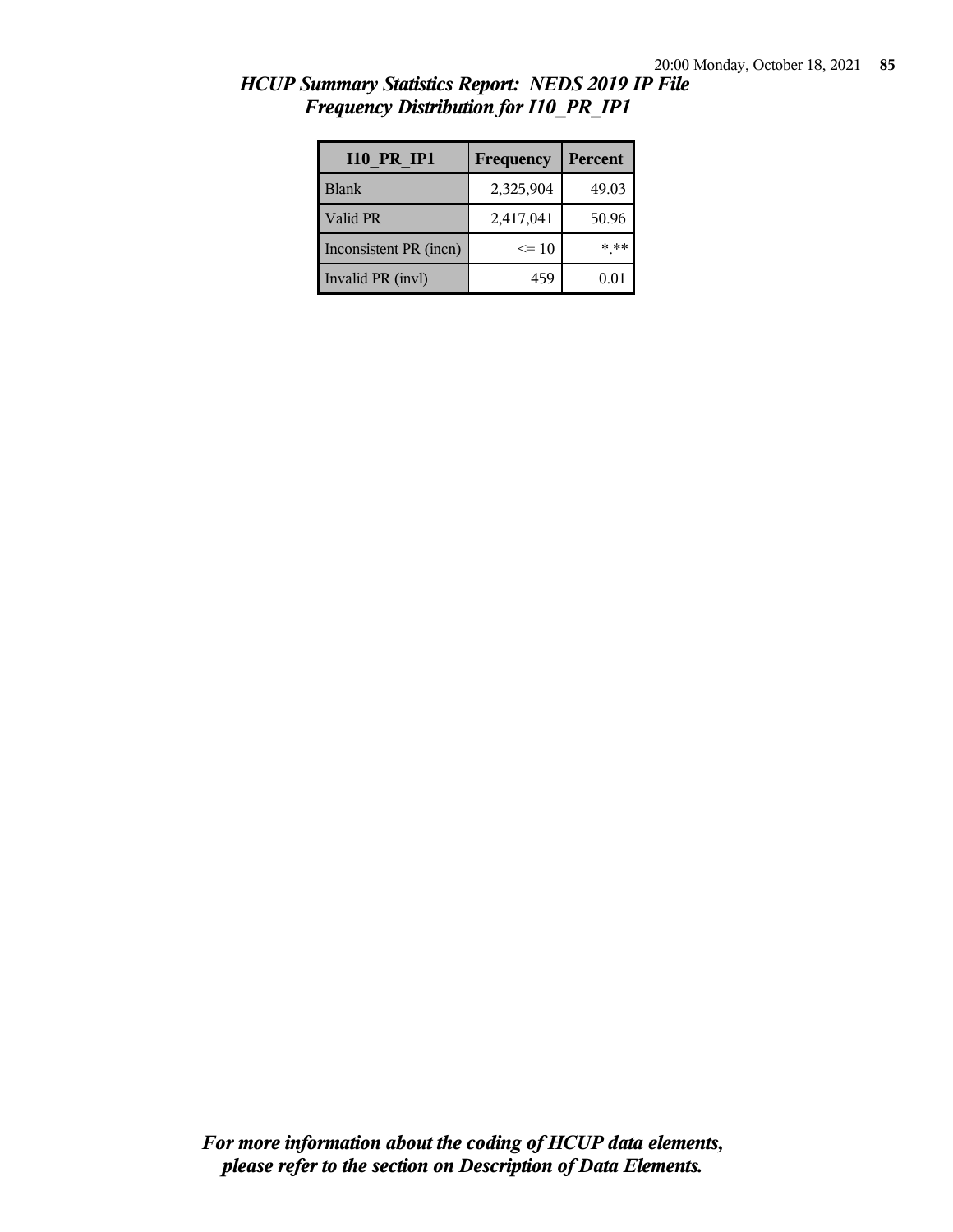| <b>LOS IP</b>        | Frequency | Percent |
|----------------------|-----------|---------|
| $\therefore$ Missing | $\leq 10$ | $***$   |
| .A: Invalid          | $\leq 10$ | $* * *$ |
| .C: Inconsistent     | 100       | 0.00    |
| 0 days               | 114,296   | 2.41    |
| 1 day                | 623,560   | 13.15   |
| 2 days               | 941,900   | 19.86   |
| 3 days               | 824,776   | 17.39   |
| 4 days               | 574,338   | 12.11   |
| 5 days               | 399,162   | 8.42    |
| 6 days               | 285,994   | 6.03    |
| 7 days               | 213,748   | 4.51    |
| 8 days               | 153,250   | 3.23    |
| 9 days               | 112,401   | 2.37    |
| 10 days              | 86,355    | 1.82    |
| 11 - 30 days         | 375,750   | 7.92    |
| 31 - 60 days         | 30,952    | 0.65    |
| 61 - 90 days         | 4,263     | 0.09    |
| 91 - 120 days        | 1,273     | 0.03    |
| 121 - 150 days       | 563       | 0.01    |
| 151 - 180 days       | 286       | 0.01    |
| 181 - 210 days       | 167       | 0.00    |
| 211 - 240 days       | 97        | 0.00    |
| 241 - 270 days       | 70        | 0.00    |
| 271 - 300 days       | 45        | 0.00    |
| 301 - 330 days       | 28        | 0.00    |
| 331 - 365 days       | 26        | 0.00    |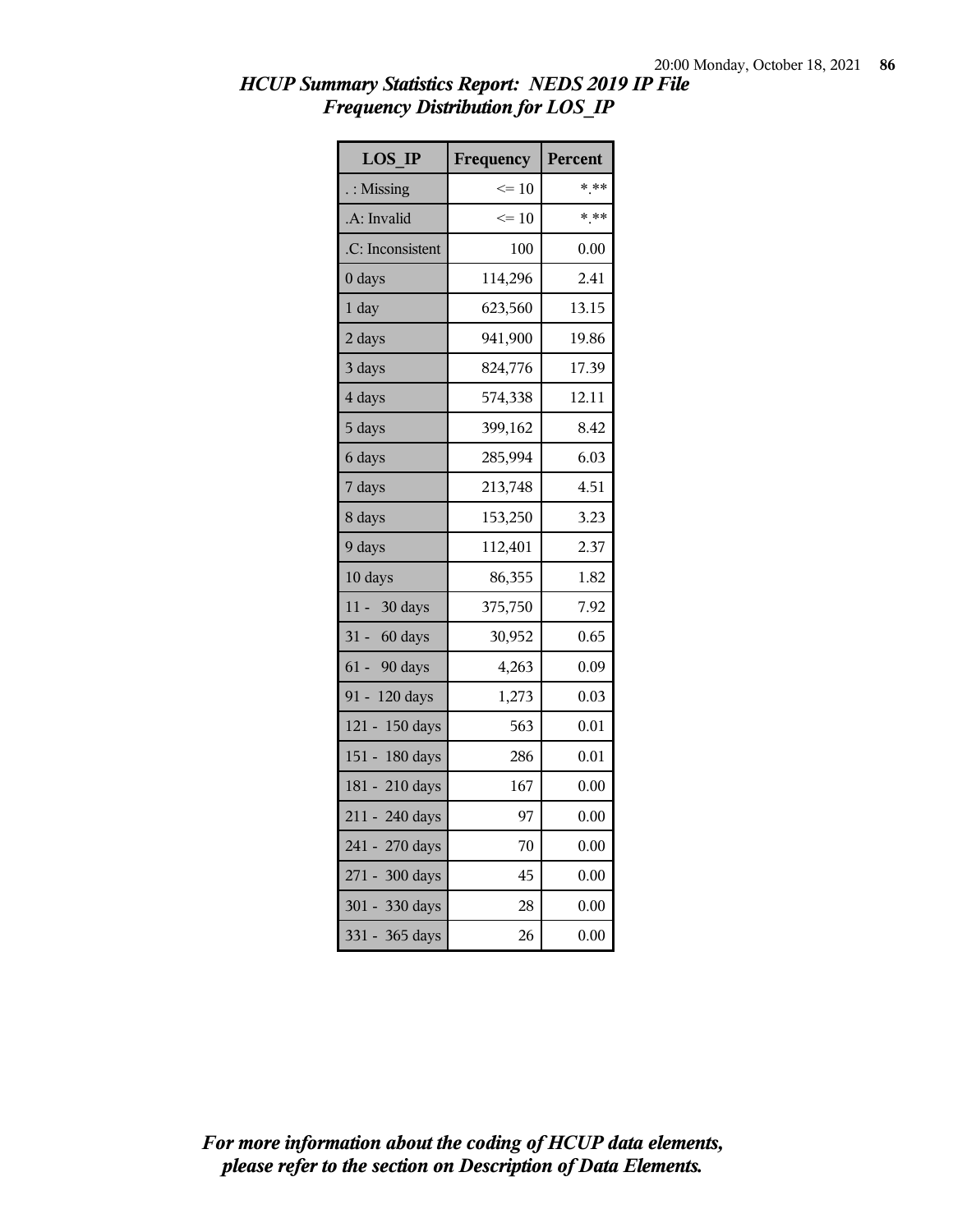| <b>MDC</b>                                                                            | Frequency | Percent |
|---------------------------------------------------------------------------------------|-----------|---------|
| 0: PRINCIPAL DX CAN NOT BE ASSIGNED TO MDC                                            | 3,673     | 0.08    |
| 1: DISEASES & DISORDERS OF THE NERVOUS SYSTEM                                         | 385,502   | 8.13    |
| 2: DISEASES & DISORDERS OF THE EYE                                                    | 8,407     | 0.18    |
| 3: DISEASES & DISORDERS OF THE EAR, NOSE, MOUTH & THROAT                              | 46,549    | 0.98    |
| 4: DISEASES & DISORDERS OF THE RESPIRATORY SYSTEM                                     | 604,240   | 12.74   |
| 5: DISEASES & DISORDERS OF THE CIRCULATORY SYSTEM                                     | 788,220   | 16.62   |
| 6: DISEASES & DISORDERS OF THE DIGESTIVE SYSTEM                                       | 485,098   | 10.23   |
| 7: DISEASES & DISORDERS OF THE HEPATOBILIARY SYSTEM & PANCREAS                        | 199,756   | 4.21    |
| 8: DISEASES & DISORDERS OF THE MUSCULOSKELETAL SYSTEM & CONN TISSUE                   | 299,745   | 6.32    |
| 9: DISEASES & DISORDERS OF THE SKIN, SUBCUTANEOUS TISSUE & BREAST                     | 132,744   | 2.80    |
| 10: ENDOCRINE, NUTRITIONAL & METABOLIC DISEASES & DISORDERS                           | 217,930   | 4.59    |
| 11: DISEASES & DISORDERS OF THE KIDNEY & URINARY TRACT                                | 308,377   | 6.50    |
| 12: DISEASES & DISORDERS OF THE MALE REPRODUCTIVE SYSTEM                              | 10,908    | 0.23    |
| 13: DISEASES & DISORDERS OF THE FEMALE REPRODUCTIVE SYSTEM                            | 17,297    | 0.36    |
| 14: PREGNANCY, CHILDBIRTH & THE PUERPERIUM                                            | 153,319   | 3.23    |
| 15: NEWBORNS & OTHER NEONATES WITH CONDTN ORIG IN PERINATAL PERIOD                    | 13,577    | 0.29    |
| 16: DISEASES & DISORDERS OF BLOOD, BLOOD FORMING ORGANS, IMMUNOLOG DISORD             | 86,494    | 1.82    |
| 17: MYELOPROLIFERATIVE DISEASES & DISORDERS, POORLY DIFFERENTIATED<br><b>NEOPLASM</b> | 17,455    | 0.37    |
| 18: INFECTIOUS & PARASITIC DISEASES, SYSTEMIC OR UNSPECIFIED SITES                    | 524,871   | 11.07   |
| 19: MENTAL DISEASES & DISORDERS                                                       | 191,559   | 4.04    |
| 20: ALCOHOL/DRUG USE & ALCOHOL/DRUG INDUCED ORGANIC MENTAL DISORDERS                  | 85,555    | 1.80    |
| 21: INJURIES, POISONINGS & TOXIC EFFECTS OF DRUGS                                     | 99,899    | 2.11    |
| 22: BURNS                                                                             | 4,187     | 0.09    |
| 23: FACTORS INFLUENCING HLTH STAT & OTHR CONTACTS WITH HLTH SERVCS                    | 25,130    | 0.53    |
| 24: MULTIPLE SIGNIFICANT TRAUMA                                                       | 23,866    | 0.50    |
| 25: HUMAN IMMUNODEFICIENCY VIRUS INFECTIONS                                           | 9,052     | 0.19    |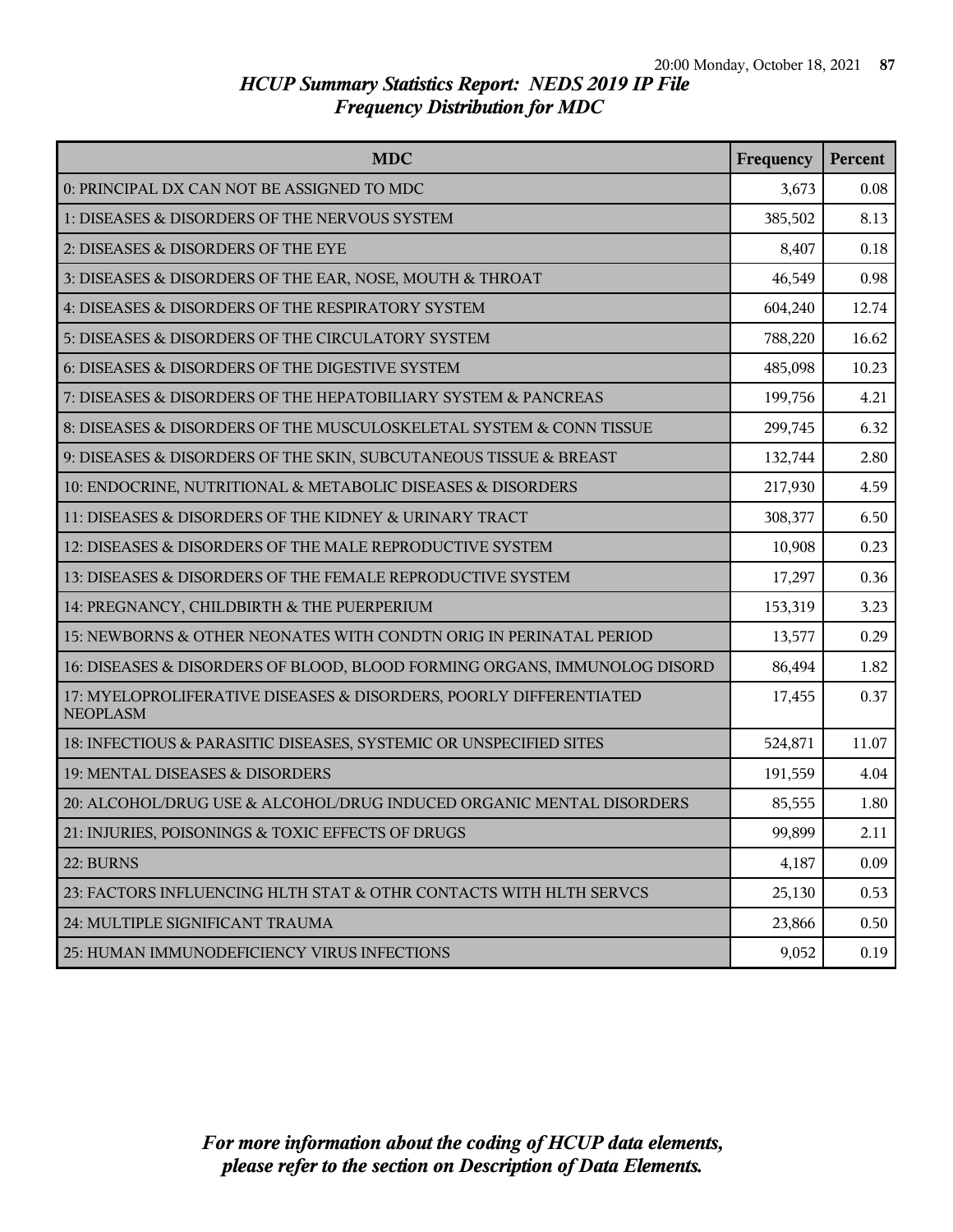| MDC NoPOA                                                                             | Frequency | Percent |
|---------------------------------------------------------------------------------------|-----------|---------|
| 0: PRINCIPAL DX CAN NOT BE ASSIGNED TO MDC                                            | 1,531     | 0.03    |
| 1: DISEASES & DISORDERS OF THE NERVOUS SYSTEM                                         | 385,655   | 8.13    |
| 2: DISEASES & DISORDERS OF THE EYE                                                    | 8,411     | 0.18    |
| 3: DISEASES & DISORDERS OF THE EAR, NOSE, MOUTH & THROAT                              | 46,566    | 0.98    |
| 4: DISEASES & DISORDERS OF THE RESPIRATORY SYSTEM                                     | 604,538   | 12.74   |
| 5: DISEASES & DISORDERS OF THE CIRCULATORY SYSTEM                                     | 788,401   | 16.62   |
| 6: DISEASES & DISORDERS OF THE DIGESTIVE SYSTEM                                       | 485,200   | 10.23   |
| 7: DISEASES & DISORDERS OF THE HEPATOBILIARY SYSTEM & PANCREAS                        | 199,780   | 4.21    |
| 8: DISEASES & DISORDERS OF THE MUSCULOSKELETAL SYSTEM & CONN TISSUE                   | 300,146   | 6.33    |
| 9: DISEASES & DISORDERS OF THE SKIN, SUBCUTANEOUS TISSUE & BREAST                     | 132,790   | 2.80    |
| 10: ENDOCRINE, NUTRITIONAL & METABOLIC DISEASES & DISORDERS                           | 218,012   | 4.60    |
| 11: DISEASES & DISORDERS OF THE KIDNEY & URINARY TRACT                                | 308,539   | 6.50    |
| 12: DISEASES & DISORDERS OF THE MALE REPRODUCTIVE SYSTEM                              | 10,909    | 0.23    |
| 13: DISEASES & DISORDERS OF THE FEMALE REPRODUCTIVE SYSTEM                            | 17,298    | 0.36    |
| 14: PREGNANCY, CHILDBIRTH & THE PUERPERIUM                                            | 153,323   | 3.23    |
| 15: NEWBORNS & OTHER NEONATES WITH CONDTN ORIG IN PERINATAL PERIOD                    | 13,577    | 0.29    |
| 16: DISEASES & DISORDERS OF BLOOD, BLOOD FORMING ORGANS, IMMUNOLOG DISORD             | 86,522    | 1.82    |
| 17: MYELOPROLIFERATIVE DISEASES & DISORDERS, POORLY DIFFERENTIATED<br><b>NEOPLASM</b> | 17,461    | 0.37    |
| 18: INFECTIOUS & PARASITIC DISEASES, SYSTEMIC OR UNSPECIFIED SITES                    | 525,168   | 11.07   |
| 19: MENTAL DISEASES & DISORDERS                                                       | 191,579   | 4.04    |
| 20: ALCOHOL/DRUG USE & ALCOHOL/DRUG INDUCED ORGANIC MENTAL DISORDERS                  | 85,602    | 1.80    |
| 21: INJURIES, POISONINGS & TOXIC EFFECTS OF DRUGS                                     | 99,978    | 2.11    |
| 22: BURNS                                                                             | 4,196     | 0.09    |
| 23: FACTORS INFLUENCING HLTH STAT & OTHR CONTACTS WITH HLTH SERVCS                    | 25,152    | 0.53    |
| 24: MULTIPLE SIGNIFICANT TRAUMA                                                       | 24,024    | 0.51    |
| 25: HUMAN IMMUNODEFICIENCY VIRUS INFECTIONS                                           | 9,052     | 0.19    |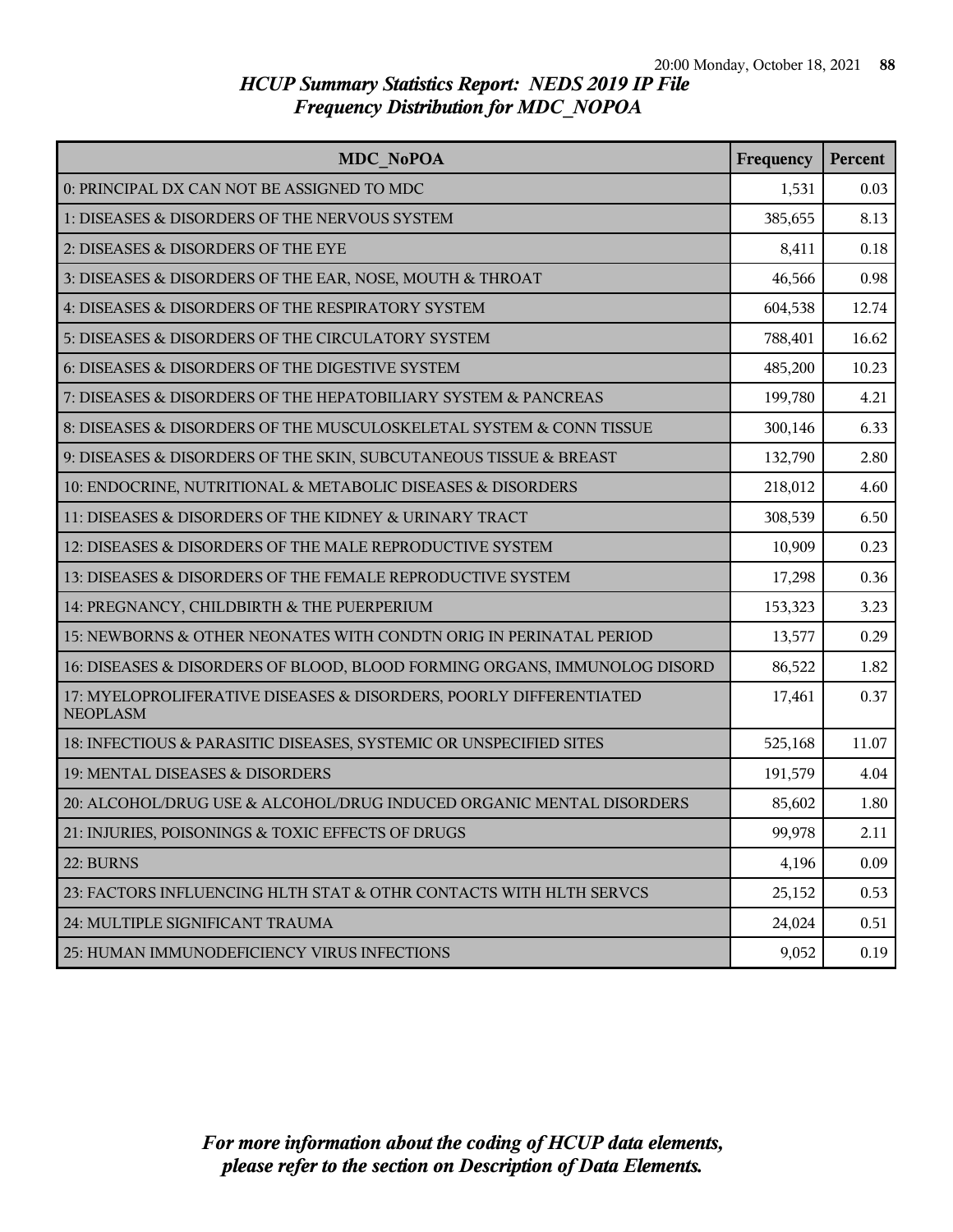| <b>PCLASS1</b>                                                   | Frequency | Percent |
|------------------------------------------------------------------|-----------|---------|
| $\therefore$ Missing                                             | 2,325,904 | 49.03   |
| .A: Invalid                                                      | 459       | 0.01    |
| .C: Inconsistent                                                 | $\leq 10$ | * **    |
| 1: Minor Diagnostic - Non-operating room diagnostic procedures   | 509,988   | 10.75   |
| 2: Minor Therapeutic - Non-operating room therapeutic procedures | 1,213,479 | 25.58   |
| 3: Major Diagnostic - Operating room diagnostic procedures       | 26,397    | 0.56    |
| 4: Major Therapeutic - Operating room therapeutic procedures     | 667,177   | 14.07   |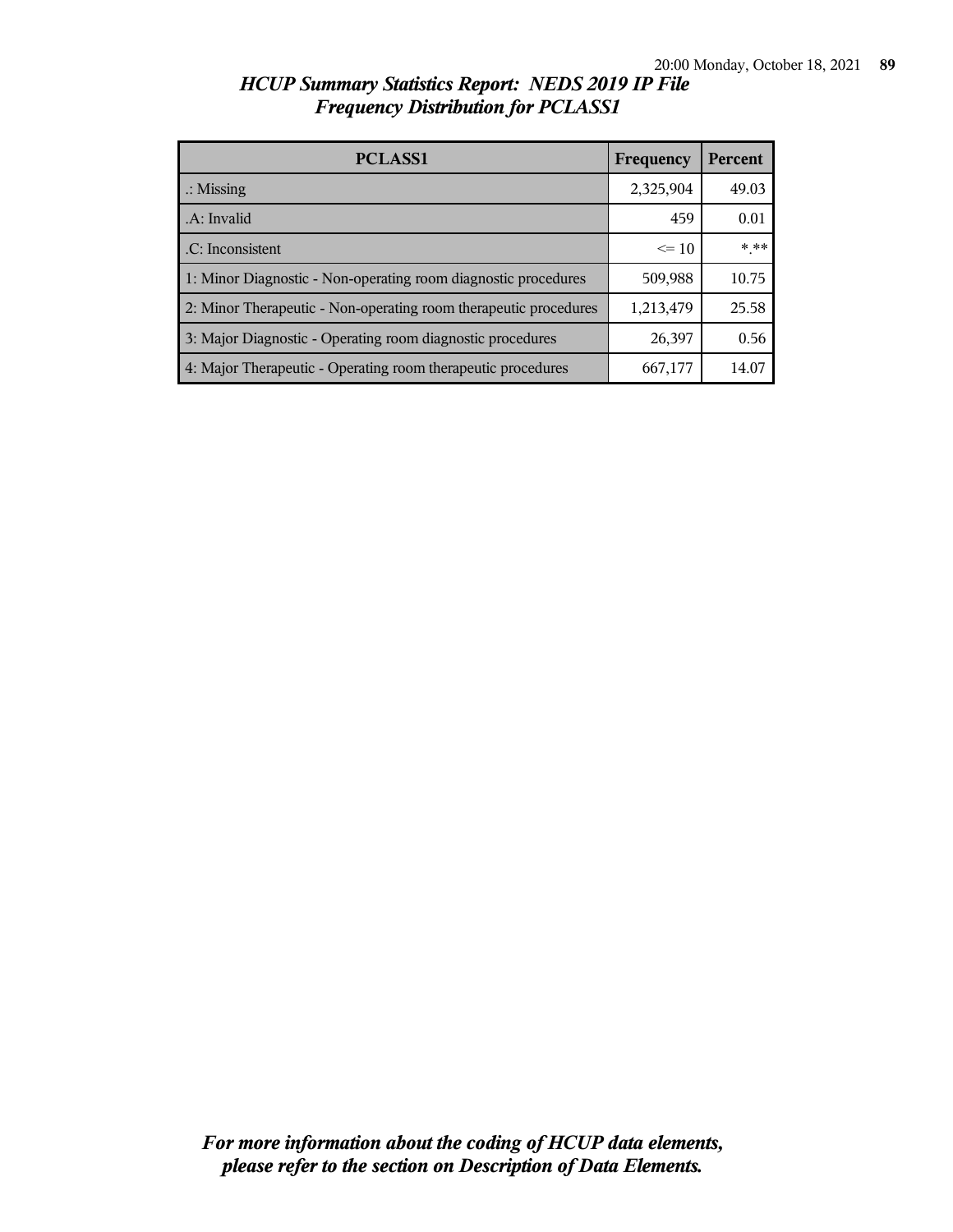| <b>PRCCSR VERSION</b>   Frequency   Percent |           |          |
|---------------------------------------------|-----------|----------|
| 2021.1                                      | 4,743,410 | 100.00 l |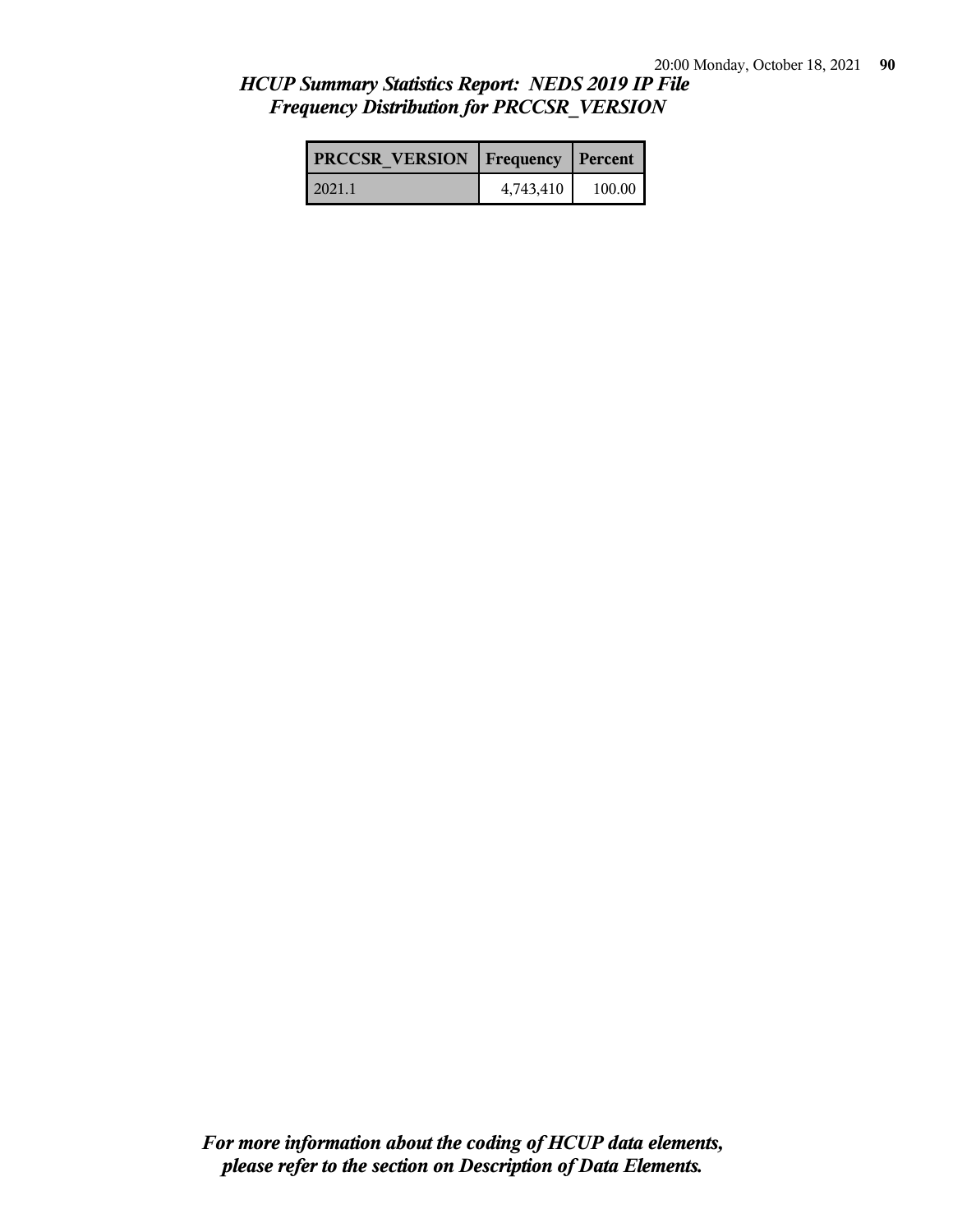| <b>TOTCHG IP</b>      | Frequency | <b>Percent</b> |
|-----------------------|-----------|----------------|
| $\therefore$ Missing  | 2,272     | 0.05           |
| .C: Inconsistent      | 110       | 0.00           |
| $$100-$<br>\$1,000    | 231       | 0.00           |
| $$1,001-$<br>\$5,000  | 33,333    | 0.70           |
| \$5,001- \$10,000     | 259,555   | 5.47           |
| \$10,001- \$50,000    | 2,800,096 | 59.03          |
| \$50,001-\$100,000    | 993,320   | 20.94          |
| \$100,001-\$200,000   | 451,727   | 9.52           |
| \$200,001- \$300,000  | 110,170   | 2.32           |
| \$300,001-\$400,000   | 41,360    | 0.87           |
| \$400,001- \$500,000  | 19,736    | 0.42           |
| \$500,001-\$1,000,000 | 25,687    | 0.54           |
| Over \$1,000,000      | 5,813     | 0.12           |

*HCUP Summary Statistics Report: NEDS 2019 IP File Frequency Distribution for TOTCHG\_IP*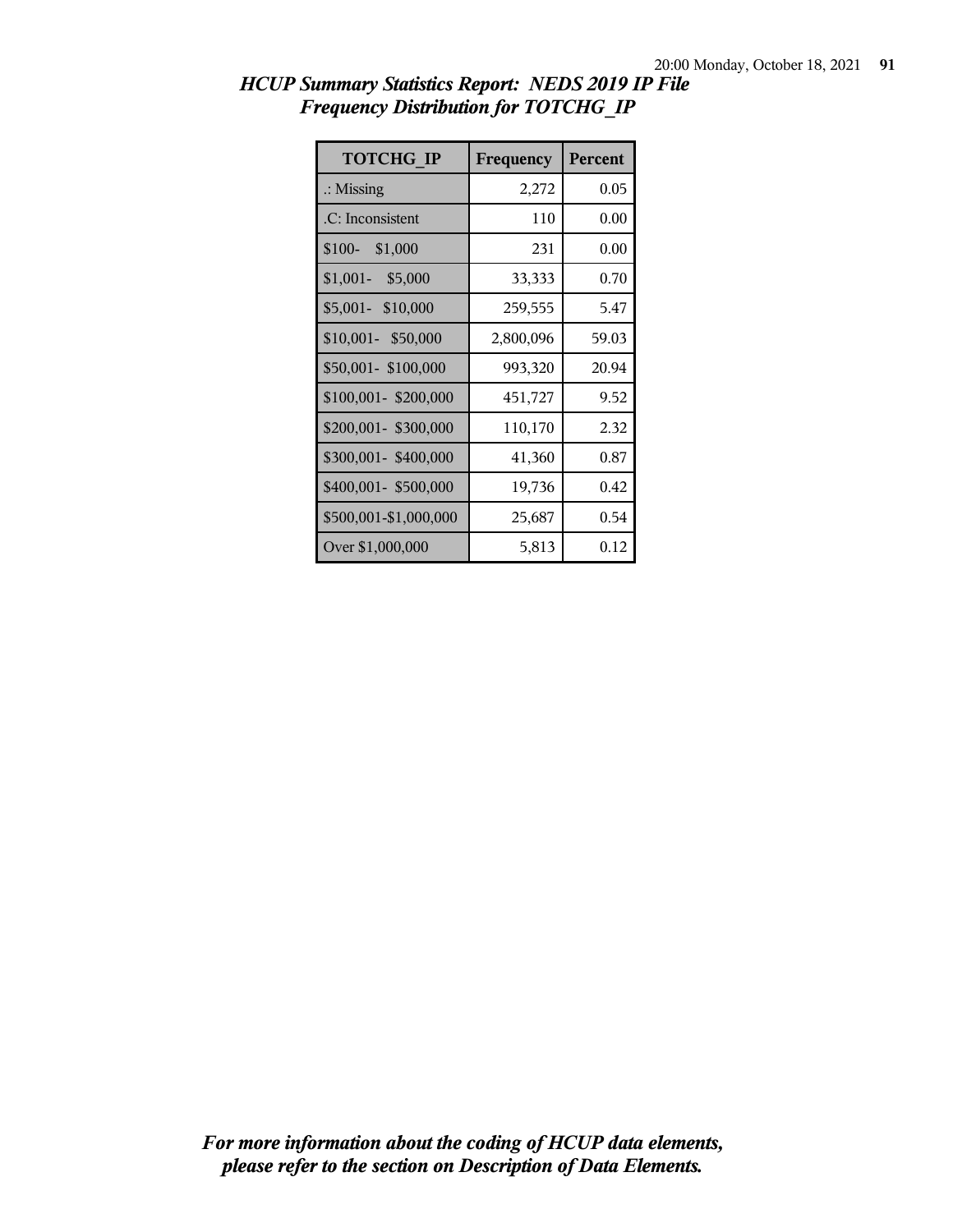| <b>Moments</b>         |            |                         |            |
|------------------------|------------|-------------------------|------------|
| N                      | 4743300    | <b>Sum Weights</b>      | 4743300    |
| Mean                   | 4.92744355 | <b>Sum Observations</b> | 23372343   |
| <b>Std Deviation</b>   | 6.40908751 | Variance                | 41.0764028 |
| <b>Skewness</b>        | 10.6484203 | <b>Kurtosis</b>         | 276.09545  |
| <b>Uncorrected SS</b>  | 310003561  | <b>Corrected SS</b>     | 194837660  |
| <b>Coeff Variation</b> | 130.069222 | <b>Std Error Mean</b>   | 0.00294277 |

### *Variable: LOS\_IP (Length of stay (cleaned) from IP)*

| <b>Basic Statistical Measures</b> |          |                            |           |
|-----------------------------------|----------|----------------------------|-----------|
| Location<br><b>Variability</b>    |          |                            |           |
| Mean                              | 4.927444 | <b>Std Deviation</b>       | 6.40909   |
| <b>Median</b>                     | 3.000000 | <b>Variance</b>            | 41.07640  |
| Mode                              | 2.000000 | Range                      | 365.00000 |
|                                   |          | <b>Interquartile Range</b> | 4.00000   |

| Tests for Location: Mu0=0 |                             |                         |               |         |
|---------------------------|-----------------------------|-------------------------|---------------|---------|
| <b>Test</b>               | <b>Statistic</b><br>p Value |                         |               |         |
| Student's t               |                             | 1674.425   $Pr >  t $   |               | < .0001 |
| <b>Sign</b>               | M                           | 2314502                 | $Pr \geq  M $ | < 0.001 |
| <b>Signed Rank</b>        | S                           | 5.357E12   $Pr \ge  S $ |               | < 0001  |

| <b>Quantiles (Definition 5)</b> |          |  |
|---------------------------------|----------|--|
| Level                           | Quantile |  |
| $100\%$ Max                     | 365      |  |
| 99%                             | 28       |  |
| 95%                             | 14       |  |
| 90%                             | 10       |  |
| 75% Q3                          | 6        |  |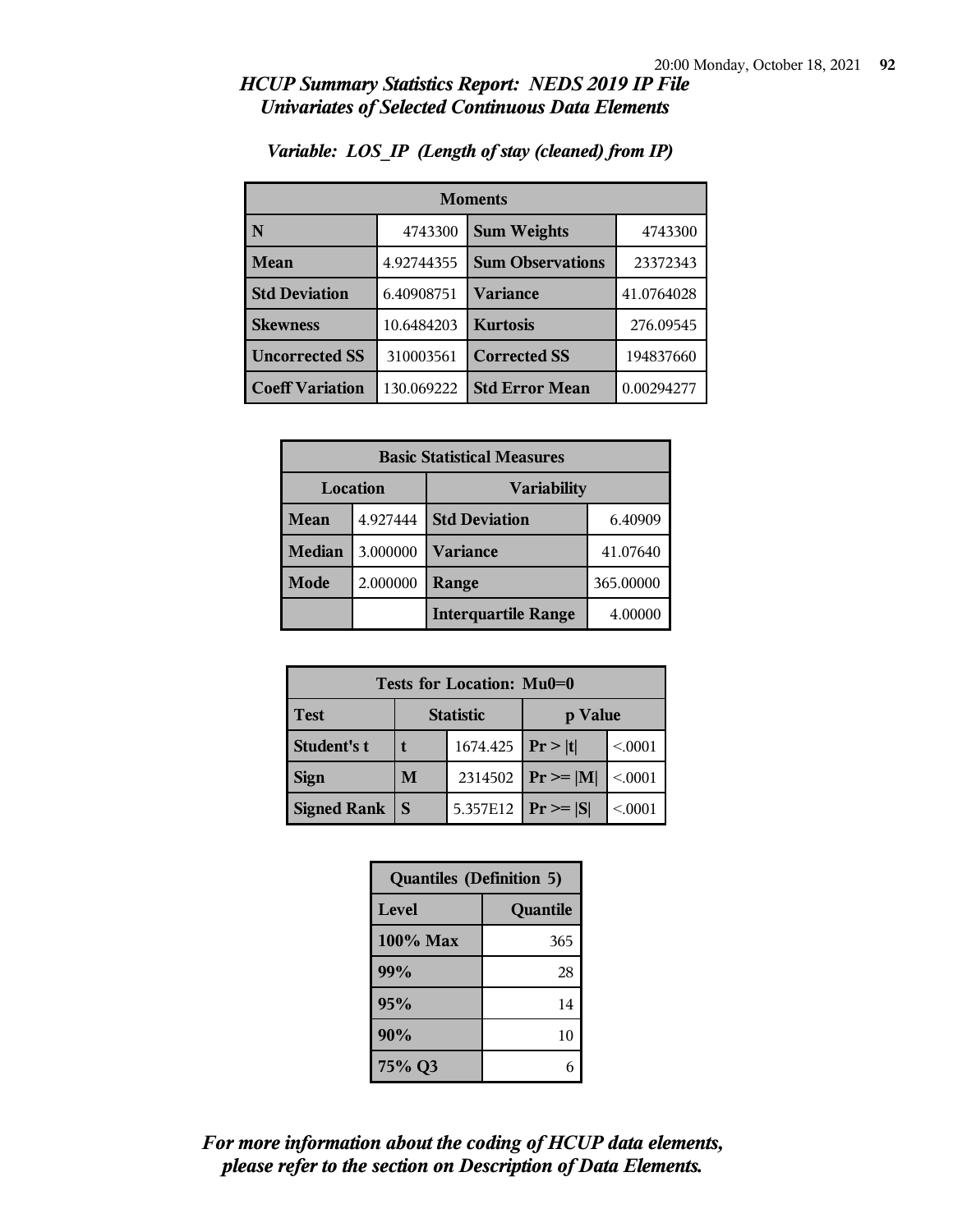| <b>Quantiles (Definition 5)</b> |          |  |
|---------------------------------|----------|--|
| Level                           | Quantile |  |
| 50% Median                      | 3        |  |
| 25% Q1                          | 2        |  |
| 10%                             | 1        |  |
| 5%                              | 1        |  |
| 1%                              | 0        |  |
| $0\%$ Min                       |          |  |

*Variable: LOS\_IP (Length of stay (cleaned) from IP)*

| <b>Missing Values</b>   |       |                   |                       |
|-------------------------|-------|-------------------|-----------------------|
|                         |       | <b>Percent Of</b> |                       |
| <b>Missing</b><br>Value | Count | All Obs           | <b>Missing</b><br>Obs |
|                         | 5     | 0.00              | 4.55                  |
| А                       | 5     | 0.00              | 4.55                  |
| C                       | 100   | 0.00              | 90.91                 |
| Total                   | 110   | 0.00              | 100.00                |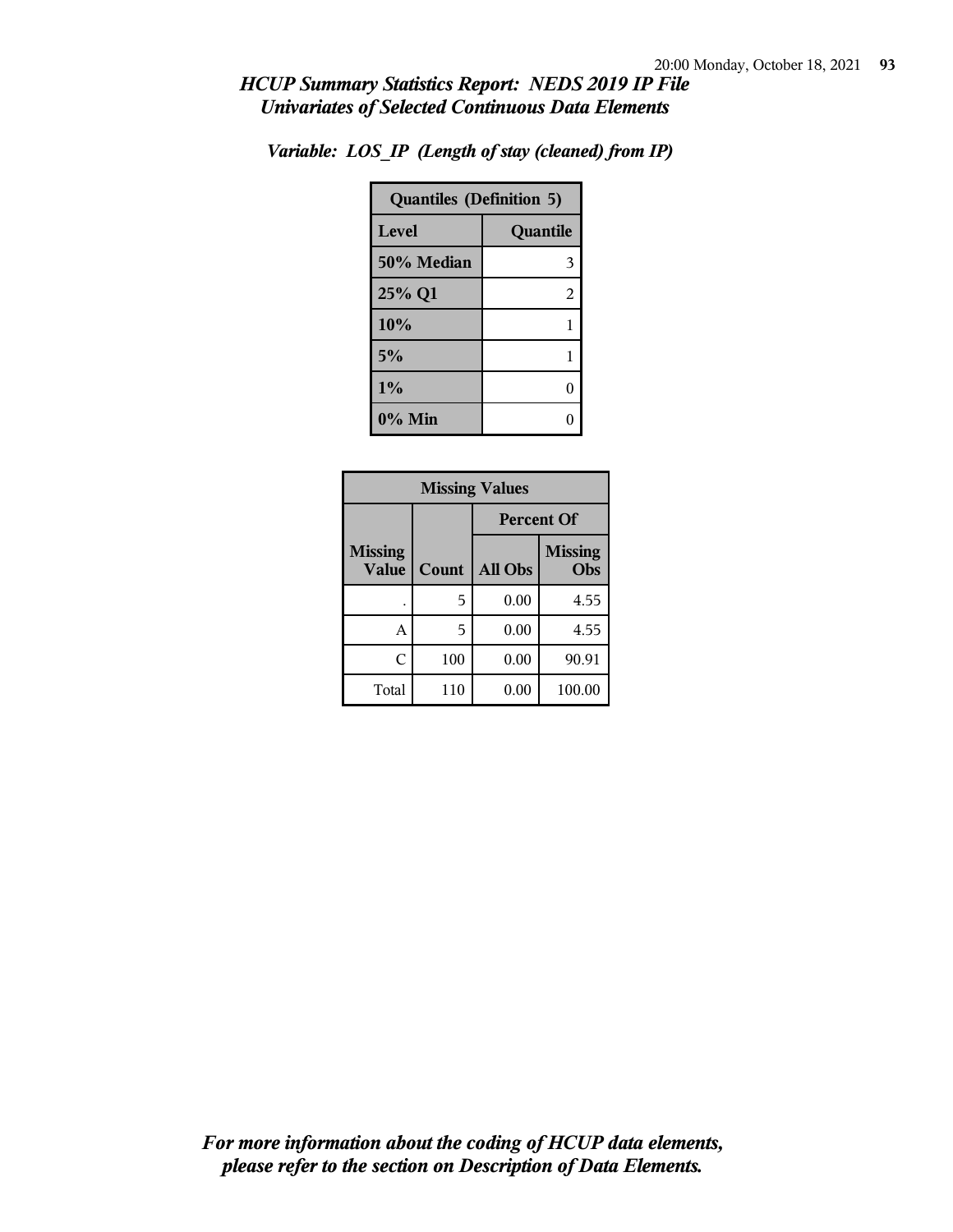| <b>Moments</b>         |            |                         |            |
|------------------------|------------|-------------------------|------------|
| N                      | 4741028    | <b>Sum Weights</b>      | 4741028    |
| Mean                   | 59842.7181 | <b>Sum Observations</b> | 2.83716E11 |
| <b>Std Deviation</b>   | 96232.8374 | <b>Variance</b>         | 9260759002 |
| <b>Skewness</b>        | 13.1380363 | <b>Kurtosis</b>         | 479.530739 |
| <b>Uncorrected SS</b>  | 6.08838E16 | <b>Corrected SS</b>     | 4.39055E16 |
| <b>Coeff Variation</b> | 160.809603 | <b>Std Error Mean</b>   | 44.1964138 |

### *Variable: TOTCHG\_IP (Total charge for ED and inpatient services)*

| <b>Basic Statistical Measures</b> |          |                            |            |  |
|-----------------------------------|----------|----------------------------|------------|--|
| <b>Location</b>                   |          | <b>Variability</b>         |            |  |
| Mean                              | 59842.72 | <b>Std Deviation</b>       | 96233      |  |
| <b>Median</b>                     | 34854.00 | <b>Variance</b>            | 9260759002 |  |
| Mode                              | 10460.00 | Range                      | 9231820    |  |
|                                   |          | <b>Interquartile Range</b> | 46041      |  |

| Tests for Location: Mu0=0 |                  |                             |               |         |
|---------------------------|------------------|-----------------------------|---------------|---------|
| <b>Test</b>               | <b>Statistic</b> |                             | p Value       |         |
| Student's t               |                  | 1354.018   $Pr >  t $       |               | < 0.001 |
| <b>Sign</b>               | M                | 2370514                     | $Pr \geq  M $ | < .0001 |
| <b>Signed Rank</b>        | S                | 5.619E12 <b>Pr</b> >= $ S $ |               | < .0001 |

| <b>Quantiles (Definition 5)</b> |          |
|---------------------------------|----------|
| Level                           | Quantile |
| $100\%$ Max                     | 9231920  |
| 99%                             | 414633   |
| 95%                             | 183661   |
| 90%                             | 122680   |
| 75% Q3                          | 65669    |